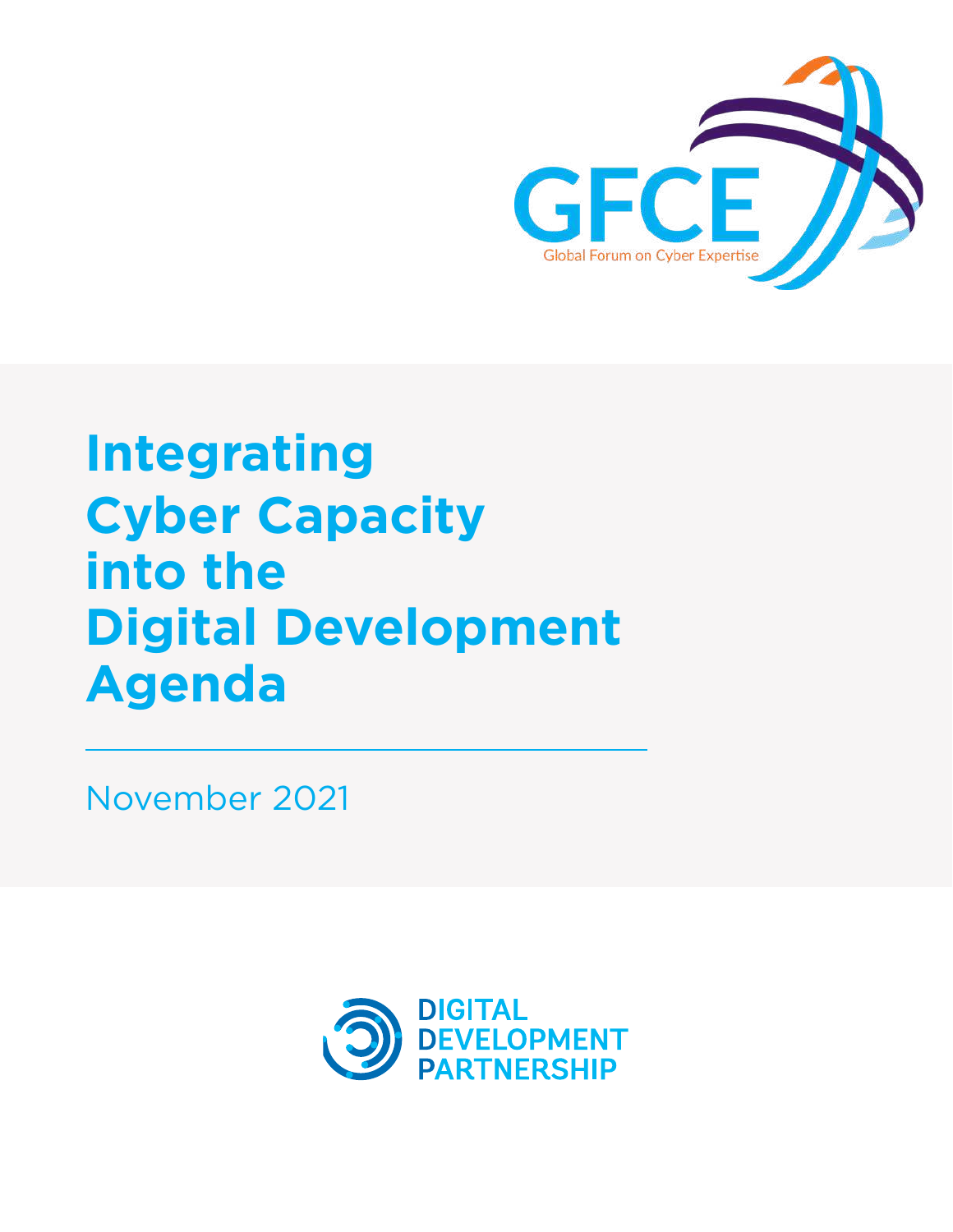

**COPYRIGHT © 2021 Global Forum on Cyber Expertise Foundation**

Wilhelmina van Pruisenweg 104 2915 AN, the Hague **Netherlands** 

This report was written by Melissa Hathaway and Francesca Spidalieri. The report was commissioned by the Global Forum on Cyber Expertise (GFCE) and funded by the World Bank's Digital Development Partnership (DDP). DDP offers a platform for digital innovation and development financing, bringing public and private sector partners together to advance digital solutions and drive digital transformation in developing countries. For more information, please visit: [www.digitaldevelopmentpartnership.org.](http://www.digitaldevelopmentpartnership.org/)

The information, interpretation, and examples set out in this report do not constitute official or informal opinions or positions of the GFCE, its Secretariat, its members and partners, and do not necessarily reflect the views of the World Bank, its Board of Executive Directors, staff, or the governments it represents. Neither the GFCE nor the World Bank may be held responsible for the use which may be made of the information contained therein.

Except as otherwise noted, the use of this work is authorized under the Creative Commons Attribution 3.0 IGO license (CC BY 3.0 IGO) [https://creativecommons.org/](https://creativecommons.org/licenses/by/3.0/igo/) [licenses/by/3.0/igo/.](https://creativecommons.org/licenses/by/3.0/igo/) This means that the material may be copied, distributed, transmitted, and adapted for any purpose provided the source is appropriately acknowledged and changes are indicated.

Copyrighted images that appear in this report belong to their respective owners. These images are not available for use under the CC BY 3.0 IGO license terms.

## ACKNOWLEDGEMENTS

This report is the result of significant contributions from across the broader digital development and cybersecurity communities, including Multilateral Development Banks (MDBs), national and international development agencies, international and non-governmental organizations, and government officials responsible for or involved in designing, implementing, and evaluating digital development projects and/or cybersecurity capacity building activities. The report was written by Melissa Hathaway and Francesca Spidalieri. The report was edited and designed by Sherry Loveless.

The authors extend their appreciation to the World Bank staff and the Global Forum on Cyber Expertise (GFCE) Foundation who participated in internal discussions and review of this report. The authors would also like to thank all the organizations and agencies interviewed (see Annex I) for taking the time to provide input and/or peer review for this report. The authors accept responsibility for any errors or inaccuracies in this report.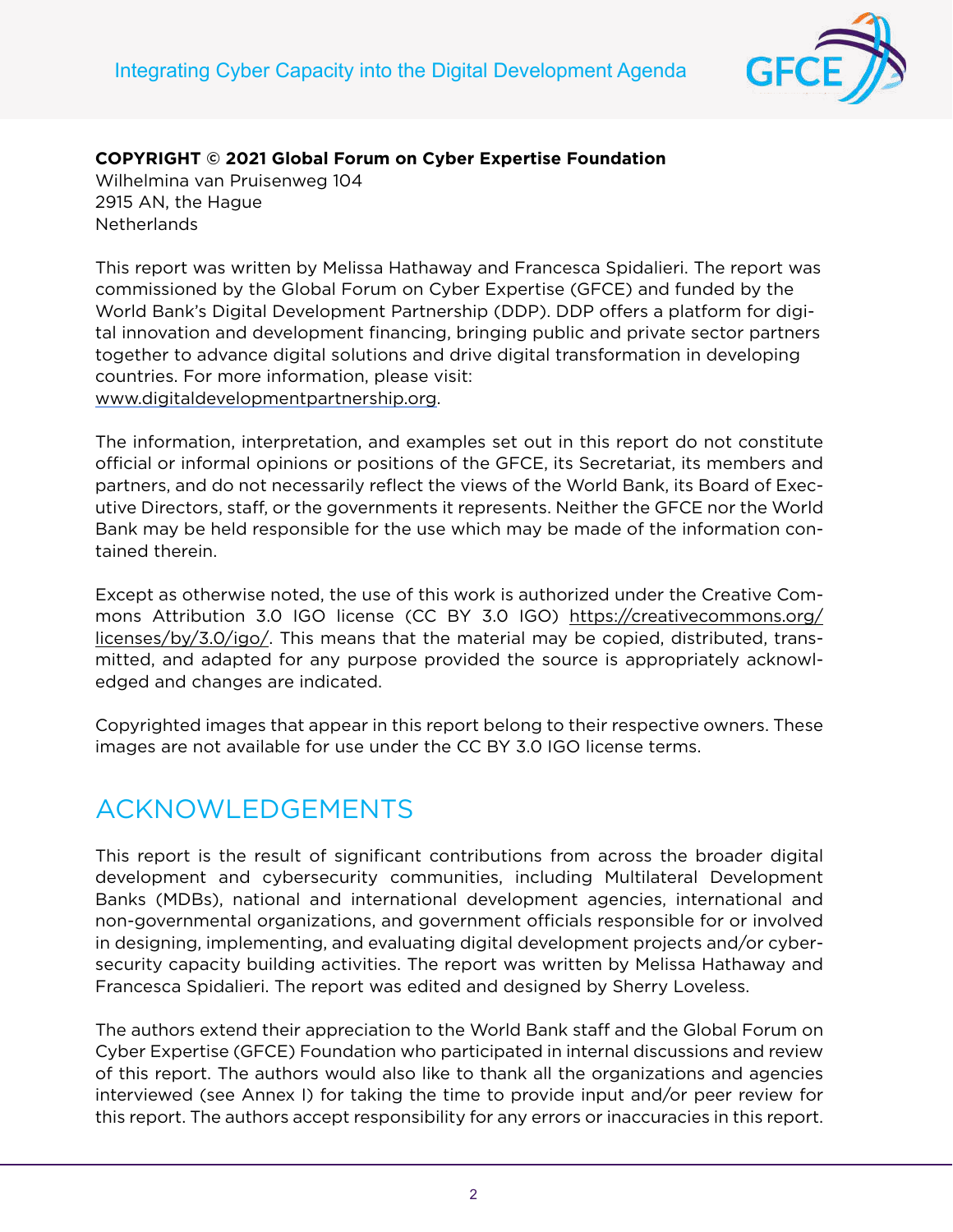

# **This report identifies pathways to bridge the development community to the cybersecurity capacity building community.**

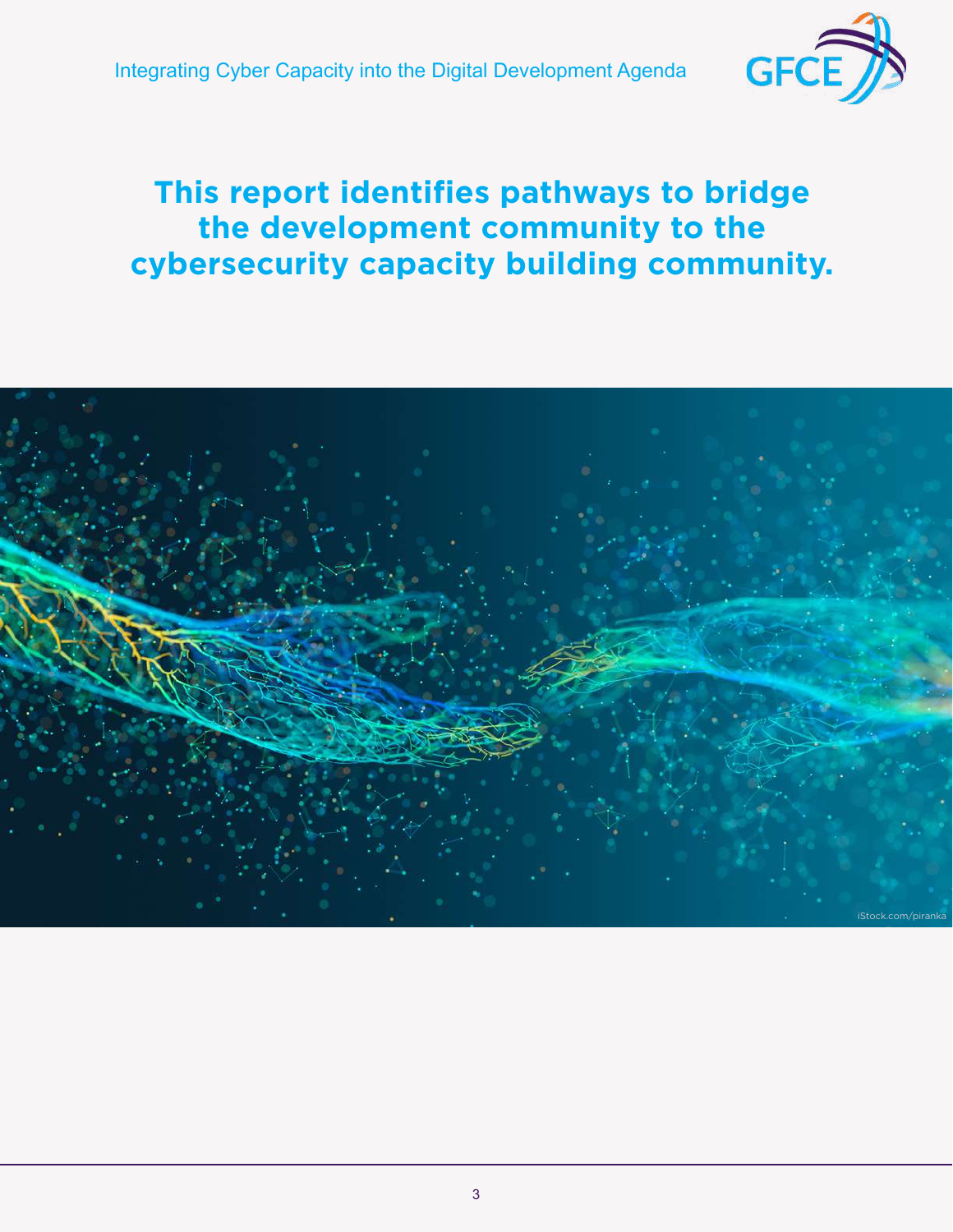

### ABOUT THE AUTHORS

**Melissa Hathaway** is globally recognized as a thought leader in the fields of cybersecurity and digital risk management and has relationships with the highest levels of governments and international institutions, including NATO, the ITU, the OAS, and the World Bank. She has a distinguished affiliation at the Harvard Kennedy School's Belfer Center for Science and International Affairs. Internationally, she advises programs and research initiatives at the Center for Asymmetric Threats Studies — National Defense College in Sweden; the Digital Science Institute — European School of Management and Technology in Germany; the Centre for International Governance Innovation in Canada; the Kosciuszko Institute in Poland; and the CyberLaw Research Program at Hebrew University in Israel.

Ms. Hathaway served in two Presidential administrations where she spearheaded the Cyberspace Policy Review for President Barack Obama and led the Comprehensive National Cybersecurity Initiative for President George W. Bush. She built a broad coalition from within the Executive Branch for two Presidents, developing a cybersecurity strategy covering unprecedented scope and scale that facilitated revolutionary improvements for the United States to secure and defend its critical national infrastructures. She received the National Intelligence Reform Medal in September 2009 and the National Intelligence Meritorious Unit Citation in December 2011 for her leadership.

As President of Hathaway Global Strategies, she consults Fortune 500 companies on cybersecurity, enterprise risk management, and technology assessment. She helps organizations understand their most critical assets, services, and data; maps digital risks to the organization's business, financial, and risk objectives; and advises clients regarding industry leading practices, emerging cyber threats, policy initiatives, regulation, legislation, court decisions, and other industry matters that may affect their current and future business. Having served on the board of directors for four public companies and three non-profit organizations, and as a strategic advisor to a number of public and private companies, Ms. Hathaway brings her clients a unique combination of policy and technical expertise, as well as board room experience that allows her to help clients better understand the intersection of government policy, developing technological and industry trends, and economic drivers that impact acquisition and business development strategy in this field.

Ms. Hathaway holds a B.A. degree from the American University in Washington, D.C. She has completed graduate studies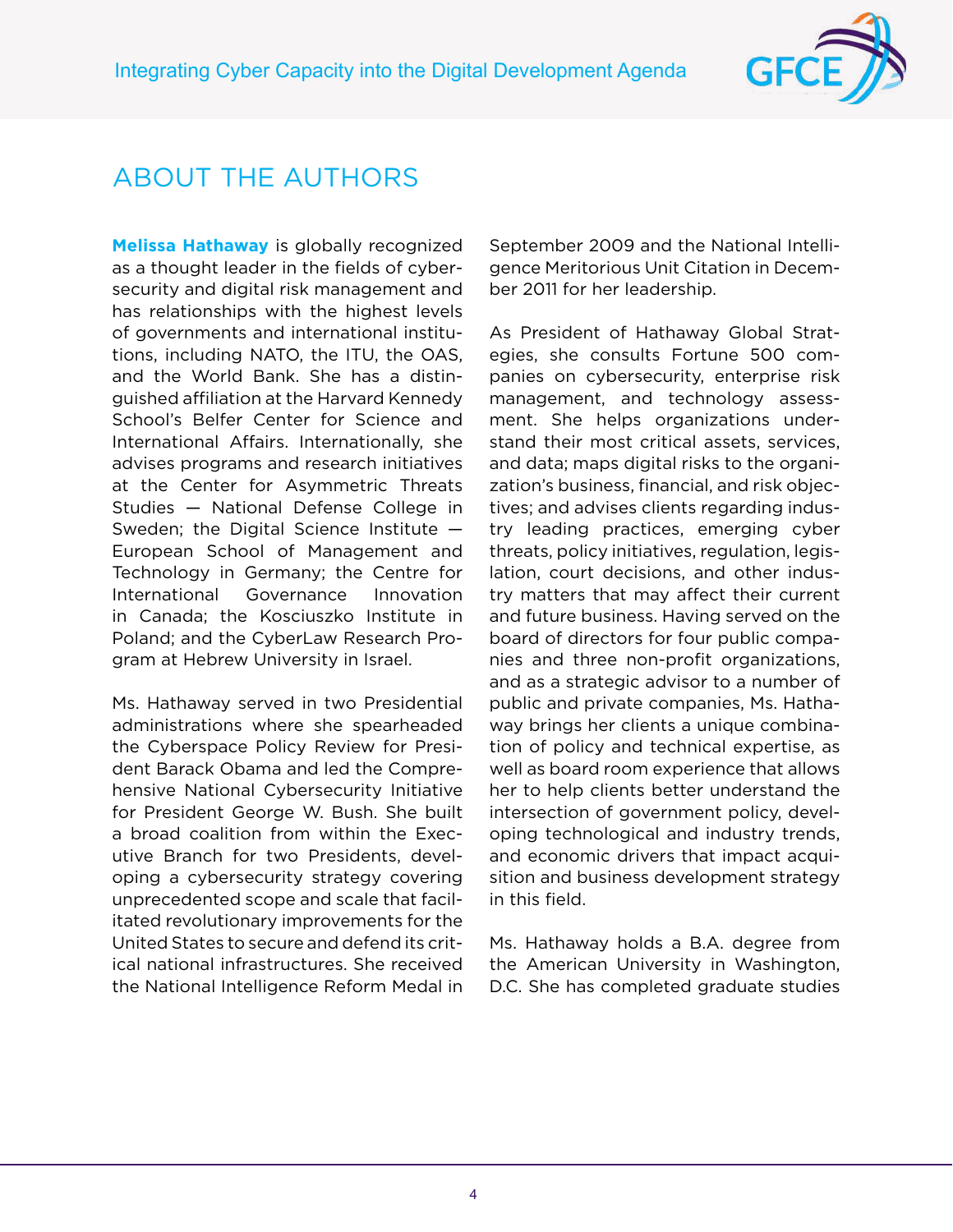

in international economics and technology transfer policy, and is a graduate of the US Armed Forces Staff College, with a special certificate in Information Operations. She publishes regularly on cybersecurity matters affecting companies and countries; these articles can be found here: [https://www.belfercenter.org/person/](https://www.belfercenter.org/person/melissa-hathaway) [melissa-hathaway.](https://www.belfercenter.org/person/melissa-hathaway) Follow Ms. Hathaway on Twitter at: @CyberReadyIndex.

**Francesca Spidalieri** is a highly credentialed cybersecurity professional with a decade of experience in cyber policy development, cyber risk management, and strategic planning. As a cybersecurity consultant for Hathaway Global Strategies, she provides strategic consulting services to business executives and senior government officials on global security trends, emerging cyber threats, enterprise risk management, and cybersecurity-related policies, laws, and regulatory matters affecting business decisions. Ms. Spidalieri is also an Adjunct Professor for Cyber Policy at the University of Maryland's School of Public Policy and at Salve Regina University, where she teaches graduate courses on cyber policy, cyber defense strategy, and the prospects and challenges of digital transformation and technological innovation. In addition, she is the Co-Principal Investigator for the Cyber Readiness Index 2.0 project at the Potomac Institute for

Policy Studies, and a non-resident Senior Fellow for Cyber Leadership at the Pell Center for International Relations and Public Policy at Salve Regina University.

Ms. Spidalieri serves also as a cybersecurity subject-matter expert for the World Bank, the International Telecommunications Union, the Global Forum on Cyber Expertise, and the EU CyberNet, and advises programs and research initiatives at other research institutes in Europe, including the Center for Cyber Security and International Relations Studies at the University of Florence in Italy and the Kosciuszko Institute in Poland. Her academic research and publications have focused on cyber leadership development, cyber risk management, digital transformation, and national cyber preparedness and resilience. She lectures regularly at cyber-related events in the United States and Europe and contributes to journal articles and other publications on cybersecurity matters affecting countries and organizations worldwide. Ms. Spidalieri holds an M.A. in International Affairs and Security Studies from The Fletcher School at Tufts University, a B.A. in Political Science and International Relations from the University of Milan, and has completed additional cybersecurity coursework at the U.S. Naval War College's Center for Cyber Conflict Studies. Follow Ms. Spidalieri on Twitter at: Twitter: @Francesca\_cyber.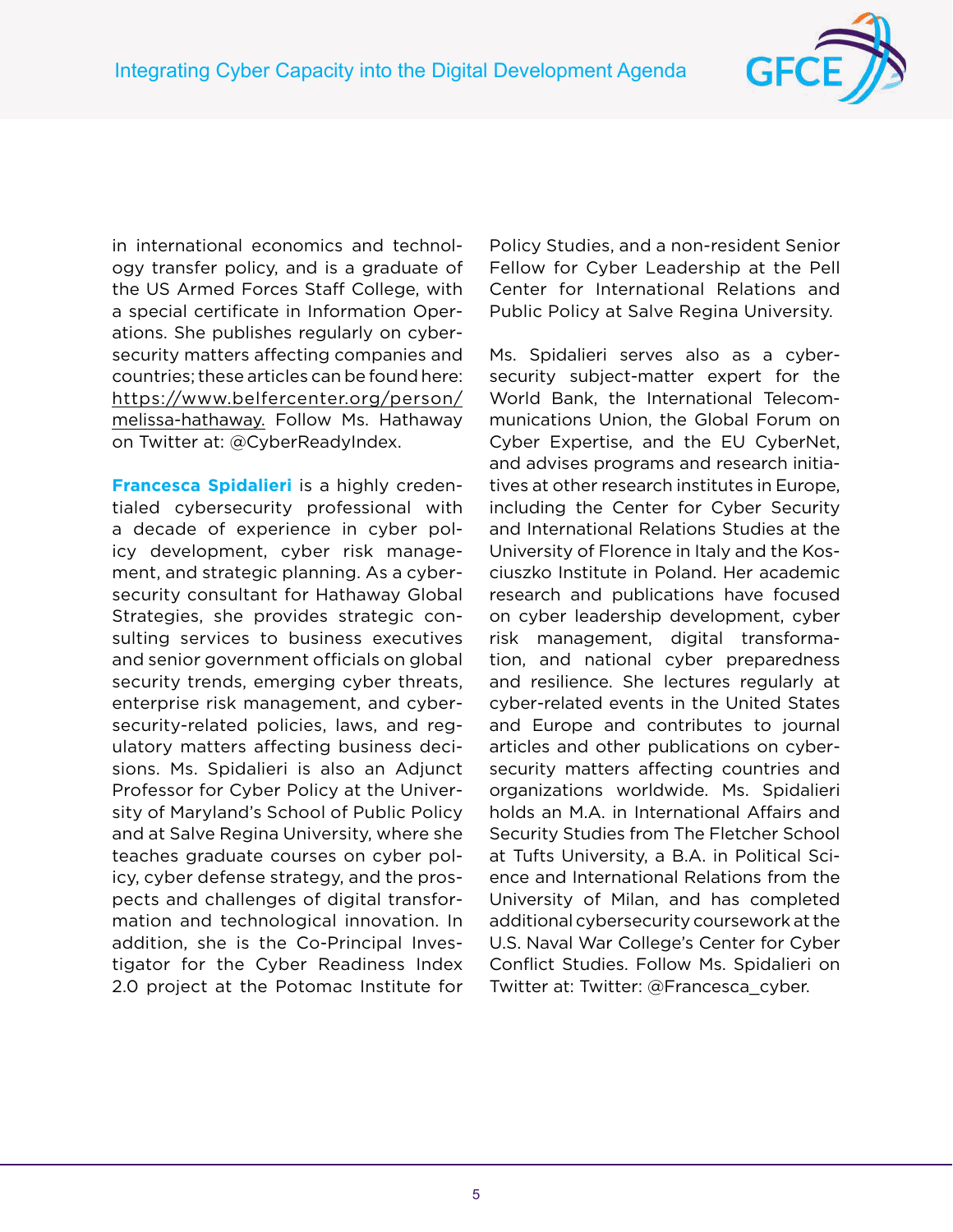

# ACRONYMS

| 5G           | <b>Fifth Generation of Mobile Communications</b>             |
|--------------|--------------------------------------------------------------|
| AI           | Artificial Intelligence                                      |
| <b>CBM</b>   | <b>Confidence Building Measure</b>                           |
| <b>CCB</b>   | <b>Cyber Capacity Building</b>                               |
| <b>CERT</b>  | Computer Emergency Response Team                             |
| CISO/CIO     | Chief Information Security Officer/Chief Information Officer |
| <b>CSIRT</b> | <b>Computer Security Incident Response Team</b>              |
| <b>DAC</b>   | Development Assistance Committee (OECD)                      |
| <b>DCO</b>   | Development Coordination Office (United Nations)             |
| <b>DDP</b>   | Digital Development Partnership (World Bank)                 |
| <b>DPGs</b>  | <b>Digital Public Goods</b>                                  |
| <b>GDP</b>   | <b>Gross Domestic Product</b>                                |
| <b>GFCE</b>  | Global Forum on Cyber Expertise                              |
| GP           | Global Practice (World Bank)                                 |
| <b>ICS</b>   | Industrial Control Systems                                   |
| <b>ICT</b>   | Information and Communications Technology                    |
| IoT          | Internet of Things                                           |
| <b>ISAC</b>  | Information Sharing and Analysis Center                      |
| <b>ISAO</b>  | Information Sharing and Analysis Organization                |
| <b>LAC</b>   | Latin America and the Caribbean                              |
| <b>LDC</b>   | <b>Least Developed Countries</b>                             |
| <b>MDB</b>   | Multilateral Development Bank                                |
| <b>MNOs</b>  | Mobile Network Operators                                     |
| <b>ODA</b>   | Official Development Assistance (OECD)                       |
| <b>OECD</b>  | Organisation for Economic Co-operation and Development       |
| PoC          | Point of Contact                                             |
| RC           | <b>Resident Coordinator (United Nations)</b>                 |
| <b>SDGs</b>  | Sustainable Development Goals (United Nations)               |
| <b>SOC</b>   | <b>Security Operation Center</b>                             |
| <b>WB</b>    | <b>World Bank</b>                                            |
| <b>WDR</b>   | World Development Report                                     |
| <b>WSIS</b>  | World Summit on the Information Society                      |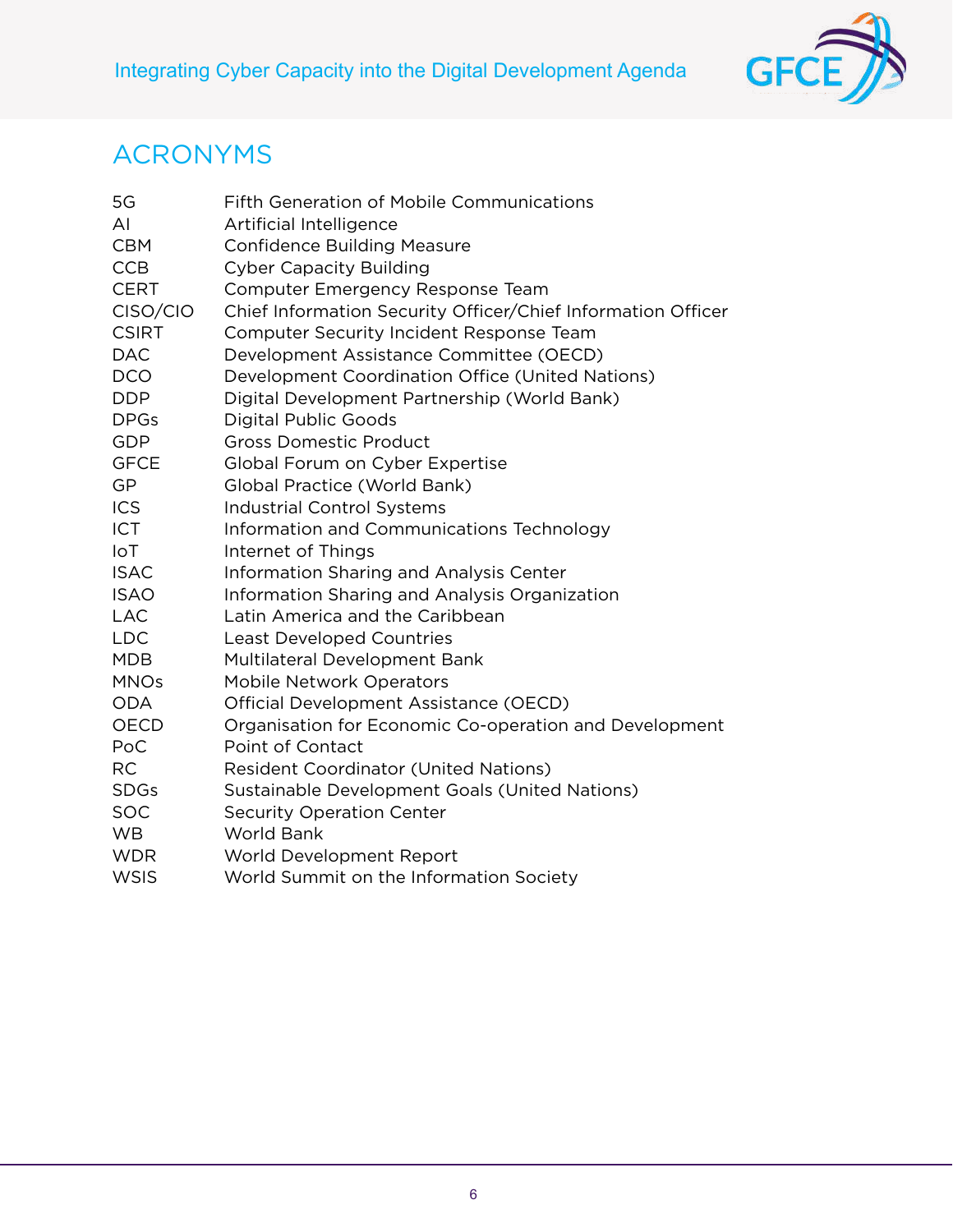

# TABLE OF CONTENTS

|    |                             | Methodological Approach and Recommendations Formulation 13                                                                                                                                                                                                                                                                                                                                                                                                                                                 |  |  |  |  |  |  |
|----|-----------------------------|------------------------------------------------------------------------------------------------------------------------------------------------------------------------------------------------------------------------------------------------------------------------------------------------------------------------------------------------------------------------------------------------------------------------------------------------------------------------------------------------------------|--|--|--|--|--|--|
| 1. |                             |                                                                                                                                                                                                                                                                                                                                                                                                                                                                                                            |  |  |  |  |  |  |
| 2. | 2.1<br>$2.2^{\circ}$<br>2.3 | Origins and Evolution of the International Development Community. 17<br>Origins and Evolution of the Cybersecurity Community 22                                                                                                                                                                                                                                                                                                                                                                            |  |  |  |  |  |  |
| 3. | 3.1                         | BRIDGING THE DEVELOPMENT COMMUNITY AND THE CYBERSECURITY COMMUNITY 28<br>Understanding the Gaps Between Digital Development                                                                                                                                                                                                                                                                                                                                                                                |  |  |  |  |  |  |
|    |                             | 3.2 Cybersecurity and Digital Resilience are Not Viewed as a                                                                                                                                                                                                                                                                                                                                                                                                                                               |  |  |  |  |  |  |
|    | 3.3                         | Supply vs. Demand and Exporting Capabilities vs. Building Indigenous Capacity. 32                                                                                                                                                                                                                                                                                                                                                                                                                          |  |  |  |  |  |  |
|    | 3.4                         | Bringing Transparency to Digital Development and CCB Activities. 34                                                                                                                                                                                                                                                                                                                                                                                                                                        |  |  |  |  |  |  |
|    | 3.5                         | Lack of Local Data, Trends, and Field Research to Make a Compelling Argument 35                                                                                                                                                                                                                                                                                                                                                                                                                            |  |  |  |  |  |  |
|    |                             |                                                                                                                                                                                                                                                                                                                                                                                                                                                                                                            |  |  |  |  |  |  |
| 5. | 5.1                         | BENEFITS OF INTEGRATING CYBERSECURITY, DIGITAL RESILIENCE, AND<br>CYBER CAPACITY INTO DIGITAL DEVELOPMENT AGENDAS 43<br>Examples of Where Cyber Capacity Efforts Bridged to Digital Development<br>or Where Digital Development Efforts Brought Increased Cybersecurity Maturity 44                                                                                                                                                                                                                        |  |  |  |  |  |  |
|    | 6.1<br>6.2<br>6.3           | 6. KEY RECOMMENDATIONS: INTEGRATING CYBERSECURITY AND DIGITAL<br>RESILIENCE INTO THE BROADER DIGITAL DEVELOPMENT AGENDA<br>50<br>Call for Stakeholders Action to Bridge Digital Development and Cybersecurity 50<br>Call for Greater Cooperation and Coordination Among Donors and Implementors. . 54<br>Explore Potential Venues for Bridging the International Development Community<br>with the Cybersecurity Capacity Building Community (also conserved the Cybersecurity Capacity Building Community |  |  |  |  |  |  |
|    |                             |                                                                                                                                                                                                                                                                                                                                                                                                                                                                                                            |  |  |  |  |  |  |
|    |                             | Annex I: Organizations interviewed and related digital development                                                                                                                                                                                                                                                                                                                                                                                                                                         |  |  |  |  |  |  |
|    |                             | Annex II: Development and CCB-related Frameworks and Reports Consulted. 78                                                                                                                                                                                                                                                                                                                                                                                                                                 |  |  |  |  |  |  |
|    |                             |                                                                                                                                                                                                                                                                                                                                                                                                                                                                                                            |  |  |  |  |  |  |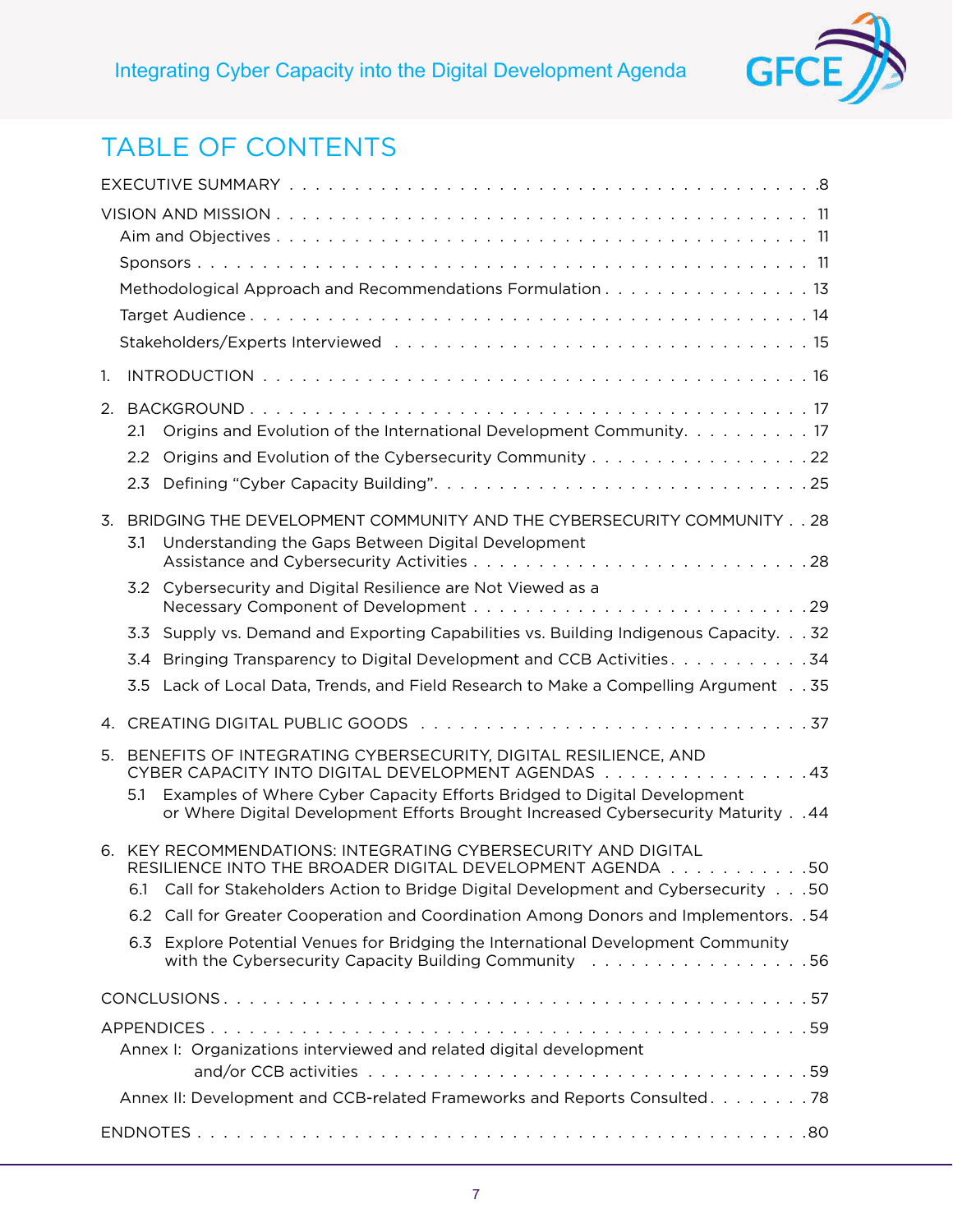

### <span id="page-7-0"></span>EXECUTIVE SUMMARY

Digitization and connectivity yield unquestionable benefits, including improving competitiveness, productivity, efficiency, innovation, and modernization; generating more revenue; and advancing human and social development. This is why promoting digital transformation has become a priority for sustainable development and why organizations like the United Nations, large donor organizations, and countries involved in development assistance are prioritizing digitization as one of the key enablers of inclusive and sustainable economic growth and development. Yet, rapid digital transformation – underpinned by affordable communications and cheap devices – has introduced new risks and vulnerabilities that cannot be ignored. Organizations and countries alike are becoming increasingly concerned about the misuse of digital technologies that might lead to critical infrastructure failures, financial destabilization, increased surveillance, human rights abuses, disinformation, data exploitation, and other negative impacts on public health and safety.

It is important to recognize that digitization and resilience are two sides of the same coin. The digital development community and the cybersecurity community share related goals of strengthening digital capacity building, including the ability to effectively use advanced technologies while simultaneously ensuring that citizens remain safe, protected, and productive online. Despite these similar aims, the two communities operate primarily within their own disciplines, rarely partner, and embed cybersecurity activities within digital development projects. This report

identifies pathways to bridge the development community to the cybersecurity capacity building community.

Multiple benefits can arise from integrating cybersecurity, digital resilience, and cyber capacity into digital development. At a foundational level, decision-makers need to gain a deeper understanding of the threats emanating from the potential misuse of information and communications technologies (ICTs) and emerging technologies, such as becoming tools for unauthorized surveillance, disinformation, digital authoritarianism, data exploitation, espionage, etc. This understanding can guide the development community in supporting countries' digital adoption and increasing their maturity in maximizing the use of new digital technologies as enablers of sustainable and secure development. On a more practical level, it is clear that integrating these aspects into development programs would lead to achieving better outcomes; streamlining processes/eliminating duplication of efforts/maximizing resources; and building stronger resilience, safety, security, and trust into recipient countries' digital transformation projects.

This report is the result of significant contributions across the broader digital development and cybersecurity communities, including Multilateral Development Banks (MDBs), national and international development agencies, international and non-governmental organizations, and government officials responsible for or involved in designing, implementing, and evaluating digital development projects and/or cybersecurity capacity building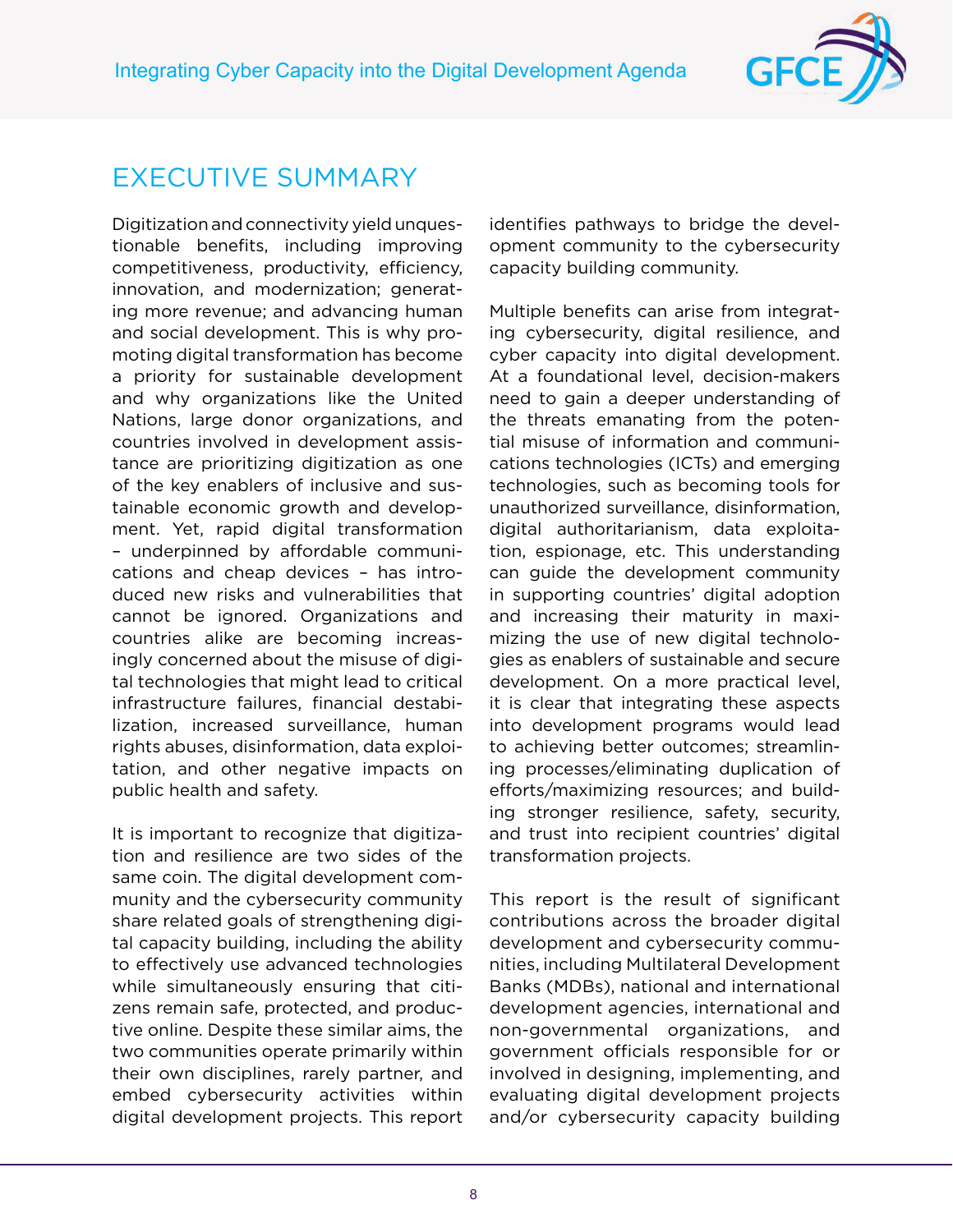

activities. The recommendations provided in this report are intended to help multilateral organizations and other donors investing in digital development and cyber capacity building (CCB) activities to integrate cybersecurity and digital resilience throughout the lifecycle of a project, identify areas where they can partner, build mechanisms to de-risk their investments, build stronger and enduring digital infrastructures and projects, and accelerate the safe adoption of technologies to meet the intended outcomes of the SDGs.

#### **A few recommendations stand out.**

- 1. The development and cybersecurity communities need to update their "playbook" for the digital era by connecting cybersecurity and digital resilience to the economic aspirations, digitization strategies, and development priorities of recipient countries. Digital capacity building must be more needs-driven and tailored to individual and national circumstances, and better coordinated globally. Tailored programming and approaches based on a demand-driven signal and the political, economic, and social context of a recipient country is central to ensuring the long-term sustainability and scalability of any capacity building efforts. Providing sufficient funding should also remain an important objective.
- 2. The cybersecurity narrative in the context of international development should be reframed in terms of digital resilience, safety, trust, sustainability, and risk management rather than security.
- 3. The OECD Development Assistance Committee (DAC) should add "digital resilience" to the eligibility criteria for Official Development Assistance (ODA) as part of the peace and security activities to enable cybersecurity-related assistance.
- 4. To ensure the continuity and sustainability of a project (e.g., continuity of the program, staff, equipment, etc.), funds should be programmed into the country's national budget. Both the development community and recipient countries see ICTs as long-term capital assets and expenditures, rather than commodities that will need updating and replacing within a five to ten-year period. ICTs that are still in use and no longer supported by hardware and software updates make the recipient country more vulnerable to digital risks. This vulnerability leaves a critical shortfall in a program's sustainability and its ability to achieve the desired resilient outcomes. A digital development project's total-cost-of-ownership and ICT refresh must, therefore, be included in project formulation and programmed into assistance packages.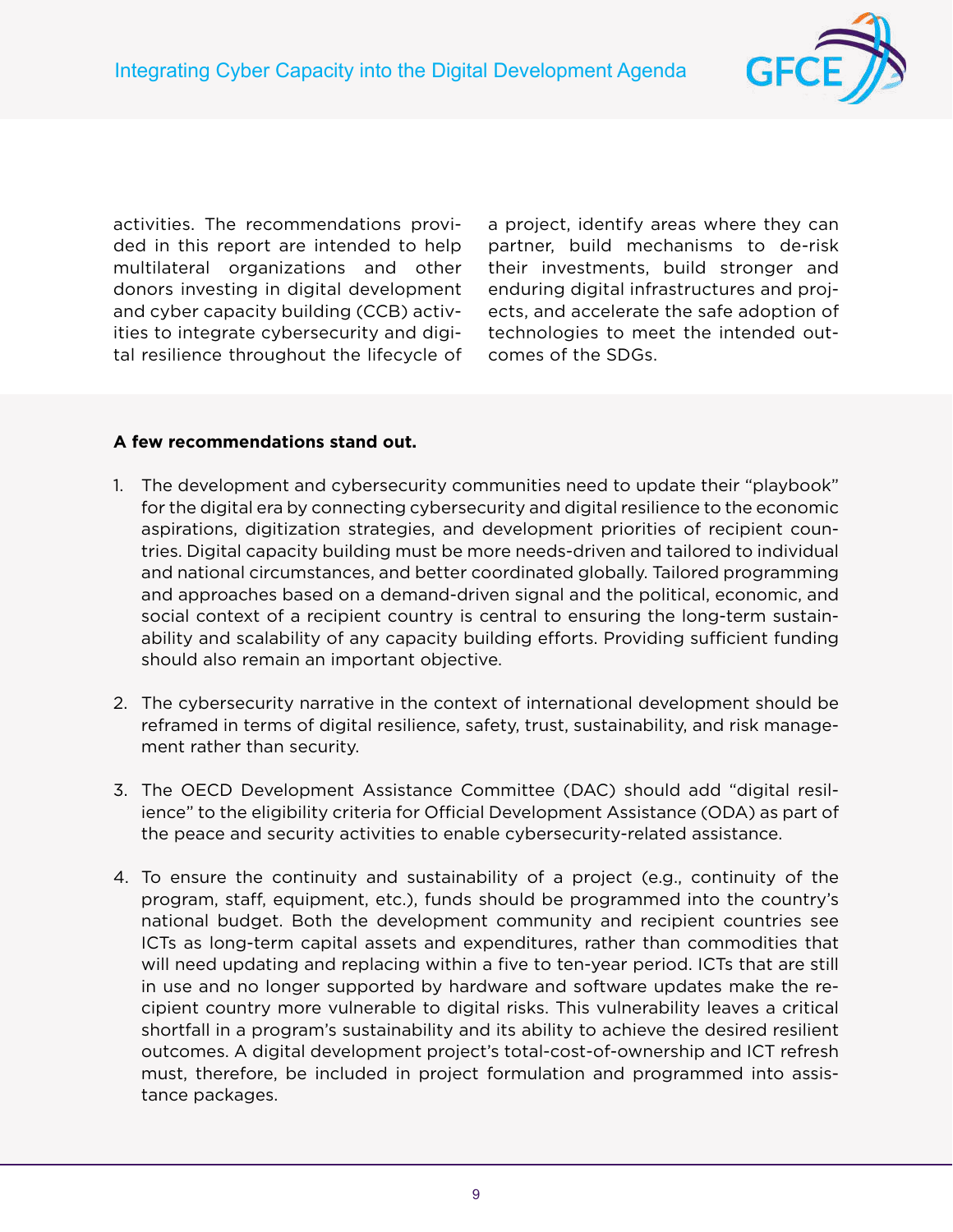

- 5. The development and cybersecurity communities should invest in the development of "Digital Public Goods" (universal tools and instruments) that can be shared and applied broadly.
- 6. Growing a cybersecurity skilled local labor force/talent pools and indigenous capacity should be a key objective of any digital development project. This requires addressing many related challenges, including the affordability of cyber certifications, the need to reform school and university curricula, and the need to identify and cultivate local talent and commercial implementors.
- 7. Funding should be allocated to students and local institutions in order to build knowledge of local ecosystems, culture, and digital risks to society. Local data, trends, statistics, and field research that characterize the threat within a country or region can provide compelling evidence to drive economic and political arguments as to why cybersecurity is an important and necessary component of digital development.
- 8. Development organizations should be used as a conduit to raise cybersecurity awareness and build capacity in low- and middle-income countries. While digital risks stemming from increased reliance on ICTs and the expansion of e-services, digital systems, and platforms may not be prioritized, the development community has established connections and better understanding of local challenges within these countries and can offer particular insights and valuable relationships with local "implementors."
- 9. Duplication of efforts should be avoided by developing greater coherence and coordination between stakeholders. Scalable approaches and solutions are needed as well as innovative platforms and pilot projects that identify on-the-ground/ local partners to implement the necessary actions and improve coordination efforts with local authorities. The practice of favoring "darling countries" that receive multiple offers of foreign aid from different donors, while neglecting "orphan countries" should be evaluated to maximized development resources more broadly.
- 10. There are a number of venues that should be leveraged to bridge the international development community with the cybersecurity capacity building community. Networking the networks may lead to cybersecurity becoming an integral activity within digital development and help both communities achieve more resilient outcomes.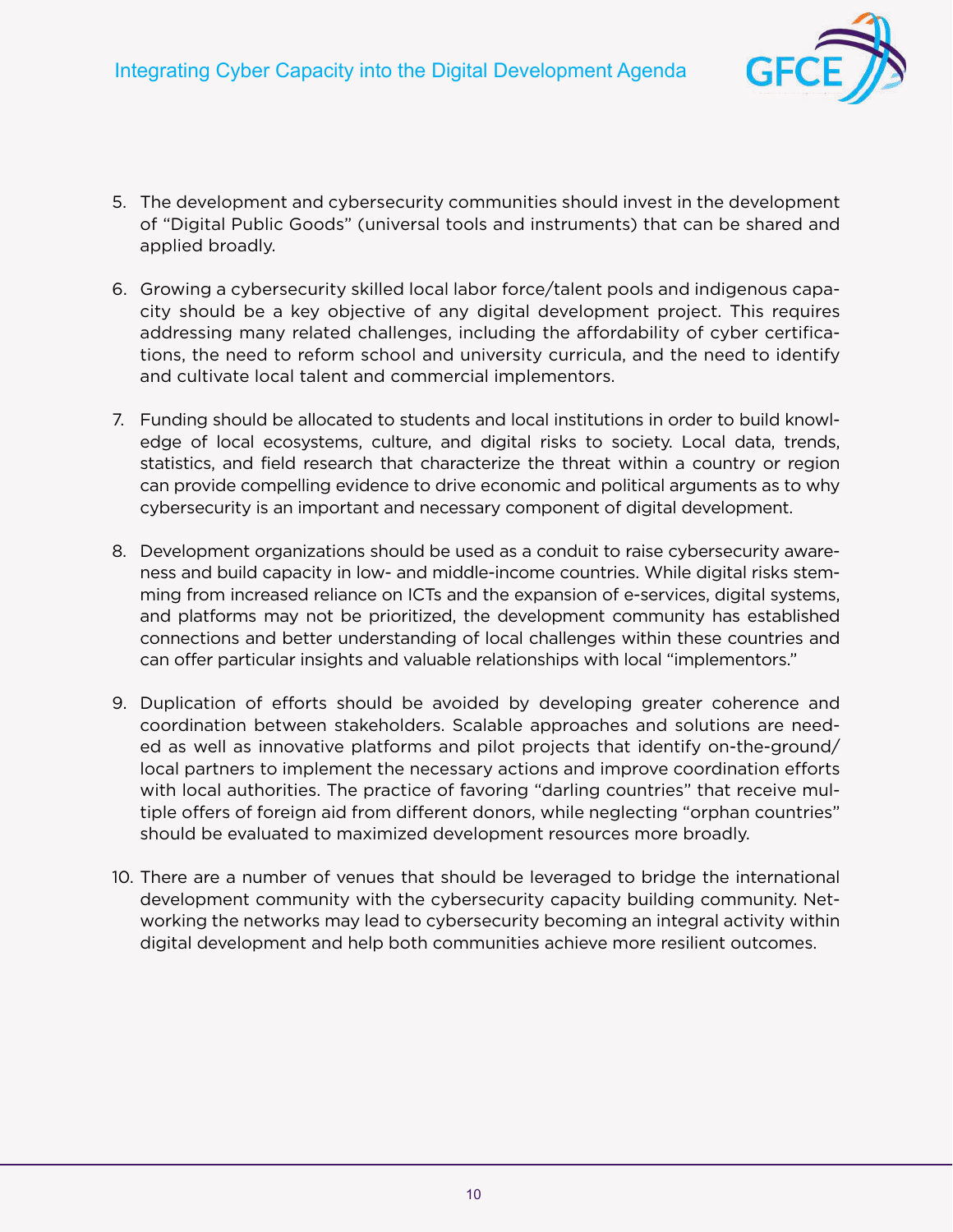

### <span id="page-10-0"></span>VISION AND MISSION

### AIM AND OBJECTIVES

This report aims to bridge two communities – the broader development community and the cybersecurity capacity building community – to achieve more resilient outcomes by ensuring incorporation of cybersecurity and digital resilience into digital development activities. This report is a product of the partnership between the World Bank and the Global Forum on Cyber Expertise (GFCE) Foundation, who recognize the importance of including cybersecurity, digital resilience, and cyber capacity building (CCB) as components of development projects. They also understand that advocates are needed to promote the eligibility of these activities for assistance in the broader development agenda.

### **SPONSORS**

The World Bank (WB) has been working to help over 100 developing countries and countries in transition to embrace the importance of scientific and technological innovation for meeting sustainable development challenges and for accelerating human progress. In 2016, the World Bank's World Development Report (WDR) on Digital Dividends, a cardinal document in the development community that is often used to drive overall community strategy, explicitly acknowledged the importance of cybersecurity as an international development concern. For the first time in a WDR, the importance of managing digital risk was enumerated, as the report noted, "some of the perceived benefits of digital technologies are offset by emerging risks."[1](#page-79-0)

In 2019, the World Bank's General Counsel Sandie Okoro, during her remarks at the Council of Europe's Octopus Conference, clearly stated the Bank's commitment to be "at the forefront of helping [its] members participate in the global digital economy [and] take advantage of globally connected markets in this digital age." She also acknowledged "the challenges faced by both developed and developing countries in ensuring the safety and security of their citizens," specifically noting the need to support "global cybersecurity, including building capacity to combat cybercrime" as key enablers of these efforts and the Bank's development mandate.<sup>2</sup>

The 2021 WDR on Data for Better Lives emphasized the need for low- and middle-income countries to adopt "overarching safeguards for cybersecurity and cybercrime" as part of their legal and regulatory frameworks in order to establish "trust in the data ecosystem for both personal and non-personal data" and ensure "the security of the network infrastructure and elements over which data flow." The report states that those safeguards should be "established, effectively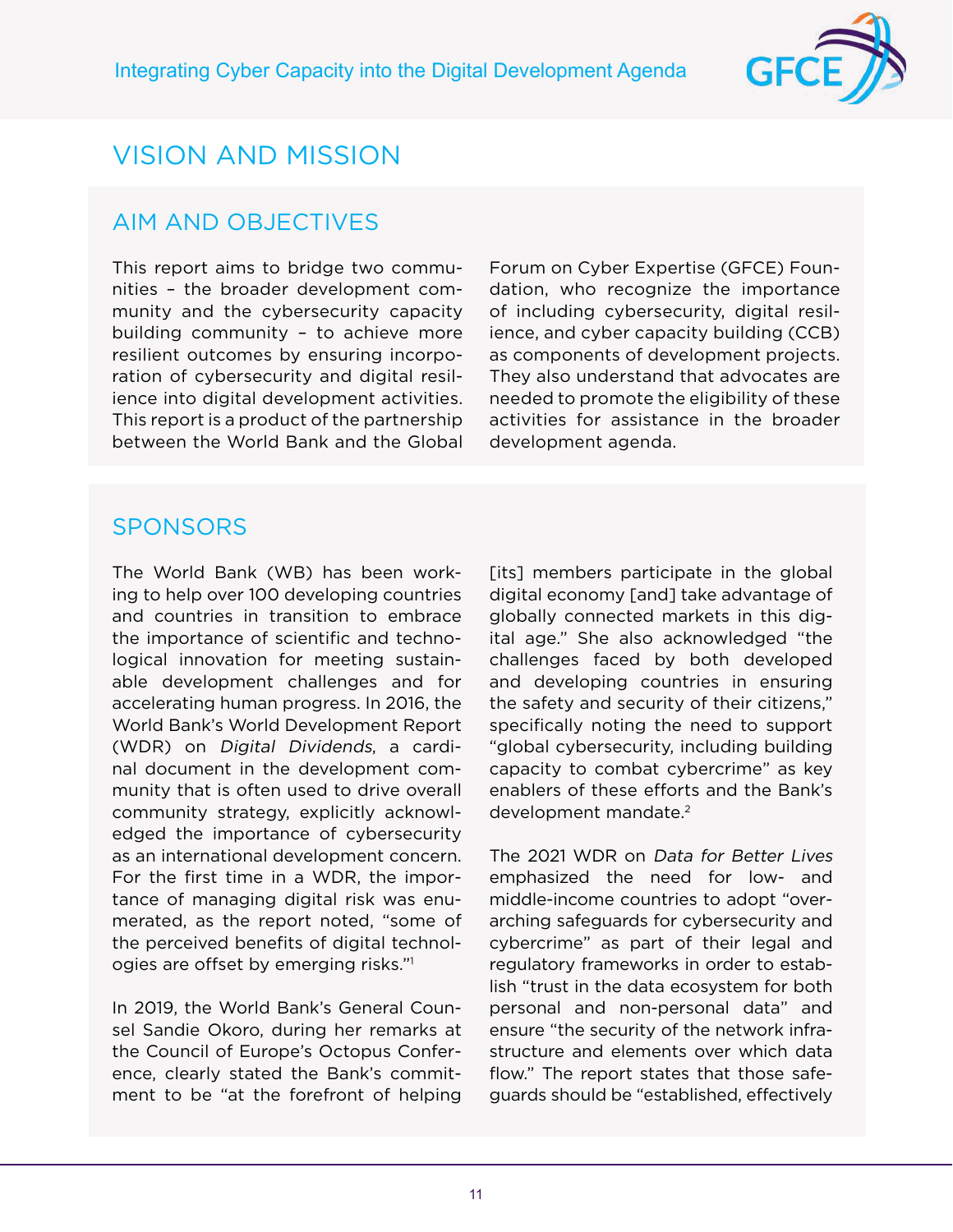

implemented, and continually updated in response to new risks or deficiencies.["3](#page-79-0)

Today, the majority of World Bank's projects have an ICT or digital component, and this number has continued to increase in the post-pandemic world. The World Bank began working on cybersecurity as part of its technical assistance in the early 2010s (e.g., Morocco, 2011). In 2016, cybersecurity became a major focus area with the launch of the Global Cybersecurity Capacity Program. This Program aligns with the World Bank's commitment to promote widespread sustainable development and aims to enhance the cybersecurity capacities of developing countries through technical assistance and capacity building activities such as convening policy dialogues, preparing national cybersecurity assessments, and creating knowledge products like the Combatting Cybercrime Toolkit (developed in partnership with a number of organizations)[.4](#page-79-0) In addition, the World Bank has initiated projects to increase countries' capacities to respond to cyber threats posed to their public systems and infrastructure, and to develop best practices to minimize the effects of malicious cyber activities on the financial sector.

In August 2021, the World Bank launched a Cybersecurity Multi-Donor Trust Fund, developed as an associated trust fund under the broader Digital Development Partnership (DDP) umbrella program.<sup>[5](#page-79-0)</sup> The fund aims to better define, understand, articulate, structure, and systematically roll out the cybersecurity development agenda. The emerging work program intends to offer comprehensive cybersecurity capacity development, including developing global knowledge, country assessments, technical assistance, capacity building, and training supported by necessary infrastructure and technology investments.

Inspired by the vision that every citizen of the world must reap the benefits of ICTs in an open, peaceful, and secure digital world, the Ministry of Foreign Affairs of the Netherlands led the launch of the Global Forum on Cyber Expertise (GFCE) at the 2015 Global Forum on Cyberspace. In 2020, the GFCE spun off into an independent foundation. The GFCE is an international, multi-stakeholder, and consultative forum committed to strengthening cyber capacity and growing expertise globally through international collaboration and cooperation. The GFCE developed the Cybil Portal, an online platform that catalogues expertise, tools, publications, and CCB projects.<sup>[6](#page-79-0)</sup> Today, the GFCE serves as a global platform for countries, international organizations, and private companies to identify and exchange successful policies, practices, and ideas for cyber capacity building and to communicate these activities globally. It also functions as a clearinghouse to match requests for cyber capacities with potential funders and expert implementors. The GFCE structures its work around five themes of cyber capacity, which were first outlined in the 2017 "Delhi Communiqué on a GFCE Global Agenda for Cyber Capacity Building," namely: 1) Cyber Security Policy and Strategy; 2) Cyber Incident Management and Critical Infrastructure Protection; 3) Cybercrime; 4) Cyber Security Culture and Skills; and 5) Cyber Security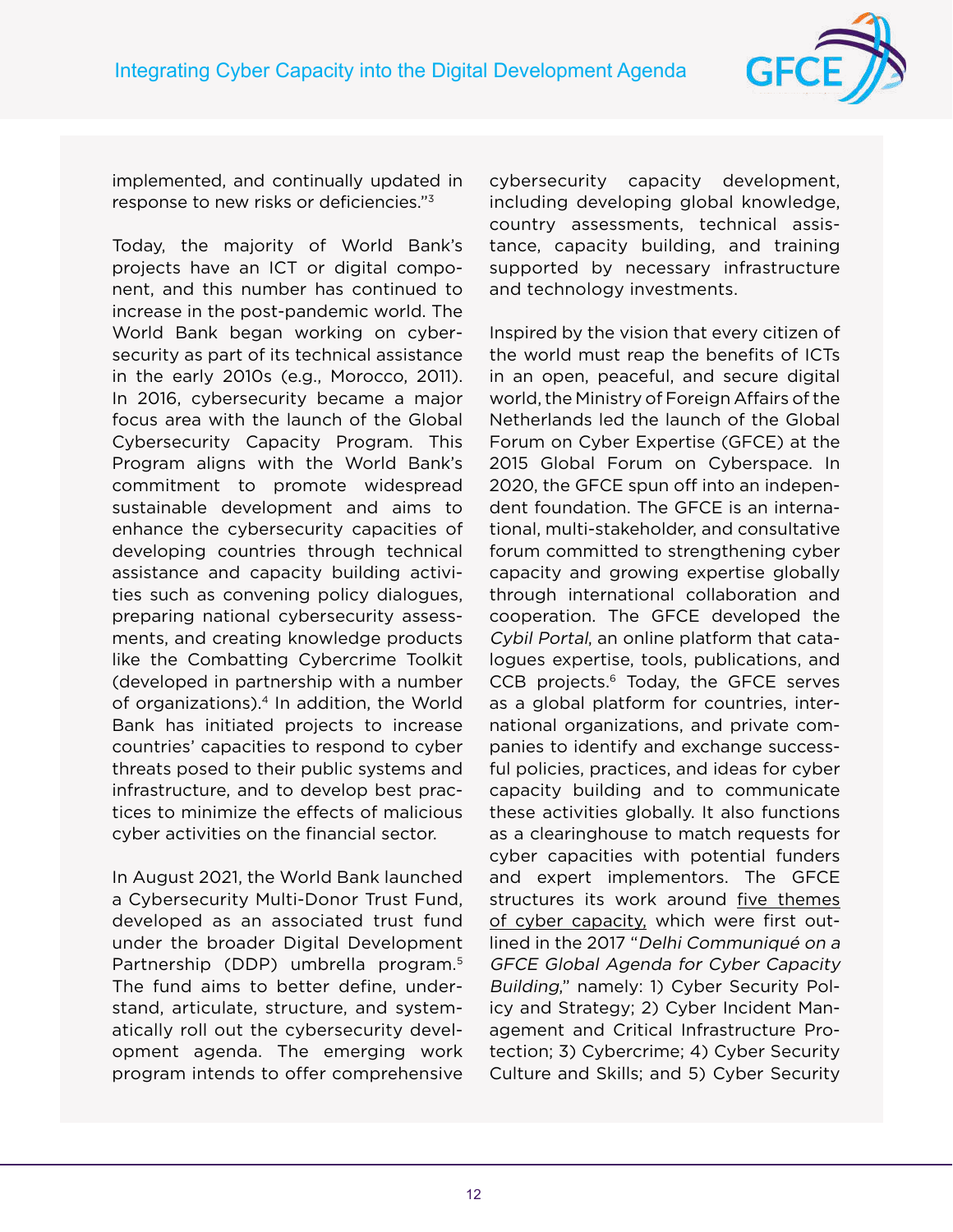

<span id="page-12-0"></span>Standards.<sup>7</sup> While not an exhaustive list of capabilities that a country or organization must implement to achieve a desired level of cyber resilience, the GFCE identified these capacity building themes as a baseline reference for good cyber practices internationally.

The World Bank joined the GFCE in support of the overarching development angle of cybersecurity capacity building and supports the "GFCE Cybersecurity Capacity and Platform" project, which aims to promote greater collaboration and deeper knowledge in cybersecurity. To this end, the World Bank is working closely with the GFCE to bring together important stakeholders from governments, academia, the private sector, and the development community to: 1) produce cutting-edge research on newly evolving cybersecurity topics; 2) facilitate knowledge sharing mechanisms and networking opportunities through the Cybil portal and other venues; 3) provide an avenue to better understand the

cybersecurity challenges faced by developing countries; and 4) engage in capacity building activities.

In June 2021, the GFCE and the World Bank came together to identify pathways to bridge the development community to the cybersecurity capacity building community and create mechanisms by which digital development could see the benefits of incorporating cybersecurity into their projects and initiatives to achieve more resilient outcomes.

This report highlights some of the key challenges and benefits of incorporating cybersecurity, digital resilience, and cyber capacity building into the broader development agenda. The report also features several best practices and bridging venues and activities that could facilitate tighter alignment and collaboration between the digital development and cybersecurity capacity building communities and among initiative donors and implementors.

### METHODOLOGICAL APPROACH AND RECOMMENDATIONS FORMULATION

Based on primary and secondary data and information sources, this report builds upon existing literature on digital development and cyber capacity building frameworks, methodologies, and capacities within the multi-stakeholder and international GFCE Community and beyond, including MDBs and international organizations like the International Telecommunications Union (ITU) and the European Union (EU). Primary data was collected over 40 semi-structured interviews with selected experts and organizations involved in the design and implementation of digital/ICT development projects and/or cybersecurity initiatives (see list in Annex I). Additional primary data was obtained through a World Bank workshop ("roundtable discussion") including representatives involved in digital development lending operations and technical assistance projects from the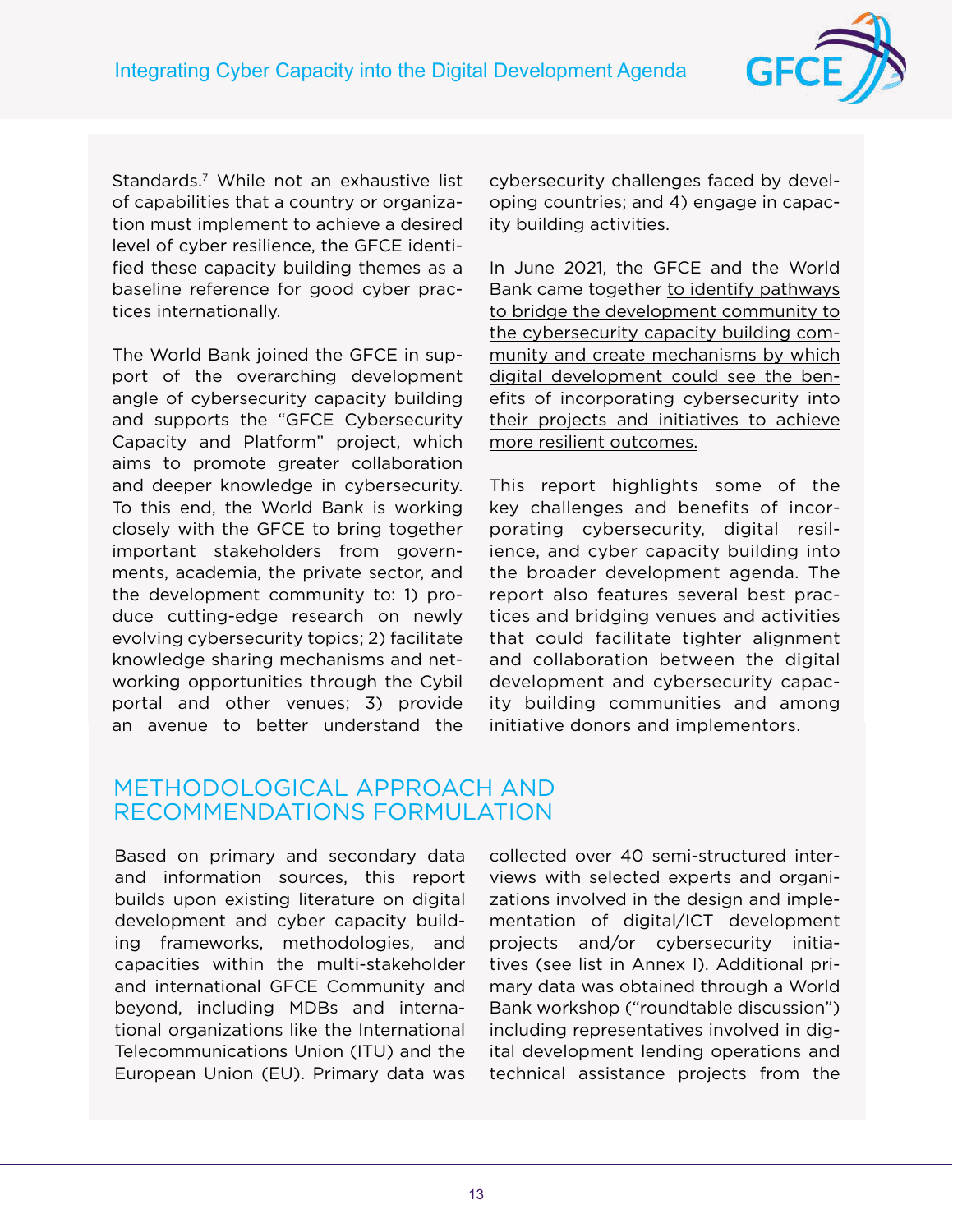

<span id="page-13-0"></span>World Bank's Digital Development (DD) Global Practice. Secondary data was collected through the GFCE's Cybil Portal of cyber capacity building projects, additional open-source research, and the interviews with community stakeholders and experts who provided publicly available and confidential sources and supporting documentation, including strategies, methodologies, toolkits, primers, guidance notes, and other reports.

Interview findings and observations were supplemented by additional desk research. This report identifies successful programs and highlights digital public goods to showcase where cybersecurity and cyber capacity building efforts were incorporated into digital development projects, including those funded/implemented by regional and international organizations, as well as by national governments and other major donors. Other success stories include digital development projects that increased cybersecurity maturity of an entity or country, and digital infrastructure investment projects that embedded cybersecurity and digital resilience de-risking mechanisms (safeguards). The data collected through the interviews and desk research was analyzed to identify and recommend best practices (effective methods) to incorporate cybersecurity, digital resilience, trust, sustainability, safety, and risk management into digital development programs and lending operations.

### TARGET AUDIENCE

The target audience of this report is MDBs, international and non-governmental organizations, field workers, experts, government policymakers, and officials responsible for or involved in designing, implementing, and evaluating digital development projects and/or cybersecurity capacity building activities. Additionally, the findings formalized in this document can be of value to cybersecurity policy experts and researchers at the national and international levels.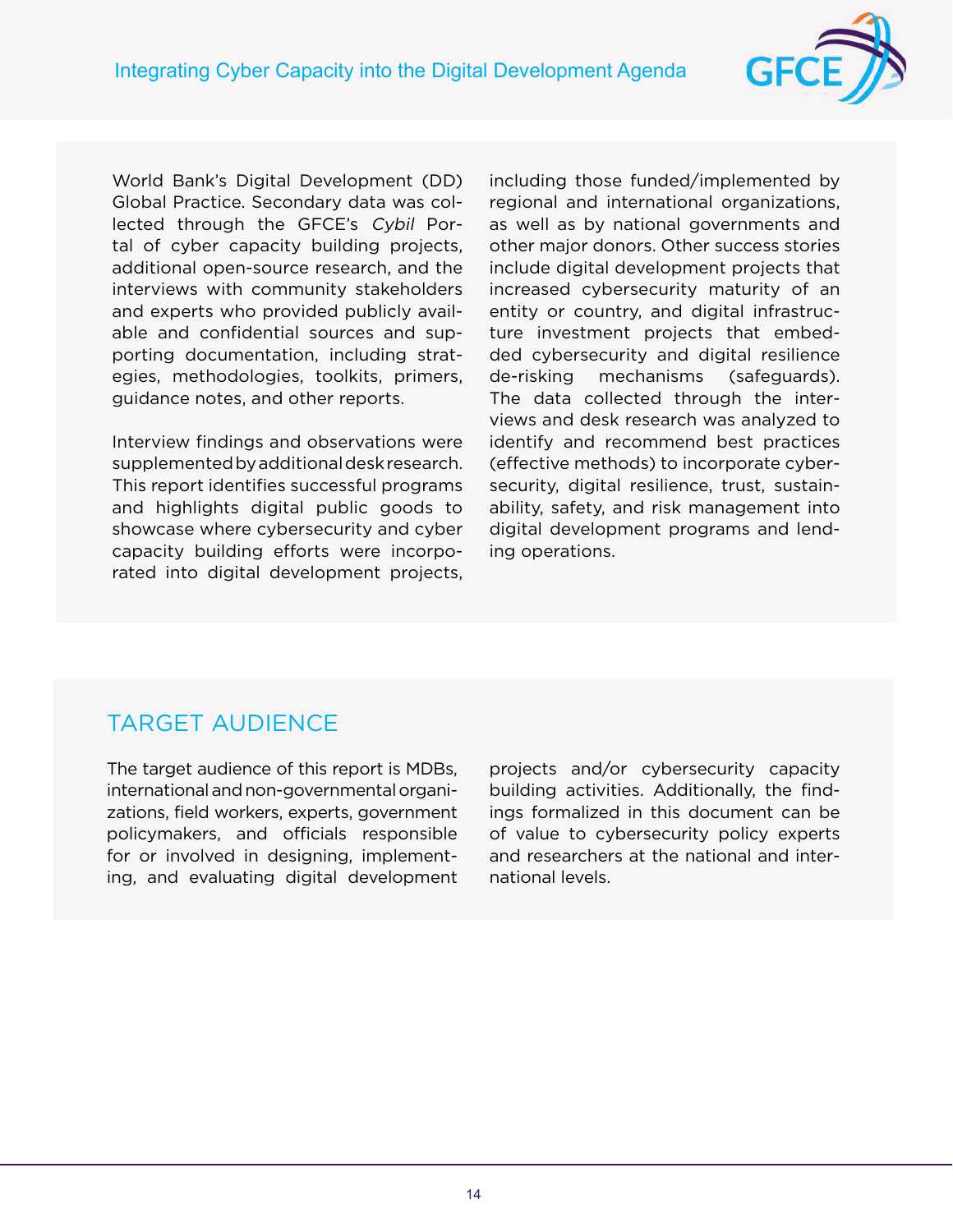

### <span id="page-14-0"></span>STAKEHOLDERS/EXPERTS INTERVIEWED

The following GFCE Members<sup>8</sup> and additional international non-governmental institutions, regional organizations, MDBs, and government representatives participated in the semi-structured interview process to inform the project:

- African Union Commission (AUC);
- Asian Infrastructure Investment Bank (AIIB);
- Australia National University (ANU);
- Australian Department of Foreign Affairs and Trade (DFAT);
- Bill & Melinda Gates Foundation;
- Council of Europe (CoE);
- CREST;
- Digital Public Goods Alliance (DPGA);
- DiploFoundation (Diplo);
- Dutch Ministry of Foreign Affairs;
- Estonian Ministry of Foreign Affairs;
- European Bank for Reconstruction and Development (EBRD);
- European Commission (EC);
- European Investment Bank (EIB);
- German Federal Office for Information Security (BSI);
- GFCE Foundation;
- Inter-American Development Bank (IDB);
- International Criminal Police Organization (INTERPOL);
- International Telecommunications Union (ITU);
- Islamic Development Bank (IsDB);
- Israel National Cyber Directorate (INCD);
- Italian Ministry of Foreign Affairs and International Cooperation;
- Japan International Cooperation Agency (JICA);
- Korea Development Bank (KDB);
- Korea International Cooperation Agency (KOICA);
- MITRE Engenuity;
- Norwegian Institute of International Affairs (NUPI);
- Organisation for Economic Co-operation and Development (OECD);
- Organization for Security and Co-operation in Europe (OSCE);
- Organization of American States (OAS);
- UK Foreign, Commonwealth & Development Office (FCDO);
- UN Development Coordination Office (DCO);
- UN Development Program (UNDP);
- UN Executive Office of the Secretary-General (EOSG);
- UN Institute for Disarmament Research (UNIDIR);
- UN Office for Disarmament Affairs (UNODA);
- UN Office of the Secretary-General's Envoy on Technology (OSET);
- UN Office on Drugs and Crime (UNODC);
- U.S. Agency for International Development (USAID);
- U.S. Department of State; and the
- World Bank.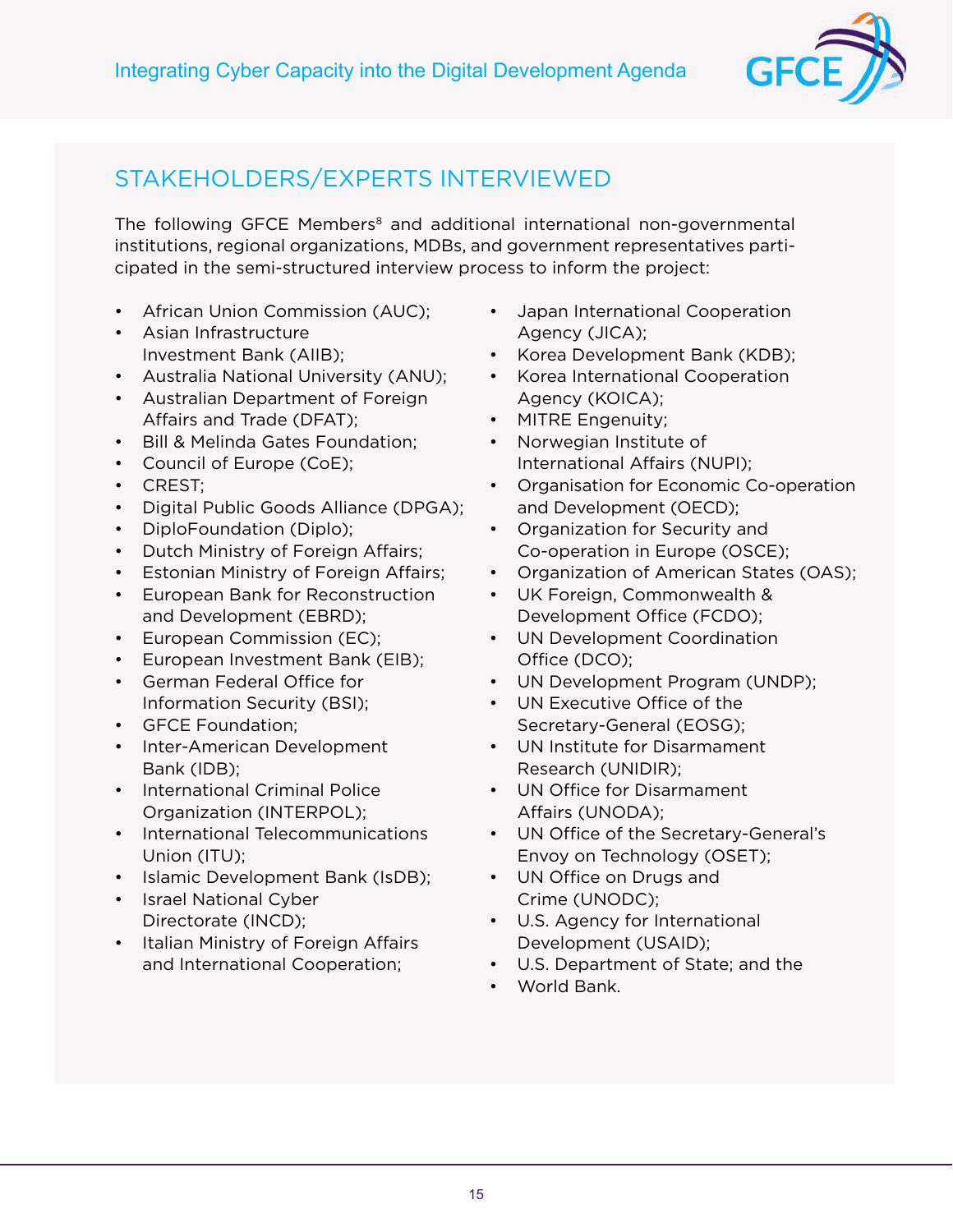

### <span id="page-15-0"></span>1 INTRODUCTION

Innovative technologies of the twentieth century have profoundly transformed society and the global economy. Nations and corporations alike have embraced, adopted, and embedded information and communications technologies (ICTs) into their networked environments and infrastructures and realized phenomenal business and economic growth through improved services, increased productivity, and decreased costs. Global economic growth today is increasingly dependent upon the rapid adoption of ICTs and internet uptake. As of 2021, 4.66 billion people were connected to the internet (59.5% of the global population) and the global digital economy represented about 20% of the world's GDP, with ICTs as a principal driver of social and economic growth.

Digitization and connectivity yield unquestionable dividends, including improving competitiveness, productivity, efficiency, innovation, and modernization; generating more revenues; and advancing human and social development. This is why promoting digital transformation has become a priority for sustainable development and why organizations like the United Nations, large donor organizations, and countries involved in development assistance are prioritizing digitization as one of the key enablers of inclusive and sustainable economic growth and development. In the last decade, in particular, these entities have allocated significant funds toward the use of digital technologies as part of their development assistance for lower- and middle-income countries to help them increase their participation in the global economy; bridge

divides between developed and developing countries; tackle global challenges such as poverty, hunger, and inequality; and accelerate human well-being.

Despite the clear benefits of embedding digital technologies into society and the economy, organizations and countries alike are also becoming increasingly concerned about the misuse of digital technologies that might lead to critical infrastructure failures, financial destabilization, increased surveillance, human rights abuses, disinformation, data exploitation, and other negative impacts on people's health and safety. Cyber incidents are increasing in volume, scope, and sophistication. As UN Secretary-General Guterres noted, "the pandemic has ushered in some of the most intrusive surveillance technologies we have ever seen, together with a significant increase in cynical ransomware attacks on hospitals and healthcare facilities,"<sup>9</sup> all the while malicious actors continue to steal sensitive data, knock businesses offline and, in some cases, destroy the ICTs that power businesses and essential services.

Moreover, digital risks are also reinforcing and magnifying existing fault lines, including social and economic inequalities, and amplifying the "digital divide" between the connected and unconnected. As both the development and cybersecurity communities try to address some of these challenges, focus is still insufficient on building resilience and growing human and institutional capacity, particularly in developing countries.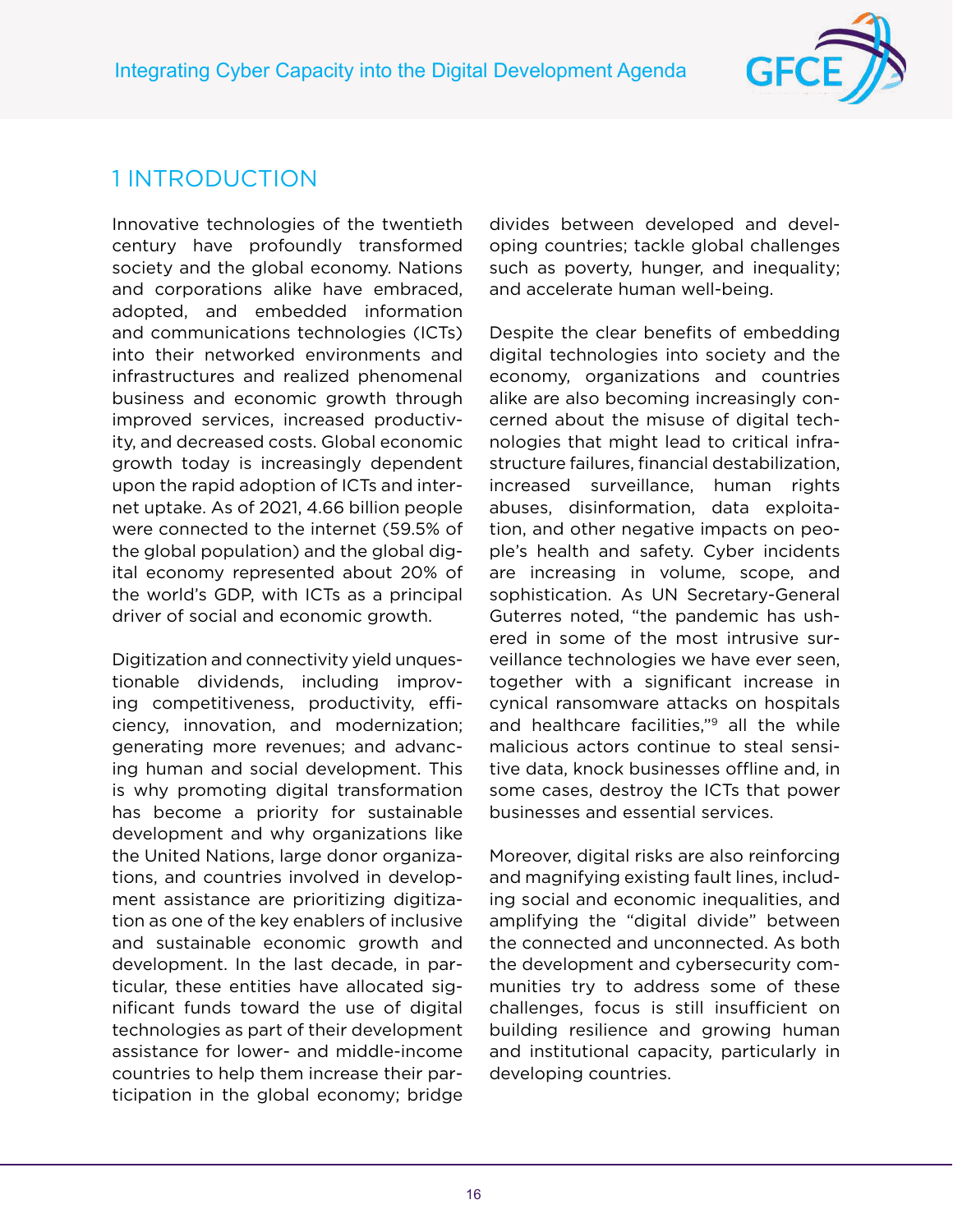

### <span id="page-16-0"></span>2 BACKGROUND

### **Development Community**

### **Cybersecurity Community**

**The international development community — which spans national and international development agencies to Multilateral Development Banks (MDBs), to other large philanthropic donors and private foundations — began using the concept of "capacity building" in the 1990s.** 

**The cybersecurity "communities of practice" emerged from different disciplines (e.g., law enforcement, technical, foreign policy, human rights). Cyber capacity building emerged as an international policy concept in the first decade of the 21st century, when a handful of countries and international organizations began to include it within policy documents and national strategies.**

iStock.com/marchmeena29

#### **2.1 Origins and Evolution of the International Development Community**

Just after World War II, a network of national and international aid agencies, programs, and related institutions and donors emerged that today constitutes the international development community. Its foundations were rooted in four distinct initiatives, including "the development activities of the colonial powers in their overseas territories, the institutions and programs for economic co-operation created under United Nations auspices after the Second World War, the United States Point Four Program, and the large scale support for economic stability in the countries on the periphery of the Communist bloc of that era."[10](#page-79-0) The success of the Marshall Plan and the establishment of the International Bank for Reconstruction and Development (World Bank) and the International Monetary Fund (IMF) in the mid-'40s provided the additional impetus for the development of this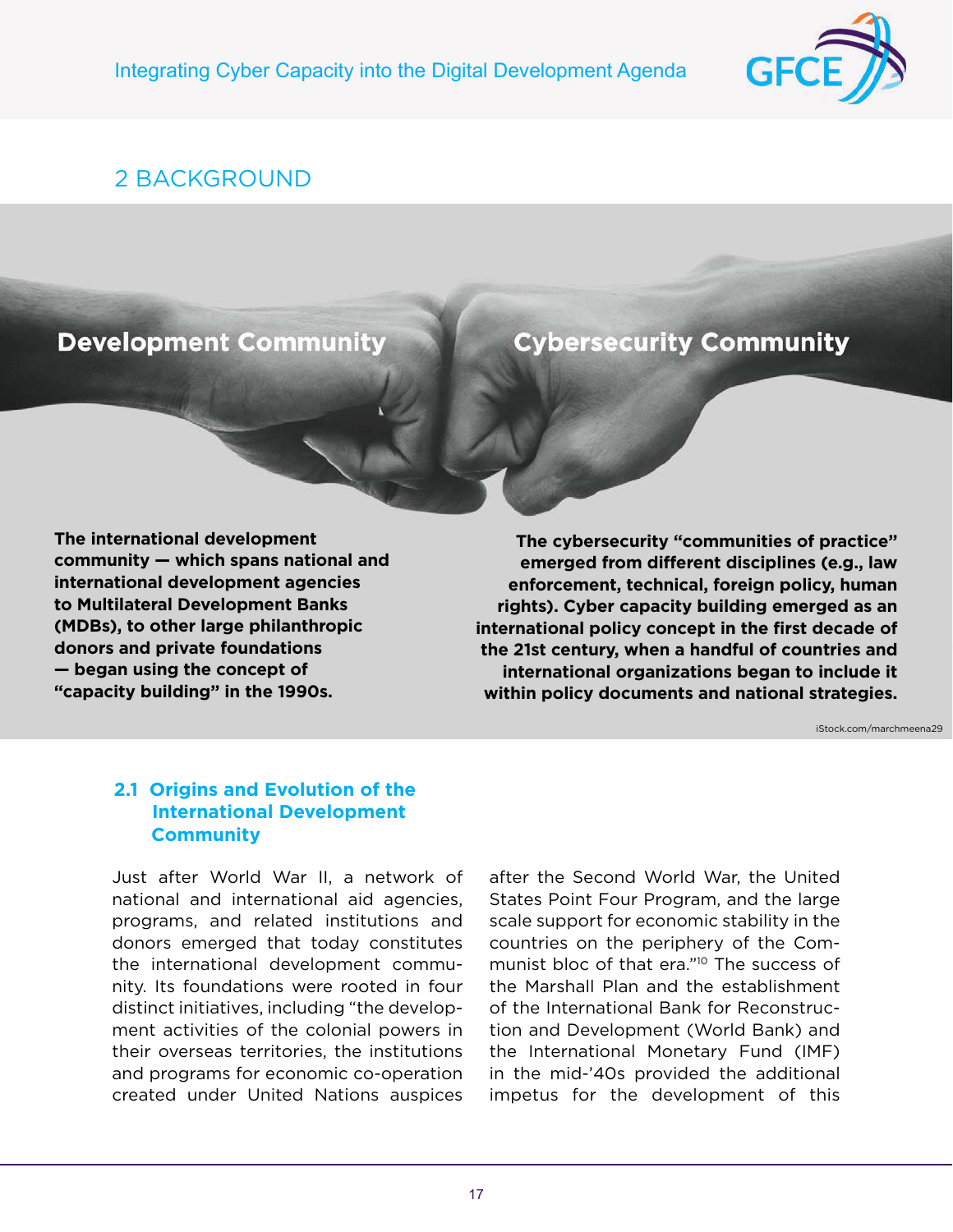

broader community dedicated to helping less-developed countries through external assistance.

As more countries gained independence, several multilateral organizations (e.g., Inter-American Development Bank [IDB], Organization of American States [OAS], Organisation for Economic Co-operation and Development [OECD]) and specialized UN agencies (e.g., International Labour Organization [ILO], UN Children's Fund [UNICEF], World Health Organization [WHO], UN Development Programme [UNDP]) were established "to promote social progress and better standards of life" and "to employ international machinery for the promotion of the economic and social advancement of all peoples."<sup>11</sup> In 1960, a dedicated Development Assistance Group (DAG) was created under the aegis of the OECD (then, still called Organisation for European Economic Co-operation) to serve as a forum for consultations among aid donors on assistance to less-developed countries. The establishment of DAG was part of an extraordinary upsurge of related institutional developments in the early 1960s that laid the foundation of the current aid system. This entire decade was designated by the UN as the "United Nations Development Decade." Several developed countries also began to establish their own foreign assistance agencies, like the U.S. Agency for International Development (USAID), Canadian International Development Agency (CIDA), Japan International Cooperation Agency (JICA), and the Swedish International Development Authority (SIDA); or ministries/departments for development cooperation (as in France and Italy); or other development assistance programs responsible for administering economic assistance to developing countries (as in Germany). In the meantime, DAG turned into a permanent Development Assistance Committee (DAC) responsible for setting the financial terms, conditions, and criteria for donor countries' development aid worldwide.

In 1969, DAC adopted the concept of "Official Development Assistance" (ODA) to identify official transactions made with the main objective of "promoting and specifically targeting the economic development and welfare of developing countries." This set of rules and criteria for ODA-eligible activities (so-called "DAC-ability") is considered the "gold standard" of foreign governments' assistance, and remains the main source of financing for development aid today**.** [12](#page-79-0) These criteria specifically exclude "military aid and promotion of donors' security interests," which is noteworthy because this often excludes some donor countries' cybersecurity-related assistance.

**The OECD Development Assistance Committee's (DAC) eligibility criteria for Official Development Assistance (ODA) are considered the "gold standard" of foreign governments' assistance, and remain the main source of financing for development aid today.** 

Most of the development aid provided by donor countries and international organizations in the earlier years was dedicated to the financing of basic infrastructure – roads and railroads, dams, power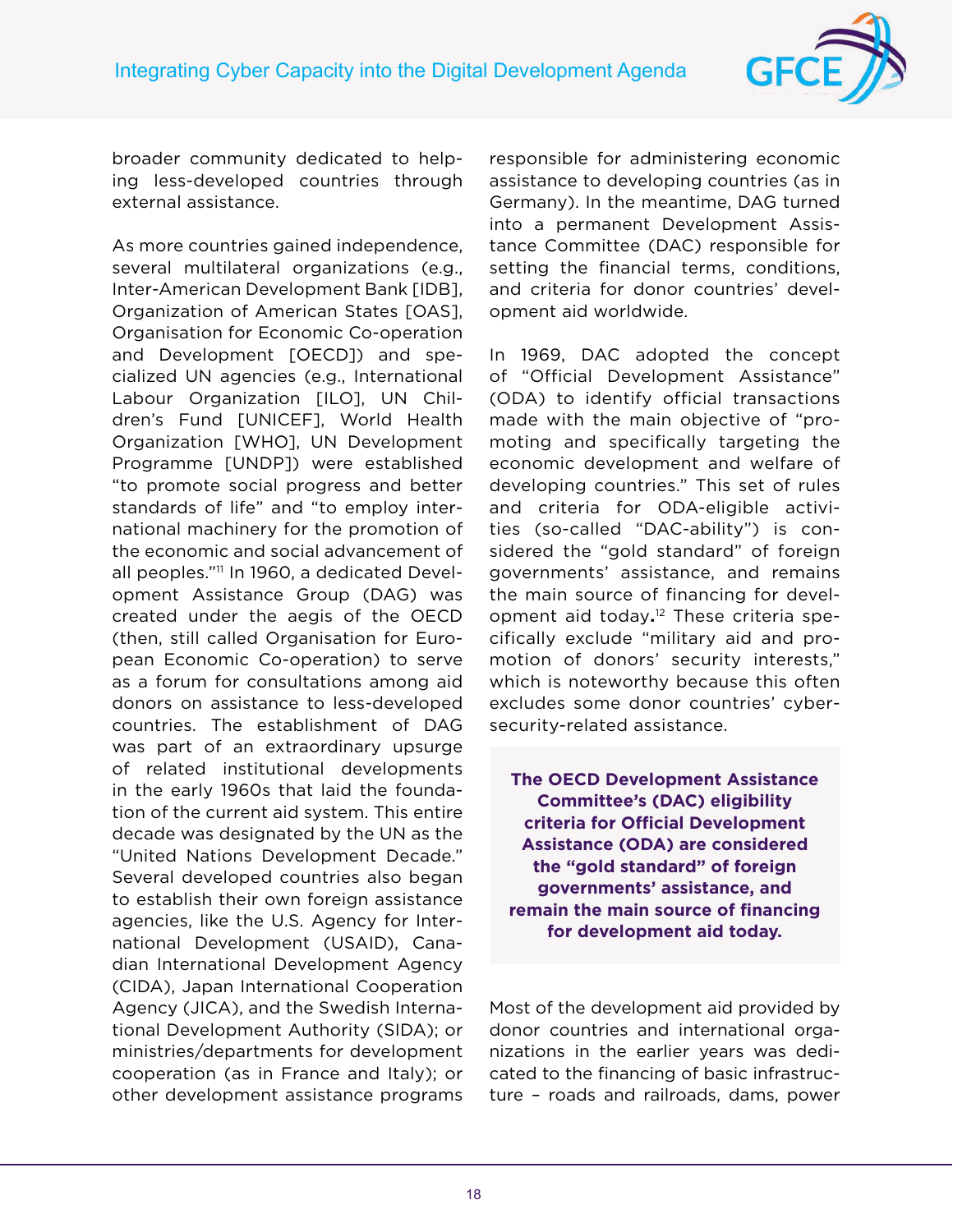

plants, telecommunications systems, etc. – for the reconstruction of war-ravaged countries. In the early-1970s, the World Bank and other development financing institutions introduced technical assistance (e.g., agricultural development, food production, disaster relief, etc.) into their development tool offerings to countries in the process of development, and expanded their lending operations to educational activities and other fields that could further contribute to socio-economic development.<sup>13</sup> In 1971, the UN established the category of least developed countries (LDCs) and incorporated special measures in favor of these most vulnerable countries as part of its "International Development Strategy for the Second UN Development Decade."[14](#page-79-0) The focus of foreign assistance continued to expand to support building modern infrastructure development, industrialization, refugee protection, and knowledge projects in the late 1970s, reflecting increased attention to problems of poverty, unemployment, and inequality. They fundamentally recognized that meeting "basic human needs [was] not a substitute for, but an essential component of, more economic growth which involves modernization, provision of infrastructure, and industrialization.["15](#page-79-0) The notion of sustainable development appeared in 1987 in the UN Brundtland Commission Report "Our Common Future," where it was defined as "development that meets the needs of the present without compromising the ability of future generations to meet their own needs.["16](#page-79-0) All of this paved the way for increased investments in building local human and institutional capacity, promoting national policy reforms, and creating the conditions for long-term sustainable economic growth

and social development. Other important notions introduced in aid policy formulation included participatory development, environmental sustainability, and the promotion of human rights.

In the 1990s, the international development community – which, by that time spanned from national and international development agencies, to Multilateral Development Banks (MDBs), to other large philanthropic donors and private foundations – began using the concept of "capacity building." Since then, this community has also played an important role in providing access to affordable telecommunications to enable internet use driving digitization and enabling inclusive and sustainable economic growth and development. The 2003 and 2005 World Summit on the Information Society (WSIS) called specifically for cyber capacity building (CCB) to support development. However, the field of CCB, with a few exceptions, continued to evolve out-side of the development umbrella.<sup>[17](#page-79-0)</sup>

The concepts and notions introduced in aid policy formulation evolved into the Sustainable Development Goals (SDGs) agreed to in 2015 by the UN General Assembly, and adopted by all UN member countries as part of the "UN 2030 Agenda for Sustainable Development." These 17 interlinked global goals include: SDG1 on Ending Poverty; SDG2 on Ending Hunger; SDG3 on Ensuring Good Health and Well-Being; SDG4 on Quality Education; SDG5 on Achieving Gender Equality; SDG6 on Clean Water and Sanitation; SDG7 on Affordable and Clean Energy; SDG8 on Decent Work and Economic Growth; SDG9 on Industry, Innovation, and Infrastructure; SDG10 on Reduced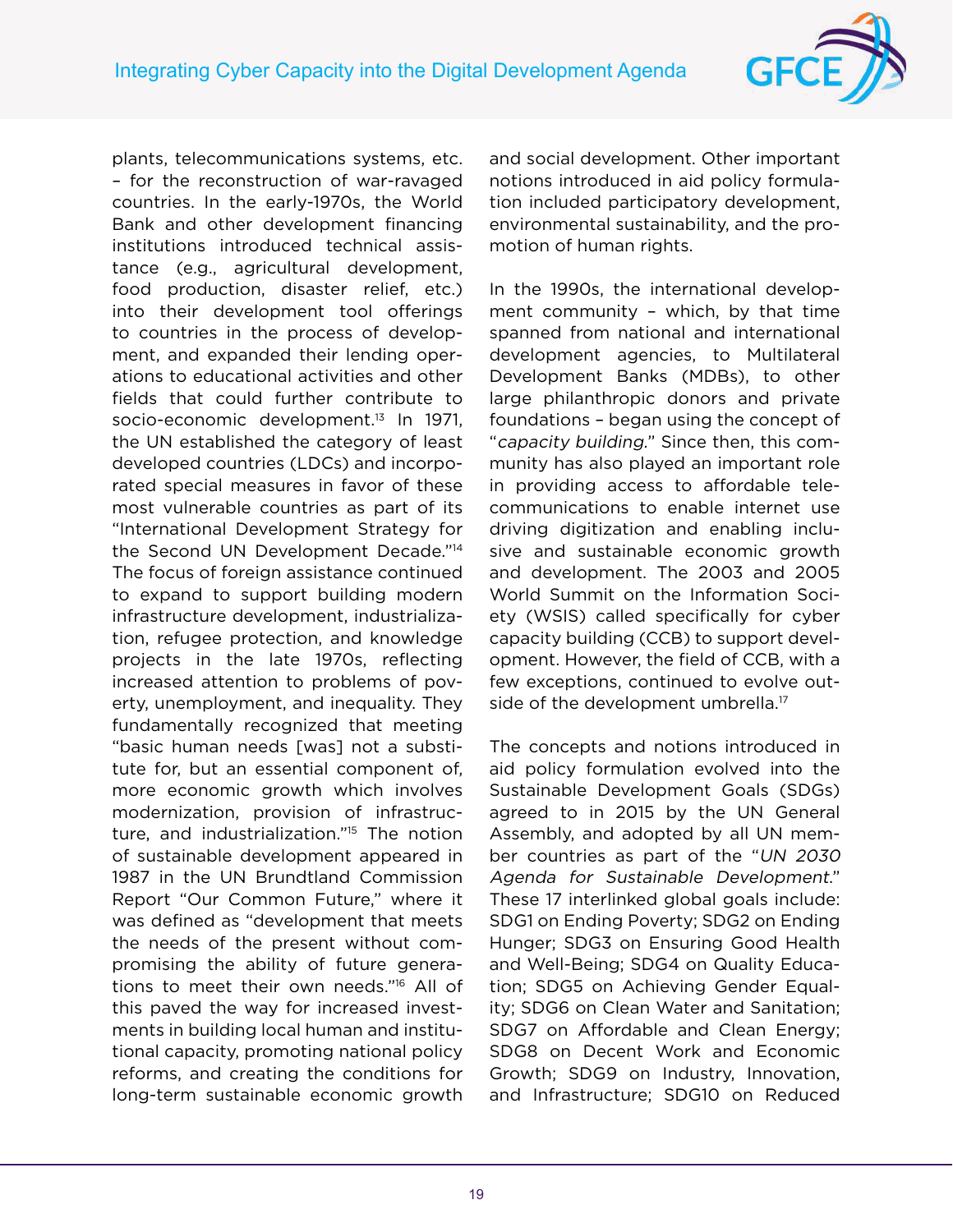



Inequalities; SDG11 on Sustainable Cities and Communities; SDG12 on Responsible Consumption and Production; SDG13 on Climate Action; SDG14 on Life Below Water; SDG15 on Life on Land; SDG16 on Peace, Justice, and Strong Institutions; and SDG17 on Partnership for the Goals.[18](#page-79-0)

Each SDG includes a digital component, although some SDGs are more digitally-oriented than others (e.g., SDG 4, 7, 8, 9, 11, 16). The connections between digital technology and growth have been demonstrated through statistics on the use of ICTs, and the extent that countries are connected correlates with increases in their GDP (according to the World Bank, every 10% point increase in internet connectivity in a developing country increases its GDP growth by  $1-2\%$ ).<sup>19</sup> Additional studies have highlighted the

impact of the internet, data, artificial intelligence (AI), Internet of Things (IoT), cloud computing, and other transformative technologies directly on the SDGs. These activities range from e-banking and e-money solutions to increased access to financial services, in particular in rural areas, and improve financial inclusion (SDG10), to AI and machine learning to improve energy efficiency and reduce electricity costs (SDG7), to increased internet access that allows more people to enjoy decent working conditions and increased income (SDG8), to digital solutions in healthcare to provide people with access to increased and improved health services (SDG 3), to better educational opportunities around the globe (SDG 4). Reports and the work of special highlevel panels and commissions all support the notion that digitization can accelerate realization of all SDGs,<sup>20</sup> and can become the most important development tool for billions of people living in developing countries.[21](#page-79-0) The 2030 UN Agenda also created a "Multi-stakeholder Forum on Science, Technology, and Innovation" to promote capacity building activities to develop, transfer, and disseminate relevant technologies for the SDGs.

Today, most international institutions (e.g., European Union, Economic Commission for Latin America and the Caribbean), UN specialized agencies, as well as countries from LDCs and small-island developing states (SIDs) to larger developed nations have integrated the SDGs into their respective development agendas and strategies. For example, the International Telecommunications Union (ITU) – the UN specialized agency responsible for all matters related to ICTs – has aligned its strategic and operational plans to specific SDGs (i.e., SDGs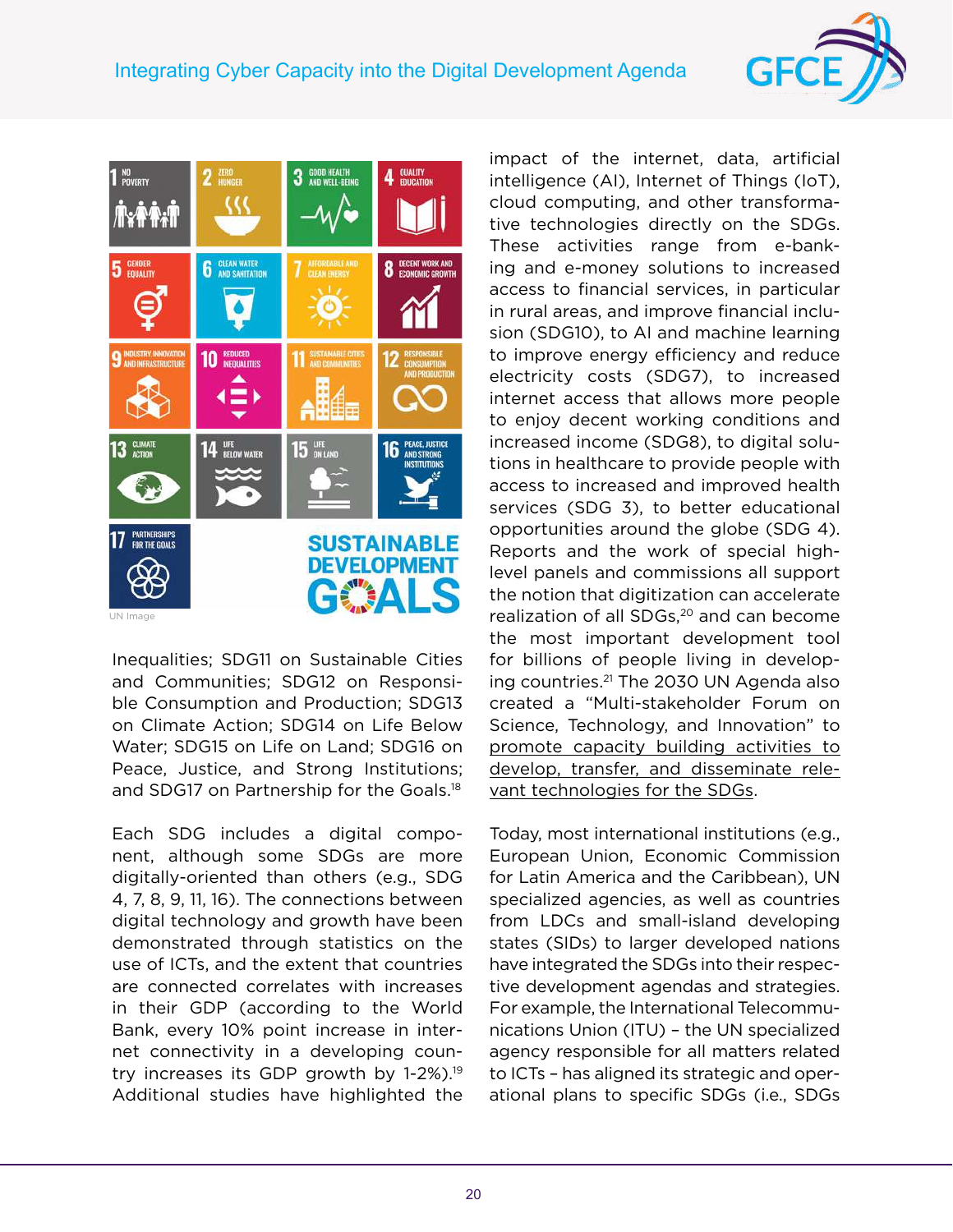

4, 9, 11, 16, and 17).<sup>22</sup> The work of the European Bank for Reconstruction and Development (EBRD) explicitly contributes to 14 of the 17 SDGs (their Annual Review 2020 provides specific case studies that indicate which SDGs their projects support).[23](#page-79-0) Even the OECD's Official Development Assistance criteria recognize the importance of aligning allocation of development aid to implementation of the SDGs. Moreover, digitization increasingly affects how national or international funding agencies, development financing institutions, and other donor organizations "contribute assistance to sustainable development and to help achieve the SDGs. There is broad consensus about the importance of connecting developing countries to digital networks, so as not to widen the gaps between rich and poor states.["24](#page-79-0) However, the funding needs have never been greater to ensure progress toward delivering on the global demand for physical and digital infrastructure to achieve the SDGs. "The UN estimated that the funding gap for building the [digital] infrastructure in developing countries is over one trillion dollars annually**.** Official Development Assistance (ODA), even during the record year of 2020, amounted to only 161 billion dollars."[25](#page-79-0) Multiple organizations have called for better cooperation and coordination among donors to fund the SDGs, ensure "trusted digital connectivity," and bridge the digital infrastructure financing gaps in developing countries.

> **"The UN estimated that the funding gap for building the [digital] infrastructure in developing countries is over one trillion dollars annually."**

In 2020, the UN reiterated the SDG goals in its "Roadmap for Digital Cooperation" and emphasized the need to strengthen human and institutional digital capacity building, including development of digital skills, "effective use of advanced and emerging technologies," ability to advance broadband access, adoption, and meaningful use and "ensuring that individuals stay safe, protected and productive online."[26](#page-79-0) It recognized that "digital capacity building must be more needsdriven and tailored to individual and national circumstances, and better coordinated globally." The roadmap set out specific objectives as a way forward, including: 1) developing Digital Public Goods Platforms to share digital public goods, engage talent, and pool data sets; 2) creating a broad multi-stakeholder network to promote holistic, inclusive approaches to digital capacity building with a "clearing house function" embedded within the UN system to better direct support requests; and 3) growing the on-the-ground UN presence to enhance support of national capacity building efforts and to amplify country-level support (See Annex I).<sup>27</sup>

> **"Digital capacity building must be more needs-driven and tailored to individual and national circumstances, and better coordinated globally."**

Digital capacity building, however, has remained separate from the concept of "cyber capacity building" and when conducted without proper consideration for cybersecurity and digital resilience could actually be antithetical to CCB's aims.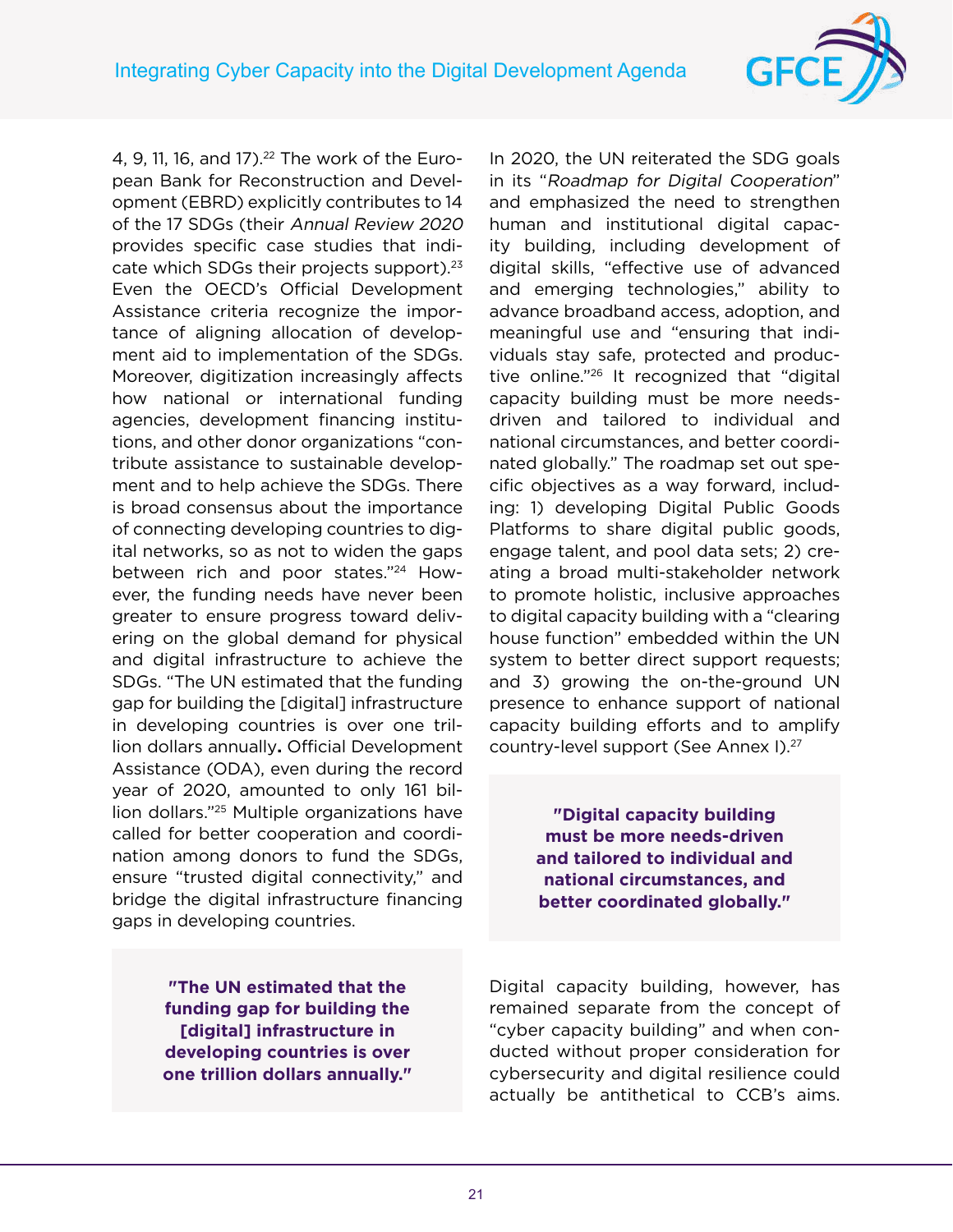

<span id="page-21-0"></span>Building digital capacity encompasses everything from expanding broadband access and internet connectivity, to automating and digitizing industry sectors and critical infrastructures, to providing e-government services, to developing the skills and attitudes needed to meet the demands of a digital society. But "digitalization in countries that suffer from lack of development, poor governance, and poverty might provide new breeding grounds for organized crime, terrorism, and cybersecurity challenges, [and] these digital vulnerabilities and risks need to be addressed.["28](#page-80-0) Nonetheless, the more technical and security-related cyber issues, including cybercrime, critical infrastructure protection, and data protection and privacy, have yet to be mainstreamed into the development thinking – especially into sectoral projects not strictly digital (e.g. health, energy, transport). This is due, in part, to the perception that cyber issues are linked to national security, military, law enforcement, or intelligence efforts, and, therefore, should fall outside the scope of Official Development Assistance (ODA eligibility criteria). Even the World Bank and other international organizations that may not be constrained by ODA criteria have only recently begun to recognize that cybersecurity and digital resilience should be a part and parcel of "development" in the digital age.

**International organizations have only recently begun to recognize that cybersecurity and digital resilience are an essential element of development in the digital age.** "Baseline studies have demonstrated [a persistent] gap between development goals and intentions in donor policies on the one hand, and digital vulnerability and cybersecurity in developing countries on the other."[29](#page-80-0)

#### **2.2 Origins and Evolution of the Cybersecurity Community**

Separate from the broader development community, there is an ever-expanding cybersecurity community – "a loose community of practice consisting of government agencies (from ministries of foreign affairs to ministries for development and telecommunication regulators), intergovernmental organizations, nonprofit/nongovernmental organizations, [technical incident responders, law enforcement officials tackling cybercrime, civil society trainers,] and private companies."[30](#page-80-0) This community grew out of the technical discipline of computer science in the late 1970s and was mostly focused on tackling cybercrime and providing law enforcement training (criminal justice community) or offering technical assistance for incident response (incident management community). The latter has evolved into a broader community of technical experts (IT and network managers) who provide essential security services and respond to security problems and malicious activities against networked infrastructures. They are a community of passionate people that include former government and law enforcement officials, academics, ethical hackers, civil society, and other experts who champion efforts that help ensure the ICT environment remains "open, secure, stable, accessible and peaceful."[31](#page-80-0)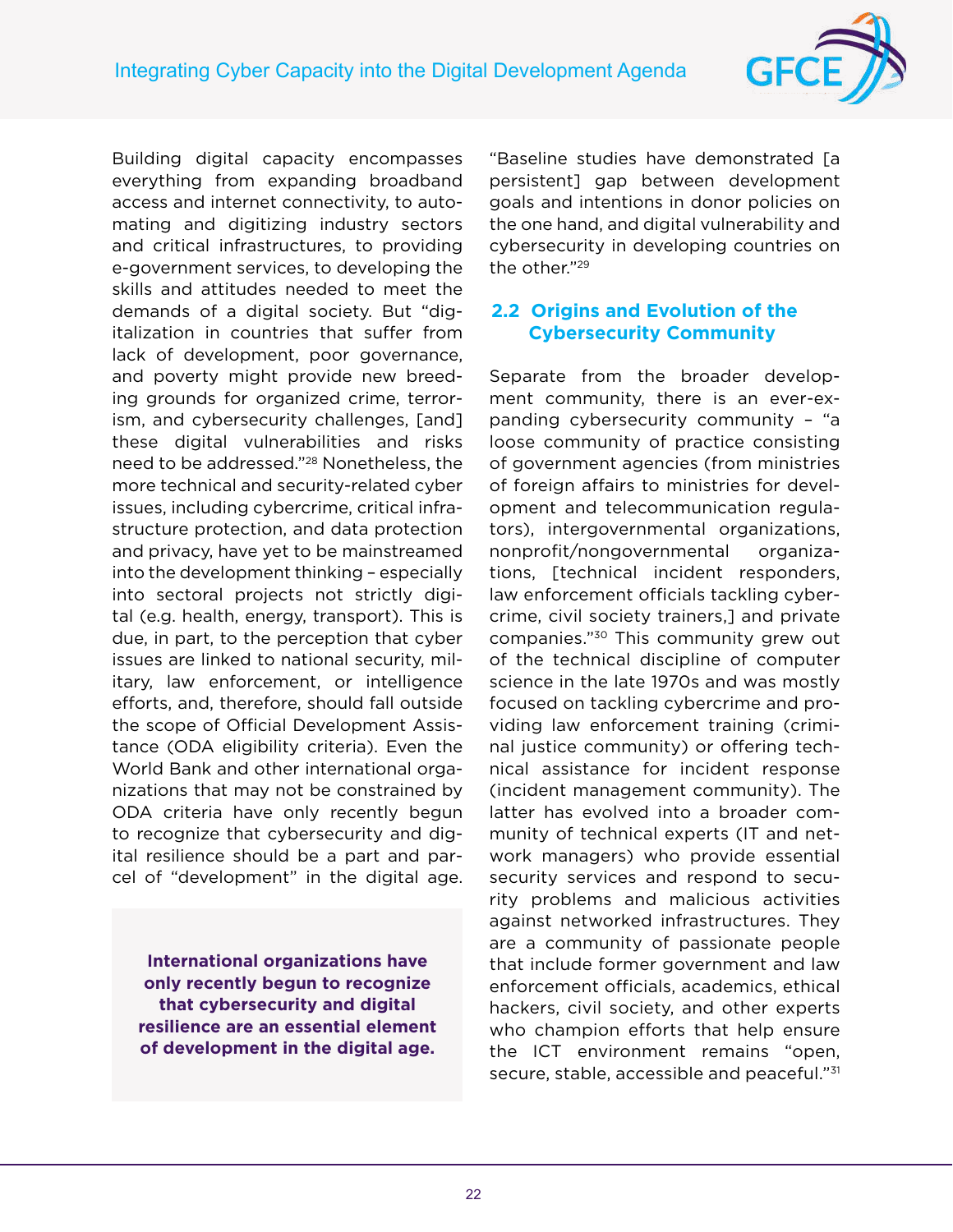

In the last two decades, the foreign policy and internal affairs community and the defense community, typified by Ministries of Foreign Affairs, Ministries of Interior (or similar), and Ministries of Defense, respectively, have also become increasingly active actors in cyber capacity building activities around the world. In this context, cybersecurity assistance has become a foreign policy tool that can influence domestic policy, deepen market access, and promote the adoption of specific standards or technology, such as those for 5G or AI systems. As expected, these countries align their foreign assistance funding to their national security and/or economic priorities and target specific countries and regions of the world that align with their strategic interests.

The human rights community also plays an important role in defending rights and freedoms online, including protecting privacy, enabling freedom of expression and freedom of association, preventing discrimination and incitement of violence against vulnerable communities, ensuring the right to a fair trial, advocating for child online protection, and assuring access to online services and information. In the last decade, the human rights community – comprising governments, international and local civil society organizations, and human rights experts around the world – has been sounding alarms and bringing attention to existing and potential human rights violations through the misuse of digital technologies such as social media, autonomous intelligent systems, and other tracking and monitoring technology. The UN via its Special Rapporteurs, as well as the Council of Europe (CoE), have reiterated several times through their respective official documents and resolutions that the rights that exist in the analogue world also extend to the digital world and that "universal human rights apply equally online as offline." Their advocacy also focuses on "the need to keep human rights and human agency at the centre of technological development and the imperative to improve cooperation on digital security and trust."[32](#page-80-0)

All these various cybersecurity "communities of practice" work at times together and other times separately to grow human, technical, and organizational capacity to address "essentially the same interconnected set of cyber challenges, [but] approach them from different angles with distinct mandates, aims, and cultures."<sup>33</sup> This has created a fragmented approach toward addressing the misuse of ICTs and digital technologies internationally. Each sub-discipline of the cybersecurity field has a strong network of individuals, but few of these people are connected to all of the sub-disciplines. This lack of coherence contributes "to the absence of an overarching global public policy narrative that connects the different communities' interests and elevates cyber policy to a strategic, cross-cutting issue for global policy leaders.["34](#page-80-0) Unfortunately, the disconnect between these loosely connected communities of practice (arising from their distinct aims, mandates, and cultures) has cascaded down to create fragmentation within the cyber capacity building ecosystem, where various organizations involved in cybersecurity projects continue to use CCB activities to pursue their own aims and mandates.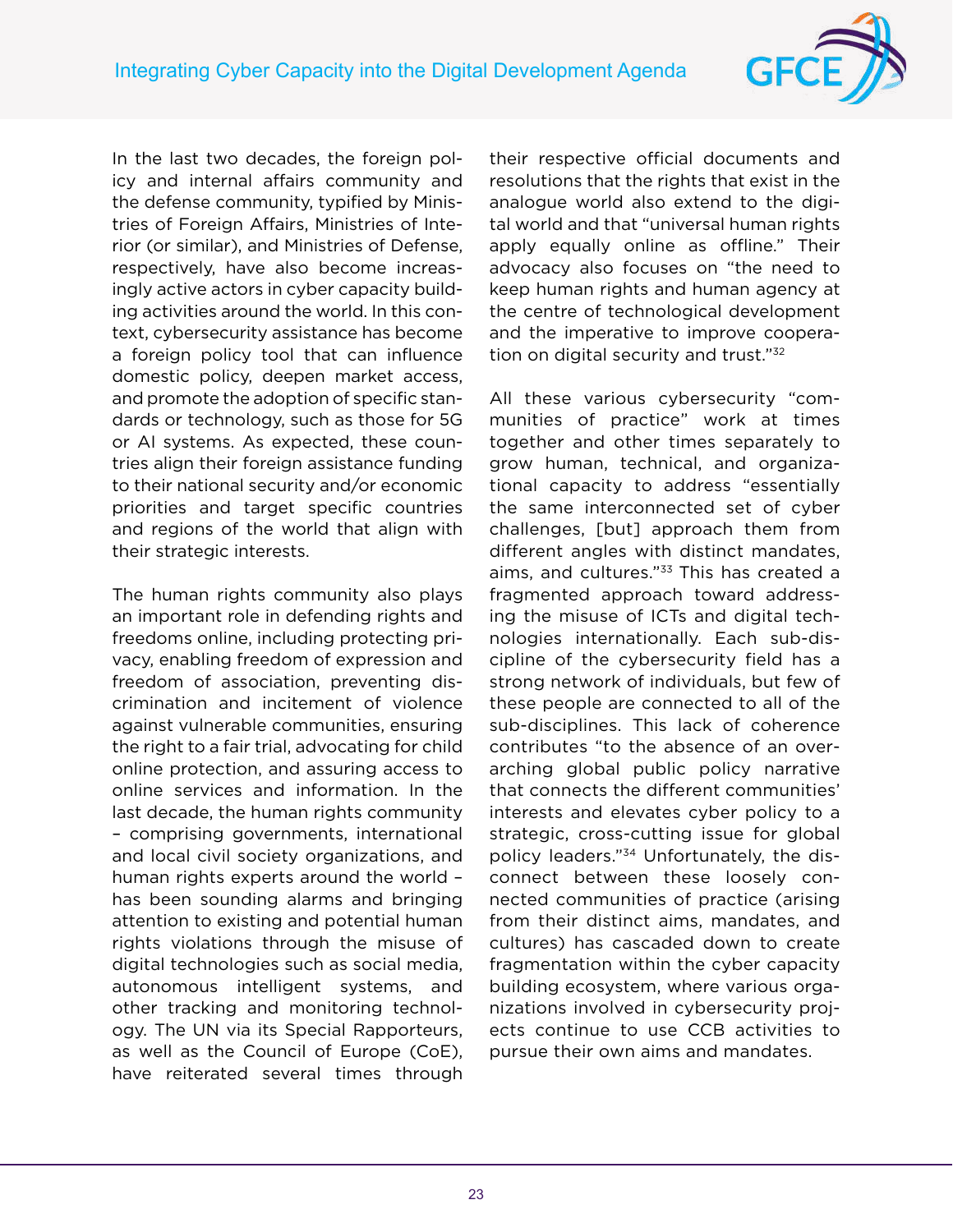

Given the strong push to achieve the SDGs – and the availability of foreign assistance from multi-national donors, many governments in the developing world have begun to embrace digitization and digital technologies to foster their own economic growth and social development. However, "the trajectory of digitalization in the Global South diverges in various ways from that of more industrialized countries. As relative late adopters of digital technologies, developing countries engage in 'technological leapfrogging,' which in turn is interlinked with the risk of new and unprecedented vulnerabilities.["35](#page-80-0) These governments' focus is on becoming more digitally connected, and cybersecurity is not necessarily a priority. As a result, many of these countries often lack the legal and regulatory frameworks to adequately combat cybercrime, and the indigenous expertise or the trained personnel who understand the digital threats within their country and who can effectively manage cyber risks and vulnerabilities in their society.

> **Many governments in the developing world are focused on becoming more digitally connected, and cybersecurity is not necessarily a priority.**

They also often lack adequate institutional capacity (e.g., designated overarching units or competent authority that can set up the cybersecurity agenda and coordinate national efforts). This capacity gap can undermine the demand for digital resilience or requests/understanding of why cybersecurity activities are an important component of their digital development agenda.[36](#page-80-0) Because countries' rapid digitization was not accompanied by adequate investments in cybersecurity and resilience, they are now experiencing greater vulnerabilities and malicious activities that are causing harm to their national critical infrastructure and services and to their citizens. As lower- and middle-income countries become even more digitized and reliant on ICTs, understanding digital threats and developing local institutional and workforce capacity to harness and manage their digital transformation and mitigate related risks become indispensable components of a growing digitized economy and society. It is also important to recognize that increased internet connectivity and digitization can lead to economic prosperity and sustainable development, but only if the internet and the ICT infrastructure that underpin them are safe, secure, and resilient. $37$ 

**As lower- and middle-income countries become even more digitized and reliant on ICTs, understanding digital threats and developing local institutional and workforce capacity to harness and manage their digital transformation and mitigate related risks become indispensable components of a growing digitized economy and society.**

Despite their related goals, however, the digital development community and the cybersecurity community continue to operate primarily in their own disciplines. There are a number of reasons for this disconnect – some intentional and some accidental.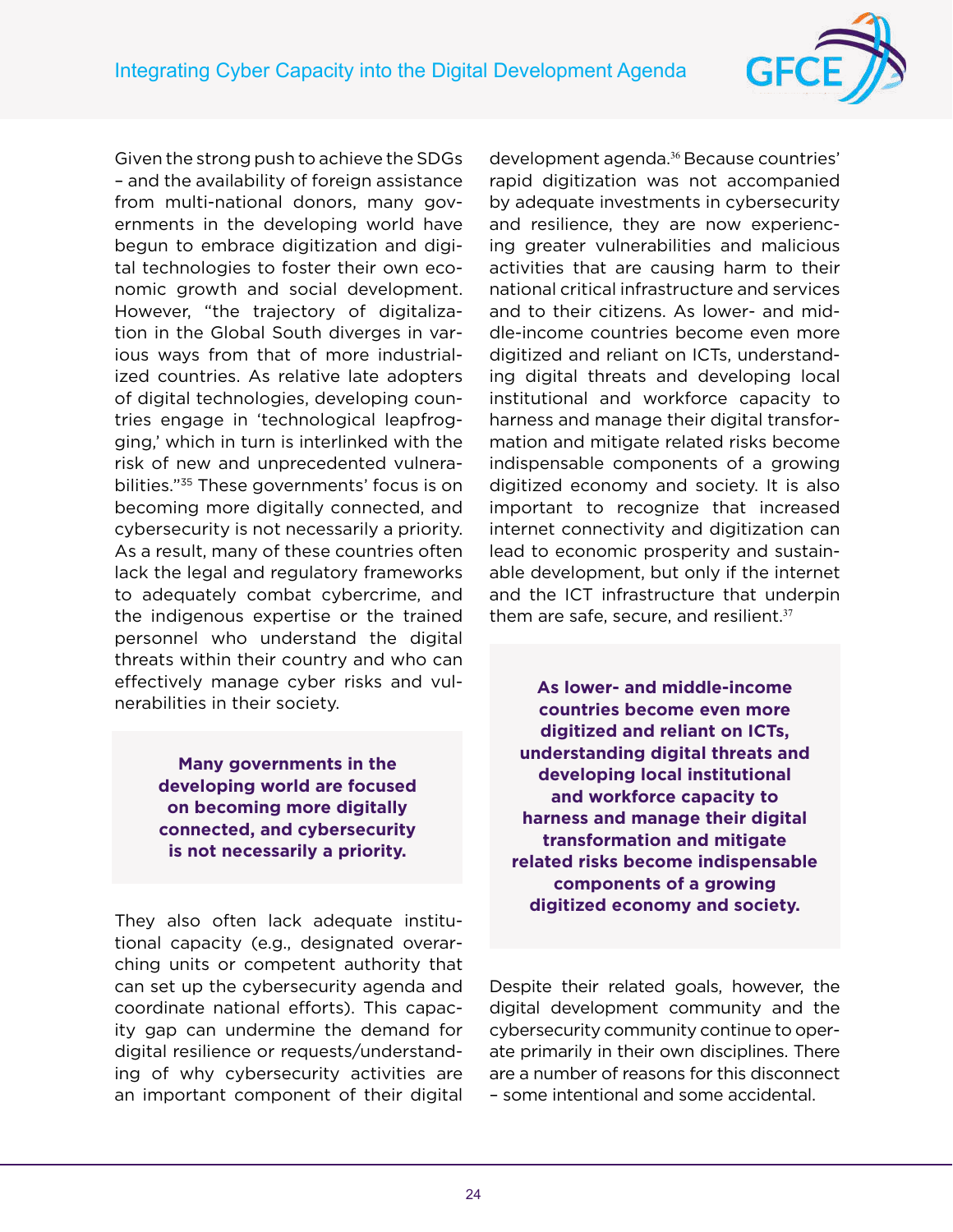

#### <span id="page-24-0"></span>**2.3 Defining "Cyber Capacity Building"**

Cybersecurity preparedness/readiness, digital resilience, and cyber capacity building have become a growing priority for those seeking assistance – both in developed and developing countries.<sup>[38](#page-80-0)</sup> The need to align and expand cybersecurity and digital resilience efforts has been growing exponentially as the scope, volume, and sophistication of cyber incidents, state-sponsored attacks, ransomware, supply chain compromises, and digital disruptions increases.

Cyber capacity building emerged as an international policy concept in the first decade of the 21st century, when a handful of countries and international organizations began to include it within policy documents and national strategies. As awareness of the concept grew, a core cyber capacity building community started to develop around it, bringing together those original parent communities (e.g., law enforcement, technical, foreign policy, human rights) that had been pioneers in undertaking CCB activities. Nonetheless, "the 'niche' nature of cybersecurity in the global policy agenda" has kept these issues relegated to a smaller community of experts or practitioners, and "negatively impacted the integration of cyber capacity building into the devel-opment agenda." <sup>[39](#page-80-0)</sup> This is not helped by the fact that the concept of cyber capacity building remains an amorphous term. No consistent definitions nor internationally agreed-upon standards or frameworks exist to define what should be included within this term or who should be responsible for these efforts.

During the desk research and several interviews conducted to inform this report, it emerged that major stakeholders in both the cybersecurity and the development communities have outlined different – sometimes overlapping – CCB themes, topics, principles, pillars, dimensions, or sets of activities that they include in their specific "buckets of capacity" (see Figure 1 on page 26). These concepts span from creating or adapting organizations to promoting institutional reforms, to establishing cyber incident management plans, to developing human resources, and more. Figure 1 depicts a variety of activities included as part of cyber capacity building by major international organizations and donor countries.

At least one definition from the literature describes international cybersecurity capacity building as "an umbrella concept for all types of activity in which individuals, organizations or governments collaborate across borders to develop capabilities that mitigate risks to the safe, secure and open use of, and relationship with, the digital environment."[40](#page-80-0)

Interestingly, the country of Israel has adopted the broadest definition of cyber capacity, including: building the capacity of government organizations to defend themselves from cyber risks; the capacity of regulators and government agencies to guide, control, regulate, and support their own organizations and those they oversee; the capacity of the state to monitor, mitigate, and respond to national-level cyber threats through national and sectoral CERTs, CSIRTs, SOCs, ISACs, ISAOs, and other expert centers; the development of institutional, legal, and regulatory capacity;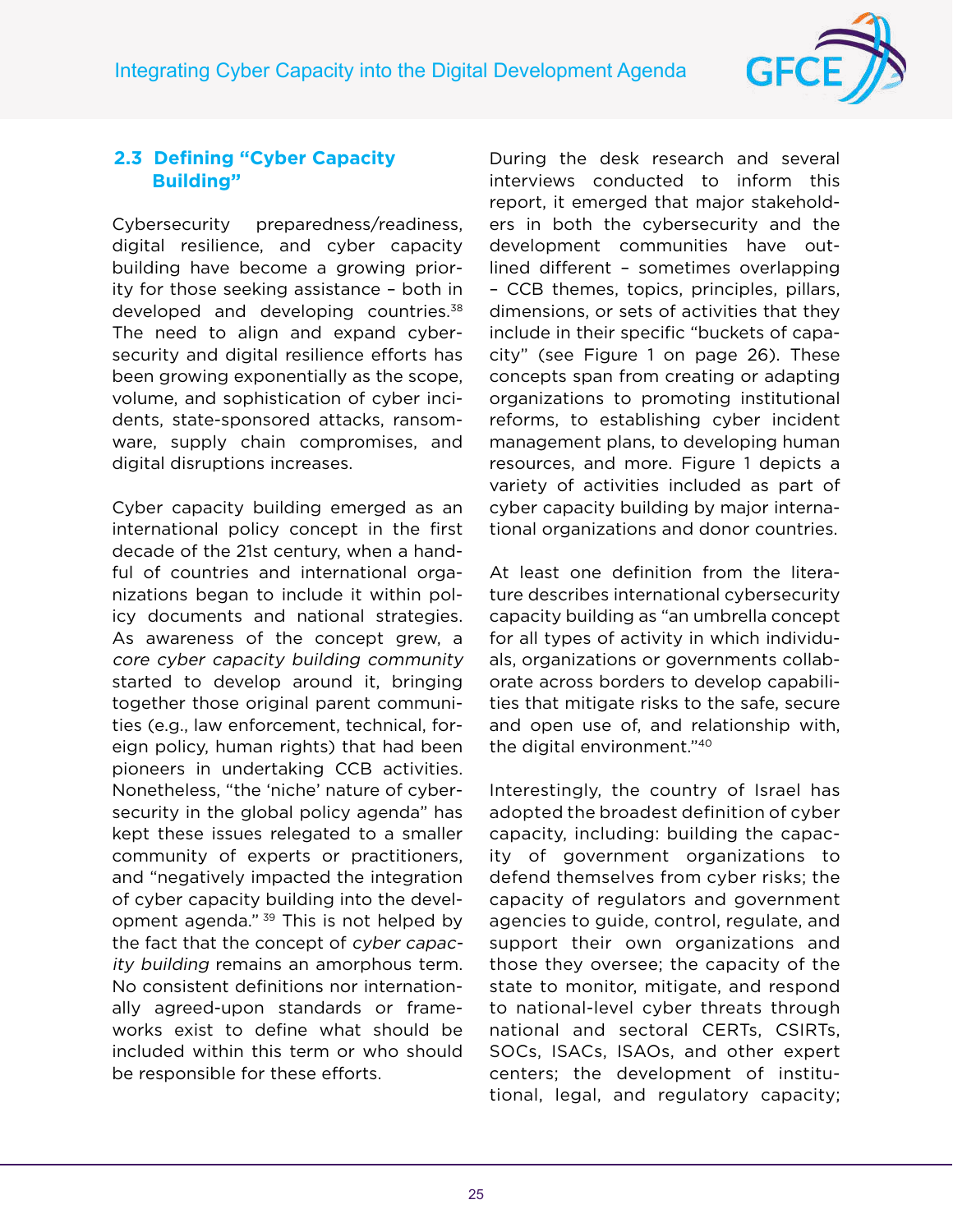

| <b>ITU</b>                                        | Cybersecurity<br>Strategy/<br><b>Frameworks</b>                                                                   | <b>Develop National</b><br><b>CSIRT</b><br>& Conduct<br><b>CyberDrills</b>                                                                                          | <b>Facilitate Access</b><br>to existing<br>resources to<br>develop national<br>legislation to<br>combat cybercrime<br>(i.e., Combatting<br>Cybercrime<br>Toolkit) | <b>Combat SPAM</b><br>(Solutions and<br>Awareness)                                                                                                                                                                                           | <b>Technology</b><br><b>Standards</b>        |                                                                                                                                                   | Inclusivity<br>of women<br>and youth<br>(workforce<br>development,<br>Child Online<br>Protection) |
|---------------------------------------------------|-------------------------------------------------------------------------------------------------------------------|---------------------------------------------------------------------------------------------------------------------------------------------------------------------|-------------------------------------------------------------------------------------------------------------------------------------------------------------------|----------------------------------------------------------------------------------------------------------------------------------------------------------------------------------------------------------------------------------------------|----------------------------------------------|---------------------------------------------------------------------------------------------------------------------------------------------------|---------------------------------------------------------------------------------------------------|
| <b>GFCE</b><br>(themes)                           | Cybersecurity<br><b>Strategy and</b><br><b>Policy</b>                                                             | <b>Cyber Incident</b><br><b>Management</b><br>and Critical<br>Infrastructure<br>Protection                                                                          | Cybercrime                                                                                                                                                        | <b>Cybersecurity Culture</b><br>and Skilled Workforce                                                                                                                                                                                        | Cyber<br><b>Security</b><br><b>Standards</b> |                                                                                                                                                   |                                                                                                   |
| <b>European</b><br><b>Commission</b><br>(pillars) | <b>Strategic</b><br><b>Framework</b>                                                                              | <b>Incident and Crisis</b><br><b>Management</b>                                                                                                                     | <b>Criminal Justice in</b><br>Cyberspace                                                                                                                          | <b>Cyber Hygiene and</b><br><b>Awareness</b>                                                                                                                                                                                                 |                                              |                                                                                                                                                   |                                                                                                   |
| <b>African Union</b>                              | Cybersecurity<br>Policy and<br><b>Strategy</b><br>(national<br>strategies.<br>assessments,<br>cyber diplomacy)    | <b>Cyber Incident</b><br>Management &<br><b>Critical Information</b><br><b>Protection</b> (national<br>computer security<br>incident response)                      |                                                                                                                                                                   | <b>Cybersecurity Culture</b><br>& Skills (cybersecurity<br>awareness, education<br>and training, workforce<br>development)                                                                                                                   |                                              |                                                                                                                                                   |                                                                                                   |
| OAS<br>(pillars)                                  | <b>Policy</b><br><b>Development</b><br>(development<br>of national<br>or regional<br>cybersecurity<br>strategies) | <b>Technical Capacity</b><br>Development<br>(critical infrastructure<br>protection,<br>development of<br>CSIRTs, training and<br>cyber exercises)                   |                                                                                                                                                                   | <b>Research and Outreach</b><br>(development of<br>technical documents,<br>toolkits, & research-<br>based reports to<br>guide stakeholders on<br>current developments,<br>cybersecurity<br>problems, and key<br>challenges in the<br>region) |                                              |                                                                                                                                                   |                                                                                                   |
| <b>IDB</b>                                        | Provide<br>funding to LAC<br>governments<br>to develop<br>cybersecurity<br>strategies, policy,<br>and initiatives | <b>Technical Assistance</b><br>(critical infrastructure<br>protection,<br>development of<br>CSIRTs/SOCs,<br>training, information<br>sharing, incident<br>response) | Cybercrime                                                                                                                                                        | Cybersecurity<br>Research, Knowledge<br>Dissemination, and<br><b>Outreach (societal</b><br>issues, cybersecurity<br>education and<br>awareness, workforce<br>development)                                                                    |                                              |                                                                                                                                                   |                                                                                                   |
| <b>U.S. State</b><br><b>Department</b>            | Cybersecurity<br><b>Strategy and</b><br><b>Policy</b>                                                             | Incident<br><b>Management</b><br>(coordinate<br>cybersecurity watch,<br>warning, response,<br>and recovery efforts)                                                 | <b>Fight Cybercrime</b><br>(updating criminal<br>laws, procedures,<br>and policies)                                                                               | <b>Cybersecurity Culture</b><br>and Skills (increasing<br>awareness of citizenry<br>and industry of<br>their critical role in<br>protecting cyber<br>systems [following UN<br>GA Resolutions 57/239<br>and 58/199])                          |                                              | Increase<br>government-<br>industry<br>collaboration<br>(public-<br>private<br>partnerships)<br>to manage<br>cyber risk<br>and share<br>knowledge |                                                                                                   |
| <b>UK</b><br>(dimensions)                         | <b>Policy and</b><br><b>Strategy</b>                                                                              | Incident<br><b>Management</b>                                                                                                                                       | Cybercrime                                                                                                                                                        | <b>Culture and Society</b><br><b>Education, Training</b><br>and Skills                                                                                                                                                                       | <b>Standards</b><br>and<br><b>Technology</b> |                                                                                                                                                   |                                                                                                   |

Figure 1: CCB themes, topics, principles, pillars, or dimensions as defined by organizations/agencies within the cybersecurity community.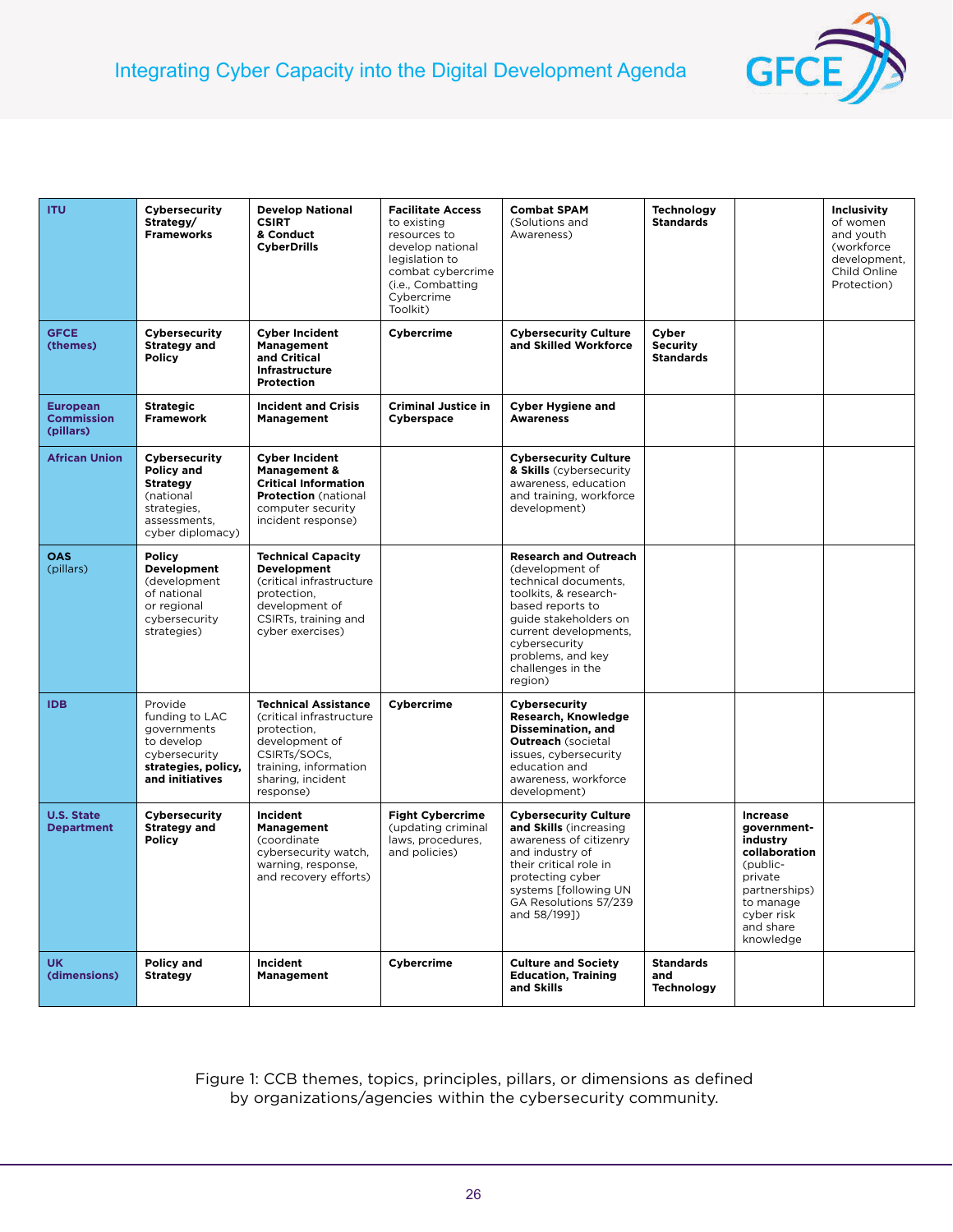

the capacity to collaborate with other countries to share information and promote collective defense; and supply side market capacity – the ability to develop products, services, and capabilities to prevent, manage, and respond to cyber risks (including industrial capacity, academic capacity, and the development of a professional workforce) and to transfer/export Israeli know-how, innovation, technologies, and expertise abroad.<sup>[41](#page-80-0)</sup>

Perhaps even more important is that there is no common definition of even the word "capacity" between the development community and the cybersecurity community. According to the Merriam-Webster dictionary, the word "capacity" is defined as: "one's mental or physical ability" or "the facility or power to produce, perform, or deploy." Some organizations also define it as enhancing individual and institutional knowledge and skills to address (policy) challenges. Neither the development nor the cybersecurity communities, however,

see "capacity building" in the same way. Some view it as technical assistance or strictly training programs and digital skills formation, whereas others view it as connectivity. Very few organizations view capacity building as the whole gamut – institutional, governance, legal, technical, and operational capacity development. Because they do not have a common definition of what "capacity" is or how it should be developed, they often talk past each other.

The rest of this report highlights some of the key challenges and benefits of incorporating cybersecurity, digital resilience, and cyber capacity building into the broader development agenda. It also features some good practices and identifies select bridging venues and activities that could facilitate tighter alignment and collaboration between the two communities and among donors and implementors of both digital development and cyber capacity building initiatives.

iStock.com/Pg

# **No Common Definition of Capacity**

**Very few organizations view capacity building as the whole gamut – institutional, governance, legal, technical, and operational capacity development. Because they do not have a common definition of what "capacity" is or how it should be developed, they often talk past each other.**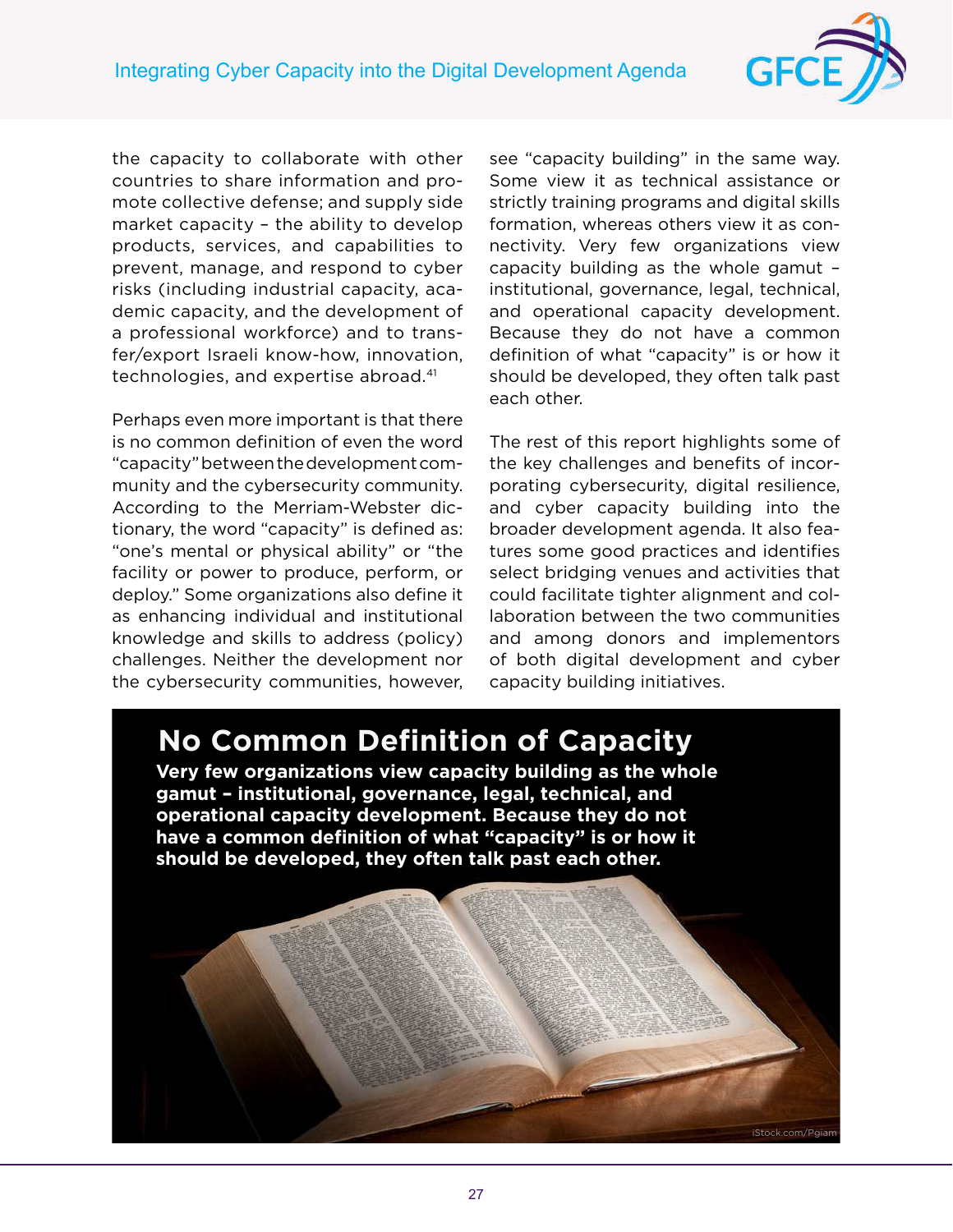

#### <span id="page-27-0"></span>3 BRIDGING THE DEVELOPMENT COMMUNITY AND THE CYBERSECURITY COMMUNITY

#### **3.1 Understanding the Gaps Between Digital Development Assistance and Cybersecurity Activities**

Despite having related goals of strengthening digital capacity building, including the ability to effectively use advanced technologies while at the same time ensuring that citizens remain safe, protected, and productive online, the digital development community and the cybersecurity community operate primarily within their own disciplines. They rarely partner and embed cybersecurity activities within digital development projects. This is partly because they do not see that digitization and resilience are two sides of the same coin. Building digital capacity encompasses a wide range of activities that span from expanding broadband access and internet connectivity, to facilitating participation in the digital sphere, to modernizing industries and critical infrastructures with advanced technologies that are dependent on internet connectivity. Digital capacity has a positive narrative – it benefits society. Yet, rapid digital transformation – underpinned by affordable communications and cheap devices – has introduced new risks and vulnerabilities that cannot be ignored. The cybersecurity community, which can be more technical and more security-oriented, views these threats to networked infrastructures and society as risks that must be managed. Cybersecurity, therefore, is

often seen as an activity best delivered by those with expertise from the military, law enforcement, or intelligence disciplines. This is antithetical to how the development community operates and delivers assistance. Because cybersecurity capacity has associations with the security sector, cybersecurity capacity building would be better framed in the context of "digital" resilience, safety, trust, sustainability, and risk management, linking security with sustainable economic development and human rights.

**Cybersecurity capacity building should be framed in terms of "digital" resilience, safety, trust, sustainability, and risk management, linking security with sustainable economic development and human rights.** 

Moreover, these two communities do not typically frame their activities in the context of the broader economic objectives or specific needs and circumstances of the countries where they fund projects, digitize infrastructures, or hope to build capacity – nor do they usually coordinate their respective capacity building efforts on the ground. There are a number of reasons for this lack of partnership – some of which are intentional, and some accidental.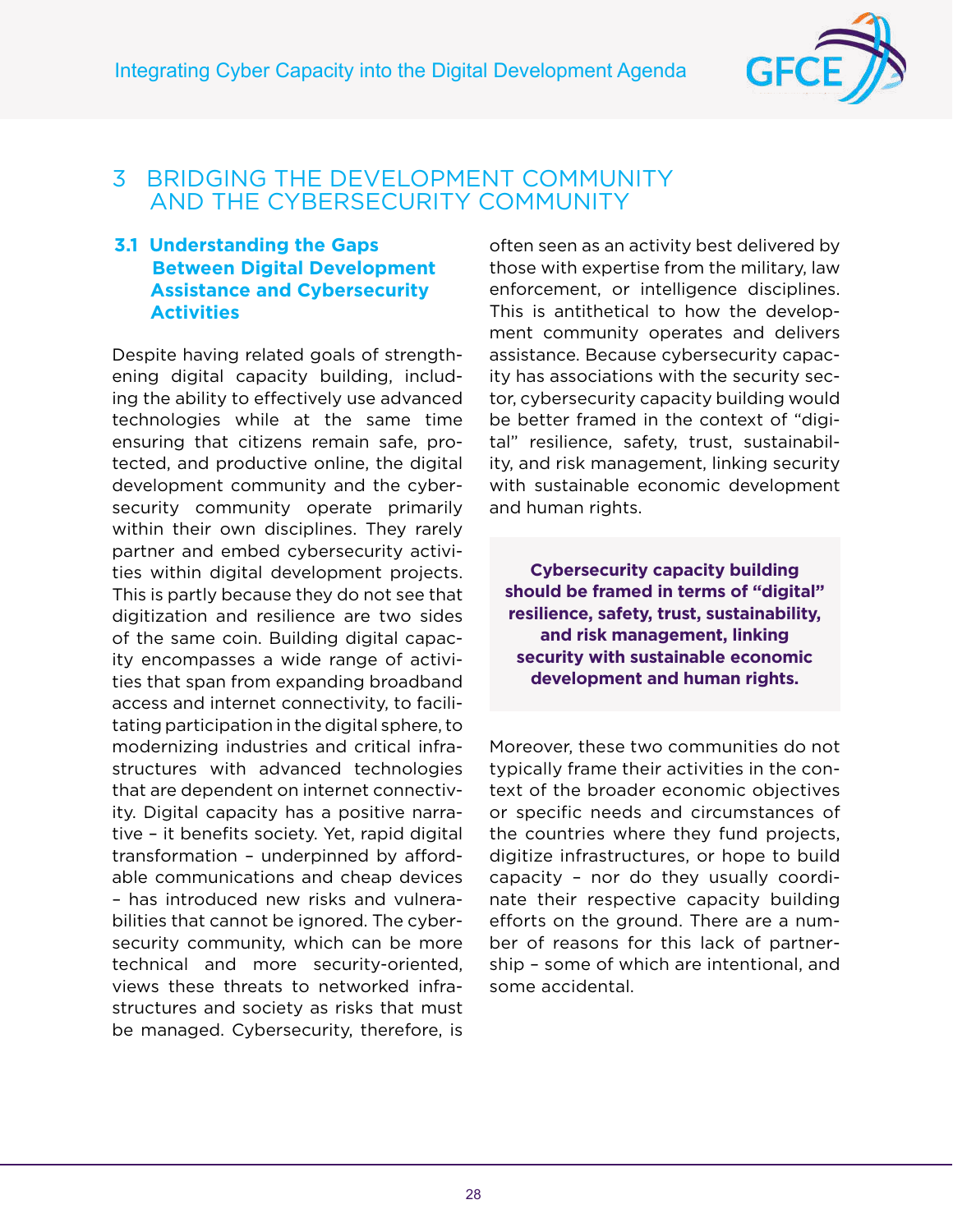

#### <span id="page-28-0"></span>**3.2 Cybersecurity and Digital Resilience are Not Viewed as a Necessary Component of Development**

The broader international development community is beginning to recognize that cybersecurity and digital resilience are important components of development.

While the development community continues to invest hundreds of millions of dollars in developing countries to achieve the SDGs by building "smart" infrastructures and digitizing greater portions of society, the assistance projects have not placed the necessary attention (or de-risking mechanisms) to the heightened and novel digital risks that come with digitization and increased use of ICTs. First, there is a knowledge gap. MDBs do not see oldschool infrastructure projects as digital and, therefore, do not build in de-risking measures. "Development donors are hesitant to fully embrace cybersecurity as a development issue."[42](#page-80-0) Instead, this community sees digital technologies as a necessary means to accelerate the achievement of the SDGs and does not necessarily appreciate the "dark side of the innovations."[43](#page-80-0) The risks of the misuse of digital technologies, including becoming tools for cybercrime, unauthorized surveillance, promoting disinformation, enabling digital authoritarianism, exploiting data, facilitating espionage, etc., and how they could harm their development projects and goals are not top of mind. Coupled with the knowledge gap is a communication challenge. Digital risks to projects come in many forms and usually have a technical underpinning. If risks are not evaluated and communicated at the formulation of a project, the translation may not be carried through the lifecycle of the project. As a result, most organizations are not building the necessary de-risking processes or safeguards (similar to environmental or social safeguards) into their procurement, assistance, or investment operations to manage cybersecurity/ technology-related risks.

**Most development organizations are not building the necessary de-risking processes or safeguards into their procurement, assistance, or investment operations to manage cybersecurity/ technology-related risks.** 

Yet, even when cybersecurity or digital resilience are considered or embedded in the formulation of a project, there is often an internal disconnect between the policy people and the programmatic people dedicated to a given project – within both the development and cybersecurity communities. In addition, national or international funding agencies and other large donors do not always have the right "implementors" for their projects/lending operations. This sub-community of organizations that implement projects and provide technical assistance range from global consultancy firms to small and specialized consultancies, to international organizations (e.g., OSCE, ITU, UNODC), to academic and non-governmental institutions. However, it is difficult to find implementors who will instinctively include cybersecurity or de-risking mechanisms in the project, especially if it was not part of their contract requirements or budget allocation. Moreover, the implementors who have become translators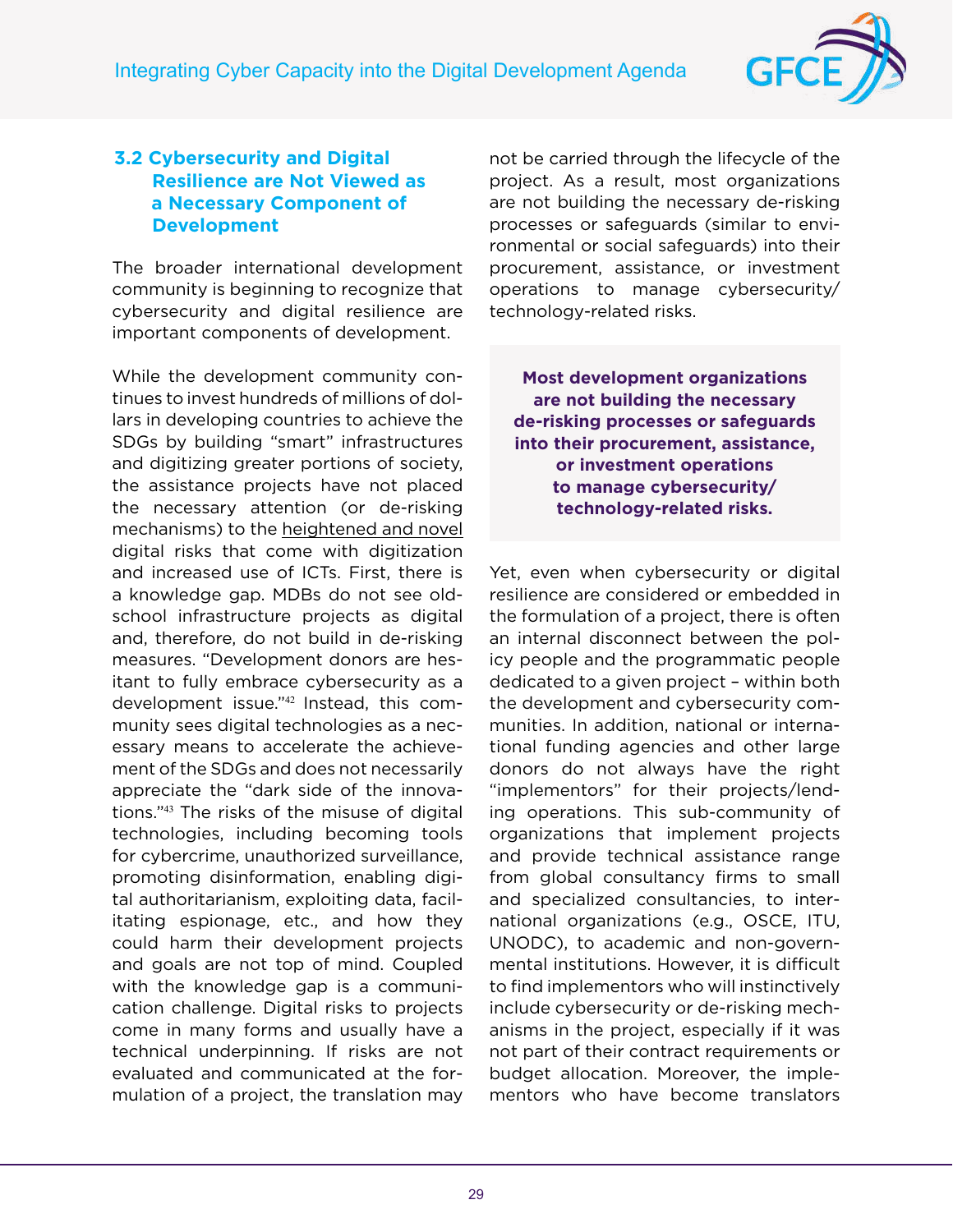

between stakeholders within the development and the cybersecurity communities are not necessarily equipped to communicate the technical nuances. Understanding the specific needs of a country or region and knowing how to navigate highly politicized cyber-related issues are key skills. For example, implementors should remain impartial. If a recipient country needs to reform or update its cybercrime legislation, the implementor should know, and be able to communicate the differences and similarities of existing regional conventions or agreements (i.e., Council of Europe's Convention on Cybercrime vs. Shanghai Cooperation Organization's Agreement on Cooperation in the Field of Information Security vs. African Union Convention on Cybersecurity and Personal Data Protection).

Highly publicized cyber incidents have also further politicized the already complex topic of cybersecurity from a geopolitical perspective. When the national rail transportation is knocked offline in Iran, or the Ministry of Justice is ransomed in South Africa, or the oil and gas pipeline and food supply is ransomed in the United States, these events are seen within the ambit of national security, national defense (military), criminal justice (law enforcement), or as an intelligence problem. Additionally, cybersecurity is often entangled with data protection/privacy, trade and competition, and/or other geostrategic issues (e.g., Chinese vs. American vs. Russian technologies). Therefore, cybersecurity is often perceived as too political, and avoided as a focus area or investment line by donors across the board. Moreover, "because development spending can be perceived as zero-sum, money spent on cybersecurity could be seen as taking away from money potentially invested in alleviating other development stresses."[44](#page-80-0) These circumstances, thus, both elevate the political sensitivity of digitization and have an indirect negative effect for international organizations or countries who want to provide foreign aid but are unable to include it as part of their development assistance because it falls outside the scope of the DAC criteria for Official Development Assistance. To circumvent this situation, in the Asia Pacific, the 2018 "Boe Declaration on Regional Security" was helpful in up-leveling cybersecurity as a cross-cutting issue and a development priority for investment and collaboration in the Pacific (Strategic Focus Area 5 is dedicated to "Cyber-enabled Crime and Cybersecurity").[45](#page-80-0) This showed that, ideally, cybersecurity can become an integral component of the development agenda – beginning with the design of any new development project – and, can be considered an eligible development assistance criterion for foreign aid and development support if it has the right political backing and buy-in. (DAC would still need to update its ODA eligibility criteria to include "cybersecurity" and/ or "digital resilience.") Other countries, including the U.S., UK, Germany, Israel, and Estonia have found other pathways to fund cybersecurity initiatives (e.g., development of institutional capacity, cybersecurity training for government entities or police forces, rapid incident response assistance, cybersecurity awareness campaigns, cyber hygiene education, and more) as part of their development assistance programs or as special items outside ODA-eligible programs (e.g., U.S. funded cybersecurity activities in Georgia via NATO's Partnership for Peace program). In the case of the UK, for example, assistance funding for CCB activities was allocated by designing projects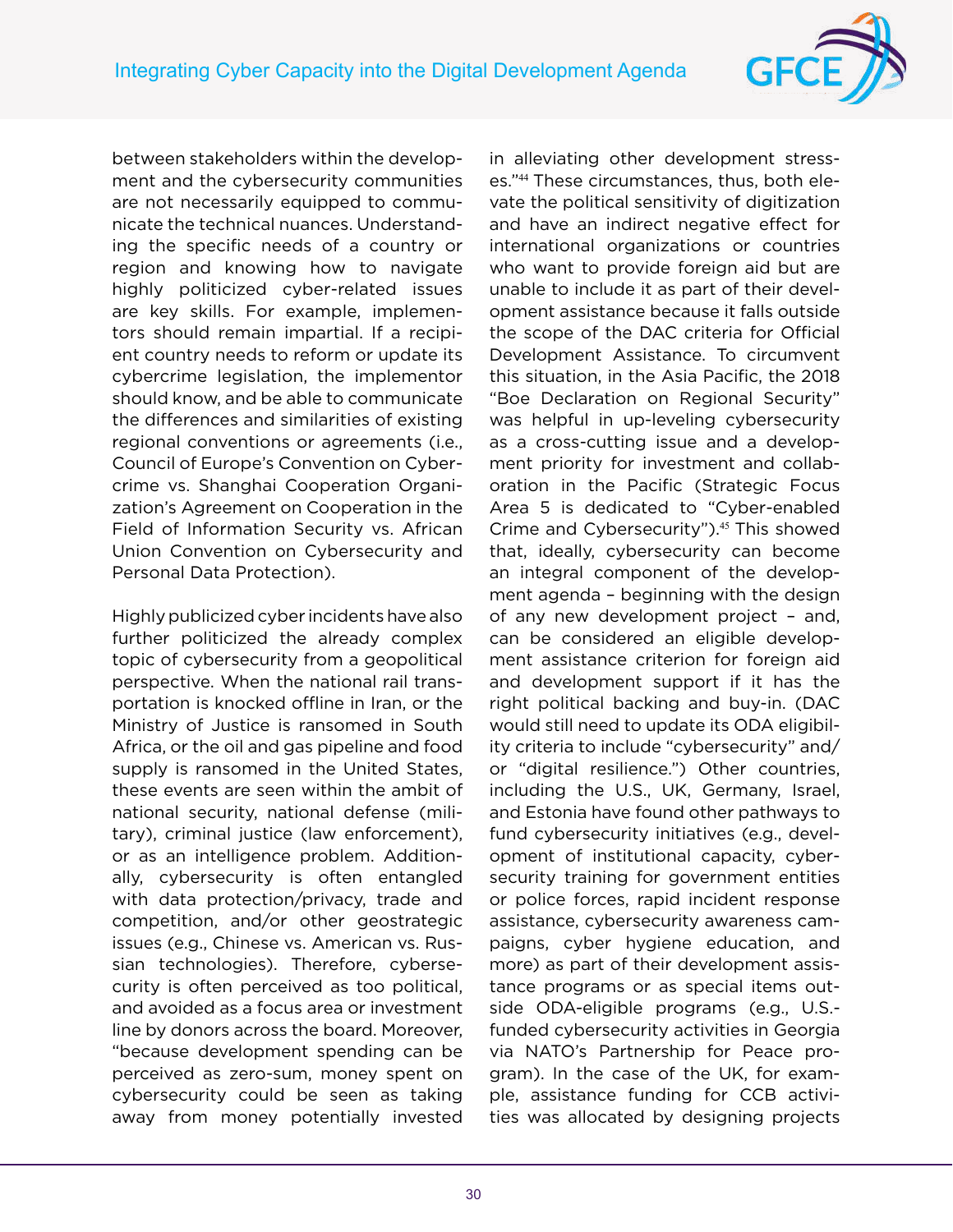

whose primary objective is to support delivery of the SDGs and that do not work with military or intelligence agencies (but can work with police). However, these approaches are not necessarily scalable by a small group of Ministries of Foreign Affairs who are pioneering the use of ODA funding for CCB activities, and incorporating cybersecurity and digital resilience is still not considered foundational to digital development by the broader development community.

Recipient countries are also faced with a similar challenge, and may not appreciate the increased exposure to cyber risk that comes with digitization. Therefore, recipient governments may not request cybersecurity or digital resilience enhancing capacity when accepting donor funds/ grants/loans to support their digital transformation and developing their digital agenda. "In part due to the perceived complexity of cybersecurity, some recipients of development assistance – the stakeholders who largely drive the direction of spending – struggle to include cybersecurity in their development investment strategies."[46](#page-80-0) This is also partly because the recipient country may lack awareness of why cybersecurity matters to its digital transformation or lack innovative approaches to its own strategy/policy development and simply wants to copy what other larger countries have developed and that is perceived as successful. However, many developing countries cannot absorb the best practices developed by other more advanced countries.

Moreover, both the development community and recipient countries see ICTs as long-term capital assets and expenditures, rather than commodities that will need to be updated and replaced within a five to ten-year period. This leaves a critical shortfall in the sustainability of a program and its future fragility, because it can no longer be used safely. For example, many developing countries cannot afford the longer-term costs to sustain institutions (e.g., national cybersecurity agency, national CERT/SOC) or the workforce salary requirements incubated and funded using development loans or donors' money. A digital development project's total-cost-of-ownership and ICT refresh must, therefore, be included in project formulation and programmed into assistance packages. The future sustainability of these projects also requires the recipient country to embed ICT commodity refresh, new systems upgrades, workforce training and retention, etc., into their national budgeting process.

**Both the development community and recipient countries see ICTs as long-term capital assets and expenditures, rather than commodities that will need to be updated and replaced within a five to ten-year period.**

Both the development community and the cybersecurity community need to think ten years out when developing a project involving digital technologies and ensure its sustainability as a basis of programming/lending. If continued costs have not been considered and incorporated into the recipient country's national budget to support the local workforce, to update or replace equipment or software, or to buy licenses after the first five to ten years, then the programs/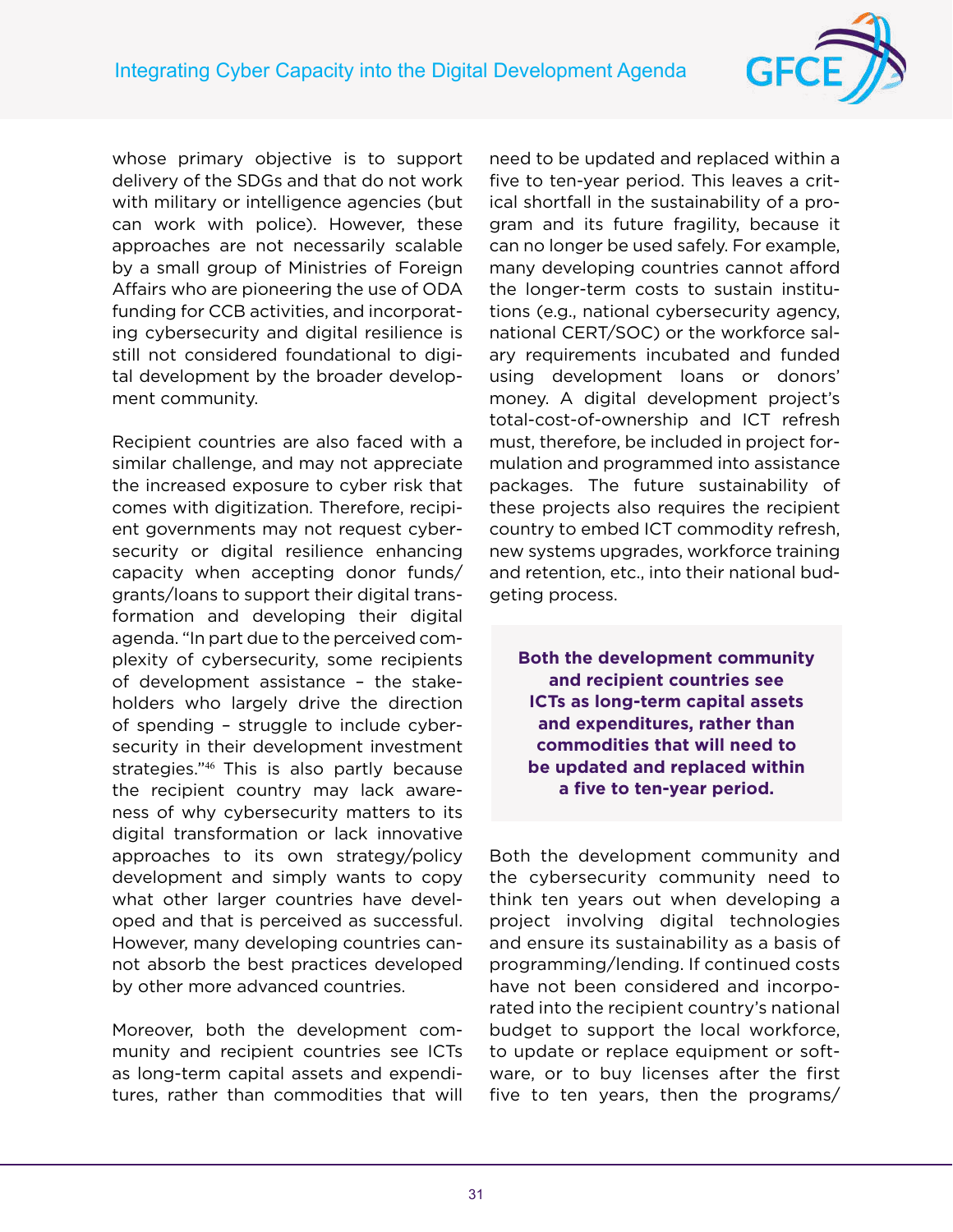

<span id="page-31-0"></span>institutions developed become unsustainable or obsolete after depletion of the initial funds occurs. In most cases, development aid or other types of low-interest loans for CCB activities simply end up becoming an extra financial burden on the recipient country. In order to sustain capacity, the development community and the cybersecurity capacity building community need to ensure that programs in recipient countries incorporate the sustainment funds (e.g., continuity of the program, staff, equipment, etc.) into the country's national budget. Digital capacities broadly should be elevated into the government budget and become a recognized contribution to the country's GDP as the digital economy grows.[47](#page-80-0)

**Both the development community and the cybersecurity community need to ensure that a digital development project's total-costof-ownership and ICT refresh are included into the project formulation and programmed into assistance packages, and that the sustainment funds for the continuity of the development program, staff, equipment, etc. are incorporated into the country's national budget.**

#### **3.3 Supply vs. Demand and Exporting Capabilities vs. Building Indigenous Capacity**

Sustainability – the ability to maintain a certain rate or level of capacity – requires focus upon developing an indigenous ability to maintain, support, and defend digital or cybersecurity investments. However, the cybersecurity capacity building community mostly continues to address the perceived shortfalls of a recipient country with a supply-driven approach, and uses a standard set of activities (e.g., development of national cybersecurity strategies, establishment of CERTs/CSIRTs, development of cybercrime legislation, etc.) that more advanced countries have and believe should be prioritized by developing countries. The CCB community does not regularly take a more strategic approach – including listening to the real needs of the recipient country – to meet the specific country demands or shortfalls. A cultural, historical, and socially nuanced evaluation should be considered when solutions are offered. Even the UN Roadmap for Digital Cooperation recognized that "one of the primary challenges to date is that a large part of digital capacity-building has been supply-driven as opposed to needs-based."[48](#page-80-0)

#### **"A large part of digital capacitybuilding has been supply-driven as opposed to needs-based."**

This set of predetermined activities that the CCB community continues to "supply" is part of an "outdated" playbook that needs to be updated to the digital era and tailored to individual and national circumstances. Many of the people and organizations interviewed for this report stressed the need to connect cybersecurity and digital resilience with the economic aspirations, digitization strategies, and development priorities of recipient countries. This is a key area for digital cooperation among the donor and CCB communities.

A related problem is that many developed countries have adopted an export model for capacity building. They are exporting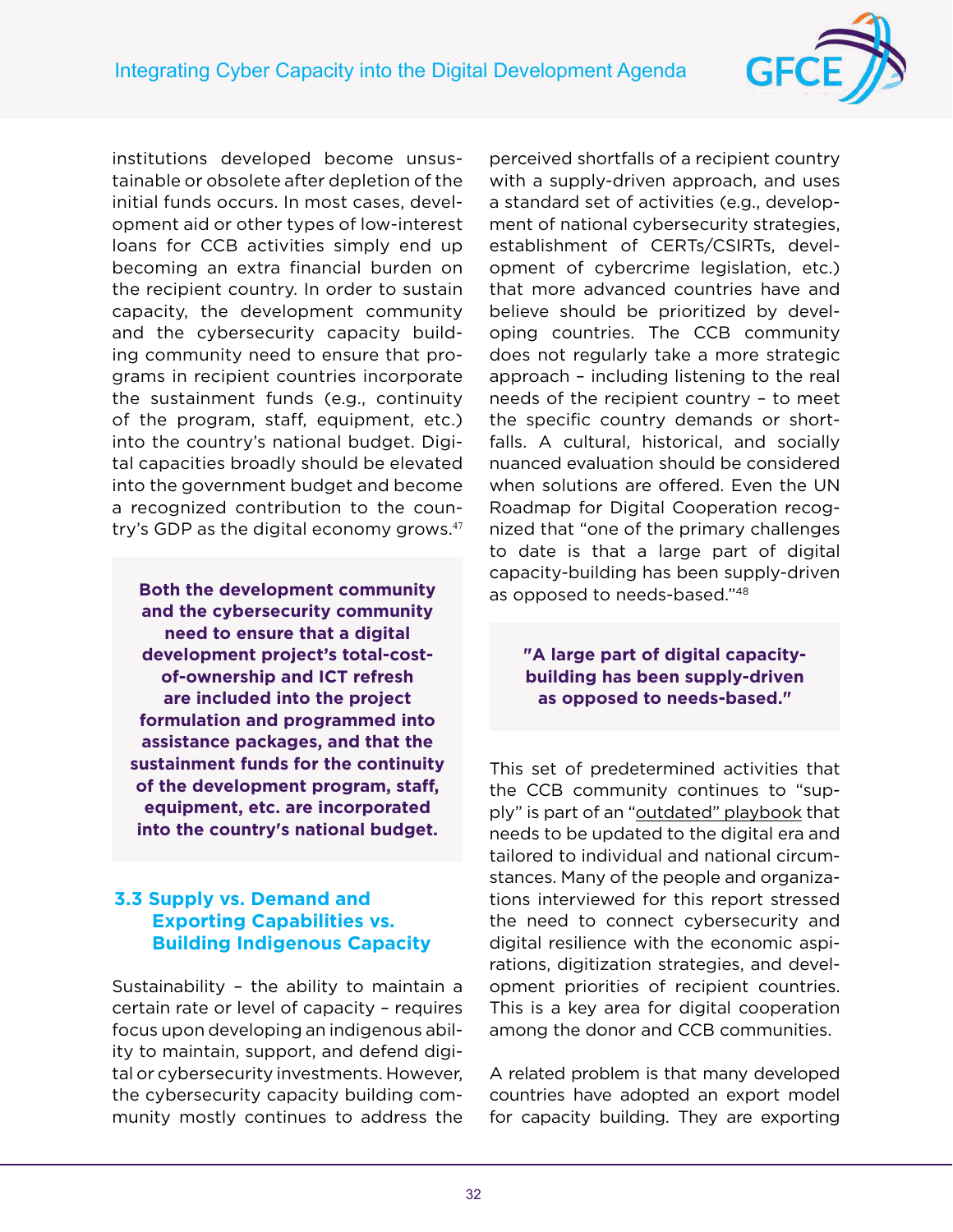Integrating Cyber Capacity into the Digital Development Agenda



**Cybersecurity and digital resilience activities should be connected with the economic aspirations, digitization strategies, and development priorities of recipient countries.**

knowledge, tools, people, and capabilities, rather than building robust indigenous capacity as part of their aid programs. Some donor activities are intended to project national influence to meet foreign policy objectives, fulfill economic mandates, and extend corporate operations (and influence) into the recipient countries, but they rarely involve local experts or build on existing local communities, structures, or grassroots networks. "In many cases, cybersecurity [or digital] capacity builders – donor government representatives, their

contractors, corporations, and sometimes nonprofits – fly in, conduct a workshop or training session, and leave. While this is not universally the case and some projects or programs involve more extended in-country engagement, these projects appear to be the exception rather than the rule."[49](#page-80-0) Many recipient countries have raised these issues, pointing out that donors only occasionally ask the local community (e.g., political, commercial, or academic leaders) what they need or conduct a baseline assessment of what they have. In some cases, various foreign entities may have conducted multiple assessment studies. However, some assessments remain unpublished, while others are open only to the commissioning government, are not publicly available, or are not built upon further because they were only meant to justify the continuation or expansion of development or CCB projects.



#training #experience #ability #growth #knowledge #learning #competence #behavior #performance #education #progress #career

√ **Address affordability of cyber certifications;**  √ **Reform school and university curricula; and**  √ **Identify and grow local talent and commercial implementors.**

★**Facilitate growing cybersecurity skilled local labor force and indigenous capacity.**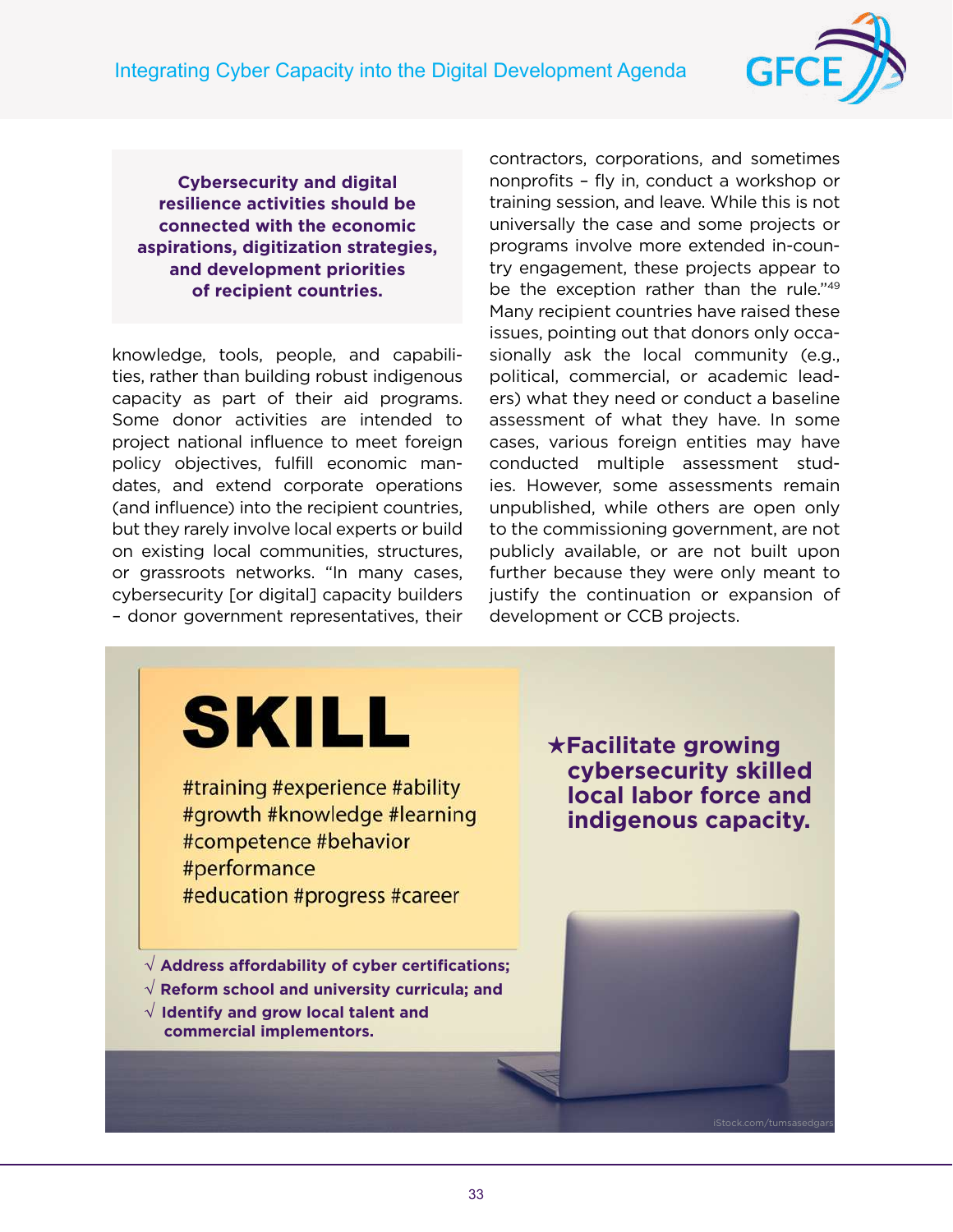

<span id="page-33-0"></span>Establishing an understanding of the political, technical, and social maturity and capacity to absorb help is an important first step to building capacity. Indeed, sustainable socio-economic-technical change requires an understanding of the political, cultural, and economic context in which a digital intervention or CCB initiative takes place. Therefore, "having a local sense" and developing "digital solutions [and cybersecurity activities] designed with knowledge of local ecosystems and culture" is crucial.[50](#page-80-0) Tailored approaches can determine the extent to which capacity building efforts can be adaptable and scalable. However, because so many current projects do not involve local experts or build on existing local communities/structures, indigenous capacity is not being created[.51](#page-80-0) This lack of local capacity – cybersecurity professionals equipped with robust tools – has led many recipient countries to outsource services to meet their cybersecurity needs and thus, perpetuate the export model[.52](#page-80-0) Unfortunately, the donor community is also perpetuating this export model.

**Establishing an understanding of the political, technical, and social maturity and capacity to absorb help is an important first step to building local capacity.** 

#### **3.4 Bringing Transparency to Digital Development and CCB Activities**

To maximize resources, avoid duplication of initiatives (which is expensive and inefficient), and/or find potential synergies, the donor organizations or countries should first understand who else is supporting the recipient country.

They should conduct an assessment of other ongoing or forthcoming development and/or CCB projects in the country or region before designing, funding, or implementing their new digital development and/or CCB projects to better serve that country. This assessment could precede or occur concurrently with a digital risk/maturity assessment of the country or sector under consideration for foreign assistance.

Donors involved in digital development and/or CCB activities fall primarily into two main categories: multilateral organizations or foundations and nationstates (bilateral donors). International organizations, MDBs, and foundations base their digital development lending operations or technical assistance projects on their mandate. Some have a specific focus region, like the OAS and IDB for Latin America and the Caribbean. Others, such as EBRD, prioritize emerging economies, while the EU prioritizes Africa and Europe's eastern and southern neighborhood. Donor countries tend to prioritize their foreign assistance funding to their national foreign policy and economic interests and, therefore, target specific countries/regions of the world that support those interests. These different approaches have also contributed to what has become termed a group of "darling countries" (e.g., Kenya, Ukraine, Vietnam), which receive multiple offers of foreign aid from different donors, versus a group of "orphan countries" (e.g., Somalia, Syria, Yemen, Sudan) that is rarely the focus of foreign assistance by developed countries or donor organizations, partially because of their territorial conflicts.

If donor organizations' digital development initiatives and CCB activities were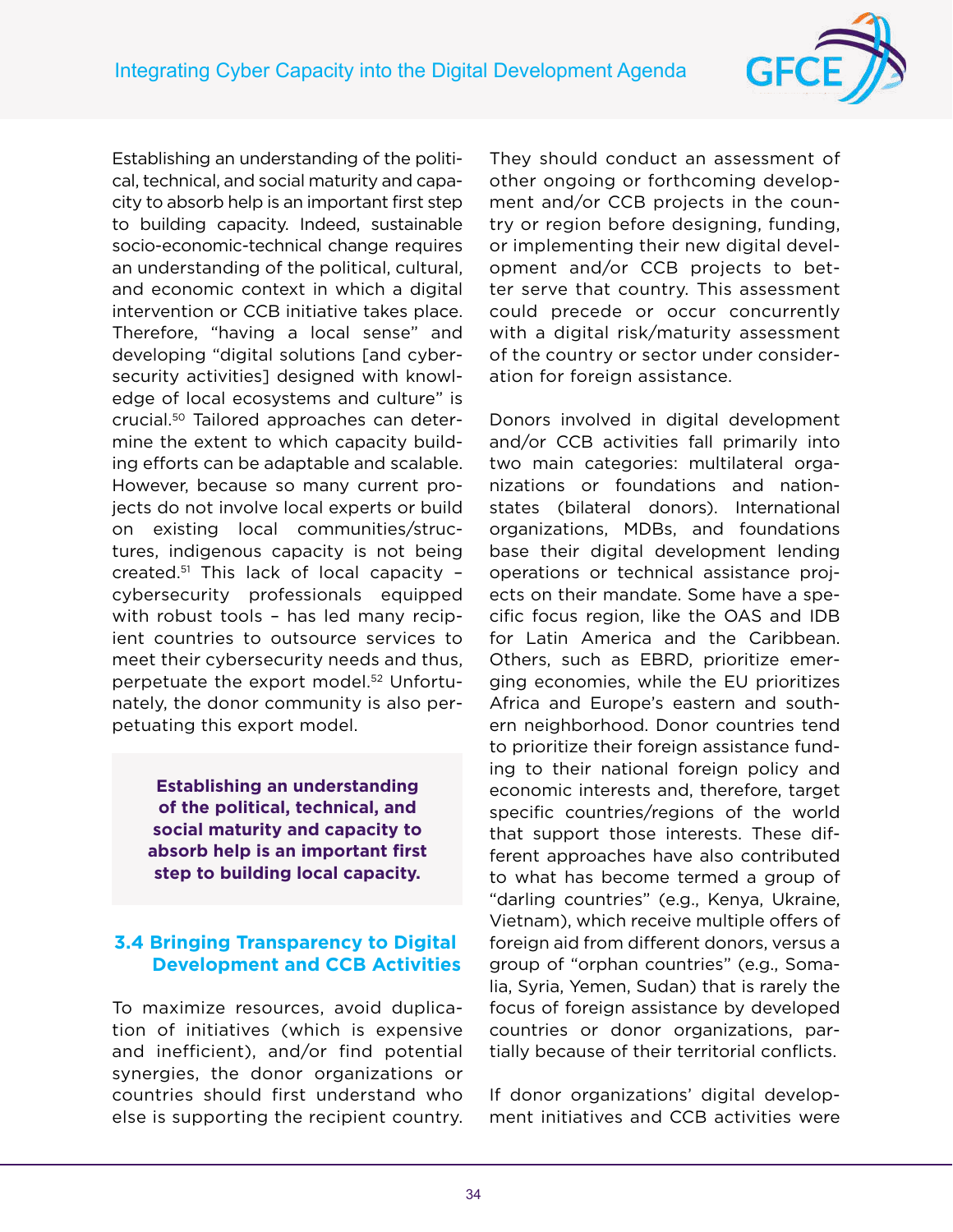<span id="page-34-0"></span>Integrating Cyber Capacity into the Digital Development Agenda



**Different approaches to digital development lending operations and foreign assistance funding have contributed to the practice of favoring "darling countries" that receive multiple offers of foreign aid from different donors, while neglecting "orphan countries" that are rarely the focus of foreign assistance.**

more visible to each other project and responsible entity, some of these challenges could be mitigated. "To overcome these challenges, two aspects are central: greater coherence and coordination in capacity-building efforts; and a concerted effort at scaling up solutions."[53](#page-80-0) Local communities should be deeply involved and consulted in the very planning of these actions and in the shaping of activities based on what makes sense and what can/will be sustainable, while donor organizations should do more to coordinate their efforts and develop cooperation policies, co-investments, hand-off mechanisms, and business models tailored to the specific needs of a country/region – which, in turn, would help increase the sustainability, adaptability, and scalability of projects. "Holistic, inclusive approaches that bring together existing initiatives, United Nations entities, regional and subregional bodies, and other relevant organizations that promote digital capacity-building are necessary to improve support for governments and other stakeholders."[54](#page-80-0)

The UN Development Coordination Office (DCO)<sup>55</sup> maintains Resident Coordinators (RCs) in each of the UN program countries, resulting in a vast on-the-ground presence. These RCs are the key conduit for supporting UN's activities for sustainable development, which could also be a natural point of visibility for other donors. It can "connect the dots" and help donor organizations understand the activities underway in the recipient country and potentially highlight underserved needs. In particular, RCs have a convening authority and influence in their country of operations and could serve as the natural conveyor/ aggregator among other donors, as well. The RCs are responsible for coordinating programs on the ground across all UN agencies, which provides them with the most-centrally coordinated view of all the UN programs in a given country. They can also receive additional requests or signals from recipient governments and guide those requests to the right agency that can provide the right kind of support.

#### **3.5 Lack of Local Data, Trends, and Field Research to Make a Compelling Argument**

Developed countries use data to drive decisions. Local data, trends, statistics, and field research that characterize the threat within a country or region can provide compelling evidence to drive economic and political arguments as to why cybersecurity is an important and necessary component of digital development. Nonetheless, having reliable, accessible, and up-to-date data on digital risks and cyber threats remains a challenge, particularly for developing countries. Data are needed to better understand and characterize the threats and risks associated with ICT adoption, internet uptake, and digitization without incorporating risk-reduction activities.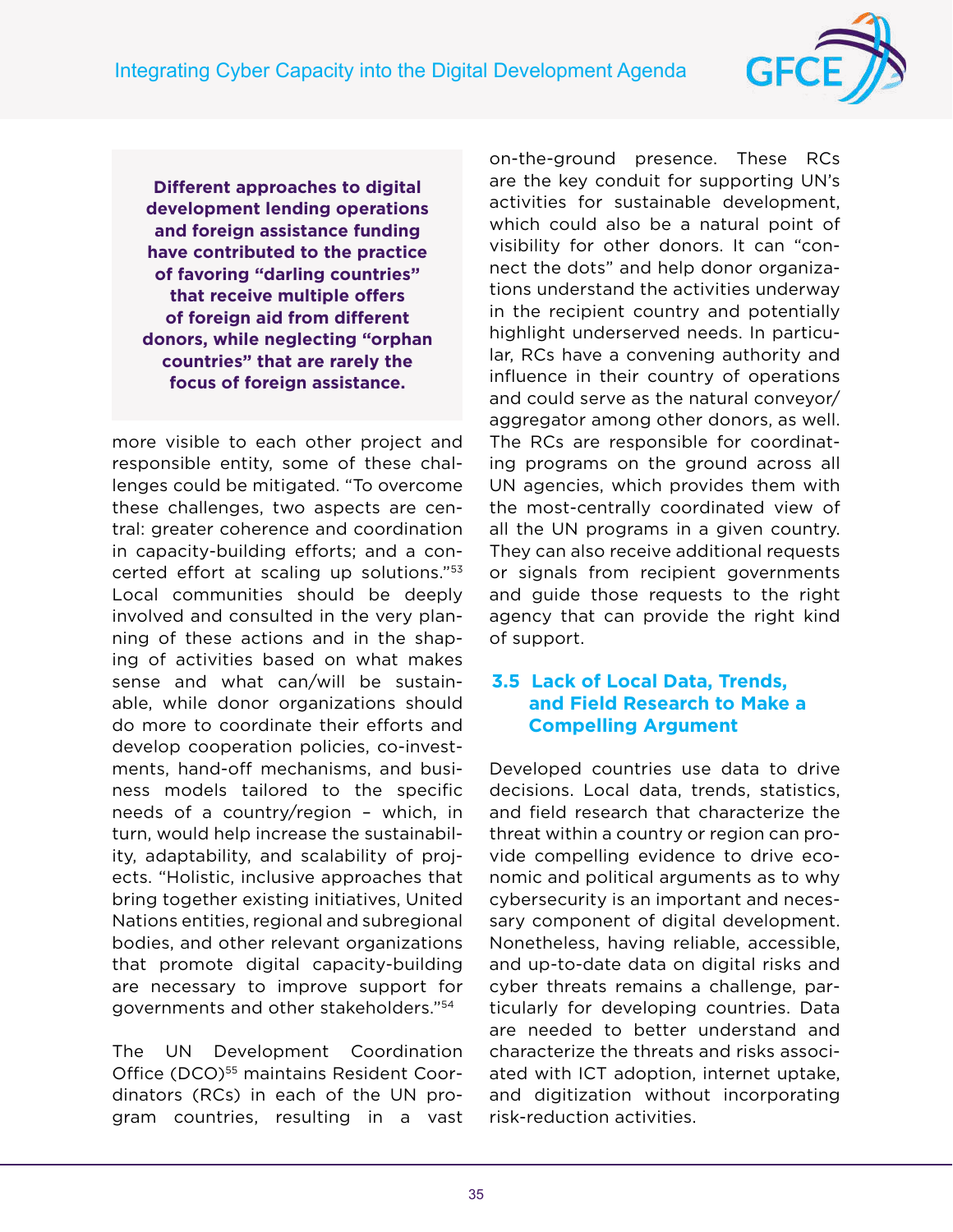Integrating Cyber Capacity into the Digital Development Agenda



**Local data, trends, statistics, and field research that characterize the threat within a country or region can provide compelling evidence to drive economic and political arguments as to why cybersecurity and digital resilience are important and necessary components of digital development.** 

The few available reports and statistics on cyber-related issues in developing countries still cite western sources and are not based on local data sets from the region/ country. Moreover, finding, aggregating, and disseminating the right data (e.g., cost of cybercrime/ransomware and its impacts on society) remains challenging even for more developed countries. The OECD, a well-known knowledge hub for data and analysis, has a formalized reporting system to collect specific data from bilateral and multilateral providers of development cooperation to developing countries, but also struggles to find the necessary data to estimate the cost of cybercrime (methodological and empirical issues).[56](#page-80-0)

Engaging different local stakeholders – including governments, civil society, and academia – to cooperate on data production and use, and dedicating funding to local universities or researchers to gather local evidence and necessary data or to conduct trend analysis may help generate local buy-in.

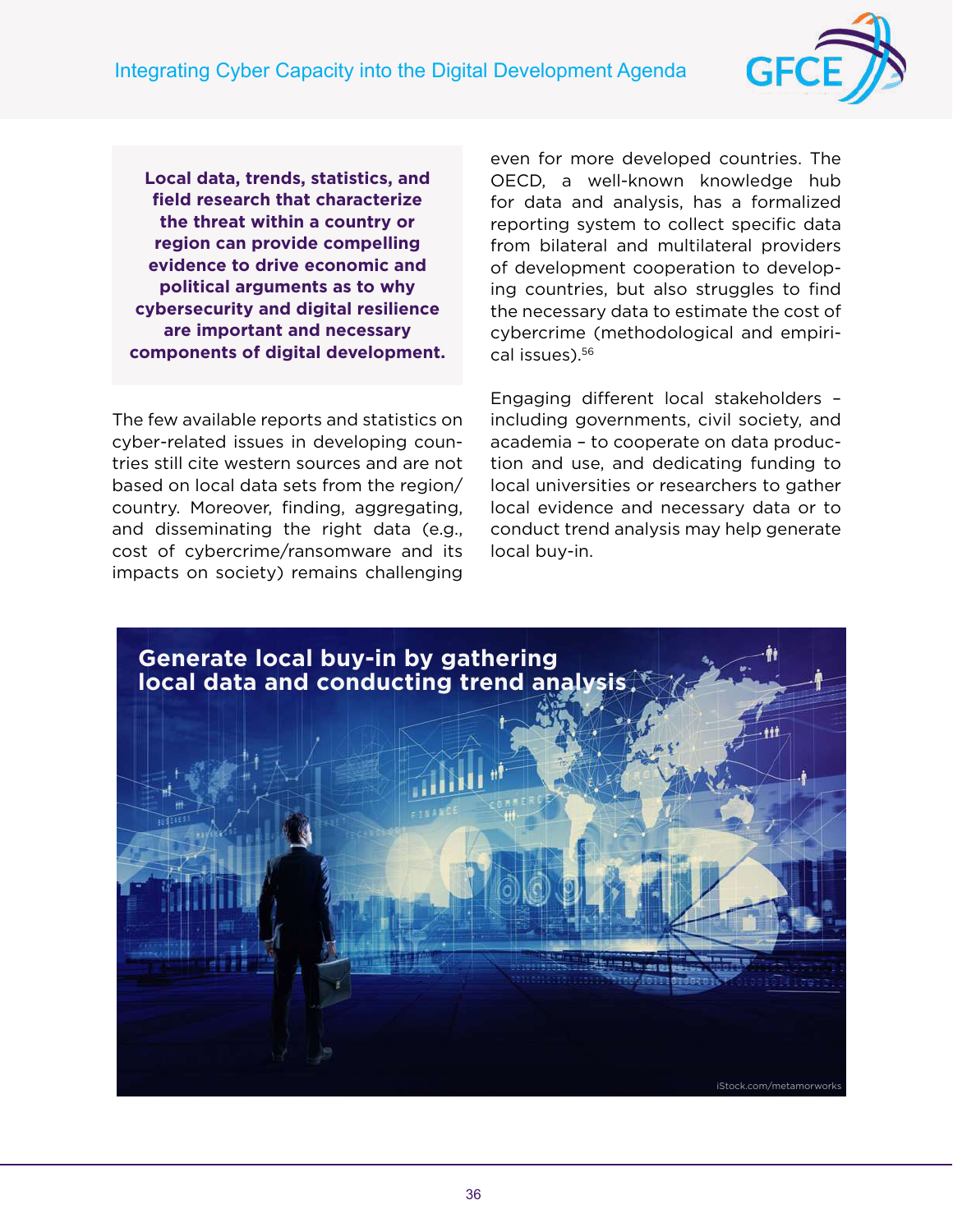

# 4 CREATING DIGITAL PUBLIC GOODS

Some organizations involved in digital development and/or cyber capacity building have started to develop **"Digital Public Goods"** (DPGs). These universal tools and instruments can promote sharing of best practices and assessment tools; identify talent, and pool data sets; serve as a "clearinghouse" to better direct requests for support (e.g., GFCE); enhance support to national capacity building efforts; and amplify country-level support (e.g., CREST). These types of efforts can serve multiple communities, allowing the focusing of funding toward developing countries' greatest needs. Even the 2020 UN Roadmap for Digital Cooperation acknowledged the need for the global community to "undertake a concerted global effort to encourage and invest in the creation of digital public goods [such as] open source software, open data, open AI models, open standards and open content," as a way to help support and accelerate the SDGs.<sup>57</sup> There are a number of efforts already underway to develop DPGs that emerged during the interview process, including:

**The Gates Foundation** is funding projects to create "digital public goods" (e.g., institutional and operational capacity; frameworks/tools to measure the maturity of the cybersecurity ecosystem of a country and/or specific sectors; good practice guides on how to create a CERT/SOC, how to lead the procurement of security services and products, how to hire the right personnel, and how to train the local workforce, among others). Examples include:

a. The **African Union-GFCE** Collaboration on "Enabling African countries to identify and address their cyber capacity needs.["58](#page-80-0) As part of this two-year collaborative project (2020 - 2022), the GFCE serves as Secretariat to an **African Coordinating Committee** that includes relevant organizations from all 55 African countries that have a stake in CCB. The goal is to enable these countries to better understand cyber capacities and support them in strengthening their cyber resilience. In particular, the project intends to: 1) bridge "foundational" expertise (supply-driven approach) and grow a trusted community of cyber leaders from the different African countries; 2) identify relevant cyber capacity gaps on a national and sub-regional level in African countries, and enable these countries to prioritize, address, and communicate their national cyber capacity in a tailored way; and 3) foster coordination and increase international collaboration between (existing) cyber capacity building efforts in Africa. The project focuses on three key CCB themes: 1) [Cyber Security Policy and Strategy](https://cybilportal.org/themes/policy-strategy/) (i.e., [Strategies](https://cybilportal.org/themes/policy-strategy/strategies/), [National Assessments](https://cybilportal.org/themes/policy-strategy/assessments/), Confidence Building Measures and Norms, Cyber Diplomacy); 2) [Cyber](https://cybilportal.org/themes/cyber-incident-management-ciip/) [Incident Management & Critical Infor](https://cybilportal.org/themes/cyber-incident-management-ciip/)[mation Protection](https://cybilportal.org/themes/cyber-incident-management-ciip/) (i.e., [National Com](https://cybilportal.org/themes/cyber-incident-management-ciip/national-computer-security-incident-response/)[puter Security Incident Response\)](https://cybilportal.org/themes/cyber-incident-management-ciip/national-computer-security-incident-response/); and 3) [Cyber Security Culture & Skills](https://cybilportal.org/themes/cyber-security-culture-skills/) (i.e., [Cyber Security Awareness](https://cybilportal.org/themes/cyber-security-culture-skills/cyber-security-awareness/), [Education](https://cybilportal.org/themes/cyber-security-culture-skills/education-and-training/) [and Training](https://cybilportal.org/themes/cyber-security-culture-skills/education-and-training/), [Workforce Development\)](https://cybilportal.org/themes/cyber-security-culture-skills/workforce-development/). The project and final report will come to fruition in 2022.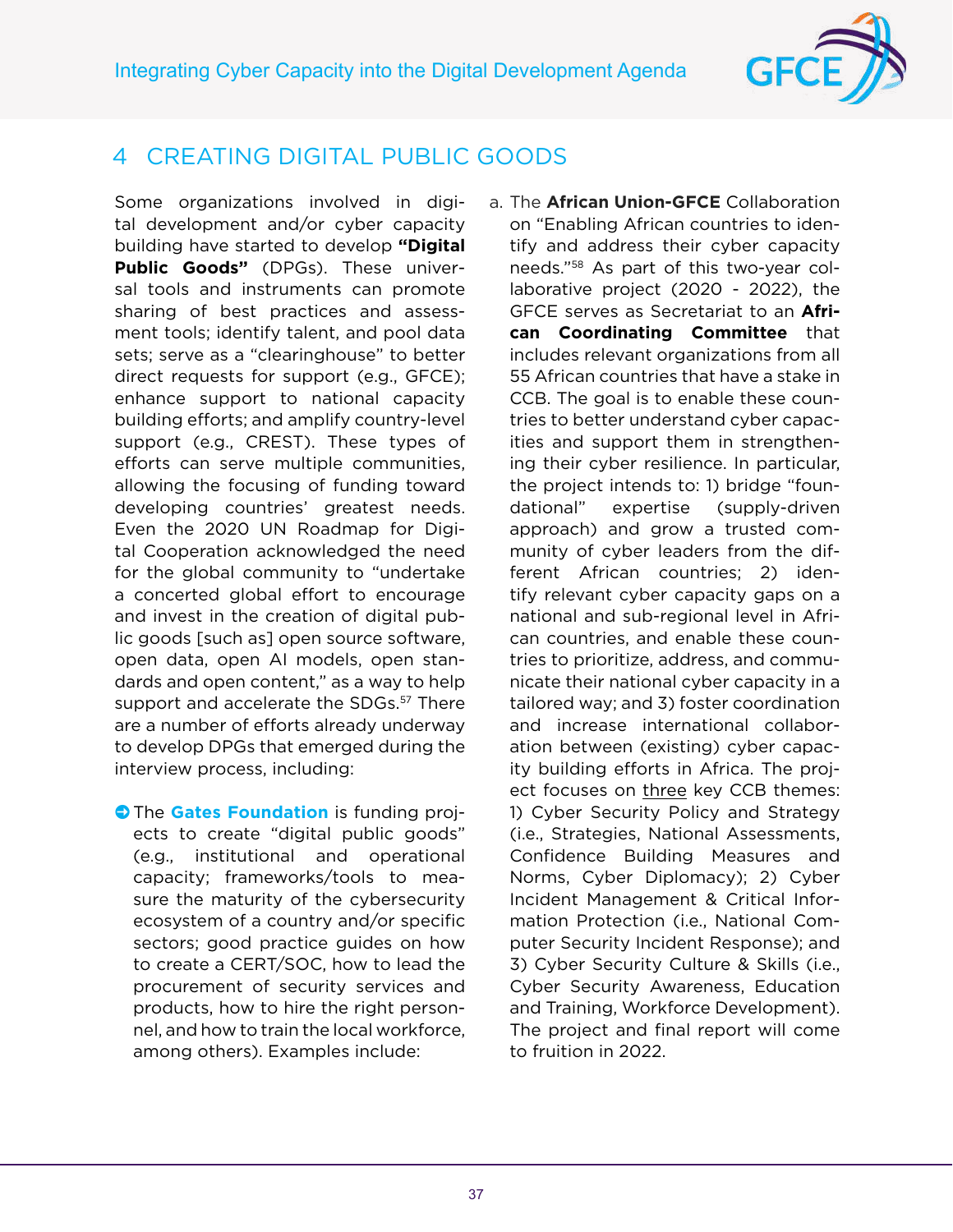

b. The **CREST Cybersecurity Maturity Model Assessment** is a freely accessible, affordable, sustainable, and scalable framework to measure the maturity and financial inclusion of the cybersecurity ecosystem of a country across five dimensions: 1) National Cybersecurity Strategy & Capabilities; 2) Cybersecurity Information Sharing; 3) Cybersecurity Service Provision; 4) Cybersecurity Professional Development; and 5) Banking Sector Risk Posture. The resulting country assessments can be used to compare country sector organizations, identify good practices and areas of common concern, monitor the impact of investments, and define clear, measurable objectives for improvement. CREST, an international not-for-profit

accreditation and certification body, has made building capacity in the global cybersecurity market its main mission. It is working to identify other good practice guidance**/**Digital Public Goods as part of its capacity building efforts to support maturity level improvement in all areas of the cybersecurity ecosystem, especially financial inclusion.[59](#page-80-0) Their available good practices guidance includes: 1) How to establish an effective cybercrime unit; 2) How to create a CERT/SOC; 3) How to re-skill/up-skill the workforce; and 4) How to procure cyber products and services (i.e., "Service Selection Platform" to help governments, regulators, and buyers in identifying trusted suppliers that can deliver high-quality technical security services).



Image provided by CREST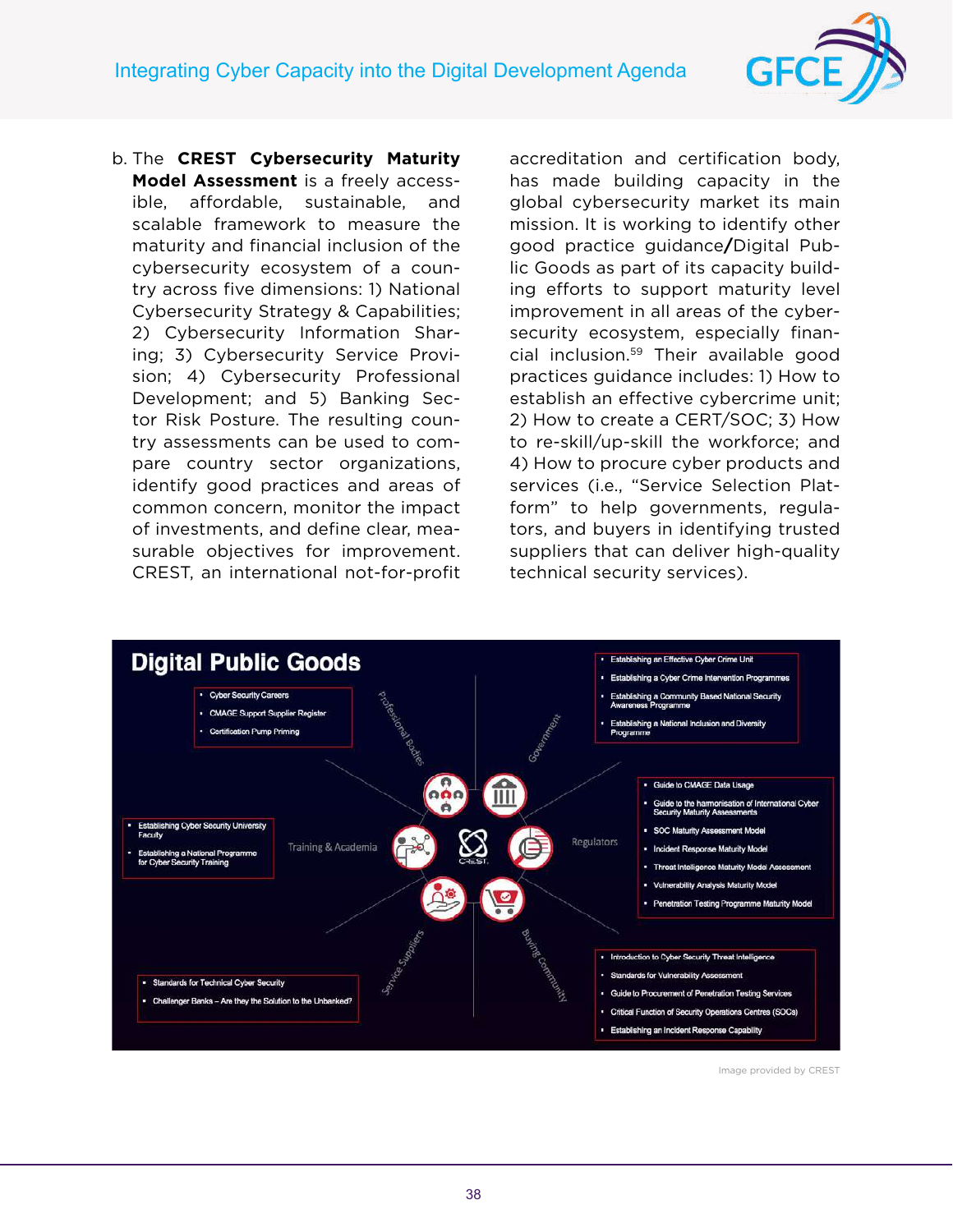

- c. The **CyberLab-Africa initiative** a collaboration between Carnegie Mellon University's (CMU) CyLab and CMU-Africa that aims to improve access to financial technologies and to build public trust in those technologies. This investment consists of five primary initiatives implemented via a network of university partnerships in Africa. In one research area, the CMU team conducts assessments of the current cybersecurity landscape among African FinTech operators to better understand the cyber readiness of the sector and to evaluate the maturity of financial inclusion. This leads to an evaluation of the digital identity infrastructure (based on a Modular Open-Source Identity Platform or MOSIP) for identity management – a predicate to fielding a test deployment of the MOSIP identity management platform at CMU-Africa. They also use the results of these assessments to develop opensource tools for threat intelligence sharing and diagnosis to enable network operators (e.g., of digital identity systems like MOSIP) to outsource the detection of malicious activity to trained professionals. Finally, they are designing training programs for cybersecurity workforce development, with a particular focus on identifying female participants who may not already be in cybersecurity-related roles.<sup>[60](#page-80-0)</sup>
- **O** The Digital Impact Alliance (DIAL) a "think, do, replicate" tank housed at the United Nations Foundation with a mission to help countries accelerate their digital transformation and responsible data use journey and to "overcome the systemic barriers preventing digital solutions from going to scale." DIAL serves as a neutral broker, bringing

together government, industry, and other development stakeholders to promote new solutions to old problems. One of the primary ways DIAL promotes new solutions for historically underserved regions and populations worldwide is by leveraging big data analytics to support sustainable development. They aggregate and analyze relevant data gathered by mobile network operators (MNOs) to shed light on how data and digital technology can transform the development and humanitarian sectors and help to solve some of the most intractable development problems.[61](#page-80-0) The Gates Foundation, the UK Foreign and Commonwealth Development Office (FCDO), U.S. Agency for International Development (USAID), the Swedish International Development Agency (Sida), and the United Nations Foundation founded this initiative in 2015.[62](#page-80-0)

**O**The **Digital Public Goods Alliance** (DPGA) – "a multi-stakeholder initiative with a mission to accelerate the attainment of the sustainable development goals in low- and middle-income countries by facilitating the discovery, development, use of, and investment in digital public goods.["63](#page-81-0) The Alliance defines DPGs as "open source software, open data, open AI models, open standards, and open content that adhere to privacy and other applicable laws and best practices, do no harm by design, and help attain the SDGs," and promotes DPGs to create a more equitable world. They maintain the DPG Standard and Registry, in which they curate available DPGs based on their usefulness and robustness. They also financially support DPG capacity building activities and oversee DPGs pathfinding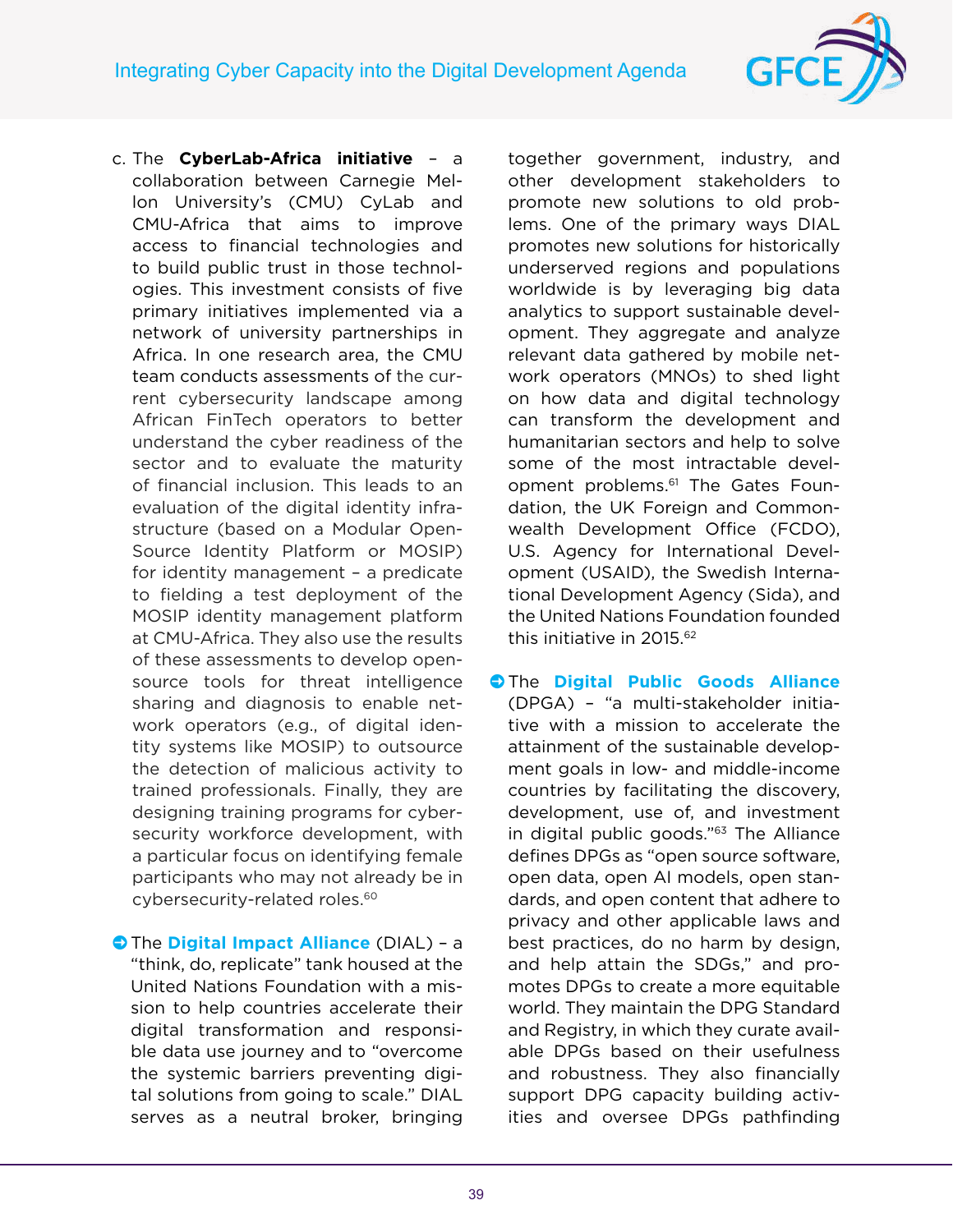

pilots (e.g., the Global Digital Library; platforms to aggregate and layer sector-specific health data; etc.) in lowand middle-income countries that can inform the creation of new DPGs aimed at building local capacity or support existing DPGs that are locally managed through adaptation and implementation. In addition, the DPGA convenes expert communities of practice (CoPs), which are groups of experts who work to discover, assess, and support the advancement of DPGs with high potential for addressing critical development needs[.64](#page-81-0) Incubated by the government of Norway and the UN Children's Fund (UNICEF), the DPGA relies on engagement and leadership from pathfinder countries, private sector technology experts, think tanks, governments, philanthropic donors, international implementing organizations, and the UN. The Rockefeller Foundation is integrally involved in this initiative.

**The World Bank**, in partnership with seven other organizations including CoE, ITU, and UNODC, has developed a **Cybercrime Toolkit** dedicated to building capacity among policy-makers, legislators, public prosecutors, investigators, and civil society in developing countries in the policy, legal, and criminal justice aspects to better combat cybercrime. This resource includes a Toolkit that synthesizes good international practice in combating cybercrime; an Assessment Tool for countries to evaluate their current capacity (or lack of capacity) to combat cybercrime and to highlight priority areas to direct capacity building resources; and a Virtual Library with materials provided by partner organizations and other participants to share information, experience, and expertise on combating cybercrime.[65](#page-81-0)

- **J** The **GFCE** hosts the *Cybil Portal* the largest database of existing CCB methodologies, frameworks, expert organizations, and projects, and a knowledge hub that brings together stakeholders from the cyber capacity building community to collaborate on and share CCB research and initiatives.<sup>66</sup> It also serves as a clearinghouse to match needs for cyber capacities with offers of support and help to connect donors, beneficiaries, and implementors.
- **OUSAID** has recently released a **"Cybersecurity Primer"** for missions and for implementing partners that shows how to incorporate cybersecurity and digital resilience safeguards throughout USAID's Programming Cycle. This tool provides an overview of why cybersecurity and digital resilience should become a first-order strategic and operational priority across all phases of a project design and implementation in order to ensure digital sustainability and resiliency. The Primer is intended to increase awareness and provide a basic understanding of cybersecurity, cyber threats trends by sector, and digital resilience as they relate to development programming for USAID staff, which can serve as a resource to help streamline cybersecurity into the broader development community.[67](#page-81-0)
- **O**The UK FCDO developed a Digital **Access Diagnostic** tool, as part of its Digital Access Programme (DAP), to conduct detailed country assessments to determine the most relevant investments of their DAP development aid. These country diagnostics look at the current state of the country under three main areas: 1) digital inclusion;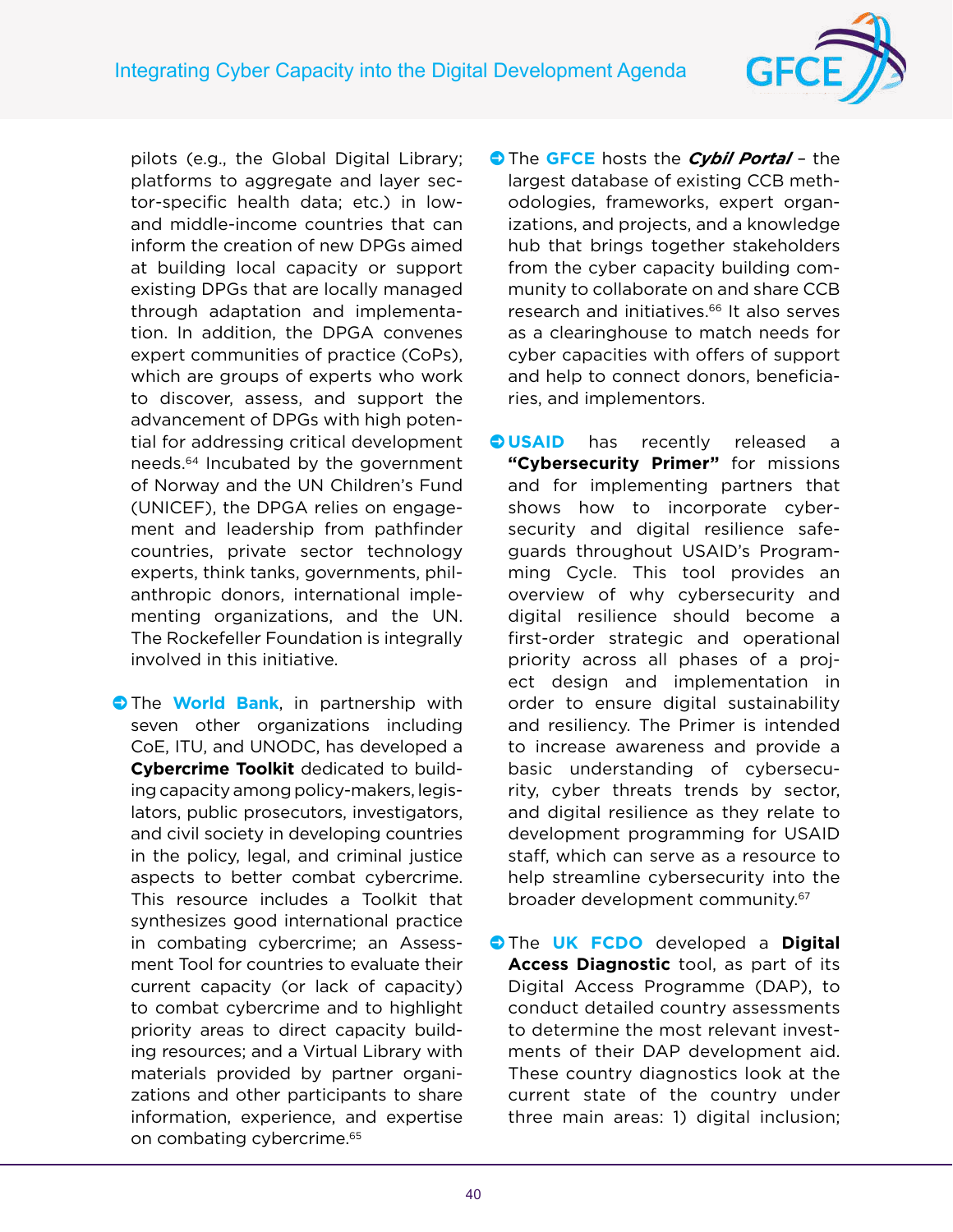

2) capacity of government, society, and the economy to manage cyber risks; and 3) status of the local digital economy. The resulting assessment and business case serve to guide the FCDO in tailoring their DAP program to the specific needs of the recipient countries (i.e., Brazil, Kenya, Indonesia, Nigeria, South Africa) and to diversify the delivery models across three pillars (in-house delivery, outsourced delivery, or a mix of the two). This diversification also helps keep the program flexible, sustainable, and adaptable to current circumstances (e.g., increased use of telemedicine and remote learning during COVID-19 crisis). What is most unique about this tool, and the overall DAP program, is its focus on the local digital economy, the enablers for digital inclusion, and the development of sustainable digital solutions that can be applied locally – as an example of "tech for good."

**O** The **UNDP** developed a **Digital Readiness Assessment** (DRA) tool (they conducted a first pilot in Kosovo<sup>[68](#page-81-0)</sup>) to provide rapid, high-level insights into a country's digital strengths and weaknesses; to map out the shape, pace, and types of transitions happening; and to identify what can be done to accelerate digital transformation efforts and agendas of a country, while ensuring an inclusive, whole-of-society approach to digital development – to "leverage digital to achieve the SDGs." The tool starts with a survey, followed by a longer-term, thorough consultative process. The resulting assessment provides a detailed Digital Readiness Index of the country for each of the key pillars (i.e., Infrastructure, Government Services, Regulations<sup>[69](#page-81-0)</sup>, Business, People) of the UNDP Whole-of-Society Digital Transformation framework. The UNDP uses this tool as a basis to discuss possible UNDP support. It serves as a top-level framing that could encompass other frameworks, and as an "entry point" to increase engagement with the country's government and improve coordination and clarity to drive a whole-of-government and whole-of-society approach to digital transformation. [70](#page-81-0)

#### Inclusive Whole-of-Society Digital Transformation Framework

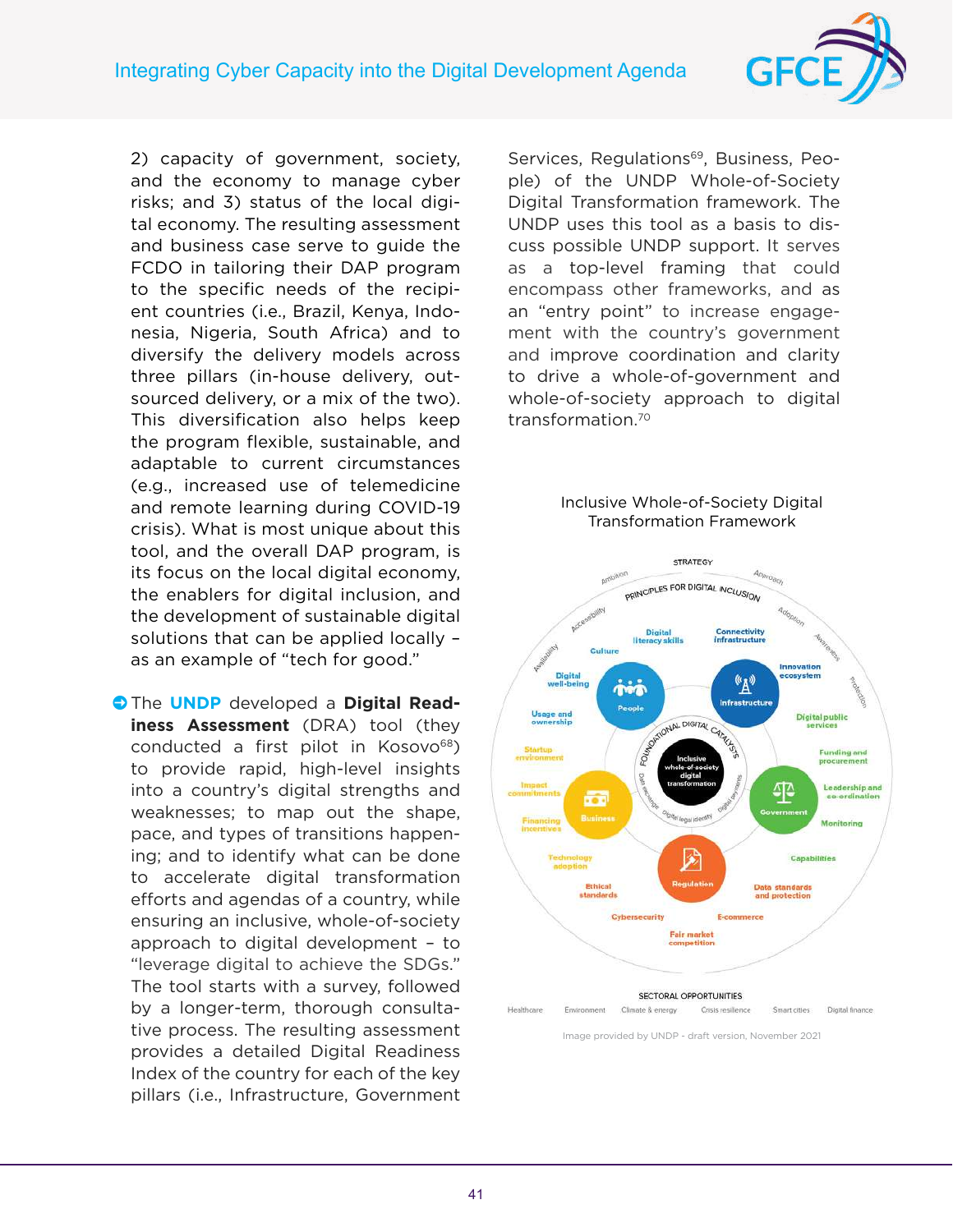# Integrating Cyber Capacity into the Digital Development Agenda



**O**The **DiploFoundation** has developed a tool to map how digital technologies can facilitate the successful implementation of each of the sustainable development goals (SDGs), and provides specific examples of broad digital transformation initiatives and local measures that can support the realization of specific SDGs. For instance, "#eSkills4Girls," an initiative based on cooperation between several actors, namely, the G20, UNWomen, OECD, ITU, UNESCO, and the German Federal Ministry for Economic Cooperation and Development (BMZ), seeks to contribute to SDG 5 on Gender Equality, in particular in developing countries, by sharing information, recommendations, and good practices on digital inclusion of women. Platforms such as "Ecubi" in Mexico or the "Too Good to Go" application in Europe are currently used to fight food waste, but also to distribute excess food to those in need at the local level and, therefore, contribute to SDG 2 on Ending Hunger. Other local projects such as the "e-Rezeki" and the "eUsahawan" launched by the Malaysia Digital Economy Corporation promote SDG 1 on Ending Poverty by helping individuals acquire digital skills and find work online.<sup>71</sup>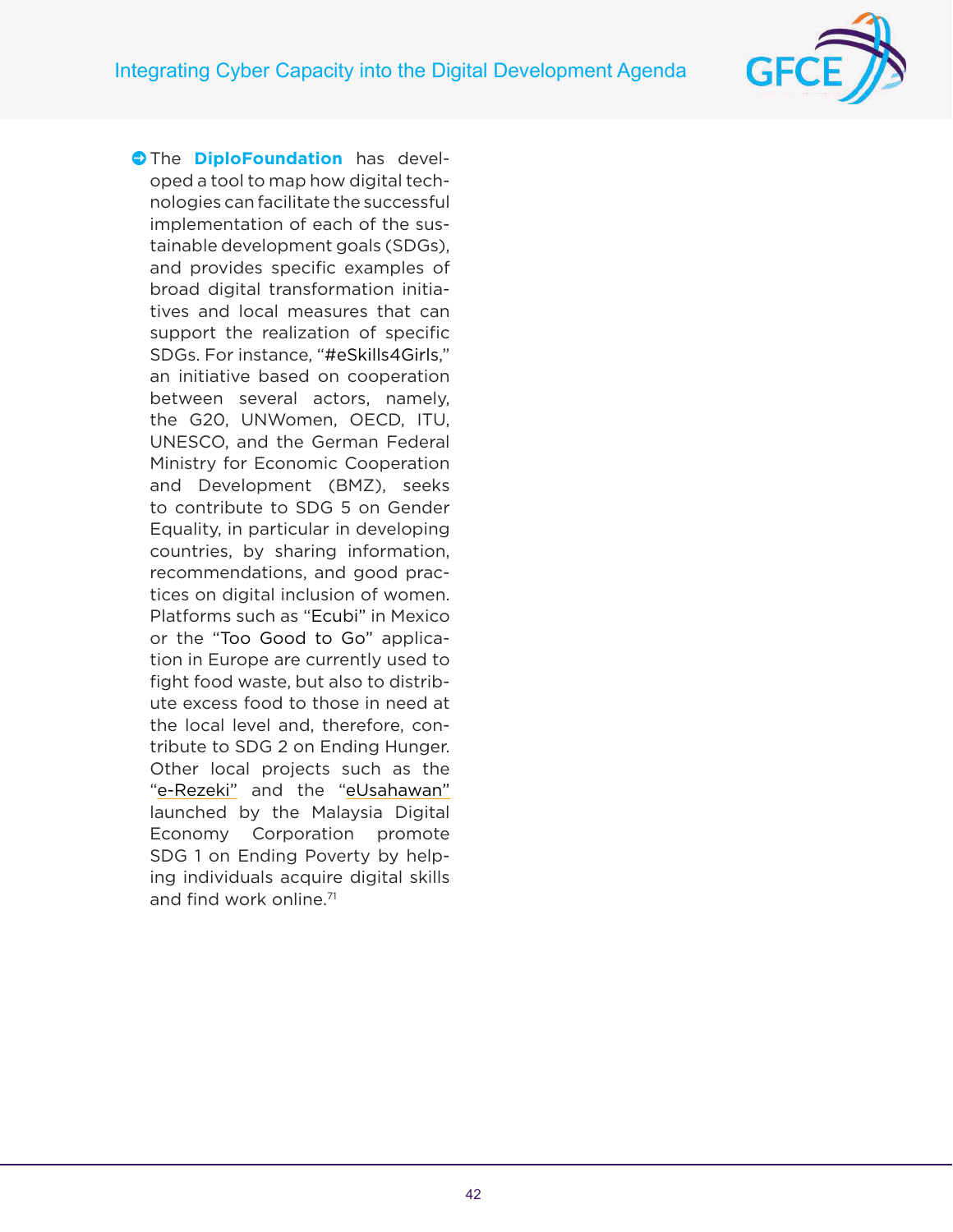

## 5 BENEFITS OF INTEGRATING CYBERSECURITY, DIGITAL RESILIENCE, AND CYBER CAPACITY INTO DIGITAL DEVELOPMENT AGENDAS

According to the ITU, at least 127 countries have published a national cybersecurity policy or strategy $72$  and many of these countries have also articulated their focus on building a strong digital economy. While a positive development, it is also important that countries align their digital (economic) development agenda with their cybersecurity priorities, thus bringing heightened attention to the need to secure critical digital dependencies and to identify specific companies, services, infrastructures, and assets that, if harmed, would have grave economic and national security consequences on the country.<sup>[73](#page-81-0)</sup> The recommendations within this report are intended to help multilateral organizations and other donors investing in digital development and cyber capacity building activities to integrate cybersecurity and digital resilience throughout the project lifecycle; to identify areas where they can partner and build mechanisms to de-risk their investments; to build stronger and enduring digital infrastructures and projects; and to accelerate the safe adoption of technologies to meet the intended outcomes of the SDGs. Risk mitigation, in particular, is essential to effective and sustainable digital development programs.

There are multiple benefits of integrating cybersecurity, digital resilience, and cyber capacity into digital development. At a foundational level, decision-makers need to gain a deeper understanding of the threats emanating from the potential misuse of ICTs and emerging



- √ Decision-makers need to gain a deeper understanding of the threats emanating from the potential misuse of ICTs and emerging technologies (e.g., tools for cybercrime, surveillance, disinformation, digital authoritarianism, data exploitation, espionage, etc.). This understanding can guide the development community in supporting countries' digital adoption and increasing their maturity in maximizing the use of new technologies as enablers of sustainable and secure development.
- √ Integrating cybersecurity insights and activities into development programs would lead to achieving better outcomes; streamlining processes/eliminating duplication of efforts/maximizing resources; and building stronger resilience, safety, security, and trust into recipient countries' digital transformation projects.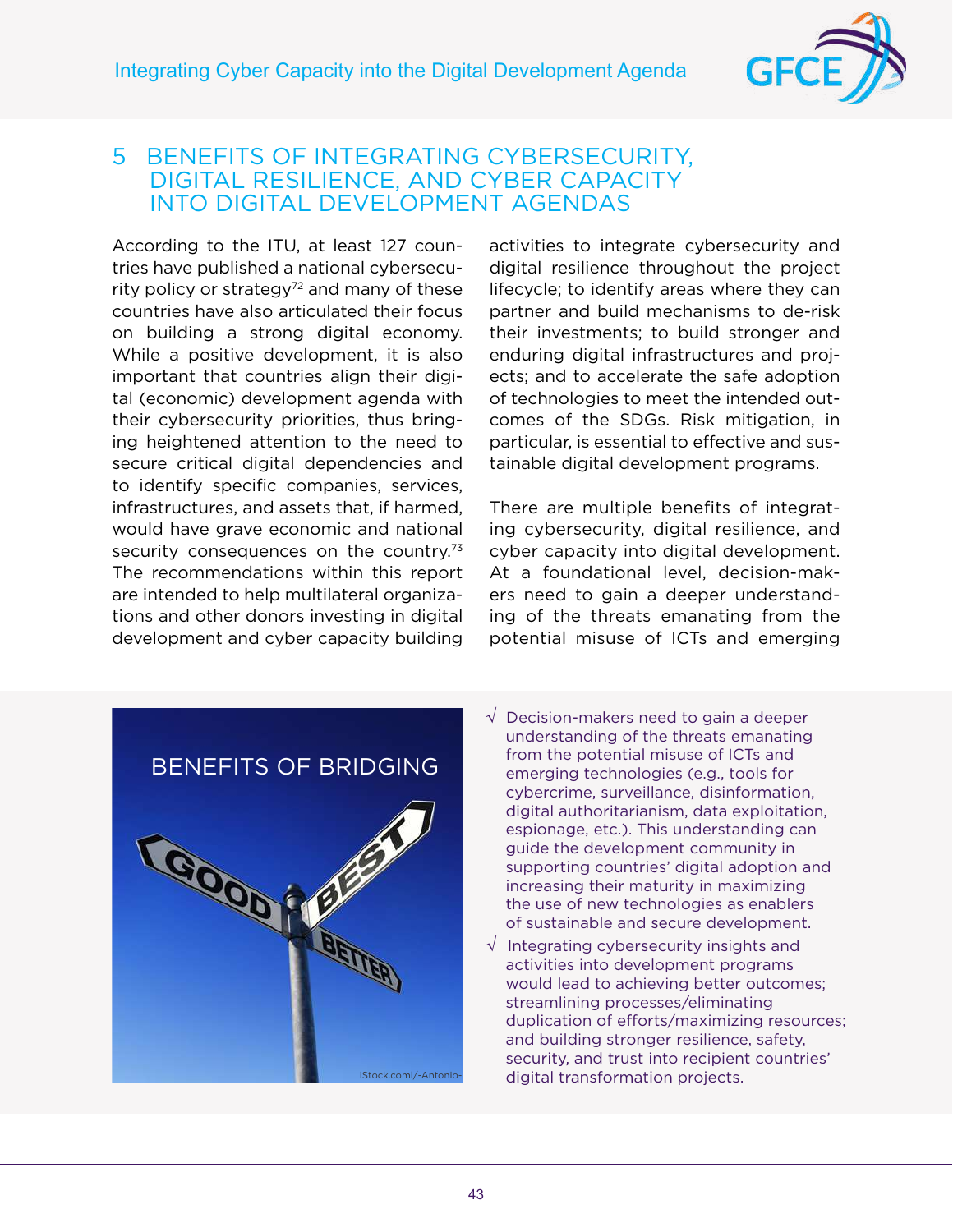

technologies (e.g., tools for cybercrime, unauthorized surveillance, disinformation, digital authoritarianism, data exploitation, espionage, etc.). This understanding can guide the development community in supporting countries' digital adoption and increasing their maturity in maximizing the use of new technologies as enablers of sustainable and secure development. On a more practical level, based on the interviews conducted with stakeholders responsible for digital development and cyber capacity building efforts in different organizations, regions, and countries, it is clear that integrating these aspects into development programs would lead to achieving better outcomes; streamlining processes, eliminating duplication of efforts, and maximizing resources; and building stronger resilience, safety, security, and trust into recipient countries' digital transformation projects. Also worth noting is that "developing countries are increasingly becoming hosts to the infrastructure and actors behind malicious cyber activities. Bridging the digital divide [and incorporating cybersecurity and digital resilience are] therefore important also with regard to responding to national security and various types of cyber threats in donor countries" and that we must "strengthen the global security landscape by limiting the number of safe havens for cybercriminals.["74](#page-81-0)

**Integrating cybersecurity, digital resilience, and cyber capacity into digital development programs would lead to achieving better outcomes.**

### **5.1 Examples of Where Cyber Capacity Efforts Bridged to Digital Development or Where Digital Development Efforts Brought Increased Cybersecurity Maturity**

During the interview process, some unique examples surfaced that could be replicated by other institutions. For example, some donor organizations have begun to embed digital safeguards (or de-risking mechanisms) into their digital development and infrastructure projects. There are also instances where cybersecurity activities have been incorporated into digital development initiatives (and vice versa) and helped to build real indigenous capacity. Additionally, there are communities of practice that have devised effective partnerships or cooperation mechanisms to build synergies and avoid duplication of efforts. Although anecdotal evidence is not a sufficiently strong foundation to bridge the gaps highlighted in this report and to link best practices to effective project impacts or outcomes, it is still worth highlighting some of those successful examples:

#### *5.1.1 Value of Having Point-of-Contact Networks*

**Council of Europe:** The CoE has established a 24/7 Network of contact points to combat cybercrime under the Budapest Convention on Cybercrime (Art. 35). Parties to the Convention can send and receive requests for assistance not only for computer-related crime, but for all matters in which electronic evidence is involved – including receiving initial technical or legal advice to the requesting service, preserving essential data, or obtaining information on foreign forums about possible threats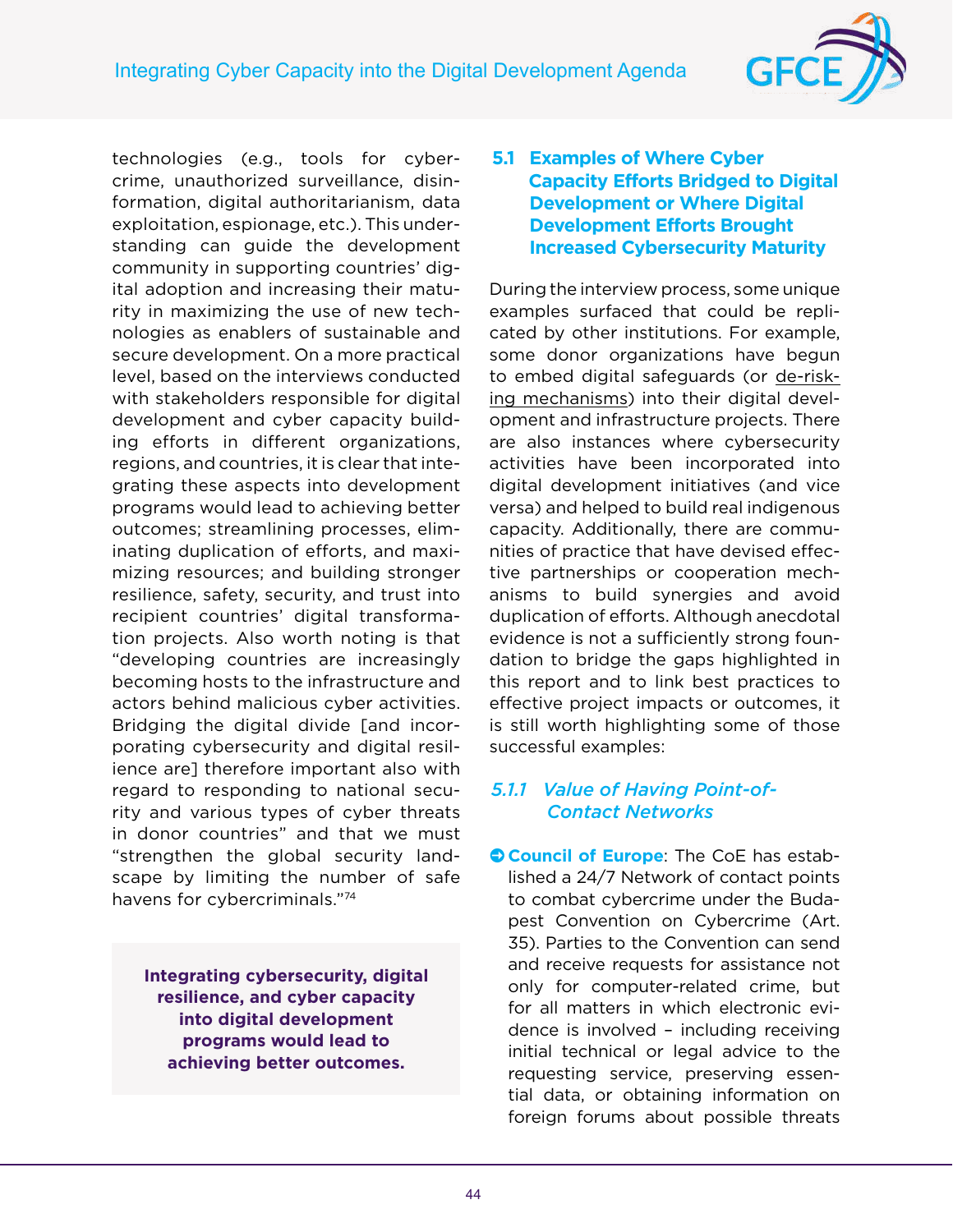

(e.g., France-Charlie Hebdo terrorist attacks, business email compromises, fraud, etc.). The channel can also transmit requests for immediate assistance in cases when a person's physical safety is in question (from kidnapping, threats, etc.) and can provide useful information and alerts on cyber threats to critical infrastructures in other countries and indicators of compromise, if available.<sup>75</sup>

**OINTERPOL:** The International Criminal Police Organization (INTERPOL) established a secure global police communications network called I-24/7 that serves to connect member countries' national law enforcement with other countries and with INTERPOL General Secretariat. Each member country hosts an INTERPOL National Central Bureau (NCB) that can search for the information needed from other NCBs to help investigate crime or criminals in their own country and to share criminal data and intelligence to assist other countries through the I-24/7 network[.76](#page-81-0)

#### **OOSCE Point-of-Contact Network:**

The Organization for Security and Co-operation in Europe (OSCE) has established a "Point-of-Contact Network" to build partnerships and confidence among peer communities. This project is specifically dedicated to promoting the operationalization of the Confidence Building Measure (CBM) 8 on Points of Contact (PoCs) by enhancing its functioning both as a crisis communication network and as a platform for cooperation. This closed online platform/database, only accessible with a password, contains contact details of national PoCs – both technical (CERTs) and policy – and allows them to connect directly. The aim of this directory is not to duplicate already existing technical communities (e.g., FIRST, EU CSIRT network, etc.) but to serve as a regional risk-reduction mechanism aimed at preventing conflicts stemming from the misuse of ICTs by states. The OSCE Secretariat keeps the database up-to-date and validates the contact information (through so-called "Communication Checks"). Previously these people attended annual meetings of PoCs aimed at further building trust and confidence between experts, strengthening regional partnerships, exchanging best practices, promoting a common understanding of cyber/ICT threats, and discussing co-operative actions that can meaningfully address them – however, these in-person engagements have been disrupted by COVID.

OSCE is now sharing its experience on establishing and maintaining this directory of policy and technical PoCs with other regional organizations and the UN as an example of good practice on how to operationalize CBMs.<sup>77</sup>

**JEU CyberNet:** The EU CyberNet platform was launched in 2019 to bring together a group of vetted experts from the cybersecurity community across the EU to increase cyber resilience and capacities worldwide, provide technical assistance to partner countries in tackling the growing challenge of malicious cyber activities, and strengthen the delivery, coordination, and coherence of the EU's external cyber capacity building projects.<sup>[78](#page-81-0)</sup> In addition to creating a pool of EU cybersecurity experts, this voluntary-based network serves as a forum for connecting the stakeholder community in Europe, providing support to the European Commission's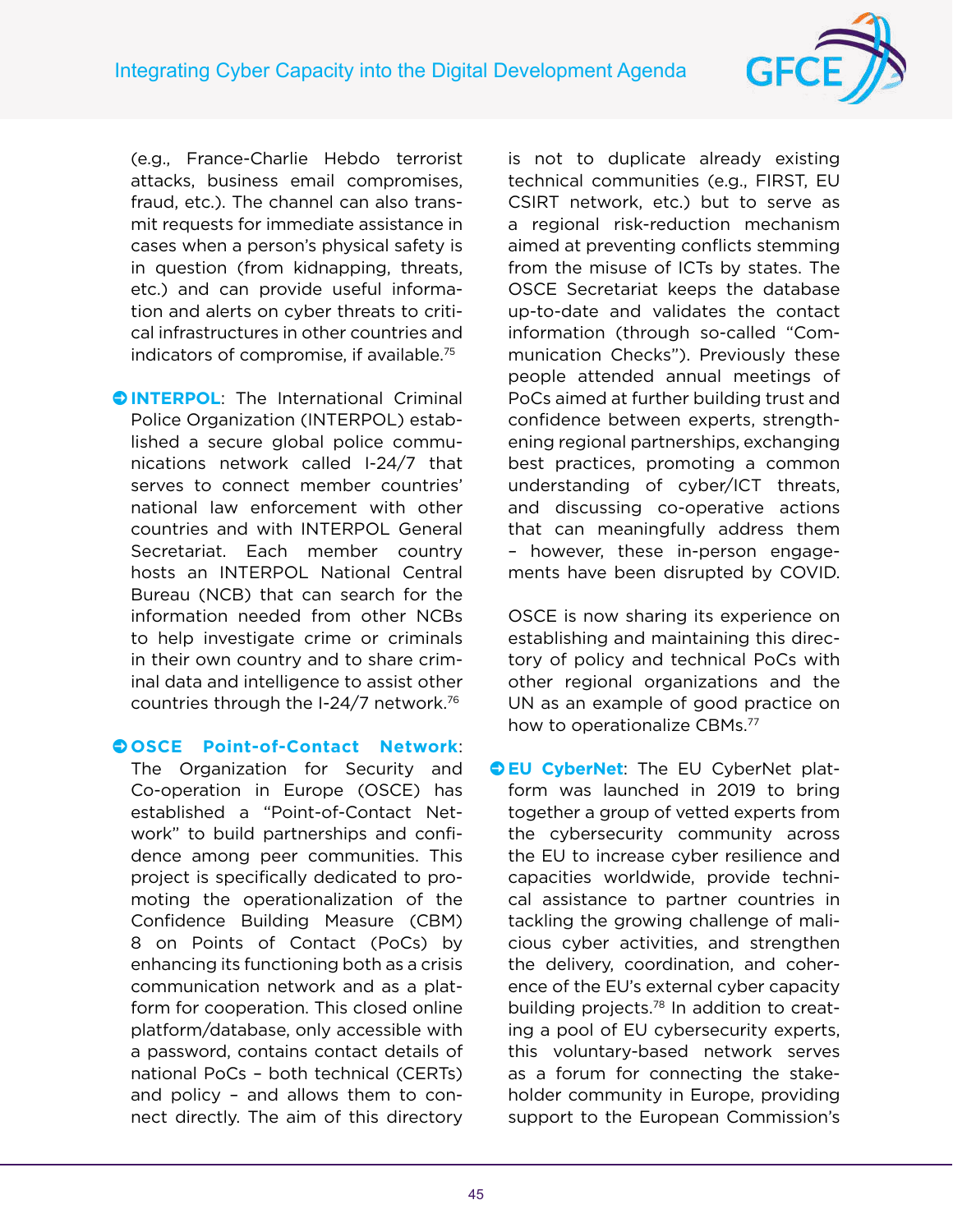

services (i.e., expertise on external cyber actions), and building cybersecurity "train-the-trainers" curricula and training modules, as needed.

 $\bigcirc$  USAID Digital APEX: USAID developed the Digital APEX resource of vetted cybersecurity services/experts/companies to strengthen the digital resilience of organizations across the range of sectors in which USAID invests, and to ensure successful international development outcomes. Implementing partners and beneficiary teams can tap into this list of pre-approved, U.S.- and regionally-located small businesses to receive rapid technical assistance if they experience significant cyber incidents, or to preemptively reduce vulnerabilities in digital systems to prevent or mitigate damages from malicious cyber activities. The program equips non-government beneficiaries with tools and skills to improve digital hygiene, secure digital financial transactions, implement safe storage of private or protected data, improve the capacity to use advanced encryption, and field other diagnostic and defensive tools to protect digital infrastructures. Digital APEX can also be used to support other cyber-related projects, including risk assessments, network penetration testing, software and hardware procurement, cyber training, network monitoring, and incident response.

**OCREST** Service Selection Platform: CREST developed a Service Selection Platform of vetted vendors to offer free guidance for governments, regulators, and buyers on procurement of ICT and security services, with a list with contacts of recommended qualified companies and suppliers that can deliver high-quality technical security services[.79](#page-81-0)

### *5.1.2 Partnership Effect*

- **OIDB Uruguay:** The IDB is funding the government of Uruguay through a specific multi-million dollar loan operation to strengthen its cybersecurity posture. The Uruguayan AGESIC (Agencia de Gobierno Electrónico y Sociedad de la Información) – the National Agency for e-Government and Information Society – is considered by the OAS and the IDB as a role model for the region for the way it has integrated cybersecurity and promoted the use of ICTs to improve government management with a focus on citizens, democratizing public services, and mitigating regional inequalities. The IDB provided technical and financial assistance to AGESIC through seven different loan operations to implement the different digital agendas that support their cybersecurity policy. For example, Uruguay's Digital Development Policy integrated cybersecurity and risk mitigation measures into the country's action plan. Uruguay currently leads the region in terms of e-government services, information security, interoperability, citizen services, personal data protection, access to information and electronic signatures, competitiveness, etc. This leadership has enabled the country to quickly scale positions globally, making a difference for an innovative approach to open government policies and the application of ICTs focused on citizens.
- **OITU Kenya:** With financial and expert assistance from the ITU, Kenya established and then improved the capabilities of its National Computer Incident Response Team-Coordination Centre (National KE-CIRT/CC). This Centre continued to mature and expand its reactive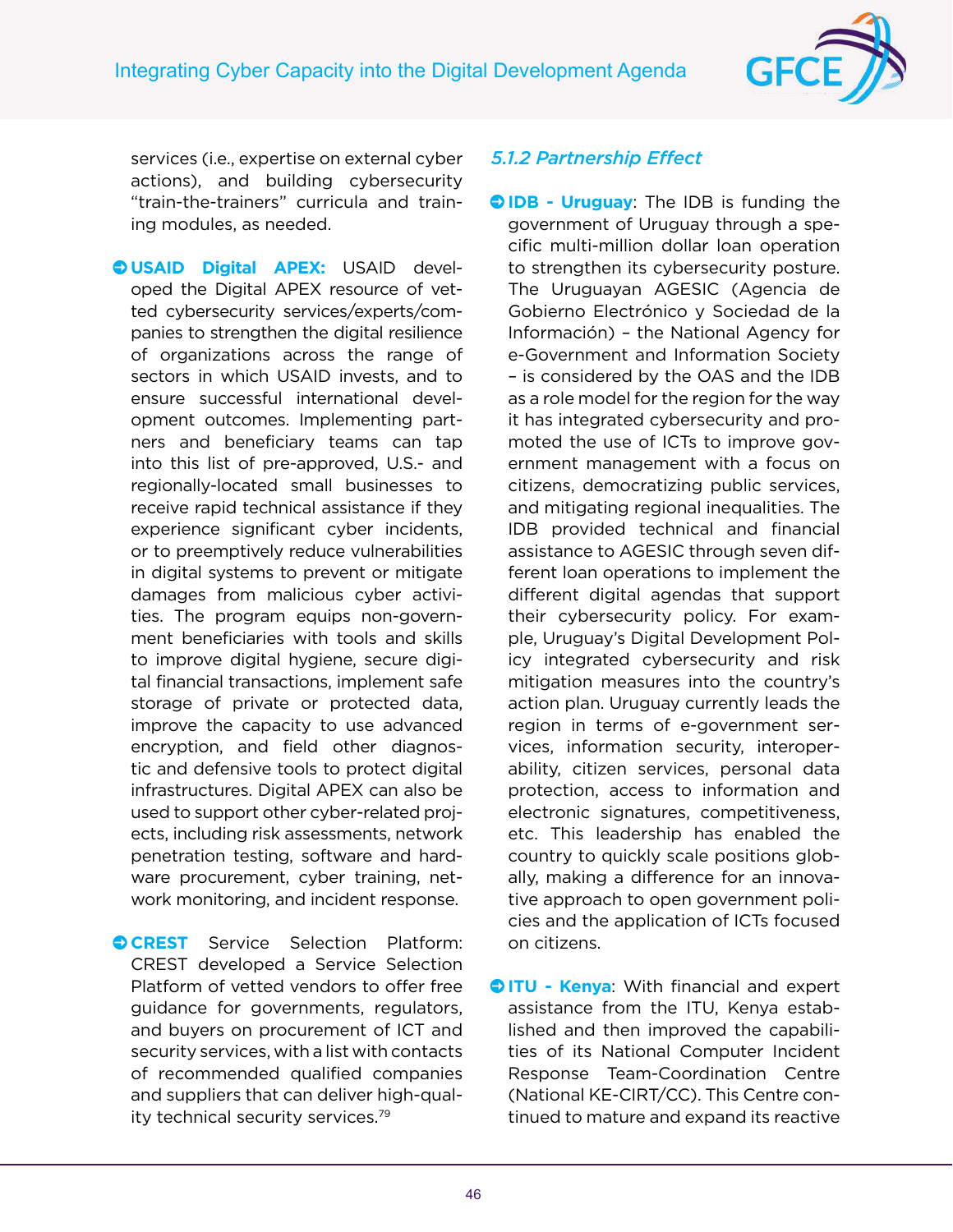

and proactive capabilities, became a trusted, central coordination point of contact for cybersecurity in the country, and eventually led the national strategy development and policy updates for the country[.80](#page-81-0) It also became a regional example and extended its knowledge of technical capabilities into the East African Communications Organization (EACO) and continues to provide leadership to extend capacity throughout the region (Tanzania, Uganda, etc.).<sup>81</sup>

 $\bullet$  USAID - Ukraine: The four-year USAIDfunded Cybersecurity for Critical Infrastructure in Ukraine activity aims to improve the country's cyber preparedness and build critical infrastructure resiliency through three complementary objectives: 1) strengthening the cybersecurity enabling environment; 2) developing Ukraine's cybersecurity workforce; and 3) building a resilient cybersecurity industry. The project, led by Development Alternatives, Inc (DAI), has leveraged partnerships with the government and ministries to develop capacity on the ground; raise awareness of cyber threats; strengthen the legal, regulatory, and institutional frameworks for national cybersecurity oversight and align them with international standards and best practices; improve national cybersecurity sector governance and coordination; expand collaboration and communication among key governmental stakeholders; support and empower cybersecurity institutions; build technical capacity of critical infrastructure sectors through demand-driven assistance; and incorporate specific security protections in the industrial control systems (ICS) of the energy sector and other vul-nerable critical infrastructures.<sup>[82](#page-81-0)</sup>

- $\bullet$  EU CoE INTERPOL: The European Union (Instrument Contributing to Peace and Stability) and the Council of Europe – now also with INTERPOL – launched a joint project called the Global Action on Cybercrime Extended (GLACY+) to strengthen the capacities of countries to apply legislation on cybercrime and electronic evidence; enhance the abilities of police authorities to investigate cybercrime and of criminal justice authorities to prosecute and adjudicate cases of cybercrime; and engage in effective international cooperation in this area. The project supports fifteen priority and hub countries in the African, Asia-Pacific, Latin America, and the Caribbean regions (Benin, Burkina Faso, Cabo Verde, Chile, Costa Rica, Dominican Republic, Ghana, Mauritius, Morocco, Nigeria, Paraguay, Philippines, Senegal, Sri Lanka, and Tonga). These countries may serve as hubs to share their experience within their respective regions.<sup>[83](#page-81-0)</sup>
- Ј**DG NEAR Estonia MFA Ukraine:**  The EU Commission's Directorate-General for Neighborhood and Enlargement Negotiations (DG NEAR)<sup>84</sup> is part of the European eastern and southern neighborhood assistance actions dedicated to supporting reform and democratic consolidation, taking forward EU's neighboring and enlargement policies, and strengthening the prosperity, stability, and security around Europe. This program created a special unit to support Ukraine's digital transformation and reforms after the revolution in 2014. This broad-reaching Digital Transformation initiative, in partnership with the European External Action Service (EEAS) and the Estonian Ministry of Foreign Affairs,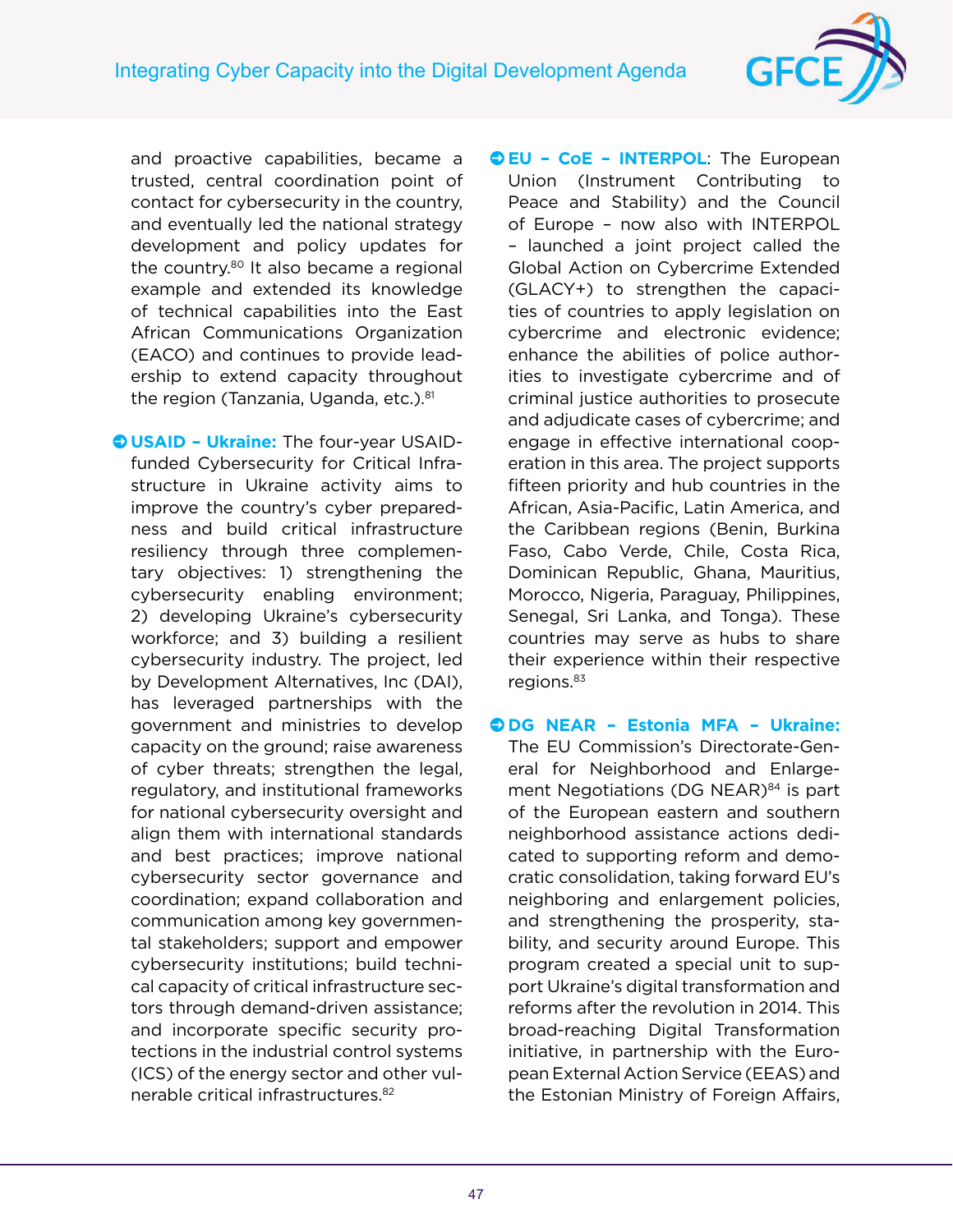

goes beyond digital development assistance. This special team provides advice and guidance on legal, regulatory, and policy reforms in energy, environment, justice, and home affairs in Ukraine (in support of EU values, policies, and interests); supports the government's efforts to expand availability and adoption of digital services (Ukraine was the first country in the world to adopt a digital passport and to offer a COVID vaccine digital certificate fully integrated with the EU system "Green Pass"), ensure interoperability of systems, and upgrade and strengthen critical infrastructure (update software for the Soviet era); and provides capacity building for all government agencies responsible for digitalization. Cybersecurity is an intrinsic component of all these digital projects, and all the financial support (overall budget of €25 million) and technical assistance provided is considered "DAC-able." They framed it as "reforms support" and "digital transformation," but incorporated cybersecurity in the design of all their efforts[.85](#page-81-0)

 $\bullet$  OAS - EU Cyber4Dev: The OAS has partnered with the EU Cyber Resilience for Development (Cyber4Dev) project to offer online training for incident responders (CSIRTs) in Ecuador, Paraguay, Dominican Republic, and Costa Rica, and tabletop exercises (e.g., national-level cybersecurity exercise "Cyber llamas" in the Dominican Republic).<sup>86</sup> The online training courses intend to build local capacity, test maturity, identify areas of vulnerability for improvement, reduce the impact of cyber attacks, increase cyber resilience, and tackle other cyber threats from managing disinformation to more technical issues[.87](#page-81-0) The OAS also works with the EU CyberNet to offer a cadre of subject-matter experts and provide specific training on other requests for assistance from member states in the region.

- Ј**JICA Indonesia:** As part of their CCB initiatives, JICA focuses on university partnerships as the natural place to develop indigenous capacity. In Indonesia, they are implementing a master-level program on cybersecurity and developing the curriculum together with their local counterparts. (Sometimes their projects are developed from scratch with local university partners and other times they import their curricula and experts.)
- $\bullet$  **World Bank:** The World Bank has begun to include cybersecurity in its financing operations. An early example was the project that financed the establishment of the National CERT in Morocco. More recently, discreet country financing operations embedded cybersecurity components in a project to connect Tonga. The project includes building a high-speed broadband capacity submarine cable to provide better internet coverage and assisting the country in drafting a cybercrime law, which paved the way for Tonga to join the CoE Convention on Cybercrime. Likewise, programmatic interventions, such as the Identity for Development (ID4D) initiative, include cybersecurity in each of their 40 or so projects ensuring security of national identification (ID) systems and data.<sup>88</sup>
- **QIFC Private Sector Firms: The Interna**tional Finance Corporation (IFC), part of the World Bank, helps advance economic development by investing in private sector companies in low- and medium-income countries across a range of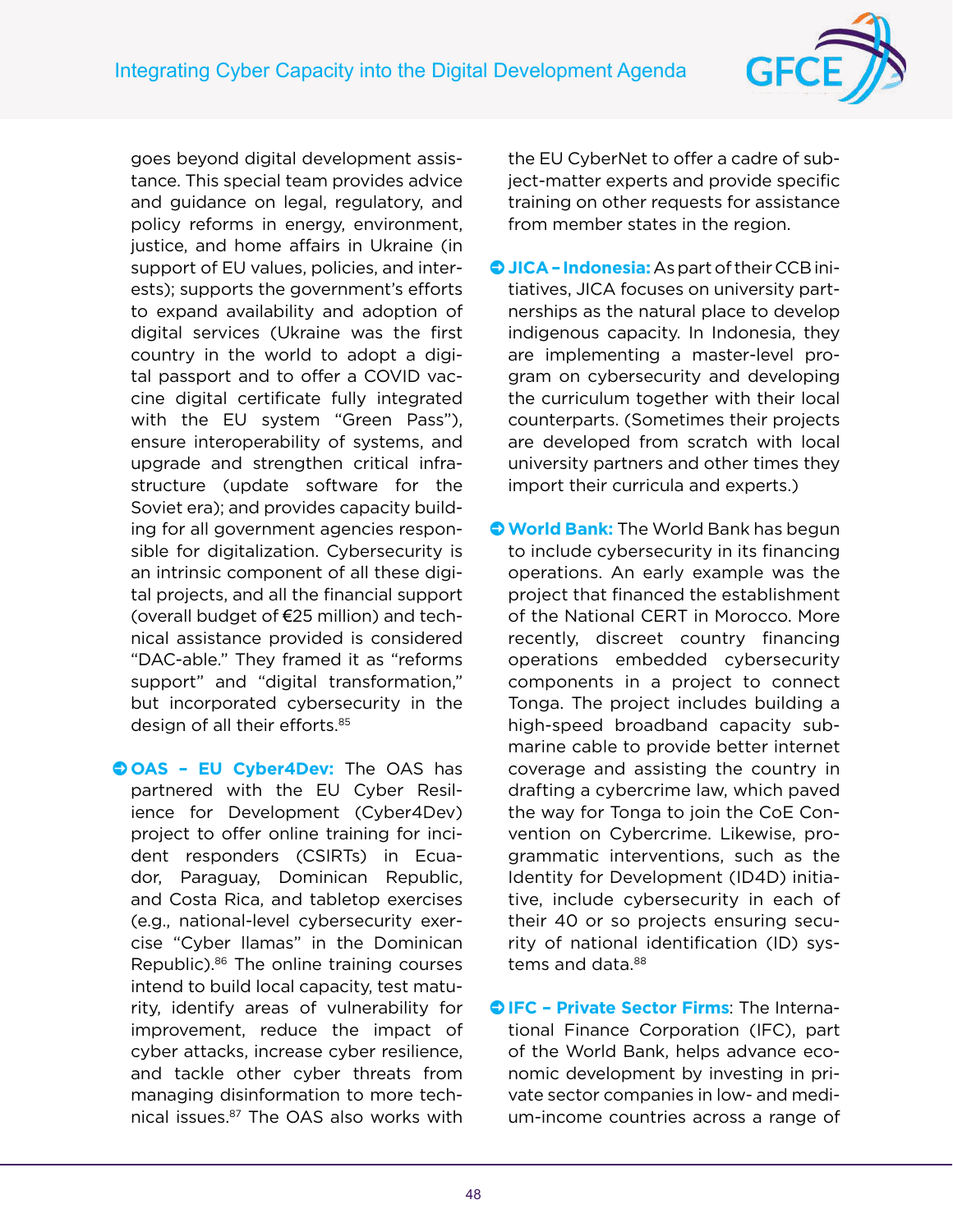

sectors (e.g., energy, transport, and telecommunications). They leverage the private sector to open up markets and mobilize other investments for companies in the lowest-income countries that are eligible for ODA funding/grants and in fragile and conflict nations (for every dollar the IFC invests, they bring \$5 of private sector financing).[89](#page-81-0) The IFC has also incorporated de-risking mechanisms through its financing. Their investment officers appraise risk according to each sector's exposure. Their risk management framework helps assess risks (high-medium-low) for specific industry sectors. The sectors considered to have higher risk exposure (e.g., energy, logistics) receive additional scrutiny, versus sectors considered low risk (e.g., finance, telecommunications) because of existing industry frameworks, best practices, regulations, or experience.

#### *5.1.3 Using Organizations' Convening Power: The Bridging Effect*

**OUN DCO Resident Coordinators:** The UN Development Coordination Office (DCO) provides Resident Coordinators (RCs) and UN country teams in each of the countries where there is a UN program with regional-specific support, and acts as a key conduit for supporting UN's activities for sustainable development, informing policy, programs, and operations on the ground. $90$  The RCs, in turn, are responsible for coordinating local programs across all UN agencies involved, which provides them with the most-centrally coordinated view of all the UN programs in a given country. They can also receive additional requests or signals from recipient governments and guide those requests to the right agency that can provide the right kind of support. The RCs have a convening authority and influence in their country of operations, and could serve as the natural conveyor/aggregator among other donors, as well.

**OUNODC - El Salvador:** The UN Office on Drugs and Crime's Global Program on Cybercrime has developed a natural bridging function between donors' recipient countries, international organizations, and local entities. For example, in 2004, they started a collaboration in El Salvador with the country's Attorney General Office, Supreme Court of Justice, and El Salvador National Civil Police in order to develop and strengthen institutional capacity. They created a Cybercrime Unit within the National Civil Police and delivered joint workshops and tailored training for law enforcement officials, judges, forensics experts, and local prosecutors from different units, as part of the project "Strengthening of the Capacities of El Salvador National Civil Police in the Effective Identification and Investigation of Cybercrime Cases in El Salvador." UNODC also coordinated their efforts and invited other partner organizations, including the International Centre for Missing and Exploited Children (ICMEC) and INTERPOL, to work together on their specific areas of expertise (i.e., online child sexual abuse and exploitation, cyber operations, and connecting to the International Child Sexual Exploitation [ICSE] database). The initiative received financial support from the Bureau of International Narcotics and Law Enforcement (INL) of the Embassy of the United States in El Salvador, and is still receiving financial support from other donors such as Can-ada, the UK, and Norway.<sup>[91](#page-81-0)</sup>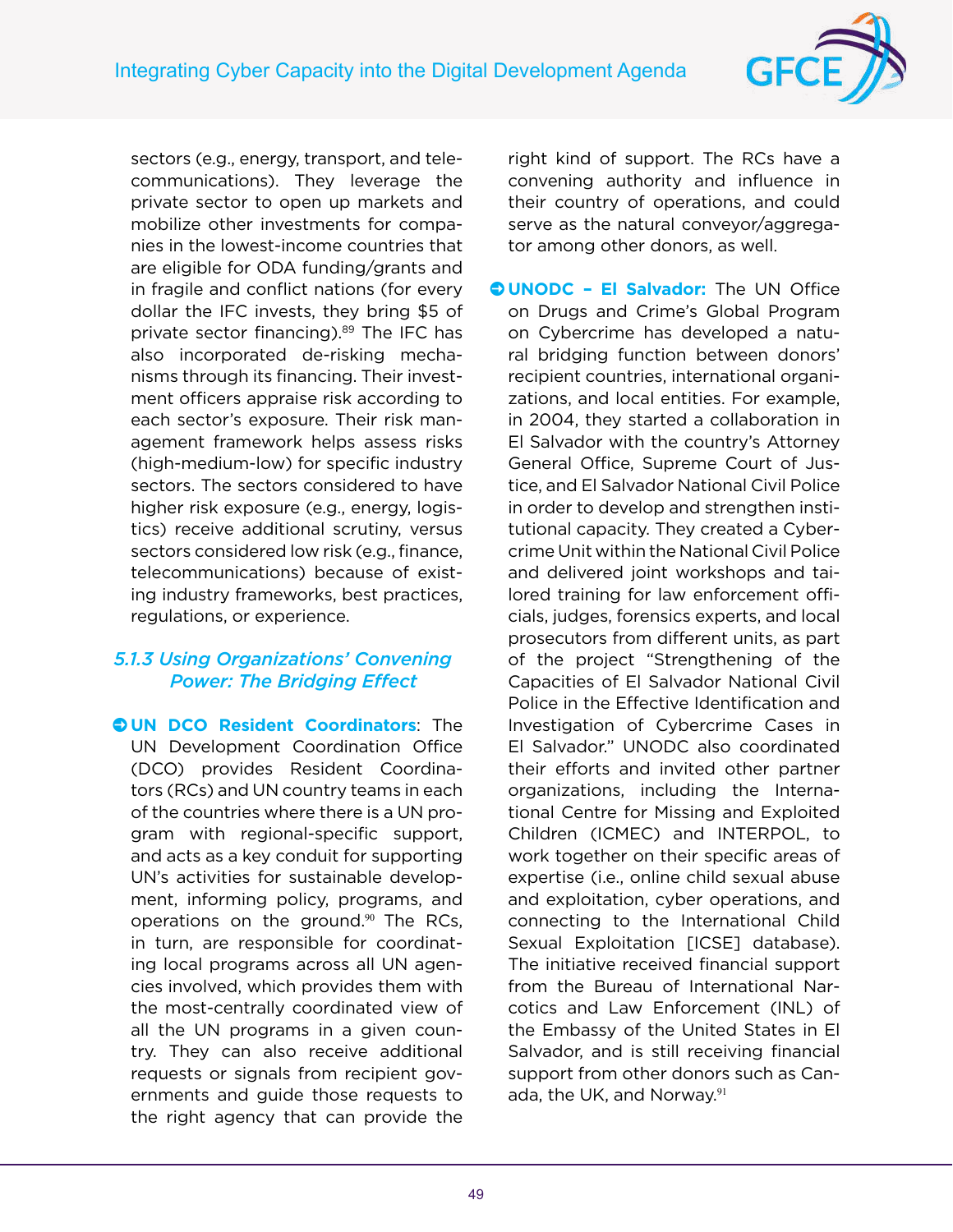

## 6 KEY RECOMMENDATIONS: INTEGRATING CYBERSECURITY AND DIGITAL RESILIENCE INTO THE BROADER DIGITAL DEVELOPMENT AGENDA

### **6.1 Call for Stakeholders Action to Bridge Digital Development and Cybersecurity**

**Advocate for the development com**munity and the cybersecurity community to update their "playbook" to the digital era by connecting cybersecurity and digital resilience with the economic aspirations, digitization strategies, and development priorities of recipient countries. Digital capacity building must be more needs-driven and tailored to individual and national circumstances, and better coordinated globally. Tailored approaches and programming based on a demand-driven signal and the political, economic, and social context of a recipient country are central to ensuring the long-term sustainability and scalability of any capacity building efforts. Providing sufficient funding should also remain an important objective.

- **O** Change the cybersecurity narrative, in the context of international development, and reframe it in terms of digital resilience, trust, sustainability, safety, and risk management.
- ЈEncourage "more data-driven guidance for cybersecurity good practices, cybersecurity community awareness of and participation in key dialogues in the development community around the use of metrics and identification of good practices in capacity development.

The donor community's reliance on metrics to steer investment means that the cybersecurity capacity building community will need to create an empirically convincing argument that an absence of better cybersecurity leads to demonstrably worse outcomes. … In the event that the need to integrate cybersecurity into development is empirically convincing, the cybersecurity community more broadly has yet to develop truly useful measurements to evaluate cybersecurity and cybersecurity capacity building interventions. Lacking these metrics, it becomes difficult to craft meaningful, empirically driven arguments for what capacity development interventions produce the most positive outcomes. Better outcome-oriented metrics are needed to identify and communicate these good practices, whether government policy interventions, corporate policies, or technological interventions.["92](#page-81-0)

- **O** Encourage the OECD's Development Assistance Committee (DAC) to add "digital resilience" to the eligibility criteria for Official Development Assistance (ODA) as part of the peace and security activities to enable cybersecurity-related assistance.
- **O** Ensure the continuity and sustainability of a project (e.g., continuity of the program, staff, equipment, etc.) by programming funds into the country's national budget. Both the development community and recipient countries still see ICTs as long-term capital assets and expenditures, rather than commodities that will need updating and replacing within a five to tenyear period. ICTs that are still in use and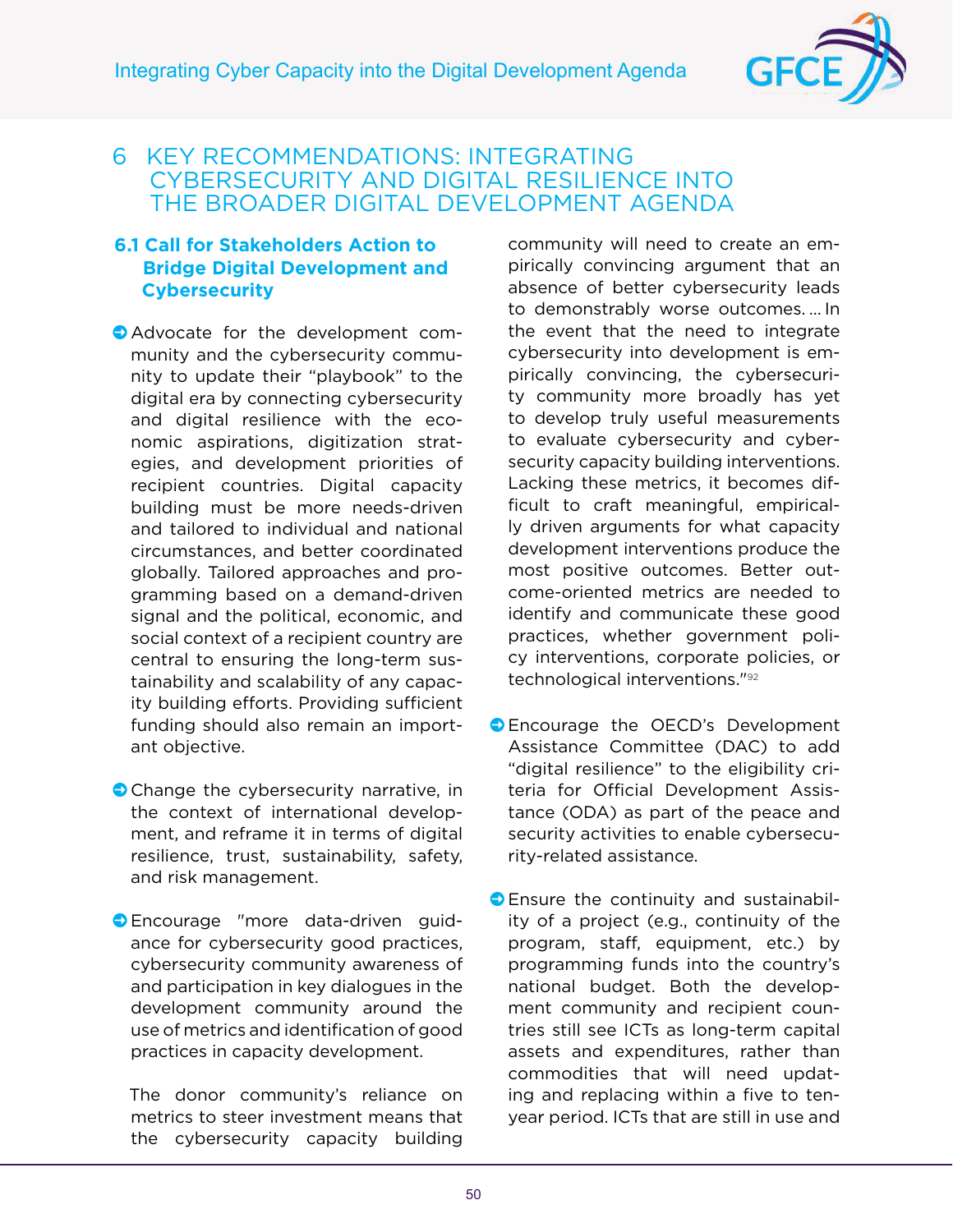

no longer supported by hardware and software updates make the recipient country more vulnerable to digital risks. This vulnerability leaves a critical shortfall in a program's sustainability and its ability to achieve the desired resilient outcomes. A digital development project's total-cost-of-ownership and ICT refresh must, therefore, be included in project formulation and programmed into assistance packages.

- ЈEducate national leaders and policymakers in recipient countries to embrace the benefits of digital capacities and encourage them to program funds into the country's national budget. This will help address the sustainability issue and prevent development aid/low-interest loans from becoming an extra financial burden on the country that cannot be sustained after the end of a project (e.g., lack of funding for the local workforce, to develop indigenous capacity, pay to update/replace equipment or software, etc.).
- ЈFacilitate growing a cybersecurity skilled local labor force/talent pools and indigenous capacity (e.g., local training on good cyber hygiene, awareness of cyber threats, development of local cybersecurity expertise, implementation of tailored digital solutions, etc.). This requires addressing many related challenges, including the affordability of cyber certifications, the need to reform school and university curricula, the need to identify and cultivate local talent, the problem of retaining people who have been trained ("brain drain"), and the problem of low government salary scales that makes it more difficult to attract capable CISOs, CIOs, and other technical figures.
- **P** Promote inclusivity in cybersecurity (women, youth, and minorities). Digital inclusion is the basis for a more thriving digital ecosystem that can stimulate innovations for local development challenges, create local skilled jobs, and generate opportunities for business partnerships. Inclusivity should be one of the overarching principles when designing school/university curricula, training programs for cybersecurity workforce development, or awareness campaigns about cybersecurity-related professions, with a particular focus on identifying participants who may not already be in cybersecurity-related roles.
- **O** Engage in raising awareness of the donor community on the risks and benefits of ICTs, especially when protected data is involved. Show the development community how digital transformation and digital technologies can become existential threats to some of their digital development projects and goals (e.g., tools for cybercrime, surveillance, disinformation, digital authoritarianism, human rights abuses, data exploitation, espionage, etc.) – ultimately making the recipient country more fragile (see USAID's Cybersecurity Primer). Understanding these threats will better guide the development community in supporting countries' digital pathways and in making the most of new technologies as enablers of sustainable and secure development. A few "champions" on board would make a quick win.
- Sensitize the donor community about the need to embed cybersecurity, digital resilience, and CCB into their digital development projects and other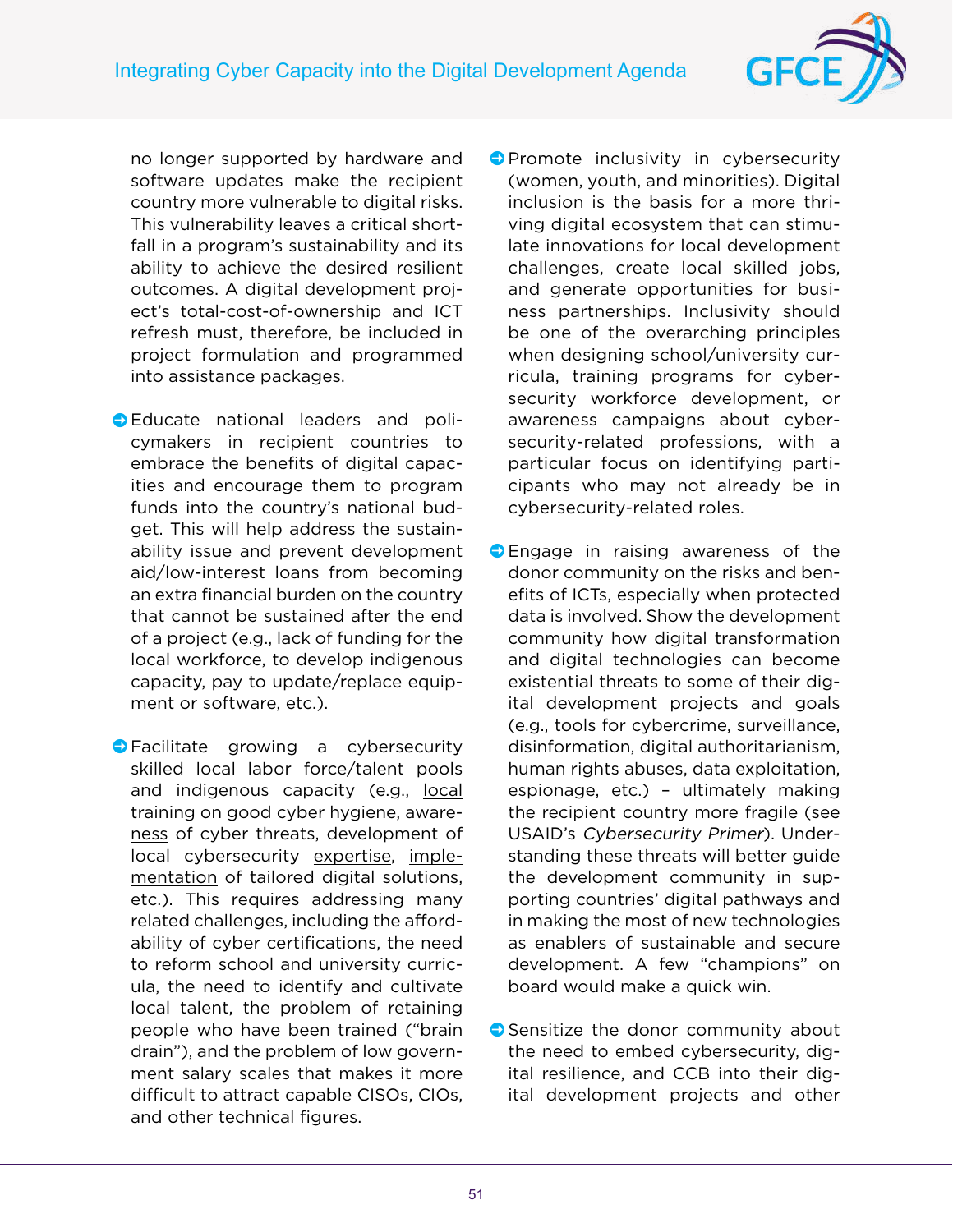

lending operations at project design/ inception and throughout the entire program lifecycle (a sort of CCB for the donor community).

- a. Convene an ongoing global partnership on cybersecurity and digital resilience for the development community.
- b. Consider some of the "bridging venues" listed below, which could provide different fora to educate donors across governments and international organizations about both the "dark side of digital innovations" as well as the benefits of integrating cybersecurity, digital resilience, and cybersecurity capacity building into digital development.
- c. "Bring more expertise into cybersecurity donor institutions by exploring short-term solutions like fellowships and secondments and leveraging funding mechanisms to create long-term cybersecurity portfolios in development donor institutions."[93](#page-81-0)
- **Align digital development projects to** the recipient country's digital economy and national vision, ensuring that cybersecurity and digital resilience are included to produce successful outcomes.
- **O** Consider capacity initiatives in the context of the country's technical maturity and political will and tailor them to the circumstances therein (demand-driven approach).
- **O** Build knowledge of local ecosystems, culture, and digital risks to society using local data, students, and institutions. Stimulate local/regional academic/policy research and data

gathering in developing countries, which would further help shape local development projects based on local research/needs. Local data, trends, statistics, and field research that characterize the threat within a country or region can provide compelling evidence to drive economic and political arguments as to why cybersecurity is important and a necessary component of digital development:

- a. Allocate funding to local universities, students, and researchers to gather local evidence or conduct trend analysis in the country/region. Stimulate multidisciplinary academic projects, connecting technical sciences with economic, social, legal, and political aspects – such multidisciplinary research and curriculum development would help effectively connect cybersecurity and digital resilience with digital development in the context of a given country;
- b. Include the local private sector "a crucial partner in building digital [and cybersecurity] ecosystems," accessing local data, and providing a driver of economic and societal growth.[94](#page-81-0)
- c. Build partners/client countries' cybersecurity capacity to address shared threats through engagement with the private sector, local government, and civil society.
- **O** "Build [regional or country-specific] libraries of credible and politically useful information to present to key decision makers, like deep statistical studies on the impact of cybersecurity on development and a library of case studies and examples of the positive and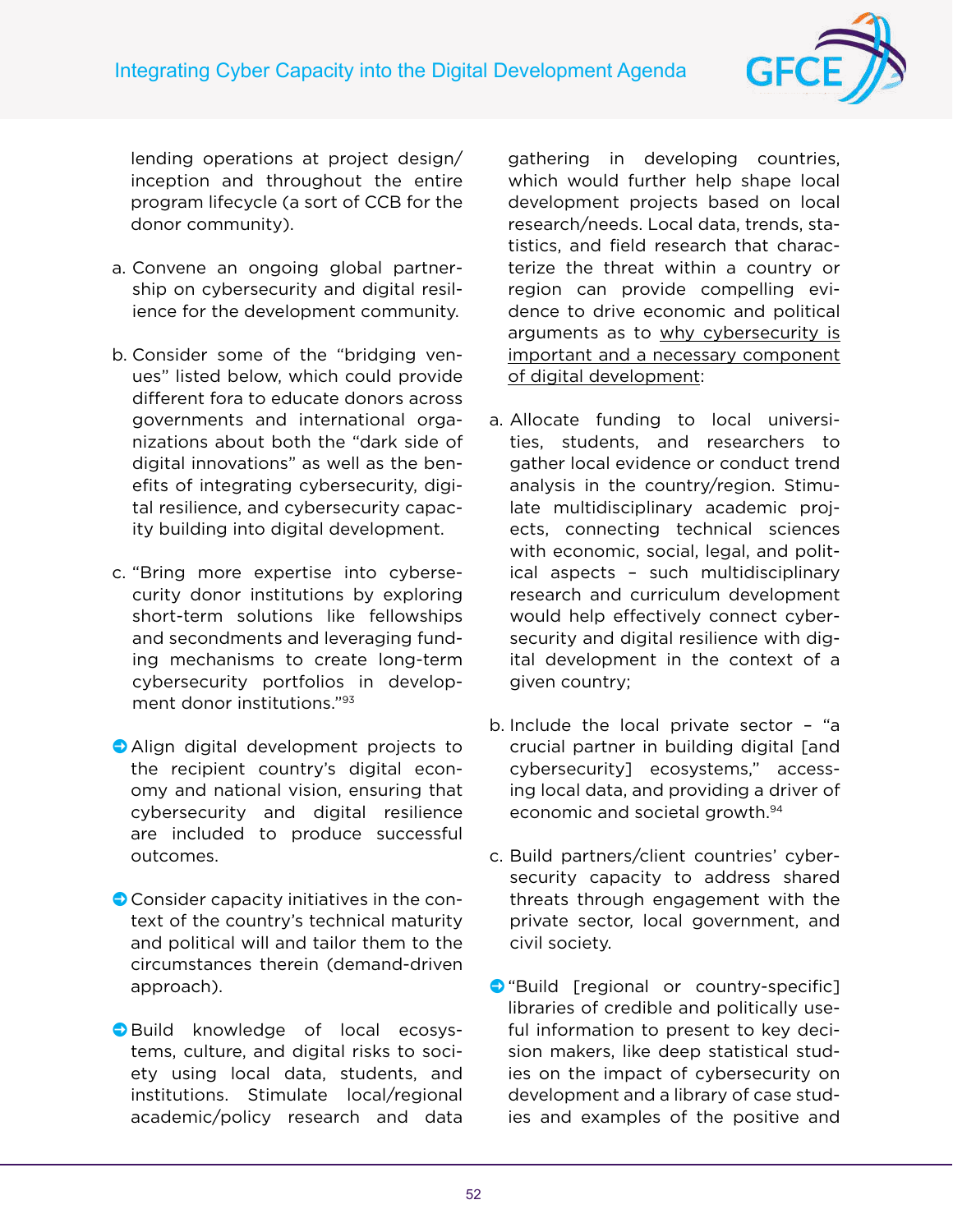

negative impacts of cybersecurity on key development outcomes."[95](#page-81-0)

ЈDevelop baseline requirements for cyber capacity building for digital development projects run by major donor communities. Start with MDBs and cybersecurity of digital infrastructure (e.g., telecommunications, finance, energy) first; but then expand to other donors (countries, development agencies, foundations) and a broader scope of digital policies (e.g., data protection, privacy, digital inclusion, etc.). The goal should be for each digital development support/project to have a digital policy and cybersecurity component (and capacity building for it) attached to the main project aim:

One particular example can be embedding baseline requirements for security of digital products (e.g., software, cloud services, IoT, etc.) into development programs that support innovations in this field (e.g., "smart products") or projects which end up producing some e-government or other online services and applications (e.g., e-banking and e-money solutions, telehealth, etc.). Some useful resources that discuss such security baselines include the OECD recommendations on digital security of products, which offer practical recommendations for policymakers to leverage specific tools – from public procurement, certification, and multi-stakeholder partnerships, to labels and ex ante legal requirements – to increase transparency and information sharing, promote co-operation (including at the international level), and ensure the duty of care of supply-side actors (e.g. through the principles of security-by-design, security-by-default, and responsible end-of-life)[.96](#page-82-0) Another resource of good industry practices is the Geneva Dialogue on Responsible Behavior in Cyberspace, which provides common policy baseline requirements for companies to boost the security of their digital products and overall supply chain and works to enhance their understanding of and contribution to global policy processes in order to achieve a trusted, secure, and stable cyberspace[.97](#page-82-0)

- OUse development organizations as a conduit to raise cybersecurity awareness and build capacity in low- and middle-income countries. While the development community may have not traditionally addressed the digital risks stemming from increased reliance on ICTs and the expansion of e-services, digital systems, and platforms, their established connections in the local community and better understanding of the local challenges faced by these countries offer particular insights and valuable relationships with the local "implementors." This can be a great opportunity for practical collaboration between the development community, which brings on-the-ground expertise and networks, and the cybersecurity capacity building community that provides extensive expertise but has little or no presence on the ground. "Drawing on the development communities local presence and association with grassroots actors could be critical in enabling the delivery of better cyber-security capacity building programs."<sup>[98](#page-82-0)</sup>
- **O** Leverage the UN Development Coordination Office's (DCO) Resident Coordinators (RCs) in a given country to gain a perspective on other local projects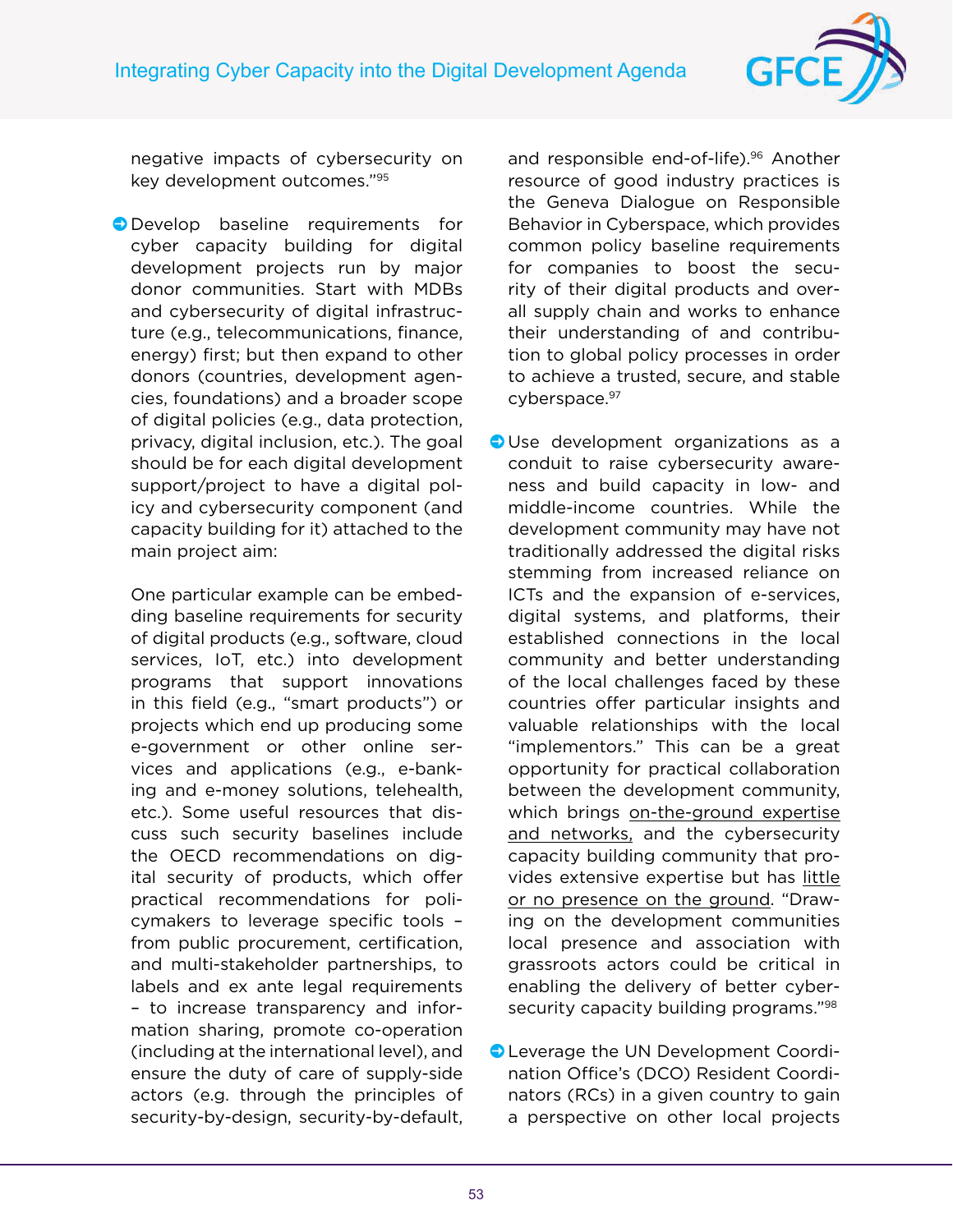

and opportunities to partner, and to better assess where to focus and how to best deploy program/money/assets in service of the recipient country/government. RCs can serve as a natural conveyor/aggregator for other donors/ implementors on the ground, and help donor organizations understand the activities already underway in recipient countries and potentially highlight underserved needs. They can also receive additional requests or signals from recipient governments and guide those requests to the right agency that can provide the right kind of support. Moreover, they can work with UN Headquarters entities to ensure overall coherence with the broader UN approach on digital and cyber issues, including through mechanisms such as the Roadmap Response Team, developed in response to the 2020 UN Secretary-General's Roadmap for Digital Cooperation.

Other organizations such as the EU or MDBs' local offices could also be leveraged in this regard.

O Conduct digital risk/maturity assessments of the country or sector under consideration for foreign assistance, along with an assessment of other development or CCB projects by other donors in the same country or region before designing, funding, or implementing new digital development and/ or CCB projects. Include a mapping of local experts and communities of existence that could/should be involved in the conceptualization and realization of/support to the projects. When these types of assessments are conducted by donors, consultants, or other international organizations, they should be made publicly available (perhaps with some jointly agreed redactions with the recipient government when covering sensitive topics) in order to increase transparency into lending operations or technical assistance programs and help avoid duplication of efforts and/or help find potential synergies.

For example, organzations can use the UNDP Digital Readiness Assessment (DRA) tool as a baseline assessment to know what other digital development projects (mapped to the SDGs) are already undergoing in a recipient country.

### **6.2 Call for Greater Cooperation and Coordination Among Donors and Implementors**

ЈEncourage both the cybersecurity community as well as the development community to invest in the development of "Digital Public Goods" or DPGs (universal tools and instruments) that can be shared and applied broadly. One such DPG is the development of primers (e.g., USAID Cybersecurity Primer) for missions and implementing partners on how to incorporate cybersecurity and digital resilience safeguards into all phases of project design and implementation to ensure digital sustainability and resiliency. Another tool is the development (or further support) of platforms to share good practice guidance, assessment tools, and technical assistance (e.g., Cybil Portal, USAID Digital APEX, CREST platform); and pool data sets; engage talent; promote more holistic approaches to capacity building; or serve as a "clearinghouse" to better direct support requests (e.g., GFCE), enhance support to national capacity building efforts, and amplify country-level support. All these efforts to facilitate the discovery, development,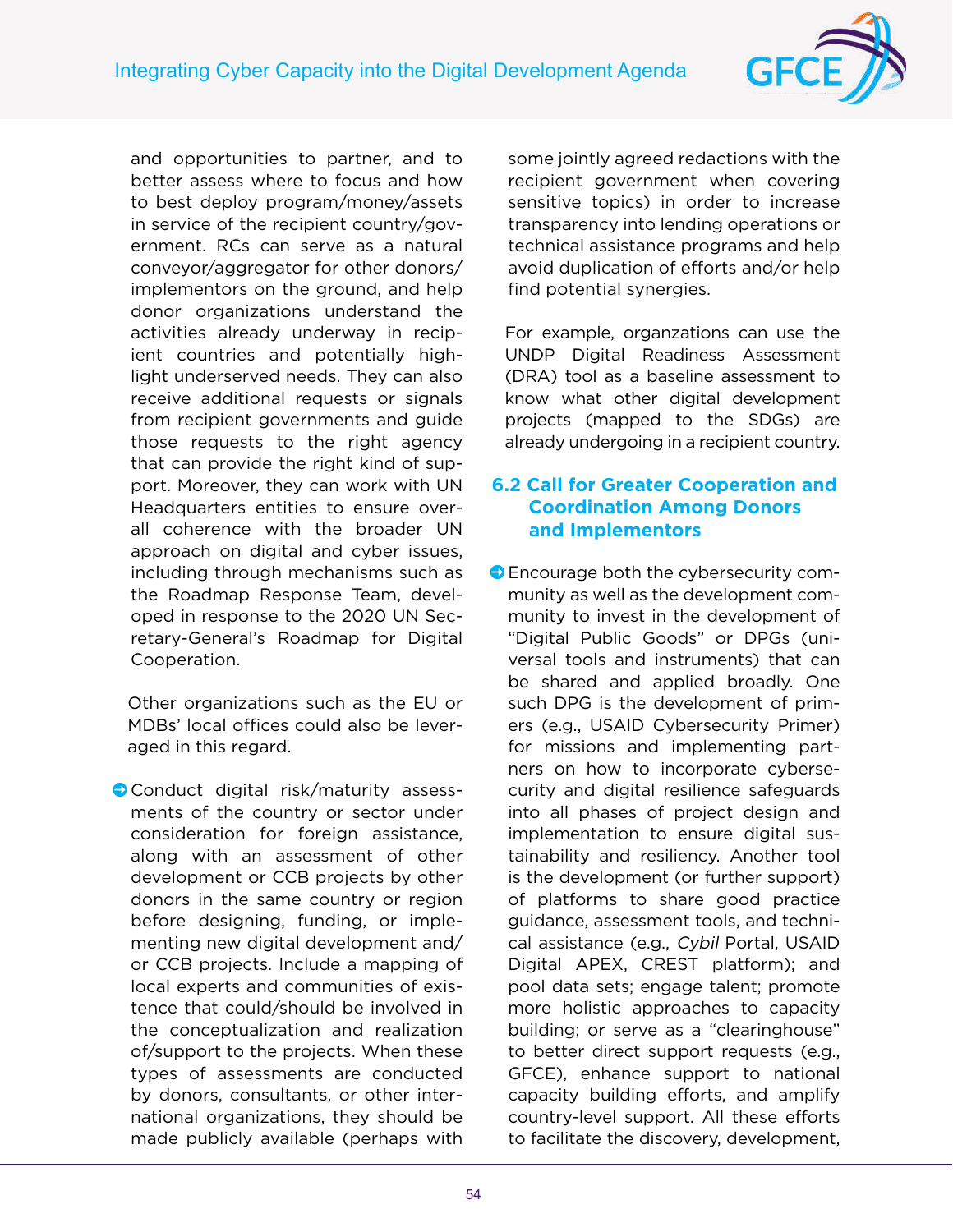55

use of, and investment in DPGs can serve multiple communities and allow for funding to be focused toward the greatest deficiencies, in addition to helping to accelerate the SDGs. Some examples of DPGs highlighted in this report included:

- a. The GFCE's Cybil Portal is a global resource of existing CCB methodologies, frameworks, expert organizations, and projects, and a knowledge hub that brings together stakeholders from the cyber capacity building community to coordinate and share CCB research and initiatives. The GFCE also serves as a clearinghouse to match needs for cyber capacities with offers of support and to help connect donors, beneficiaries, and implementors.
- b. USAID's Digital APEX is a resource of vetted cybersecurity services/experts/ firms that USAID's implementers, program partners, and partner governments can tap into to receive rapid technical assistance if they experience significant cyber incidents or to preemptively reduce vulnerabilities in digital systems. It can also undertake other cyber-related projects (e.g., security assessments, pen-testing, software and hardware procurement, cybersecurity training, network monitoring, incident response) to build accessible and affordable digital infrastructure and promote adoption of accepted international standards.
- c. CREST's Service Selection Platform is a resource of vetted ICT and security companies and trusted suppliers that can provide high-quality technical security services to governments, regulators, and other buyers.
- ЈDevelop greater coherence and coordination between stakeholders to avoid duplication of efforts and focus on approaches/solutions that scale. Develop dedicated platforms, pilot projects, and coordination mechanisms; and identify on-theground/local partners to implement necessary actions and improve coordination efforts with local authorities (see role of UN RCs and other EU or MDBs' local offices to promote greater coherence and coordination on the ground).
- **Alleviate the practice of favoring** "darling countries," which receive multiple offers of foreign aid from different donors, while neglecting "orphan countries," which are rarely the focus of foreign assistance by developed countries or donor organizations. Active donor coordination on this topic is necessary to ensure sustainable development for a broader set of countries.
- ЈDevelop a third community ("community of translators") that can bridge the gaps to work across the digital development community and the cybersecurity community. This speaks to the ability of not just building technical capacity, but also finding existing program cycles/ functions where donors and implementors can incorporate cybersecurity as part of their digital development portfolios – if an infrastructure project is digital, there should be a cybersecurity component, which can be defined as "digital sustainability" to build in the necessary safeguards into the fabric of the institutional functions from a project's inception, just like other environmental and human rights safeguards.

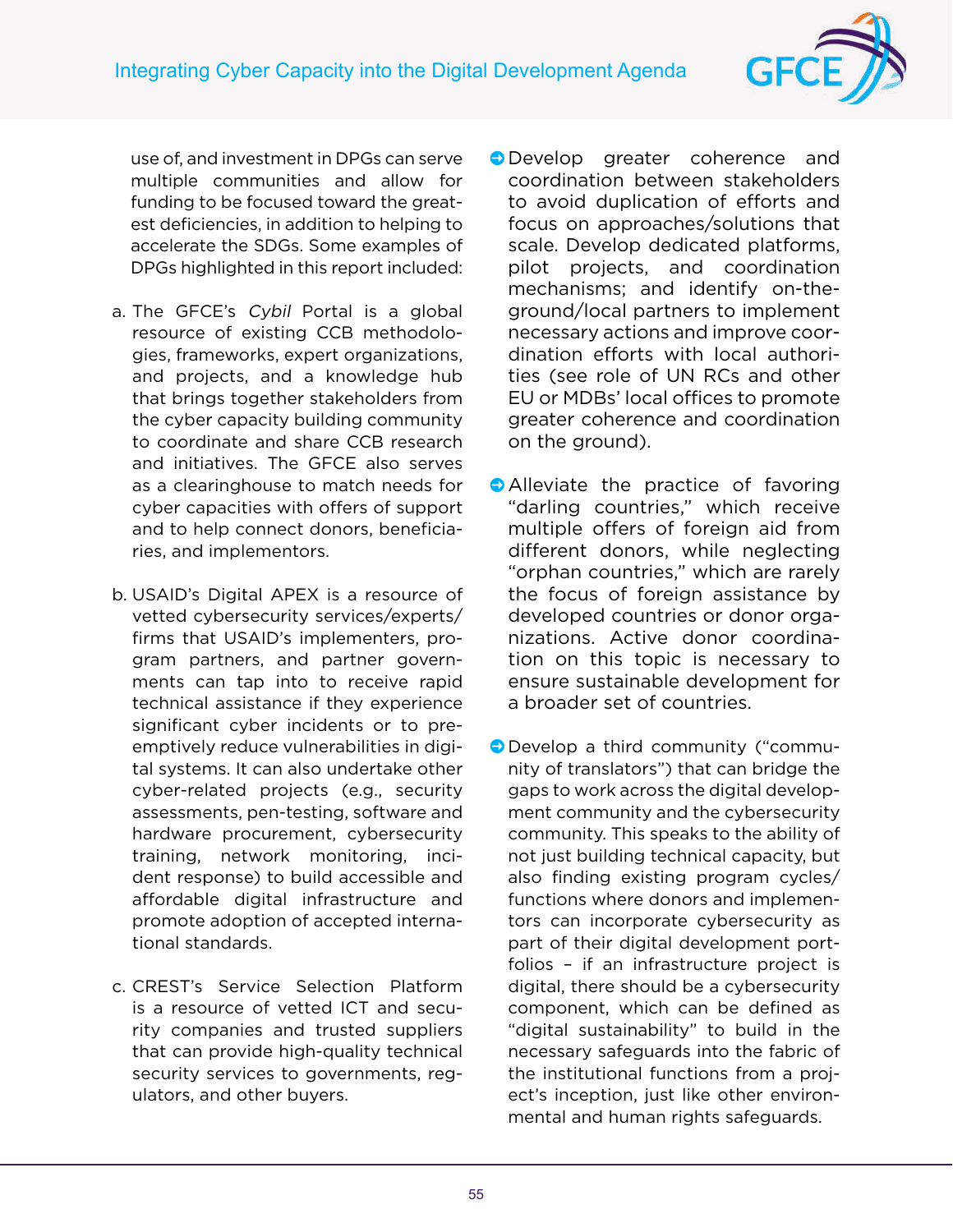

## **6.3 Explore Potential Venues for Bridging the International Development Community with the Cybersecurity Capacity Building Community**

Networking the networks may lead to cybersecurity becoming an integral activity within digital development projects and may help both communities achieve more resilient outcomes. Consider the following venues and forthcoming events to bring together the international development community with the cybersecurity capacity building community (other bridging venues could be promoted through regional engagements and then replicated in other regions):

- Forum of MDBs Presidents and Director Generals' Meeting (facilitated by AIIB) – a key topic was digital infrastructure: October 2021;
- GFCE-OAS LAC Donors and Implementers Forum: 9 November 2021;
- GFCE Annual Meeting: 30 November - 2 December 2021;
- Internet Governance Forum (IGF) Annual Meeting, hosted by Poland in Katowice, under the overarching theme "Internet United" – they will have a session on capacity building: 6-10 December 2021;
- Democracy Summit (to be held in the USA): 9-10 December 2021;
- Dutch table on ICT development for trust and security as part of the UN Roadmap for Digital Cooperation: December 2021;
- Programme for Infrastructure Development in Africa (PIDA week) in Swakopmund, Namibia: 10-14 December 2021;
- 5th UN Conference on the Least Developed Countries (LDC5) in Doha, focused on building a new program for action for LDCs and realizing the SDGs as part of the UN decade of action for the 2030 agenda: January 2022;
- World Summit of the Information Society (WSIS) 2022, co-organized by ITU, UNESCO, UNDP, and UNCTAD, is the largest annual gathering of the "ICT for development" community and will be focused on cooperation for accelerating progress on the SGDs: March-June 2022;
- Indonesia Presidency of G20: 2022;
- OEWG (currently under Singaporean chairmanship);
- African Internet Governance Forum: Summer 2022;
- Smart Africa Summit (an annual forum bringing together regional and global leaders from government, business, and international organizations to collaborate on ways to shape, accelerate, and sustain Africa's digital transformation): Summer 2022;
- High-Level CCB Conference being organized by the GFCE Foundation, World Bank, and other key stakeholders: September 2022;
- Europol-INTERPOL Cybercrime Conference: 2022.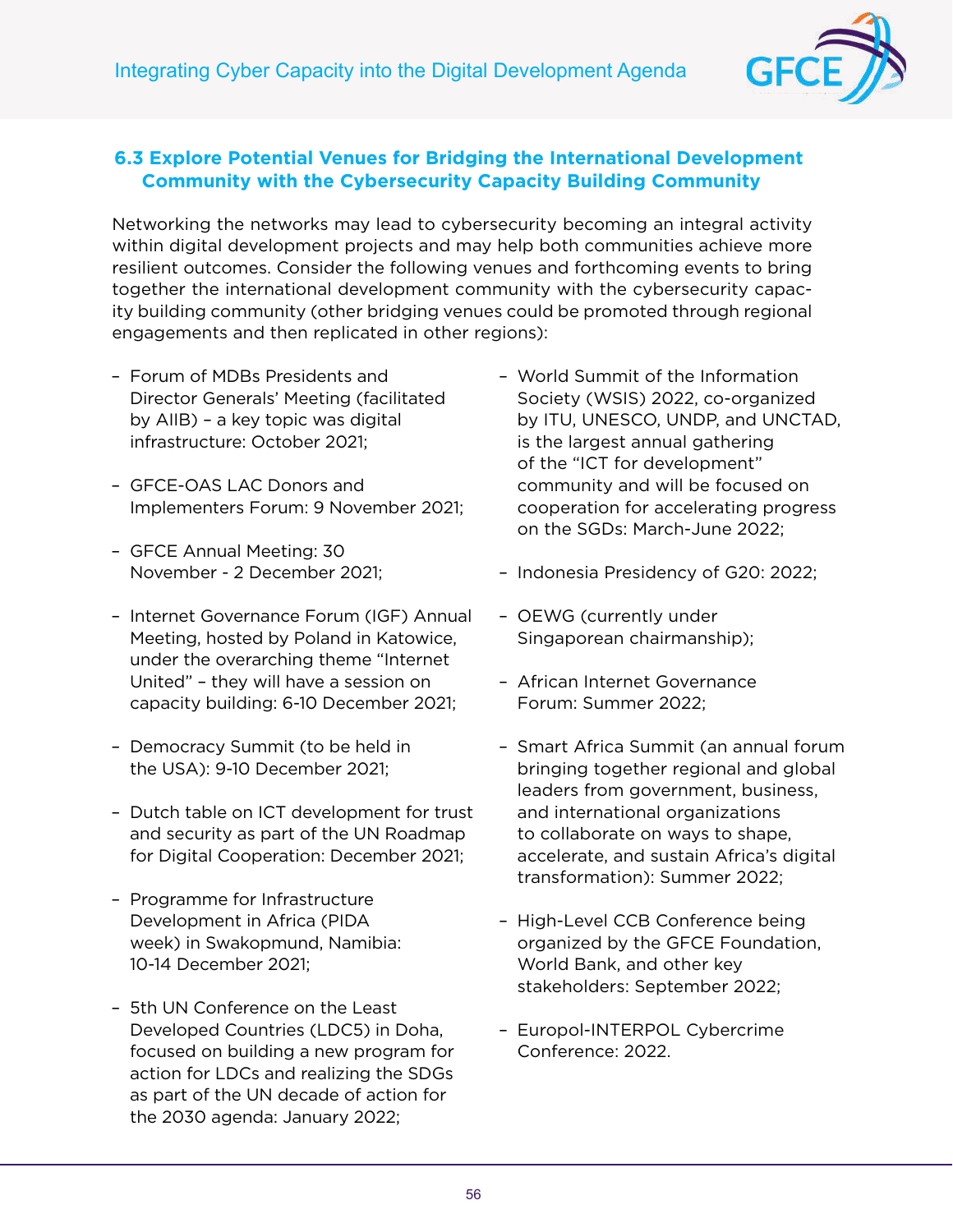

# CONCLUSIONS

This research paper identified effective methods and practical initiatives to engage the broader development community and encourage them to embrace cybersecurity as a development issue. The intent of this paper is to catalyze further discussions among GFCE and World Bank partners as well as other regional and international institutions working on digital development and CCB projects and to provide inputs into the formulation of comprehensive digital development strategies and projects that incorporate safety, digital resilience, cyber risk management, and other safeguards.

Many reports have highlighted the connections between digital technology and economic growth and emphasized the notion that digitization can accelerate the realization of every SDG. "But in order to fully reap the immense benefits of connectivity and digitalization, the technology [and ICT infrastructure] that underpin them must be secure,"[99](#page-82-0) safe, and resilient. Cybersecurity and digital resilience should become a recognized issue of concern and an integral component of the development agenda – beginning with the design of any new development project. As well, cybersecurity and digital resilience should be considered an eligible development assistance criterion for foreign aid and development support. "Cyber capacity building is not an end in itself. Rather, it is a cross-cutting concern across all SDGs.["100](#page-82-0)

At the same time, stakeholders in both the cybersecurity and the development community must realize that "digital development is inextricably linked to geopolitics" and increasing geopolitical competition is leading to a decoupling and breakdown of technological platforms, norms, and standards.[101](#page-82-0) "As governments and technology companies align along geopolitical fault lines and competing national and regional data and digital ecosystem models emerge," stakeholders in the development community are facing increased limitations in their access, reach, and cooperation capacity. Accordingly, development community stakeholders may decide to limit their digital development project scope to areas not perceived as controversial or highly politicized. However, this limitation may also restrict the stakeholders' ability to build necessary safeguards (e.g., cybersecurity, digital resilience, data protection, data privacy, risk management) into their development projects.

Any new investments in digital development projects and/or cyber capacity building should, first and foremost, be aligned to the recipient country's digital economic development agenda and cybersecurity priorities, and based upon an informed expectation of what the projects will achieve. The interviews highlighted some unique examples of successful development projects that have started to embed cybersecurity and digital resilience and help build real capacity on the ground. However, anecdotal evidence is not a sufficiently strong foundation to bridge the gaps highlighted in this report and link best practices (or "menus of options") to specific country needs and to real project impacts.

For better evidence-based programming, and a compelling narrative for investment, the development and cybersecurity communities need to update their "playbook"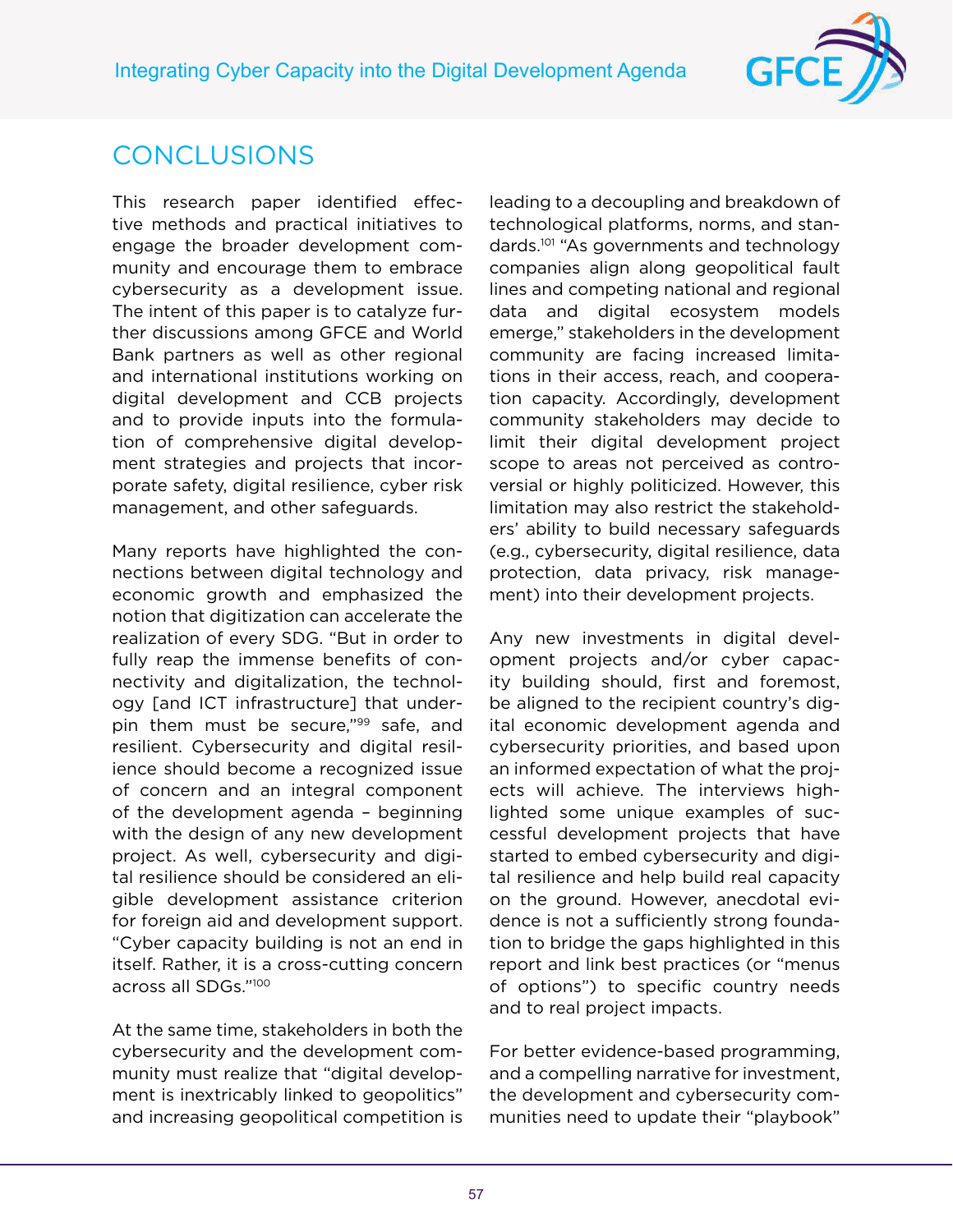

for the digital era; connect cybersecurity and digital resilience with the economic aspirations, digitization strategies, and development priorities of recipient countries; develop local institutional and indigenous capacity; and reframe their narrative in the context of digital resilience, safety, trust, sustainability, and risk management rather than security. Moreover, digital development and CCB programs/ projects should be tailored to individual and national circumstances. Indeed, tailored approaches based on a demanddriven signal are central to ensuring the long-term sustainability and scalability of any capacity building efforts.

In addition, improved integration among stakeholders is needed to facilitate learning across policy communities – spanning technical, law enforcement, foreign affairs, development, human rights, etc. – and to ensure project success. As described in Section 3 of this report describing key findings and observations, there is a strong interest in promoting greater coherence and coordination in capacity building efforts among donor countries and organizations and scaling up solutions. We suggest this as the next priority for the GFCE and other benefactors ("champions"). These organizations should develop cooperation policies, co-investments, hand-off mechanisms, and business models tailored to specific country/regional needs. Also, a need exists for further research and data collection into the experience and perspectives of low- and middle-income countries as the recipients and direct beneficiaries of digital development and CCB projects, and programs to better understand how these countries become (trans)formed through their entanglement with global digital connections, broader digital economy, international policies, standards, and regulations.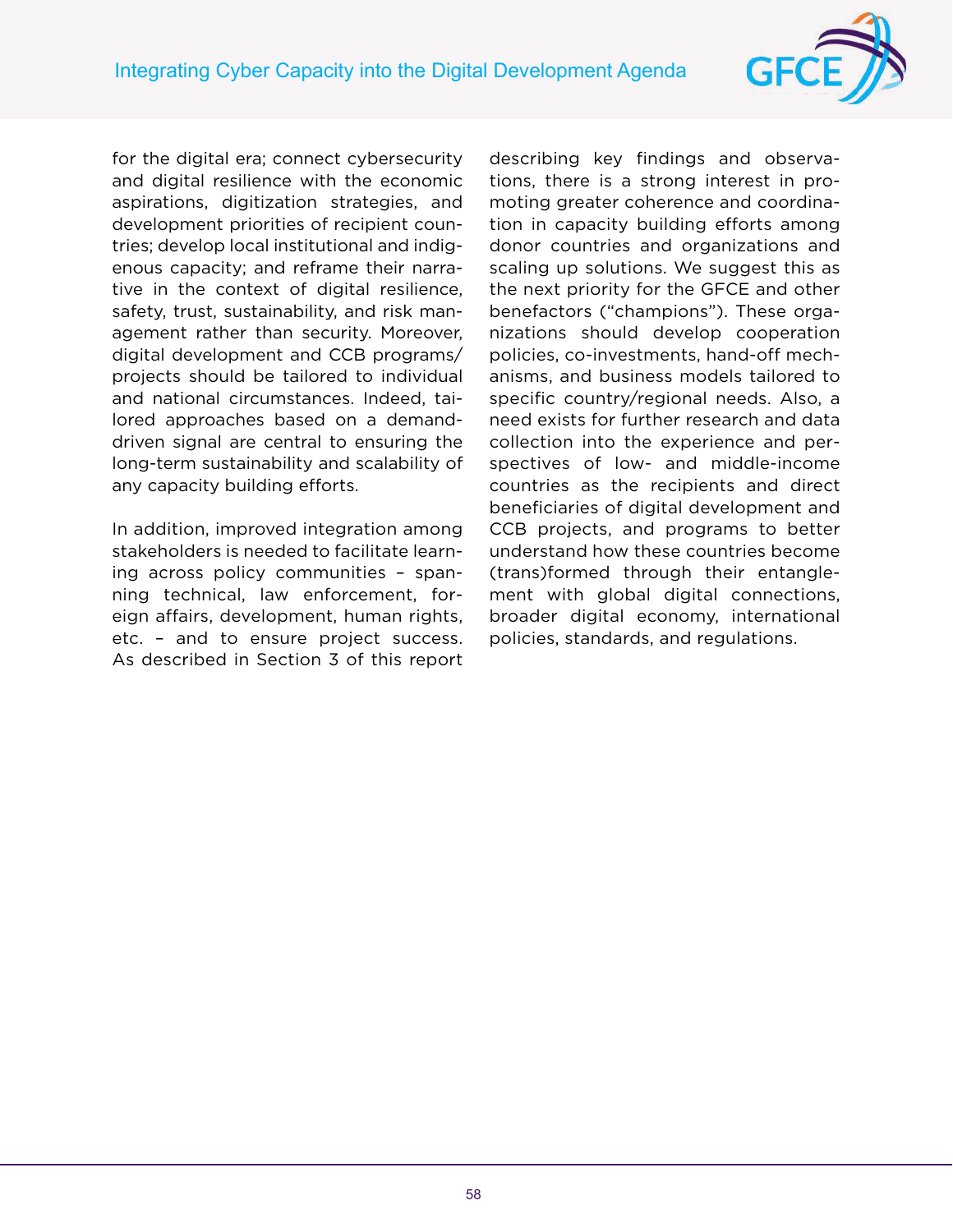

# APPENDICES

## ANNEX I ORGANIZATIONS INTERVIEWED AND RELATED DIGITAL DEVELOPMENT AND/OR CCB ACTIVITIES

**African Union Commission (AUC):** The Commission of the African Union (AU), which is headquartered in Addis Ababa, Ethiopia, acts as the executive/administrative branch or Secretariat of the AU. It consists of a number of Commissioners dealing with different areas of policy, including: peace and security; political affairs; trade and industry; infrastructure and energy; social affairs; rural economy and agriculture; human resources, science and technology; and economic affairs.<sup>102</sup> The AU has organized cybersecurity training in partnership with the U.S. State Department for more than 450 local experts in over 50 AU member states. The training focused on how to develop a national cybersecurity strategy; a national CERT/CSIRT; and a modern legal framework to adequately combat cybercrime. The AU is also partnering with the GFCE for a two-year collaborative project, funded by the Gates Foundation, aimed at developing cyber capacity building knowledge to enable AU member states to better understand cyber capacities and support them in strengthening their cyber resilience. This collaborative project intends to help African countries prioritize and address their national cyber capacity needs and "foster coordination and increasing international collaboration between (existing) cyber capacity building efforts in Africa".<sup>103</sup> The project is building on and utilizing existing cyber structures, plans, expertise, and capacities within the AUC, as well as within

the multi-stakeholder and international GFCE community (see additional information below under the GFCE section). The AU-GFCE project has already established an African Cyber Experts (ACE) Community consisting of small cohorts of selected national experts from participating AU member states, other AU affiliates, and GFCE Africa Multi-stakeholder group who sit together (virtually or in-person) and work on resource sharing and better coordination of efforts across the African continent. It is also tapping into the knowledge and expertise of GFCE community members to develop Knowledge Modules (KMs) associated with identified cyber capacity building priorities of AU member states and to better address their specific challenges[.104](#page-82-0)

**Asian Infrastructure Investment Bank (AIIB):** The AIIB is a multilateral development bank, located in Beijing China, focused on providing financial support to developing countries (mostly in East Asia) to build the "Infrastructure of Tomorrow" (i4t) and to foster sustainable economic development, wealth creation, and improved infrastructure connectivity[.105](#page-82-0) In 2020, the bank launched a Digital Infrastructure Sector Strategy, which covers both hard (transport and connectivity, processing and storage) and soft (software and applications, terminal and devices) infrastructure. The Strategy interfaces with and supports other Bank strategies, and aims to guide AIIB's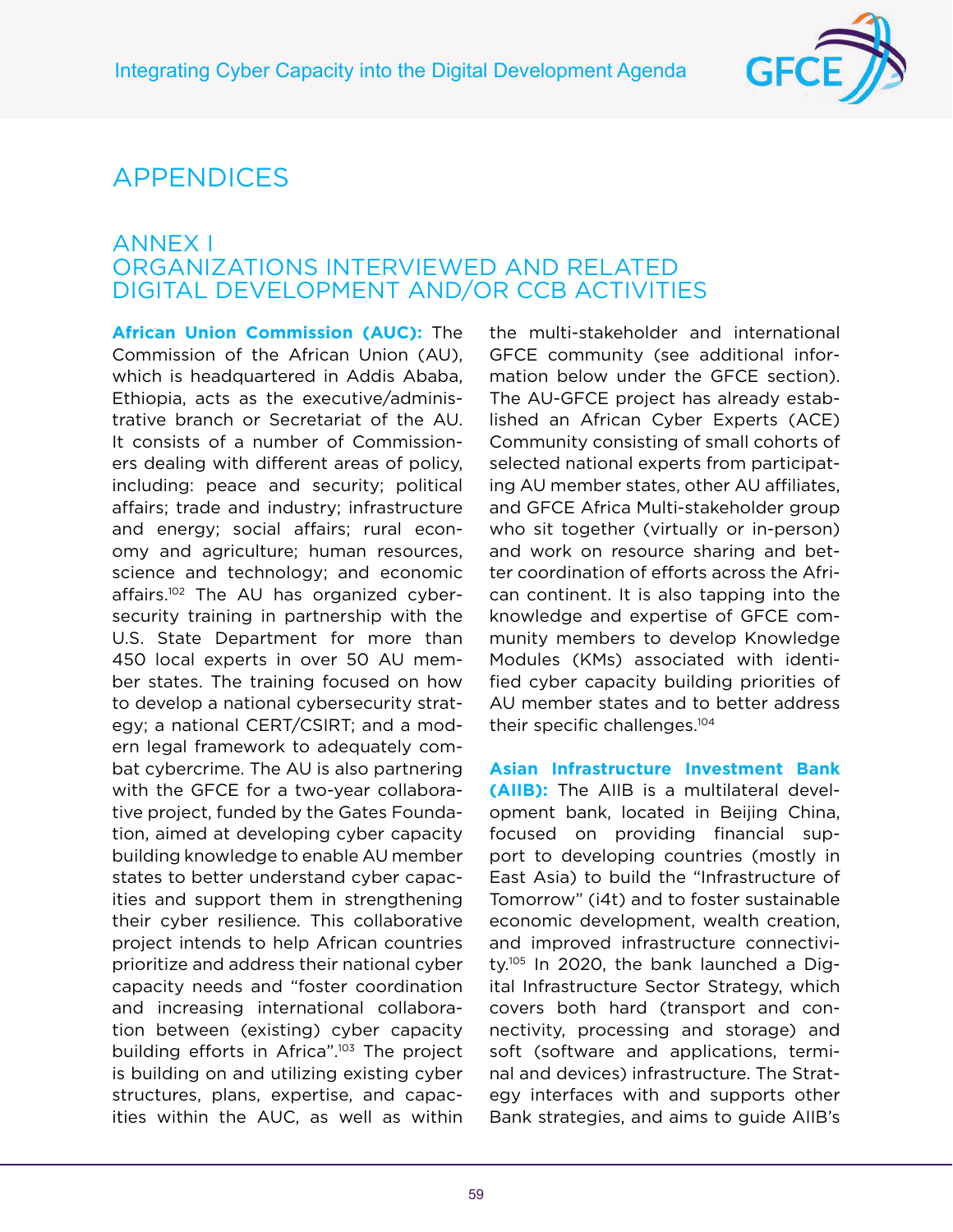

activities as a catalyst for financing digital infrastructure growth in Asia, supporting AIIB Members efforts in bridging the digital divide, increasing economic competitiveness, and improving infrastructure efficiency. While there is no systemic approach to cybersecurity or cyber resilience as part of AIIB lending operations, they have identified cybersecurity as one of the main regulatory risks to investing in digital infrastructure, which is now being incorporated as a component of some of their projects[.106](#page-82-0) (\*\*Note: AIIB does not have a role in policy changes in the countries of operation, but has built an in-house capacity to ensure that its digital infrastructure projects 1) comply with specific country regulations and laws, and 2) are based on regulatory risks analysis that balance out data privacy risk with reputational risk.)

# **Australia Department of Foreign Affairs**

**and Trade (DFAT):** The DFAT, headquartered in Barton ACT, is the department of the Australian federal government responsible for foreign policy and relations, international aid, consular services, and trade and investment.<sup>107</sup> They work with international partners and other countries to tackle a variety of development challenges, including digital connectivity (e.g., laying of undersea cables connecting Papua New Guinea and the Solomon Islands to Australia) and cyber and critical technology issues. DFAT has recognized "cyber affairs" and "critical technology" as foreign policy priorities, and established the Ambassador for Cyber Affairs role (since expanded to include Critical Technology) that is responsible for coordinating Australia's international cyber engagement.[108](#page-82-0) In 2016, DFAT established a AUD\$4 million Cyber Cooperation Program to improve cyber resilience across the Indo-Pacific and to support Australia's commitment to deliver on the UN SDGs and drive global economic growth and sustainable development.<sup>109</sup> (\*\*Note: the Program does not generally provide funding for equipment (software/hardware), but supports recipient countries to develop institutional capacity, establish policy and regulatory frameworks, raise awareness of cybersecurity, and build a community of cybersecurity operators in the Indo-Pacific region). In 2017, the Program was expanded with the launch of Australia's International Cyber Engagement Strategy, which also committed to developing Guidance Notes to incorporate cybersecurity de-risking measures – similar to environmental and social safeguards – into DFAT aid funding and to ensure the achievement of DFAT development programs.<sup>110</sup> In April 2021, Australia launched a broader International Cyber and Critical Technology Engagement Strategy. Australia's eight-year, AUD\$74 million investment supports the country's goal of strengthening national security; promoting economic growth; and ensuring a safe, secure, and prosperous Australia, Indo-Pacific region, and world enabled by cyberspace and critical technology. The Strategy guides all of Australia's practical international engagements across cyber and critical technology issues, including cyber capacity building and cyber resilience, with a strong focus on the Indo-Pacific region. The Strategy renamed the flagship Cyber Cooperation Program into the Cyber and Critical Tech Cooperation Program.<sup>111</sup> Moreover, the Strategy committed an additional AUD\$20.5 million to strengthen cyber resilience in Southeast Asia and AUD\$17 million to support Pacific neighbors in strengthening their cyber capabilities and resilience efforts, including fighting cybercrime, improving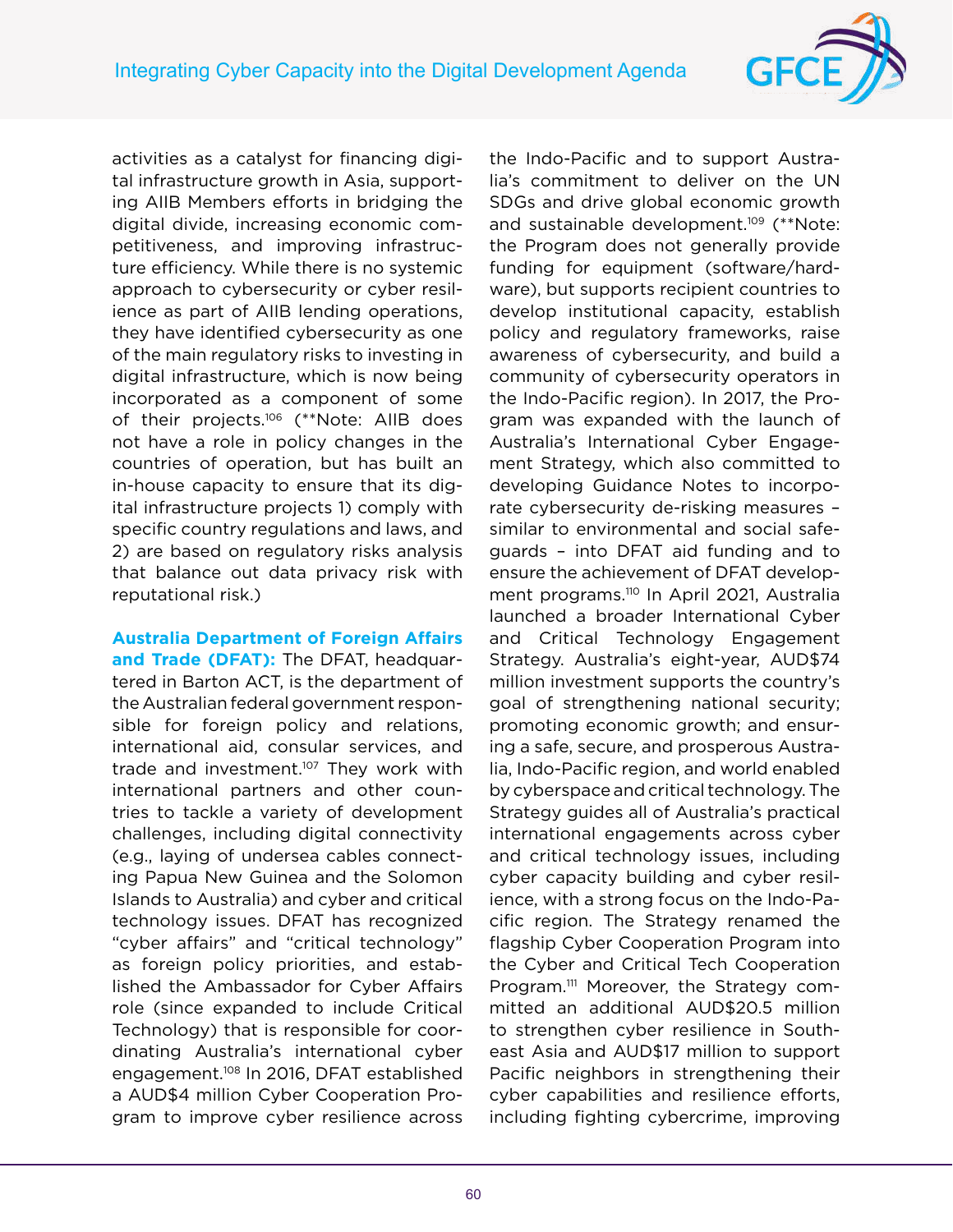

online safety, and countering disinforma-tion and misinformation.<sup>[112](#page-82-0)</sup> Other Australian-funded initiatives, like the AFP-led Cyber Safety Pasifika and Cyber Safety Asia programs, help assist regional law enforcement practitioners to develop further cybercrime-relevant skill sets and provide broader community awareness and education regarding the risks of cybercrime. Other priority areas for Australia's capacity building program include online safety and harms, regional connectivity, and internet governance. (\*\*Note: major projects, like subsea cables, are funded from Australia's development budget, not the capacity building program.)

**CREST**: CREST is a UK-based "international not-for-profit accreditation and certification body that represents and supports the technical information security market.["113](#page-82-0) CREST awards internationally-recognized accreditations to service providers of vulnerability assessments, penetration testing, cyber incident response, threat intelligence, Security Operations Centre (SOC) services, etc., as well as professional-level certifications and career pathways for individuals. There are more than 200 accredited member companies across the world, and over 3,500 individuals hold CREST qualifications in more than 50 countries. In collaboration with industry and governments, CREST has built a framework for measuring the capability of cybersecurity companies and their workforce. It also developed a Service Selection Platform that can help governments, regulators, and buyers identify suppliers capable of delivering high-quality technical security services. In addition, it helps regulators build schemes that support assurance frameworks allowing them greater levels of confidence in the operation of regulated

entities (e.g., financial services, telecommunications, government, energy, aviation). CREST practices an open and transparent approach to the development of all frameworks for supporting the growth and development of the entire cybersecurity ecosystem, facilitating the sharing of common good practice guides/Digital Public Goods to speed assurance frameworks implementation and support maturity level improvement across the cybersecurity ecosystem of various countries.<sup>114</sup> For example, as part of a project funded by the Gates Foundation, CREST developed a Cybersecurity Maturity Model Assessment – a freely accessible, affordable, sustainable, and scalable framework to measure the maturity and financial inclusion of the cybersecurity ecosystem of a country across five dimensions: 1) National Cybersecurity Strategy & Capabilities; 2) Cybersecurity Information Sharing; 3) Cybersecurity Service Provision; 4) Cybersecurity Professional Development; and 5) Banking Sector Risk Posture. The resulting country assessments can be used to compare country sector organizations, identify good practice and areas of common concern, monitor the impact of investments, and define clear measurable objectives for improvement.

**DiploFoundation:** Diplo is a Swiss-Maltese non-profit organization, headquartered in Malta with offices in Geneva, Washington D.C., and Belgrade. It specializes in "capacity development in the field of internet governance and digital policy," and works to 1) increase the role of small and developing states in global diplomacy by developing digital tools for inclusive and impactful governance and policy-making and 2) providing online courses, workshops, and simulation exercises for government officials on internet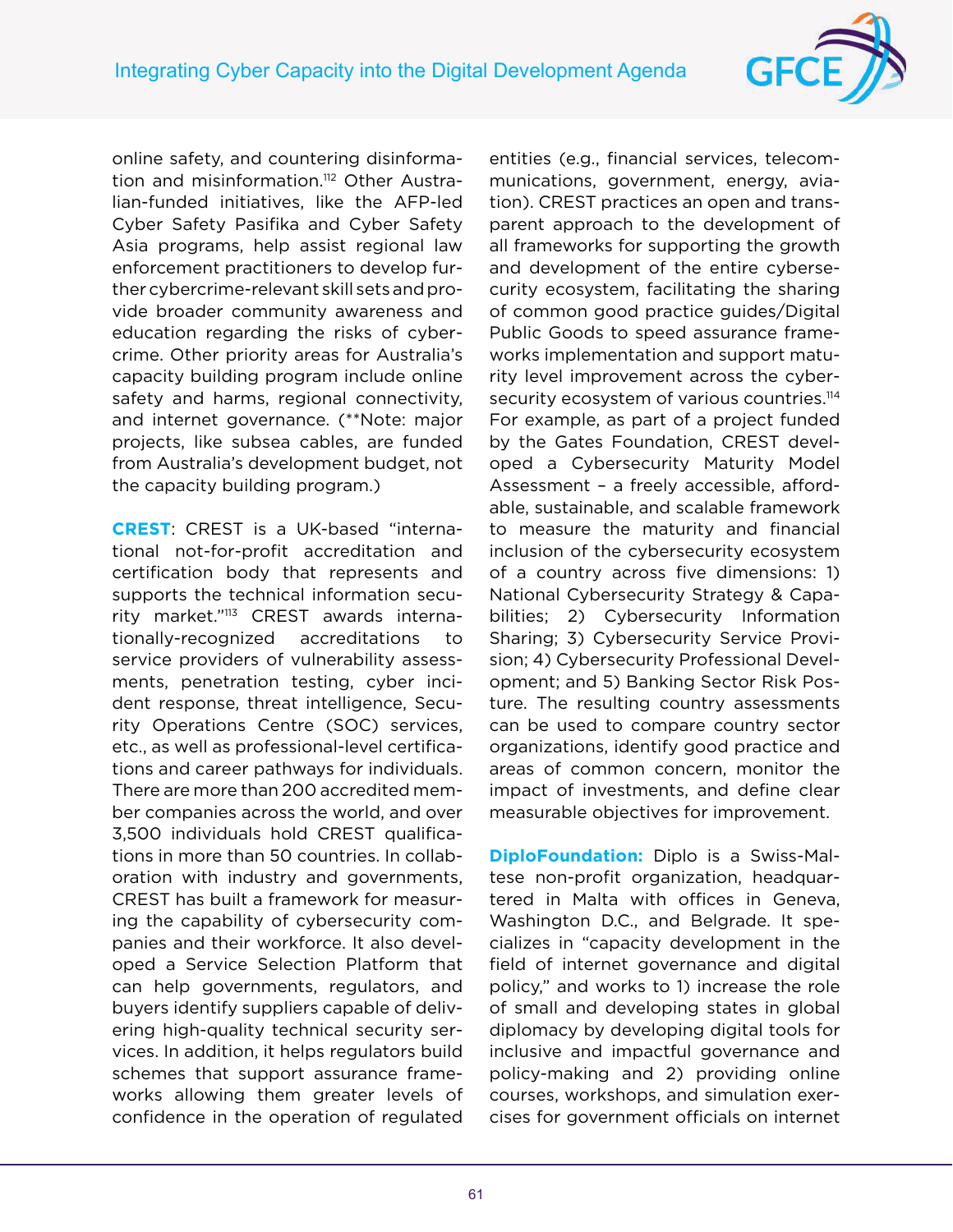

governance, data, artificial intelligence, and other emerging tech issues.<sup>[115](#page-82-0)</sup> In particular, Diplo designs and implements capacity building programs and cybersecurity policy education, online trainings, workshops, webinars, events, and educational material for policymakers and diplomatic personnel.<sup>116</sup> Diplo sees CCB education and traning as a process rather than a set of themes/modules. First, Diplo considers the technical environment. From there, they discuss digital risks; instruments of crime, peace, and security; existing regional and national partnerships (CERTs, PPPs); international organizations (ITU, GFCE); soft skills; digital policy; cyber diplomacy; reporting; researching; data mining; and more. They have also contributed to the work of the UN Open Ended Working Group (OEWG) on developments in the field of information and telecommunications in the context of international security with specific recommendations on "Comprehensive Capacity Building." Their contributions included advocating for a multi-stakeholder, multidisciplinary, and holistic approach to CCB and CBMs and recognizing capacity building as a comprehensive, long-term, and sustainable process rather than simply training.<sup>117</sup> This process should include developing organizational capacities of governments, civil society, business associations, and academia; nurturing established communities; embedding CCB in budgetary planning, commitment, and investments by states and regional organizations; and incorporating aspects of cybersecurity and digital literacy into the curriculum of academic and professional training centers[.118](#page-82-0)

**European Investment Bank (EIB):** The EIB, headquartered in Luxembourg, is the lending arm of the European Union (EU). Owned by the EU member states, EIB is the largest multilateral financial institution/lender in the world. They fund projects that support the priorities and objectives of the EU, including integration of the region, digitalization, and most recently, increasingly sustainable recovery from the COVID-19 pandemic. They provide loans, guarantees, and technical assistance in the areas of sustainable development, infrastructure, innovation and skills (including cybersecurity), climate and environmental sustainability, SMEs, etc. All EIB-financed projects must comply with high technical, environmen-tal, and social standards.<sup>[119](#page-82-0)</sup> The European Investment Advisory Hub (a joint advisory initiative of the EIB Group and the European Commission) and the European Cyber Security Organisation (ECSO) have recently announced a feasibility study for the creation of a European Cybersecurity Investment Platform (ECIP) aimed at attracting more investment in the European cybersecurity market[.120](#page-82-0)

**European Bank for Reconstruction and Development (EBRD):** The EBRD, which operates from headquarters in London and a network of Resident Offices, is owned by 71 shareholder governments, the EU, and the EIB. It seeks to promote the transition to a sustainable market economy and the emergence of a strong private sector. The Bank operates in nearly 40 economies in Europe, Asia, and Africa that are committed to applying the principles of multiparty democracy, pluralism, and market economics. Through investment, policy reform, and advisory projects, the EBRD works to make economies more competitive, well-governed, green, inclusive, resilient, and integrated – six "transition qualities" that are also aligned with the UN Sustainable Development Goals. The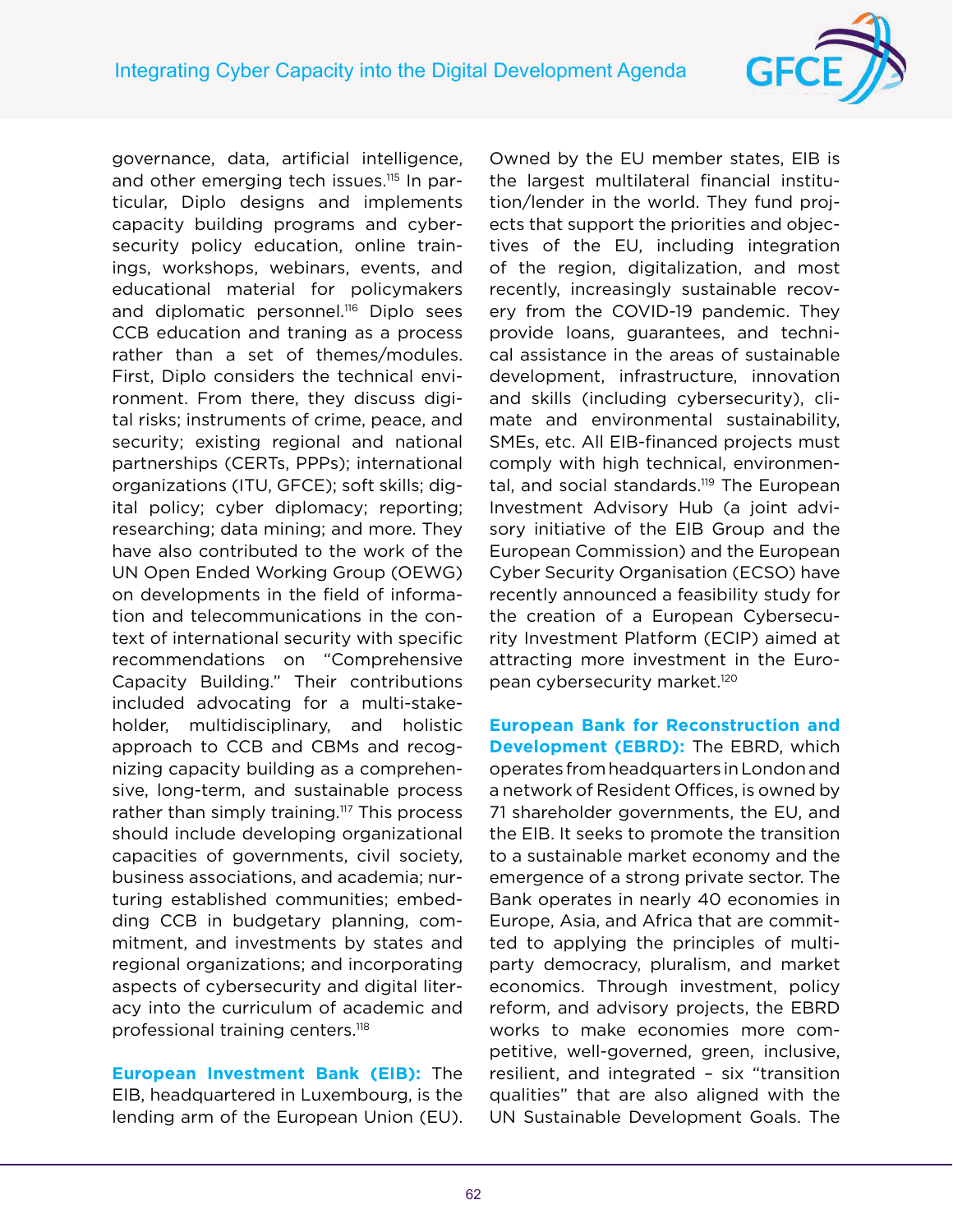

EBRD focuses on projects that bring economic, social, or environmental benefits. The Bank works mainly with private clients, although it also finances public entities that deliver essential infrastructure and services.<sup>121</sup> It has begun incorporating cybersecurity and digital resilience safeguards into its lending operations, conducting digital risk assessments for sector-specific projects that involve digital technologies with closer scrutiny for projects that involve personally identifiable information. The Bank recently adopted its first Digital Approach to accelerating digital transition (2021-2025), which "sets out a comprehensive framework on how the Bank will use its three instruments – investment, policy engagement, and advisory services – to support the digital transition in the economies where it invests… and aims to mainstream technology throughout the Bank's activities.["122](#page-82-0) The document expressly recognizes cybersecurity and the protection of data privacy as "essential parts of the digital transition" and states that the Bank will "develop a cross-cutting approach to cyber resilience to protect itself, its clients, and the economies in which it operates.["123](#page-82-0)

**Bill and Melinda Gates Foundation:** The Gates Foundation is an American private non-profit foundation dedicated to fighting poverty, disease, and inequity around the world. They have a program on digital financial inclusion that focuses on building trustworthy digital infrastructure for a fairer world and funding organizations around the globe that identify and develop tailored solutions to the needs of developing countries. The Gates Foundation recognizes that cybersecurity is fundamental to ensuring digital financial inclusion and developing a more secure world, and they support efforts to create Digital Public Goods, including tools to measure the cyber maturity of the financial sector in developing countries (CREST); threat models for the financial sector in low-income countries (MITRE Engenuity); training courses and educational material to build local capacity of policymakers; networks of universities focused on improving cybersecurity of financial systems in Africa and other emerging economies, and scaling identity and payment digital public goods (CMU CyberLab-Africa)<sup>[124](#page-82-0)</sup>; etc. Their focus is on Africa because they see it as a region where digitization can be introduced in disruptive, innovative, and new ways. The digital transformation can drive innovation (e.g., digital mobile wallets to facilitate the movement of money) and create opportunities for economic growth. Together with the World Bank, the Gates Foundation is trying to better align the cybersecurity capacity building community with the larger development agenda (and development donors).

**Global Forum on Cyber Expertise:** The GFCE, headquartered in The Hague, Netherlands, is a non-profit, multi-stakeholder foundation whose mission is "to strengthen cyber capacity and expertise globally through international collaboration and cooperation.["125](#page-82-0) Today, the GFCE serves as a consultative forum and global platform for governments, international organizations, and private companies to identify and exchange best practices and expertise on CCB; coordinate cyber capacity projects; maintain a cyber capacity database (the Cybil Portal) with tool, publications, and CCB projects;<sup>126</sup> and act as a clearinghouse to match needs for cyber capacities with offers of support while connecting implementors with potential beneficiaries. The GFCE structures its work around five CCB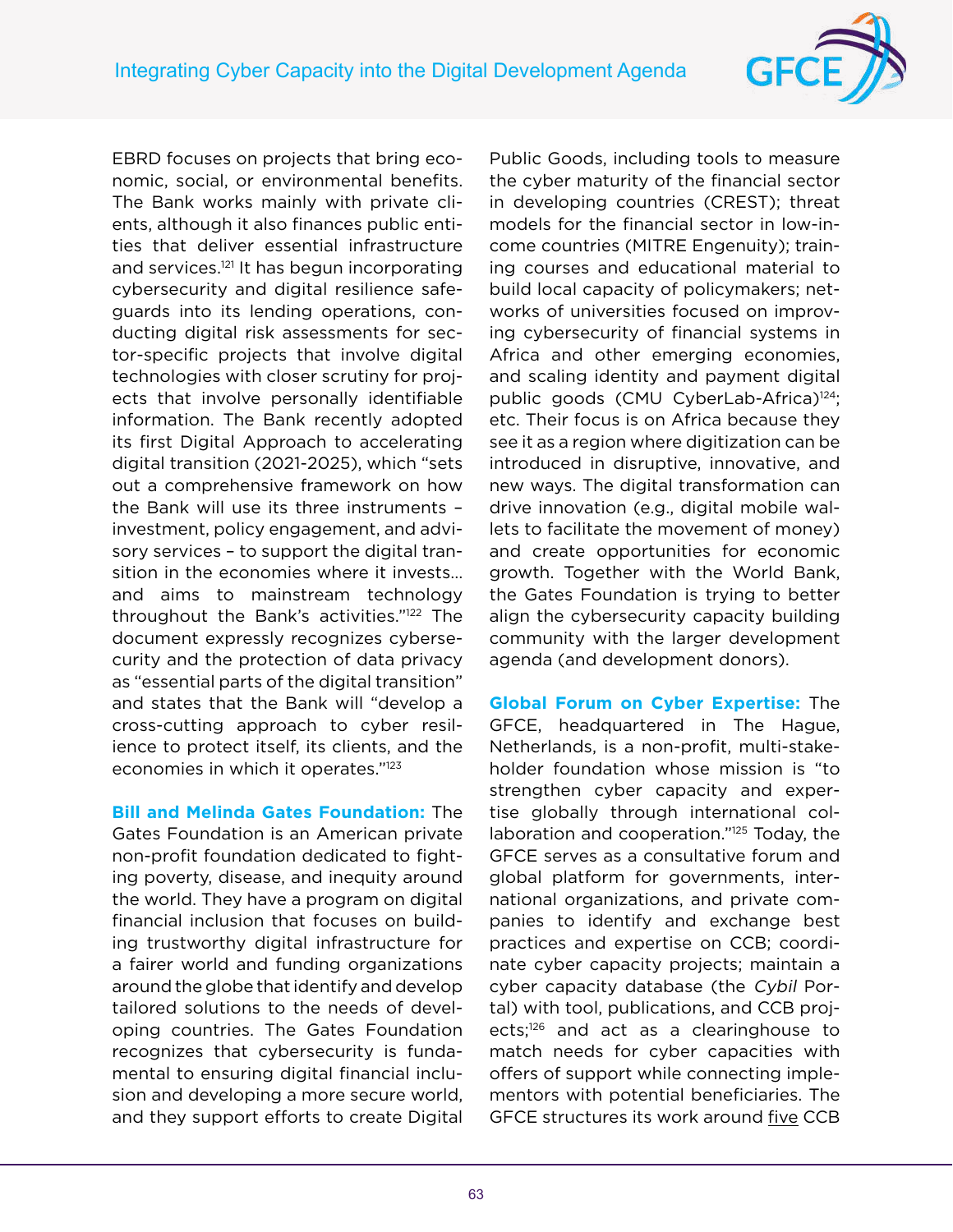

themes, namely: 1) Cyber Security Policy and Strategy; 2) Cyber Incident Management and Critical Infrastructure Protection; 3) Cybercrime; 4) Cyber Security Culture and Skills; and 5) Cyber Security Standards.[127](#page-82-0) In 2020, the GFCE launched a two-year collaborative project with the African Union on "Enabling African countries to identify and address their cyber capacity needs."[128](#page-82-0) This project aims to enable African countries to better understand cyber capacities and to support them in strengthening their cyber resilience. In particular, the project intends to grow a trusted community of cyber leaders from the different African countries; identify relevant cyber capacity gaps on a national and sub-regional level within African countries; enable African countries to prioritize, address, and communicate their national cyber capacity needs; and foster coordination and increase international collaboration between (existing) cyber capacity building efforts in Africa. The project focuses on three key CCB themes: 1) [Cyber Security Pol](https://cybilportal.org/themes/policy-strategy/)[icy and Strategy](https://cybilportal.org/themes/policy-strategy/) (i.e., [Strategies,](https://cybilportal.org/themes/policy-strategy/strategies/) [National](https://cybilportal.org/themes/policy-strategy/assessments/)  [Assessments,](https://cybilportal.org/themes/policy-strategy/assessments/) [CBMs and Norms,](https://cybilportal.org/themes/policy-strategy/cbms-and-norms/) [Cyber](https://cybilportal.org/themes/policy-strategy/cyber-diplomacy/)  [Diplomacy](https://cybilportal.org/themes/policy-strategy/cyber-diplomacy/)); 2) [Cyber Incident Manage](https://cybilportal.org/themes/cyber-incident-management-ciip/)[ment & Critical Information Protection](https://cybilportal.org/themes/cyber-incident-management-ciip/) (i.e., [National Computer Security Incident](https://cybilportal.org/themes/cyber-incident-management-ciip/national-computer-security-incident-response/)  [Response\)](https://cybilportal.org/themes/cyber-incident-management-ciip/national-computer-security-incident-response/); and 3) [Cyber Security Culture](https://cybilportal.org/themes/cyber-security-culture-skills/)  [& Skills](https://cybilportal.org/themes/cyber-security-culture-skills/) (i.e., [Cyber Security Awareness,](https://cybilportal.org/themes/cyber-security-culture-skills/cyber-security-awareness/) [Education and Training,](https://cybilportal.org/themes/cyber-security-culture-skills/education-and-training/) [Workforce Devel](https://cybilportal.org/themes/cyber-security-culture-skills/workforce-development/)[opment\)](https://cybilportal.org/themes/cyber-security-culture-skills/workforce-development/). Publication of their final report is expected at the end of 2022[.129](#page-82-0)

**Inter-American Development Bank (IDB):**

The IDB, headquartered in Washington D.C., is the largest source of development financing for the Latin America and the Caribbean (LAC) region. Among its large portfolio, the IDB provides funding to governments in the region to support their digital transformation strategies and cybersecurity initiatives.<sup>130</sup> For example, the IDB is funding a multi-million and multi-year project to support Chile's national cybersecurity readiness and operational capacity building. The project includes CCB activities to improve the country's technological tools, infrastructure, training programs, and cybersecurity policies; build resilience to digital threats; develop or implement additional strategies, processes, technologies, and personnel needed to keep Chile's critical infrastructure, digital ecosystem, and government institutions secure; and establish Chile as a cybersecurity leader in South America. Additionally, the IDB provides technical and financial support through specific activities included in loan operations in Brazil, Honduras, Panamá, Paraguay, Uruguay, and The Bahamas. The IDB also supports the cybersecurity agenda in key sectors, such as health, energy, finances, water, and transportation.

**International Telecommunications Union (ITU):** The ITU, headquartered in Geneva, Switzerland, is the UN's specialized agency responsible for all matters related to ICTs. The ITU Cybersecurity program offers member countries – particularly developing countries – "the opportunity and tools to increase cybersecurity capabilities at the national level, in order to enhance security, build confidence and trust in the use of ICTs, and make the digital realm more safe and secure for everyone." The work and mandate of the ITU Cybersecurity program builds on Objective 2 of the Buenos Aires Action Plan adopted at the 2017 World Telecommunication Development Conference and related resolutions (Dubai, 2014; Hammamet, 2016; etc.). Under this program, there are several CCB initiatives that the ITU supports, which can be grouped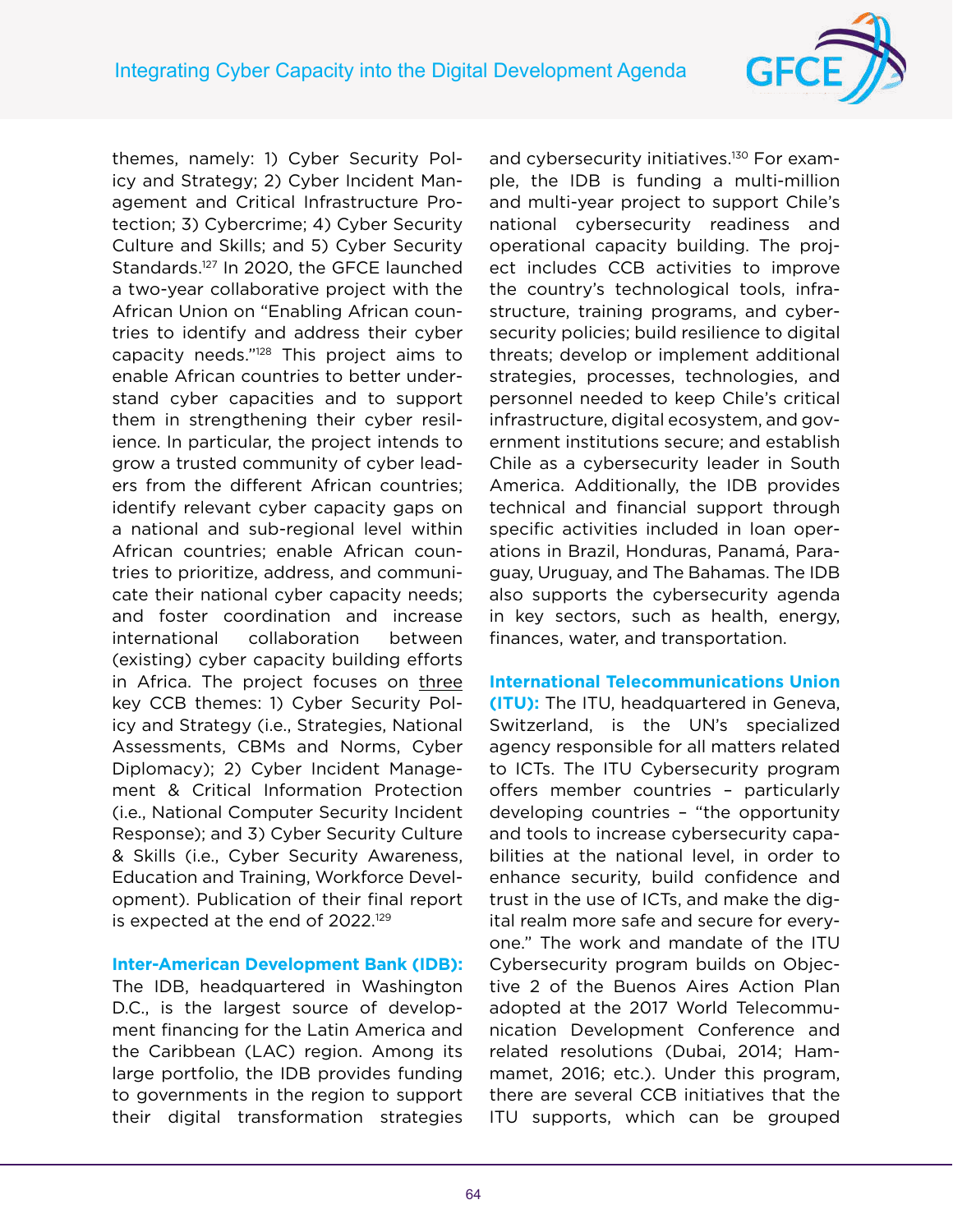

under five CCB areas: 1) develop effective national cybersecurity strategies or frameworks; 2) develop national CSIRTs and conduct CyberDrills; 3) adopt appropriate cybersecurity legislation and harmonize the legal and policy framework (i.e., Child Online Protection; Combatting Cybercrime Toolkit); 4) promote inclusivity (women and youth) in cybersecurity and workforce development; and 5) combat SPAM.

**Islamic Development Bank (IsDB):**  Headquartered in Jeddah, Saudi Arabia, the IsDB is a multilateral development finance institution focused on Islamic finance. They provide funding for sustainable infrastructure projects in their 57 member countries and Muslim communities worldwide. They foster innovative and sustainable solutions in line with the UN Sustainable Development Goals.[131](#page-82-0) In 2019, they developed an ICT Policy that included cybersecurity as an enabler in the contexts of corporate governance and access to e-government services.

**Korea Development Bank (KDB):** The state-owned KDB, headquartered in Seoul, South Korea, acts as the primary supporter of Korean public and corporate sector finances and manages major industrial projects to expedite industrial development of Korea[.132](#page-82-0) KDB has identified cybersecurity as a key risk factor in its infrastructure investment area but does not have clear guidelines for its projects. They are discussing what guidelines to incorporate into projects as well as a risk-rating to appraise project risk.

**MITRE Engenuity:** MITRE Engenuity – a subsidiary of The MITRE Corporation, a non-profit operator of Federally Funded R&D Centers for the U.S. government – is a Tech Foundation for Public Good. MITRE Engenuity brings MITRE's deep tech expertise and intellectual property (across a variety of capabilities including cybersecurity standards, zero trust architectures, cyber threat and risk modeling, cyber defense tools, AI, quantum, 5G, etc.) to expand MITRE's impact beyond federal borders to protect citizens and critical infrastructure, safeguard assets, promote democratic principles, and enable economic stability and growth. MITRE Engenuity, through the support of the Bill and Melinda Gates Foundation, has developed a cyber threat-based risk model for digital financial mobile services (dFMS) in developing countries in Africa and India. This dynamic cyber risk model incorporates MITRE's threat informed defense approach, attacker methods, and technology-specific vulnerabilities from MITRE and its cyber defense community sources including Adversary Tactics Techniques and Common Knowledge (ATT&CK), Common Attack Pattern Enumeration and Classification (CAPEC), and the Cloud Security Alliance's Cloud Controls Matrix. Using this threat model, significant threat vectors that relate to mobile money applications within a particular technology/governance environment can be extracted and analyzed to produce a set of relative risks and associated impacts. These analyses can be used to identify existing and potential activities, including technical and nontechnical initiatives, to improve access while remediating risks. Findings can also inform potential investors about decisionmaking options, including technical approaches as well as policy, governance, training, human resources, and other nontechnical approaches to investment that can have ecosystem-wide impacts.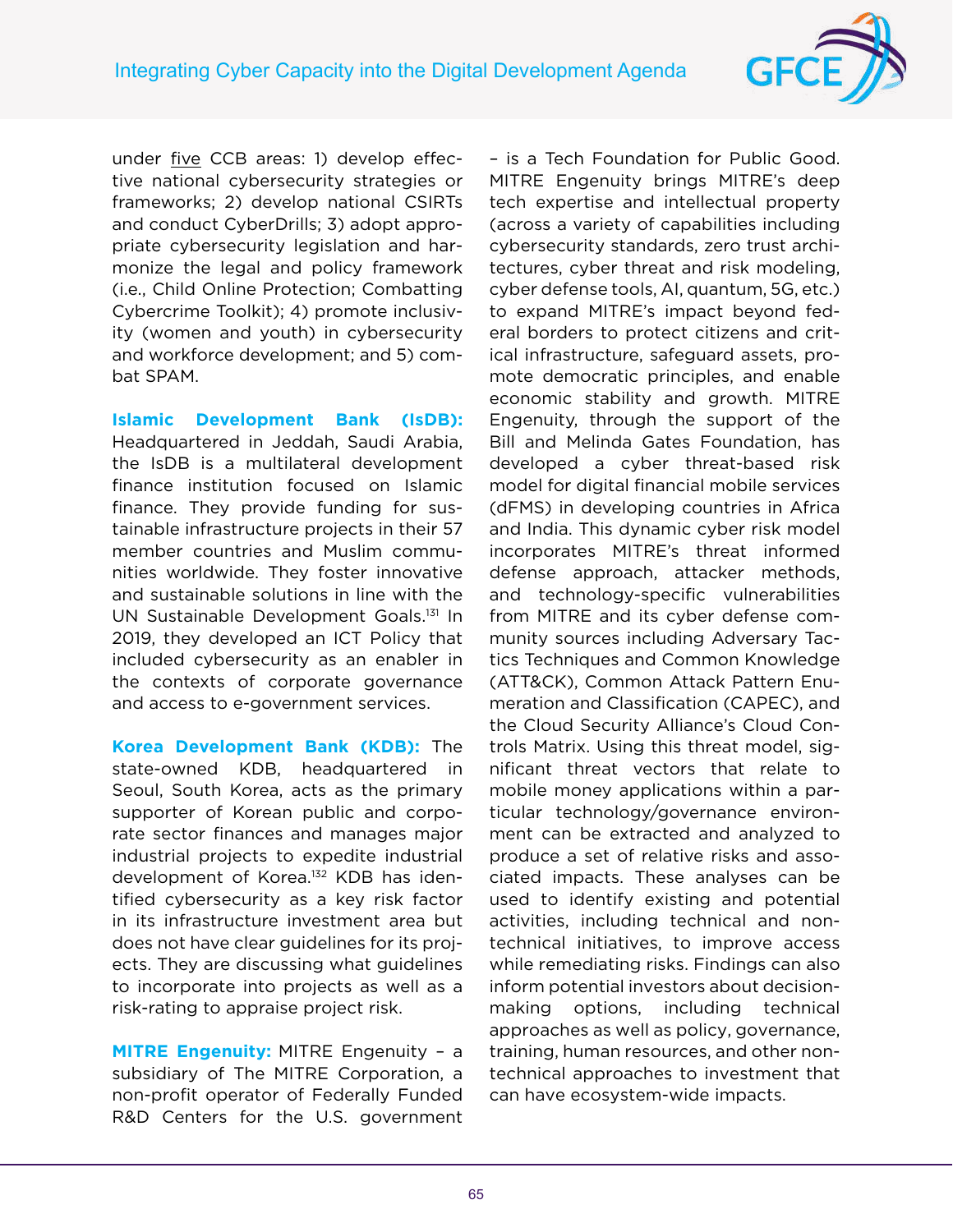

**Norwegian Institute of International Affairs (NUPI):** NUPI, headquartered in Oslo, Norway, is the country's leading center for "research and information on international political and economic issues and on areas of central relevance to Norwegian foreign policy." Their Centre for Digitalization and Cybersecurity Studies is dedicated to bridging the gap between the technical community and the policy world with research focusing primarily on the political dimension of cybersecurity and its role in international relations, global governance of cyberspace, capacity building, development, and the security vs. freedom dilemma. They partner with an extensive number of international and national institutions and organizations in the cybersecurity community to produce academic studies, expert analysis, and strategic policy recommendations on a variety of cybersecurity-related topics – from digital threats to critical sectors to cyber capacity building efforts in developing countries, to the use of digital means to subvert democratic processes, to digital value chains, and more. NUPI also organizes several seminars and events aimed at enhancing public awareness and knowledge of the various challenges associated with cybersecurity in Norway and internationally.<sup>[133](#page-83-0)</sup>

#### **Organization of American States (OAS):**

The OAS, headquartered in Washington D.C., is a multilateral regional organization that comprises 35 countries from the Americas. The OAS, through the Inter-American Committee against Terrorism (CICTE) and the Cyber Security Program, sponsors and organizes multiple cybersecurity projects in the LAC region with a wide range of national and regional entities from the public and

private sectors. In particular, the OAS' Cyber Security Program is focused on building and strengthening cybersecurity capacity in its member states across three CCB areas: 1) Policy development (development and implementation of national or regional cybersecurity strategies and/ or legal frameworks); 2) Capacity development (development of CSIRTs, protection of critical infrastructures, improving ability to monitor and respond to cyber incidents, training and crisis management exercises, increasing capabilities of central bodies tasked with coordinating cybersecurity activities, among others.); and 3) Research and outreach (development of technical documents, toolkits, and research-based reports to guide policy makers, CSIRTs, infrastructure operators, private organizations, and civil society on current developments and cybersecurity problems and key challenges in the region, building user trust in online platforms and e-commerce services).[134](#page-83-0) The OAS also addresses capacity building in the area of cybercrime through CICTE, with an emphasis on the development of digital investigative capacities of law enforcement, implementation of appropriate legal tools, and promotion of information exchanges between law enforcement and CSIRTs. In addition, the OAS has set up an Inter-American Cooperation Portal on Cybercrime and a Working Group on Cybercrime under the auspices of its Department of Legal Cooperation. The Portal and Working Group were two of the major outcomes of the process of Meetings of Ministers of Justice or Other Ministers or Attorneys General of the Americas (REMJA) aimed at strengthening hemispheric cooperation in the investigation and prosecution of these crimes.[135](#page-83-0) Among other things, this project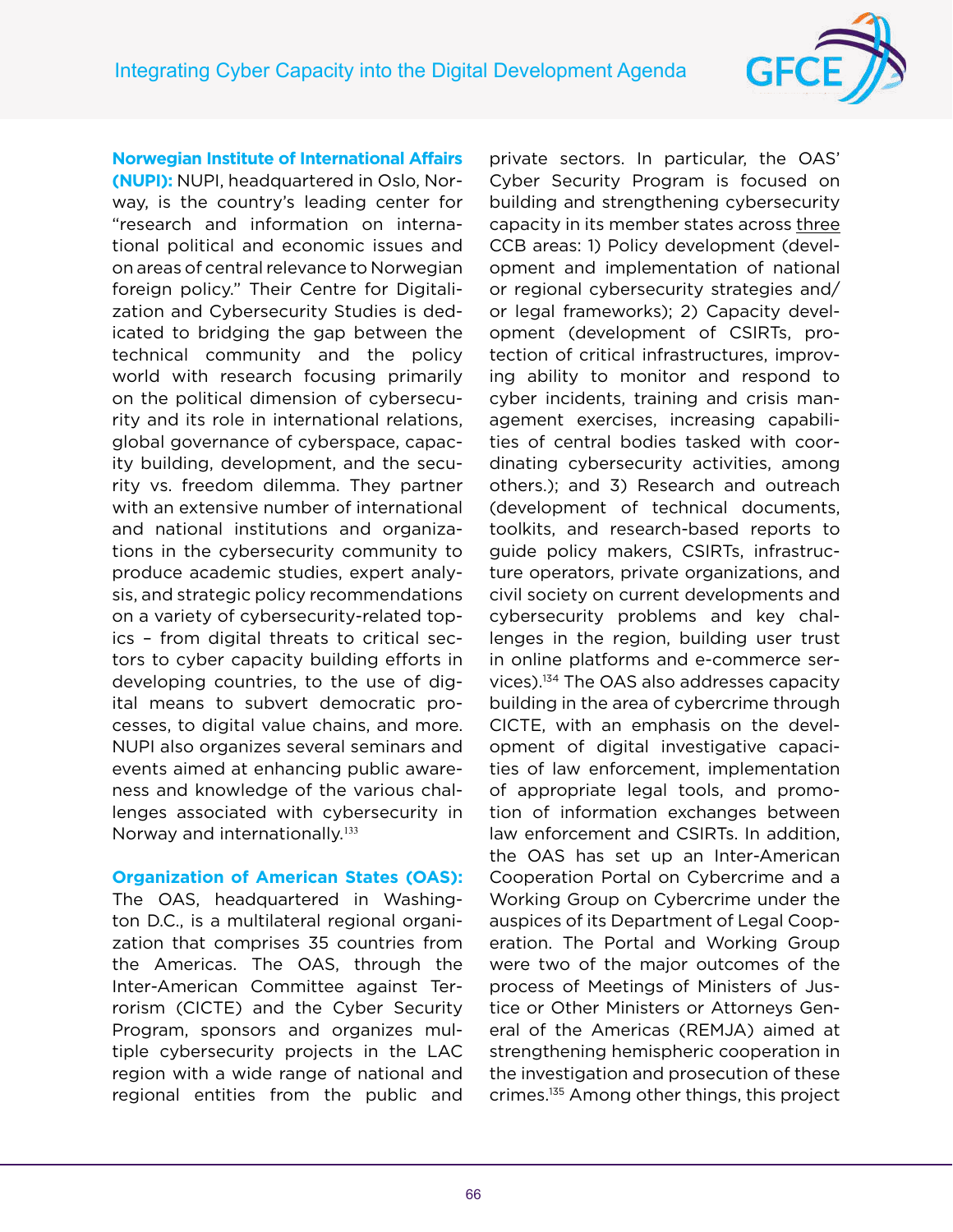

has resulted in the creation of a directory of national points of contact, cybercrime questionnaires, and training to build capacity to fight cybercrime.

**Organisation for Economic Co-operation and Development (OECD):** The OECD, headquartered in Paris, France, is an international organization focused on "building better policies for better lives" and shaping policies that foster prosperity, equality, opportunity, and well-being for all[.136](#page-83-0) They bring together representatives from governments, businesses, and industry, as well as civil society to establish evidence-based international standards and find public policy solutions to a range of social, economic, and environmental challenges, including digital security. OECD work focuses on many policy areas, including Digital Economy, Science and Technologies, and Consumer Policy & Product Safety. The Organisation undertakes a wide range of activities to better understand how ICTs contribute to sustainable economic growth and social well-being, and their Digital Economy Papers series covers a broad range of ICT-related issues[.137](#page-83-0) The OECD has long been supporting cooperation on the management of digital security risk to economic and social prosperity, alongside other organizations that focus on defense and international security, criminal law enforcement, and technical standards. They provide a unique forum for stakeholders to develop digital security policies that build trust in the global digital environment while preserving internet openness, innovation, and digitally-driven growth. They also serve as a knowledge hub for data collection and analysis, exchange of experiences, best-practice sharing, and advice on public policies and international standard setting. OECD work

is led by formal bodies gathering policymakers from the Organisation's membership as well as non-members and non-governmental stakeholders' communities. The first working party addressing digital security was created in the mid-1990s and OECD work in this area is currently led by the Working Party on Security in the Digital Economy (SDE), supported by the OECD Secretariat's Directorate for Science, Technology and Innovation (DSTI). The SDE develops analytical reports and drafts recommendations on topics such as national cybersecurity strategies, digital security of critical activities, products, and services, as well as the treatment of vulnerabilities. Adopted by consensus, these recommendations are non-binding international legal instruments ("soft law"). In addition, the OECD launched a Global Forum on Digital Security for Prosperity in 2018 to champion multilateral and multi-stakeholder dialogue and facilitate the convergence of views for a trusted and resilient digital environment.

**Organization for Security and Co-operation in Europe (OSCE):** The OSCE, headquartered in Vienna, Austria, is the world's largest regional security organization. It comprises 57 participating states from Europe, Central Asia, and North America, and serves as a forum for political dialogue on a wide range of security issues and as a platform for joint action. The organization uses a comprehensive approach to security that encompasses the politico-military, economic, environmental, and human dimensions. OSCE helps bridge differences and build trust between states by cooperating on conflict prevention, crisis management, and post-conflict rehabilitation. Through their institutions, expert units, and extensive network of field operations, they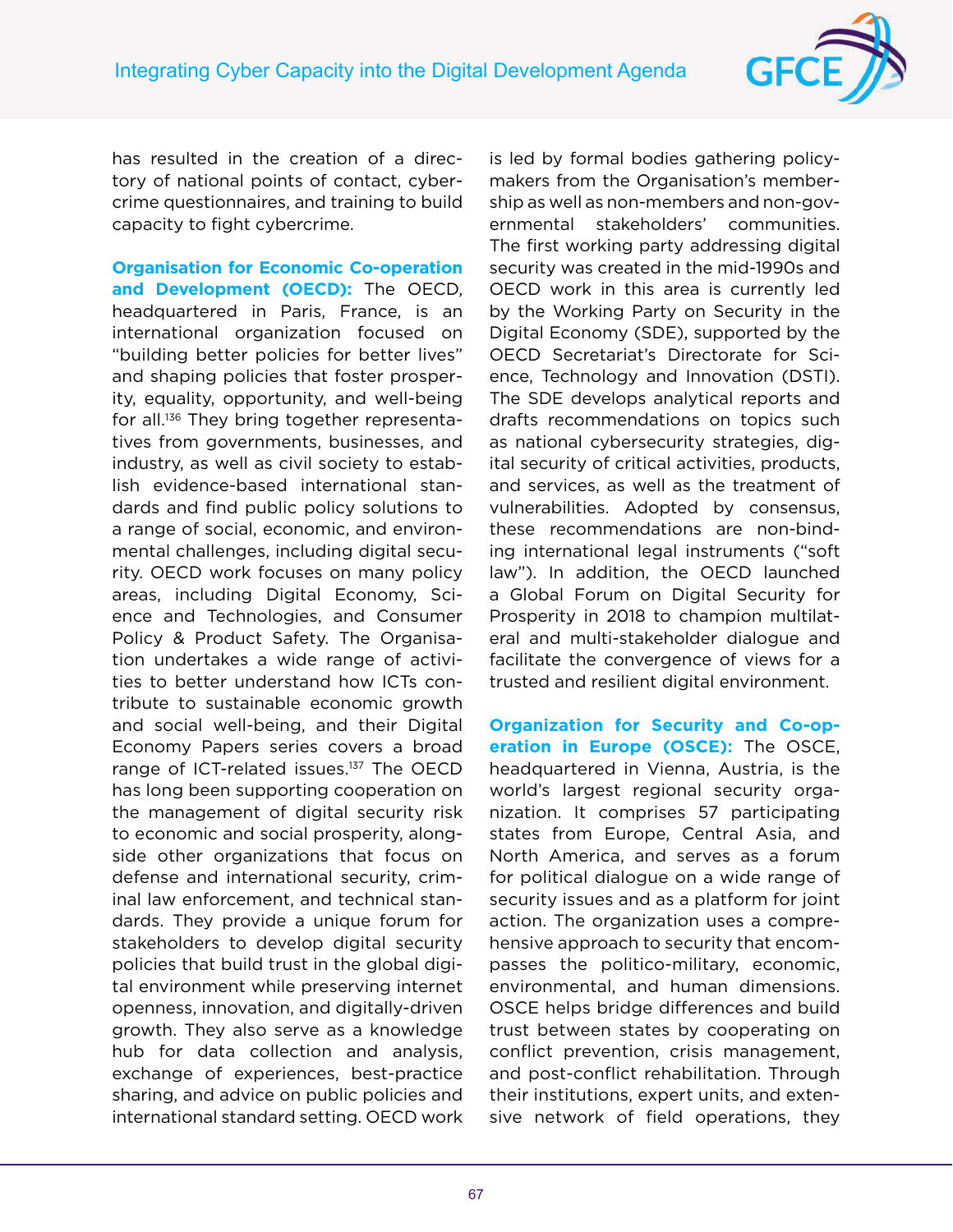

addresses issues that impact common security problems, including cyber/ICT security, cybercrime, arms control, terrorism, good governance, energy security, democratization, among others.<sup>138</sup> Specifically, OSCE has a mandate to support its participating states in enhancing their criminal justice response to cybercrime, while upholding human rights, fundamental freedoms, and the rule of law. OSCE defines capacity building broadly as building the capacity of the entire system, strengthening national institutions, and engaging all possible stakeholders with a holistic and comprehensive approach to security. This approach encompasses initiatives related to fighting cybercrime, including capacity building for law enforcement, fostering dialogue with the private sector and civil society, and serving as a venue for promoting coordination and collaboration at the international level.<sup>139</sup> Other cybersecurity-related efforts focus on developing and implementing confidence-building measures (CBMs) and on cyber diplomacy. The OSCE Permanent Council adopted two sets of cyber/ICT security CBMs for a total of 16 non-binding, voluntary measures. These measures are designed to "enhance interstate co-operation, transparency, predictability, and stability, as well as to reduce the risks of misperception, escalation, and conflict that may stem from the use of ICTs.["140](#page-83-0) OSCE's work in this field continues to focus on the implementation of CBMs and on providing support for the countries that implement them, including through the "Adopt a CMB" initiative and a dedicated cyber/ICT security and CBM course on their e-learning platform – available both in English and Russian.[141](#page-83-0)

**UN Executive Office of the Secretary-General (EOSG):** The EOSG assists the Secretary-General with relations with members and organs of the United Nations and with specialized agencies and non-governmental organizations, in addition to assisting with policy and coordination of the Secretariat. Current UN Secretary-General, António Guterres, has prioritized ensuring that digital technology is used to "strengthen human rights, advance peace, and improve all lives, including the most vulnerable" as part of the UN Sustainable Development Goals (SDGs), and addressing the risks that digital technologies pose to "global peace, stability, and development."[142](#page-83-0) Achieving the SDGs has remained foundational to every strategy and high-level report the UN has published in the last six years, including the "High-Level report on Digital Cooperation – The Age of Digital Interdependence" and the "Data Strategy of the Secretary-General for Action by Everyone, Everywhere (2020-22)." The Data Strategy expressly stated that technology tools and processes can be an enabler of sustainable development, but also highlighted some of the key risks of digital technology when we fail users with solutions that do not meet their needs; lose trust by mismanaging cybersecurity and privacy; or lock ourselves in inflexible "one-size-fits-all" systems.<sup>[143](#page-83-0)</sup> Many of these concepts were also reiterated in the 2020 UN Roadmap for Digital Cooperation, which emphasized the need to strengthen digital capacity building (both human and institutional), including the development of digital skills, "effective use of advanced and emerging technologies," ability to advance broadband access, adoption, and meaningful use, and "ensuring that individuals stay safe,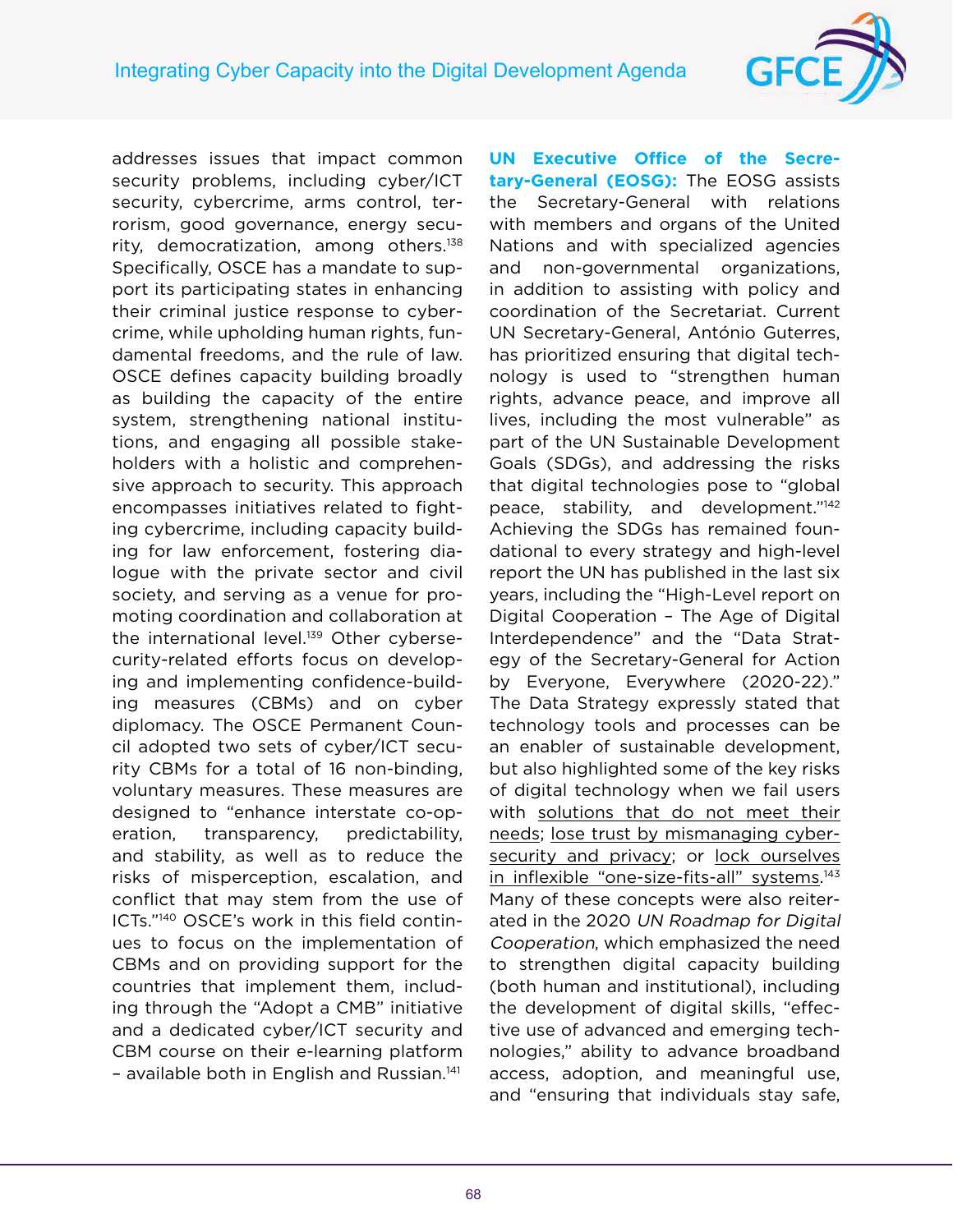

protected and productive online" (see below for more on this important UN document).<sup>144</sup>

**UN Office of the Secretary-General's Envoy on Technology (OSET):** This Office was created in 2021 with a policy coordination mandate to promote digital cooperation, including sustainable digital development and capacity building efforts writ large, work closely with all UN entities to ensure synergy and non-duplication, participate in interagency and UN systemwide processes, and collaborate with ongoing multilateral and international processes and forums, in particular the Internet Governance Forum (IGF). OSET, working with key UN entities and other stakeholders, coordinates the implementation of the 2020 UN Roadmap for Digital Cooperation and the range of actions envisaged therein to ensure overall coherence, with full respect for the mandates of different UN entities. This Office also facilitates dialogue on the recommendations of the Roadmap to accelerate global digital cooperation, seizing on the opportunities – while mitigating the risks – presented by technology to ensure collective progress towards achieving the SDGs by 2030. Finally, it serves as an advocate and focal point for digital cooperation so that member states, the private sector, civil society, academic and technical communities, and other stakeholders have a first port of call for the broader UN system.[145](#page-83-0) The Roadmap clearly recognizes that "the need for digital capacity-building is substantial" and that

...achieving real and sustained progress in the various dimensions of digitalization requires skills development and effective training, in particular in developing countries. This is necessary to unlock the ben-

efits of technology, including the more effective use of emerging technologies and ensuring that individuals stay safe, protected, and productive online. For example, it is estimated that there will be 230 million 'digital jobs' in sub-Saharan Africa by 2030 that could generate nearly \$120 billion in revenue, but this would require some 650 million training opportunities by 2030.<sup>[146](#page-83-0)</sup>

#### The document also acknowledges that

...one of the primary challenges to date is that a large part of digital capacity-building has been supply-driven as opposed to needs-based. Insufficient investment also remains a significant limiting factor. Given variances within and among countries and regions, there is no one-size-fits-all approach, and better evidence is therefore needed of which capacity-building approaches are most effective, considering political, economic, and social contexts. To overcome these challenges, two aspects are central: greater coherence and coordination in capacity-building efforts; and a concerted effort at scaling up solutions. Holistic, inclusive approaches that bring together existing initiatives, United Nations entities, regional and subregional bodies, and other relevant organizations that promote digital capacity-building are necessary to improve support for Governments and other stakeholders.<sup>[147](#page-83-0)</sup>

The Roadmap emphasizes the need to foster digital capacity building (both human and institutional) across four CCB areas: 1) digital literacy and skills training, 2) "effective use of advanced and emerging technologies," 3) ability to advance broadband access, adoption, and meaningful use, and 4) "ensuring that individuals stay safe, protected and productive online." It also launched a new Joint Facility for Global Digital Capacity, led by the International Telecommunication Union (ITU) and the UN Development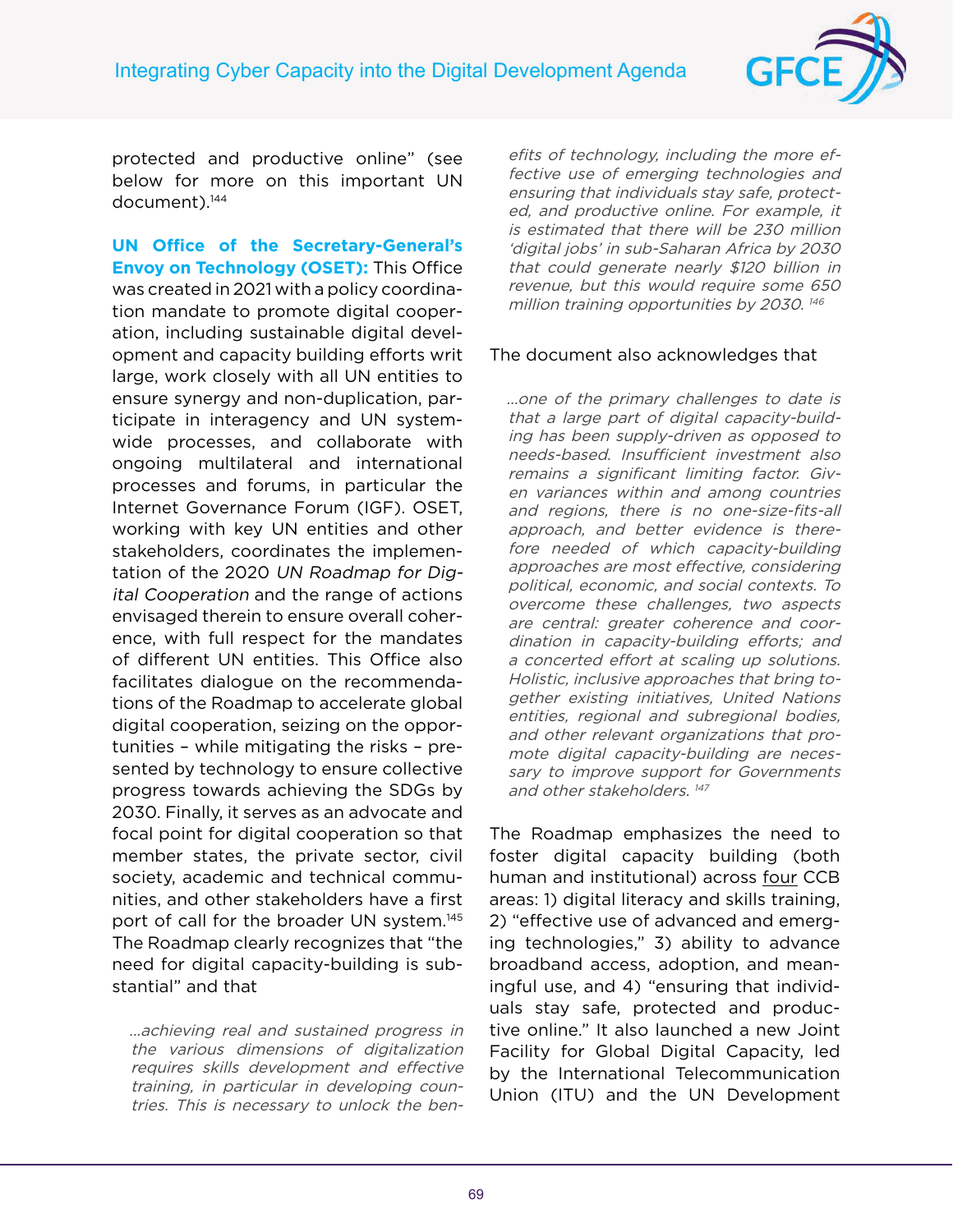

Programme (UNDP), to serve as a single structure facilitating joint resourcing, roles, and responsibilities tasked with mapping existing digital capacity building initiatives to assess gaps and provide strategic, operational, and programmatic support in executing digital strategies, capacity development initiatives, or other high-priority operational areas for partners.[148](#page-83-0) Efforts to implement the Roadmap are underway, along with the establishment of a Roadmap Response Team – an interagency effort among the above-mentioned entities and DCO to better support the Resident Coordinators and the UN's in-country presence on these issues.

The UN Shared Cyber Hub brings together a large group of UN cyber focal points across the system (over 20 UN bodies), including those that deal with capacity building and policy, to make sure they speak with one voice on cybersecurity and share lessons learned.<sup>[149](#page-83-0)</sup>

The UN Development Coordination Office (DCO) serves as the secretariat for the UN Sustainable Development Group (UN SDG), which comprises 34 agencies, funds, and programs working on development at the regional and global levels. The Office acts as a key conduit for supporting UN's activities for sustainable development, which inform policy, program, and operations on the ground.[150](#page-83-0)

**UN Development Programme (UNDP):** the UNDP is the UN's global sustainable development organization, headquartered in Geneva, Switzerland, working across 170 countries. The agency has launched a broad Digital Transformation initiative – an organization-wide effort – to harness the power of new technology to

improve the lives of those furthest behind. The UNDP is proactively investing in the key area of digital capacity building and its wide field presence and topic expertise aim to help match key local contexts to relevant digital solutions. They have developed a Whole-of-Society Digital Transformation framework as an overarching reference model to identify, structure, and prioritize national digital transformation efforts and agendas, and to serve as a basis for discussion for possible UNDP engagement (or to complement ongoing digital work) in countries that request UNDP support. They also developed a Digital Readiness Assessment (DRA) tool to identify digital strengths and weaknesses, and to map out the shape, pace, and types of transitions and what can be done to accelerate them, while ensuring an inclusive, whole-of-society approach to digital development.<sup>151</sup> Other projects in the Digital Transformation program include a Digital ID project, a Misinformation project, and an AI Readiness project.

**UN Institute for Disarmament Research (UNIDIR):** UNIDIR is a voluntary funded, autonomous institute within the UN, headquartered in Geneva, Switzerland, primarily focused on disarmament and security issues with the aim of assisting the international community in their disarmament thinking, decisions, and efforts. UNIDIR offers training and materials for diplomats focusing on cybersecurity norms, and hosts conference series and a Cyber Policy Portal.<sup>[152](#page-83-0)</sup>

**UN Office for Disarmament Affairs (UNODA):** Headquartered in New York, U.S., UNODA is a UN office dedicated to supporting multilateral deliberations on the security and use of information and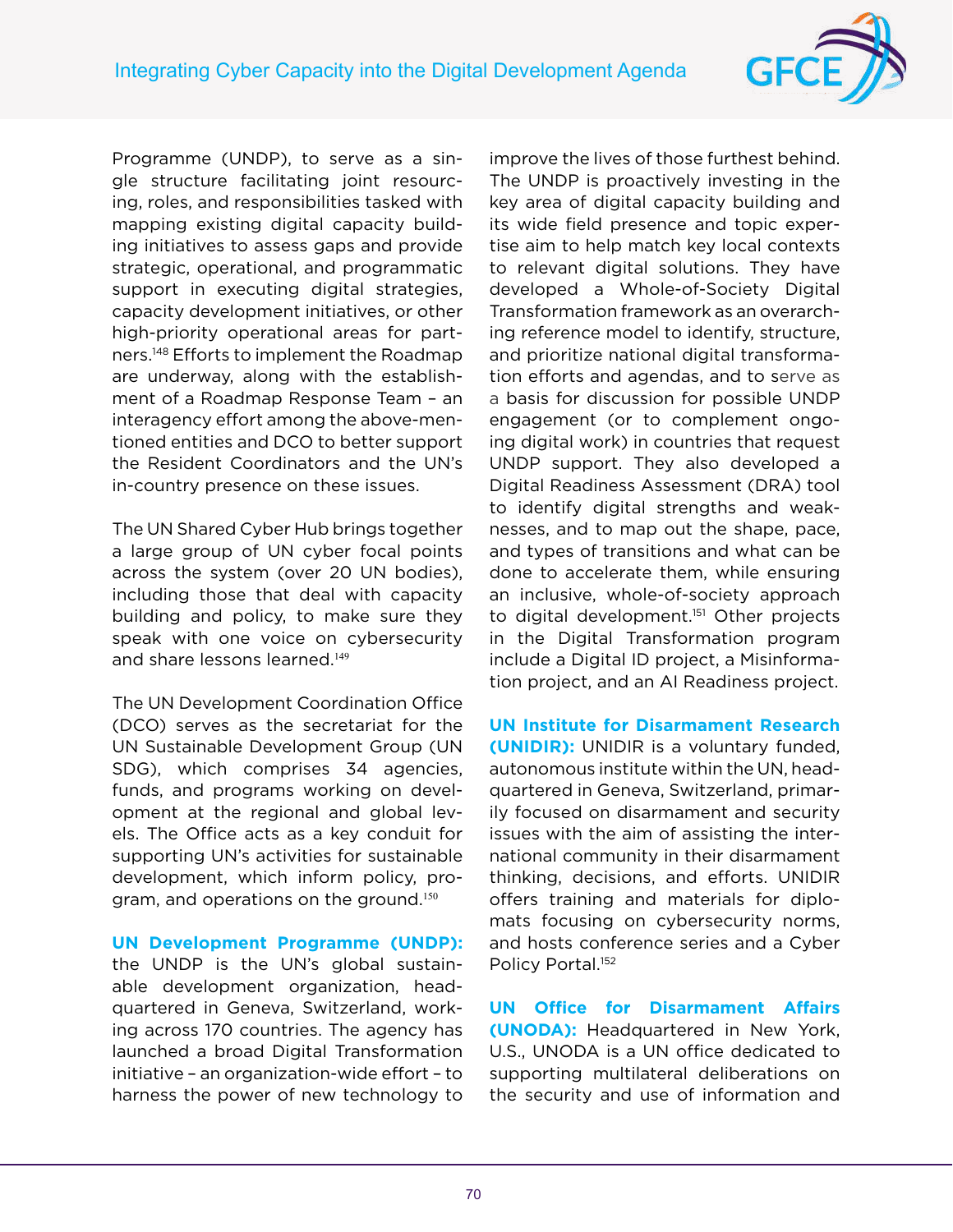

communications technologies in the context of international security. UNODA has provided substantive support on this topic to the work of the Group of Governmental Experts (GGE) and to the Open-Ended Working Group (OEWG). UNODA will continue to provide substantive support to a new OEWG that was established for the period of 2021-2025. Through the leadership of the High Representative for Disarmament Affairs, UNODA supports member states in fostering a culture of accountability and adherence to emerging norms, rules, and principles on responsible behavior in cyberspace with a view to ensuring safety and security of the digital domain.

#### **UN Office on Drugs and Crime (UNODC):**

UNODC, a UN office headquartered in Geneva, Switzerland, is dedicated to strengthening member states' capacities to confront threats from transnational crime, terrorism, corruption, and drug trafficking; to build effective criminal justice systems and transnational approaches to the world drug problem; and to promote peace and sustainable well-being as deterrents to these crimes. They were given the mandate to address cybercrime issues in 2009. The UNODC Global Program on Cybercrime assists developing countries in their efforts to prevent and combat cyber-related crimes through law enforcement capacity building and technical assistance[.153](#page-83-0) Their activities can be grouped around three CCB areas: 1) Increase efficiency and effectiveness of investigation, prosecution, and adjudication of cybercrime (e.g., online child sexual exploitation and abuse); 2) Promote longterm whole-of-government response to cybercrime (national coordination

and effective legal frameworks); and 3) Strengthen national and international communication between government, law enforcement, and the private sector).

**World Bank:** The World Bank, headquartered in Washington D.C., is an international financial institution that provides financing and technical assistance to lowand middle-income countries for the purpose of pursuing projects to fight poverty through sustainable solutions. The World Bank's expertise is organized across Global Practices (GPs) serving clients in 7 regions. There are 14 key technical areas of development expertise and Cross-Cutting Solution Areas addressing global challenges including gender, jobs, and fragility. The World Bank has been working to help over 100 developing countries and countries in transition to embrace the importance of scientific and technological innovation for meeting many sustainable development challenges and for accelerating human progress. Today, the majority of World Bank's projects have ICTs as a fundamental component, and every GP is introducing digital technologies in its portfolio and beginning to incorporate a cybersecurity sub-component as part of their loan operations for digital economy projects. The World Bank has also been involved in the Global Cybersecurity Capacity Program since 2016, which aims to enhance the cybersecurity capacities of developing countries through technical assistance and capacity building activities. The Bank's Digital Development (DD) GP offers technical assistance across five CCB areas ("menu of options"), namely: 1) Technical and legal support (including policy dialogues, strategy development, review of regulatory/legislative frameworks, stakeholder engagement,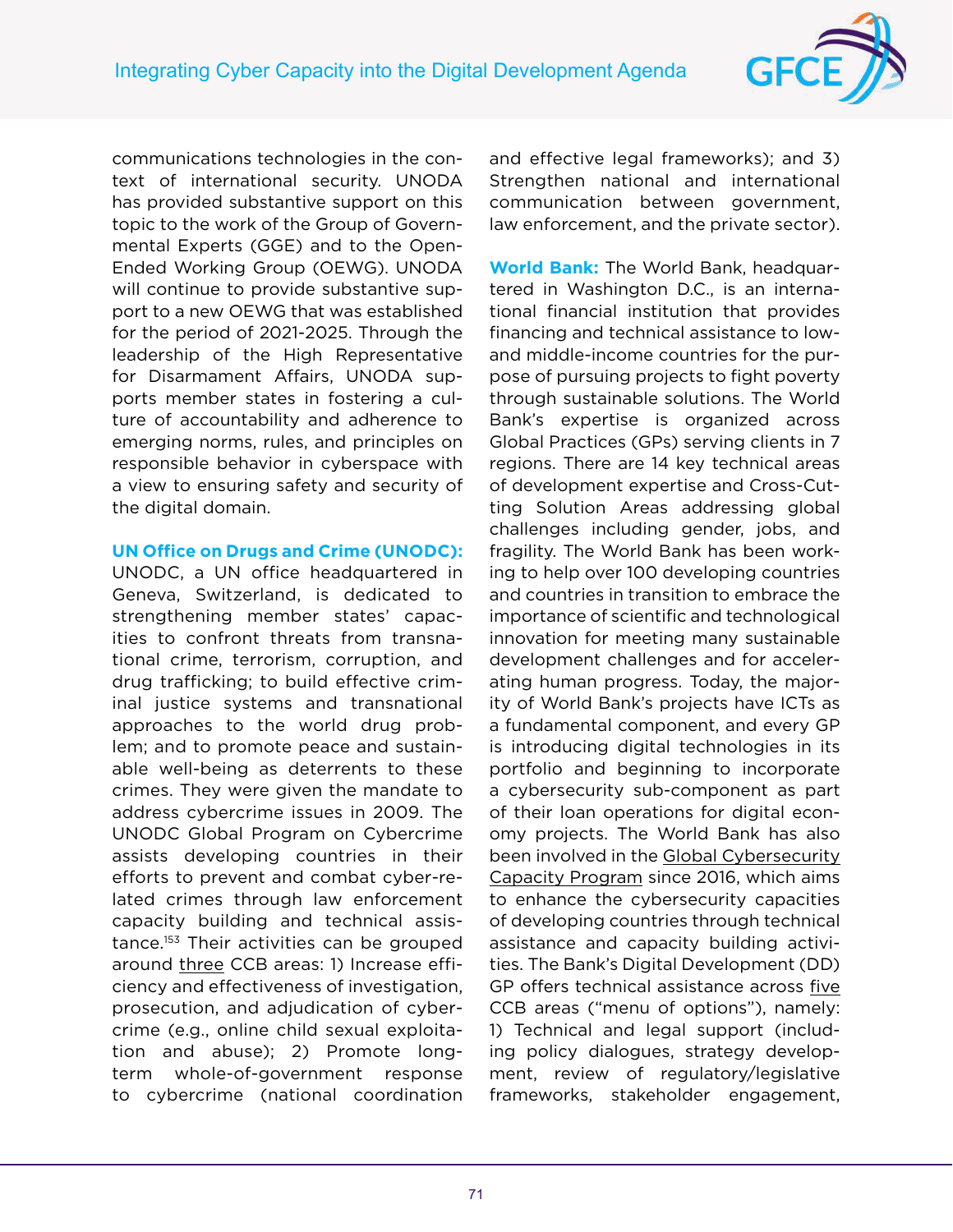

benchmarking); 2) Diagnostics and policy/strategy assessments (such as national cybersecurity assessments, recommendations on CERTs, cybersecurity advice to government, best practices to mitigate cyber risk to the financial sector); 3) Institutional and governance framework (developing national cybersecurity authority, governance plans, operational and administrative standards, cyber essentials and cybersecurity regulation for SMEs); 4) Technical support and technical capacity (e.g., establishing or strengthening national CERT/SOC, procurement of hardware/software/applications, threat intelligence gathering, assurance, monitoring, audit, CERT capabilities [prevention, mitigation, response], drills, simulation, sandboxing, training for national [civilian] CERTs, support for critical infrastructure agencies and for agencies handling biometric data); and 5) Digital skills development and cybersecurity capacity training and education (providing access to skilled security professionals; training for judges, police, prosecutors, parliamentarians, legislators, senior national leaders, teachers; technical training for IT people throughout government; public awareness campaign for parents, students, children, SMEs, government staff [non-IT], entrepreneurs, and the public at large). Under a grant from the Korea-World Bank Partnership Facility, the World Bank, along with other development partners, has also developed a specific toolkit dedicated to building capacity to combat cybercrime. In August 2021, it launched a Cybersecurity Multi-Donor Trust Fund to help better define, understand, articulate, structure, and systematically roll-out the cybersecurity development agenda. The emerging work program intends to offer comprehensive

cybersecurity capacity development, including the definition of result expectations, country assessments, technical assistance, capacity building and training, underpinned with necessary investments in infrastructure and technology.<sup>154</sup>

**International Finance Corporation (IFC)**:

The IFC, part of the World Bank Group, advances economic development by encouraging the growth of the private sector in developing countries. The IFC works on creating new markets, mobilizing other investors, and sharing expertise to create jobs, improve the lives of people, and raise living standards, especially for the most vulnerable. Their work supports the WBG's twin goals of ending extreme poverty and boosting shared prosperity[.155](#page-83-0) The IFC has incorporated de-risking processes in its digital investment strategy and developed a risk management framework for specific industry sectors to help assess risk (high-medium-low). The sectors considered to have higher exposure to cyber risks (e.g., energy, logistics) receive additional scrutiny, versus sectors considered low risk (e.g., finance, telecom) because of existing industry frameworks, best practices, regulations, and experience.

**Estonia Ministry of Foreign Affairs:** Estonia, despite its small size, has developed significant cyber expertise and regularly invests in CCB projects, especially with Eastern partners (Ukraine, Georgia). Their largest digital development and cybersecurity project in Ukraine – in support of the €25 million EU Digital Transformation program in Ukraine, funded by the EU Directorate-General for Neighbourhood and Enlargement Negotiations (DG NEAR) – focuses on supporting enhancement of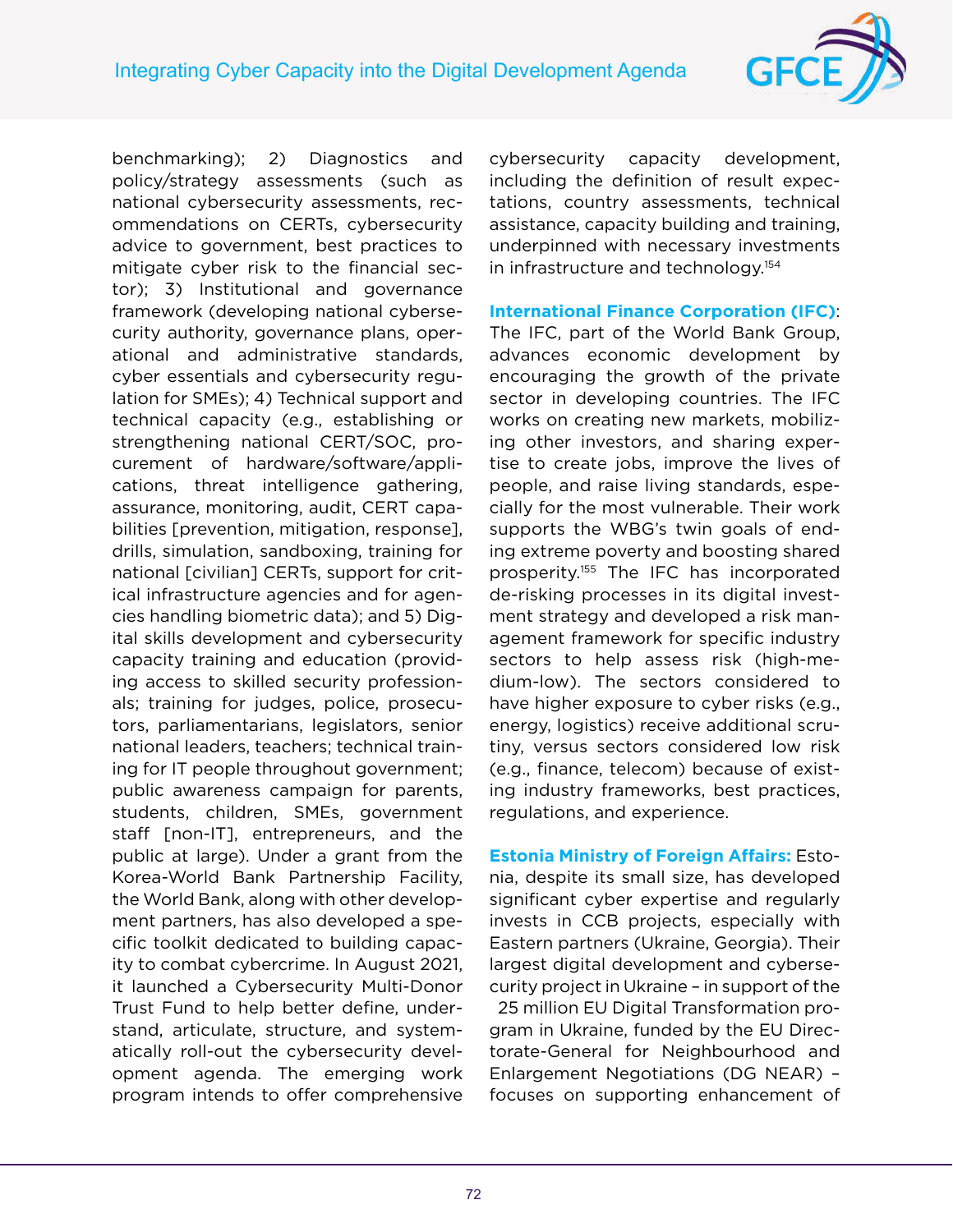

<span id="page-72-0"></span>its government's digital infrastructure and digital services; investing in updating legacy, Soviet-era infrastructure; improving system interoperability; building capacity of government agencies responsible for digitalization; providing advice on reforms and policy for energy, environment, justice, and home affairs (political influence); aligning with international standards; and strengthening citizens' trust in ICTs. The program includes a strong, foundational cybersecurity component and multiple CCB activities (e.g., cyber hygiene awareness and training, advice on national strategy and policy, and protection of critical infrastructure, among others).

**Israel's Agency for International Development Cooperation in the Ministry of Foreign Affairs (MASHAV) & Israel National Cyber Directorate (INCD):** MASHAV, located in Jerusalem, Israel, is responsible for the design, coordination, and implementation of Israel's worldwide development and cooperation programs in developing countries, with the goal of contributing to the fight against poverty and global efforts to achieve sustainable development. MASHAV activities are based on capacity building, technical assistance, and the transferring of Israeli know-how, innovation, technologies, and expertise. In particular, they focus on sectors in which Israel has accumulated expertise and a comparative advantage, like cybersecurity, and provide cyber capacity building in regions of the world that are of strategic interest to Israel (i.e., the wider Middle East, Latin America, and Central/ South Asia).[156](#page-83-0) The Israel National Cyber Directorate (INCD) – the country's locus of cyber expertise – delivers the cybersecurity capacity building programs for those countries where Israel provides

development and CCB assistance. These efforts are aligned with the broader International Cyber Strategy and priorities of Israel, including developing long-term partnerships and cyber defense cooperation with key countries; improving capacity and confidence building measures and fostering better reach between markets to support the economy on both sides; and improving security at home – "when the tide rises, all boats rise.["157](#page-83-0) Their CCB activities abroad are focused on securing, rather than developing, digital and critical infrastructure; helping countries create national CERTs/SOCs (to monitor threats, share threat information, respond to cyber incidents); and developing core expertise and capacity, regardless of the maturity of the country's digital infrastructure or legal infrastructure. Both organizations are working in close cooperation to achieve Israel's development goals.

**JICA:** The Japan International Cooperation Agency (JICA), headquartered in Tokyo, Japan, is a governmental agency that delivers the bulk of Official Development Assistance for the government of Japan. It is tasked with assisting economic and social growth in developing countries and promoting sustainable growth and international cooperation, with a strong focus on ensuring peace, sustainable well-being, equality, environmental protection, and social development. JICA dispatches experts and overseas volunteers to developing countries, and in return welcomes government officials and specialists as training participants and overseas students. People-to-people connections established through human resource development are considered foundational to building trust between developing countries and Japan.<sup>158</sup> While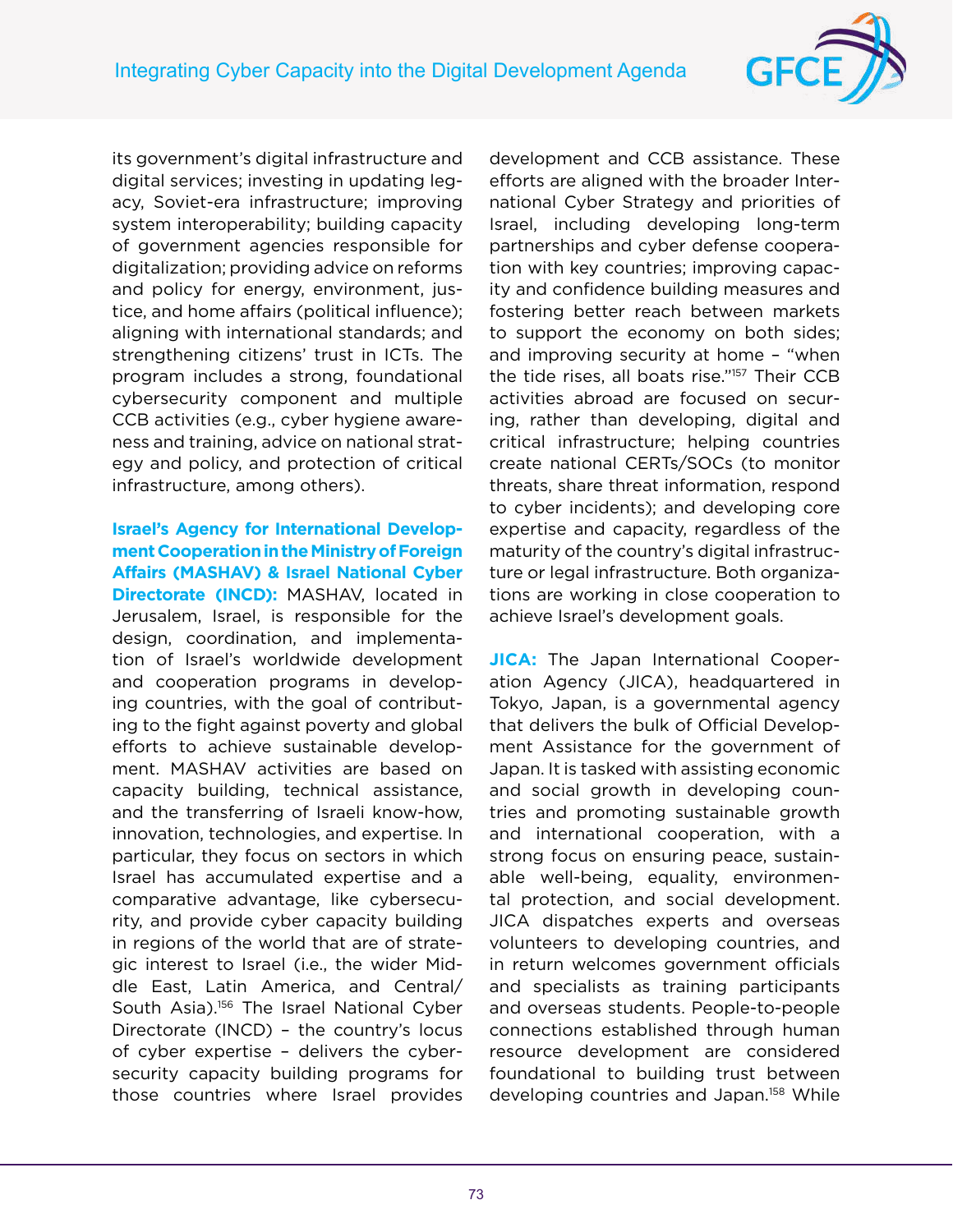

<span id="page-73-0"></span>the majority of JICA's development assistance projects are dedicated to infrastructure development, sustainable agriculture, and activities to increase and women and youth training and empowerment, JICA has also launched CCB initiatives to develop joint cybersecurity curricula at the university level. JICA focuses on university partnerships as the natural place to develop indigenous capacity. In Indonesia, for example, they are implementing a master-level program on cybersecurity and developing the curriculum together with their local counterparts.

**UK FCDO**: The UK Foreign, Commonwealth & Development Office (FCDO), headquartered in London, UK, is a ministerial department dedicated to furthering UK interests in the world, safeguarding UK security, defending UK values, reducing poverty, and tackling global challenges alongside their international partners.[159](#page-83-0) The Cyber Policy Department, part of the National Security Directorate, is dedicated to addressing cybersecurity threats, building resilience to cybersecurity attacks, and promoting trusted and secure technology across the world. This department works closely with other lead UK government agencies such as the National Cyber Security Centre (NCSC), Government Communications Headquarters (GCHQ), Home Office, Ministry of Defence (MoD), and the Department for Digital, Culture, Media & Sport (DCMS) to improve cyber capabilities; educate different communities; increase digital literacy; provide technical assistance; and promote a free, open, peaceful, and secure cyberspace around the world. The FCDO recognizes that every development project and every single digital investment requires cyber, data, and

technical security and is embedding digital/cyber de-risking mechanisms in both its cybersecurity and its digital development assistance programs. Their Digital Access Programme (DAP), a partnership between FDCO and DCMS with a total budget of £82.5 million, "aims to catalyze more inclusive, affordable, safe, and secure digital access for excluded and underserved communities" in five middle-income countries (i.e., Kenya, Nigeria, South Africa, Brazil, and Indonesia) and use digital inclusion as a basis for a more thriving digital ecosystem that can "stimulate innovations for local development challenges, create local skilled jobs, and generate opportunities for business partnerships."[160](#page-83-0) The DAP was initiated in 2016-2017 after the publication of the World Bank's World Development Report (WDR) on Digital Dividends, which explicitly acknowledged the importance of cybersecurity as a concern for international development. The five program countries were chosen in 2018 after conducting detailed, in-country diagnostics to assess the current state of the country under three main areas (i.e., digital access and inclusion; capacity of government, society, and the economy to manage digital risks; and status of the local digital economy). The countries chosen already had a baseline digitization and capacities (e.g., connectivity, infrastructure, government agencies, some regulatory frameworks in place). The digital access diagnostic assessments, and the accompanying business cases, served to guide the FCDO in tailoring their DAP program to the specific needs of the recipient countries and to diversify the delivery models across three pillars (in-house delivery, outsourced delivery, or a mix of the two) – which, in turn, helped the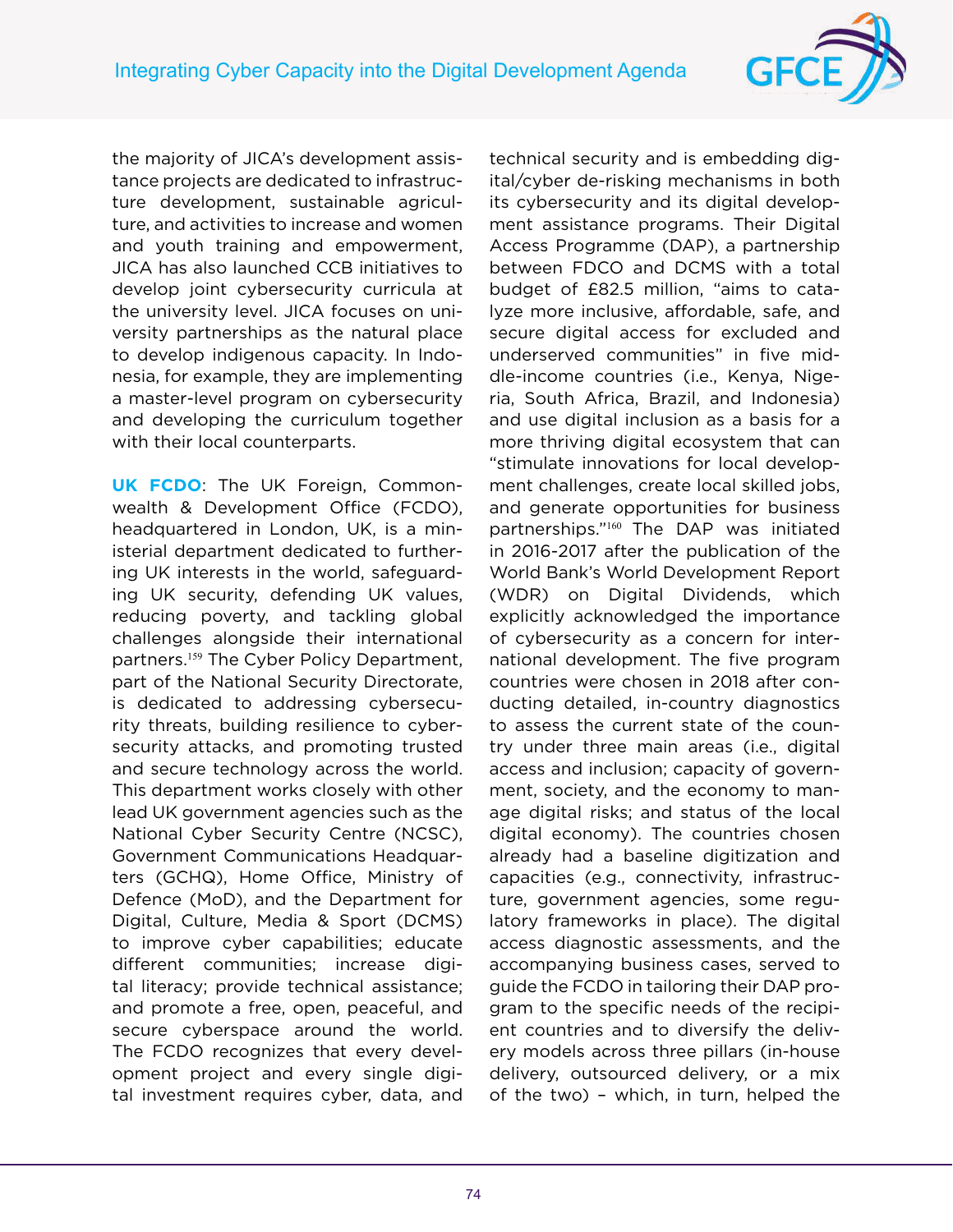

<span id="page-74-0"></span>program maintain flexibility, sustainability, and adaptability to current circumstances (e.g., increased use of telemedicine and remote learning during COVID-19 crisis). The DAP program, expected to conclude by 2023, emphasizes the importance of managing digital risk; growing the local digital economy (including by embedding local tech experts in UK embassies to work on these projects); and supporting local-start-ups, technology accelerators, and digital solutions that can be applied locally – an example of "tech for good." The program also focuses on learning about sustainable models and enablers for digital inclusion, which will be shared with key stakeholders and other partner countries, thereby amplifying the impact of the program. (\*\*Note: the FCDO does not provide funding for equipment [software/hardware] but supports key stakeholders in recipient countries to develop institutional capacity, understand how to do things by following available models or frameworks, and strengthen the capacity of local community networks).<sup>[161](#page-83-0)</sup>

**USAID**: The U.S. Agency for International Development (USAID), headquartered in Washington D.C., leads the U.S. government's international development and humanitarian efforts. USAID works in over 100 countries and carries out U.S foreign policy by promoting human progress and economic and social development in the developing world.[162](#page-83-0) In April 2021, USAID released its first-ever Digital Strategy, which identified cybersecurity as a new focus area for the Agency's technical programming and outlined its vision and commitment to improving their development and humanitarian assistance outcomes through the use of digital technology in support of open, inclusive, and secure

digital ecosystems. The Digital Strategy is part of USAID's holistic approach to help achieve the UN SDGs. It offers a roadmap for staff, partners, and future programming, and "charts how USAID will change the way it does business – including embracing digital technologies by default in certain instances – in a manner that reflects best practice and is evidence-based."[163](#page-83-0) USAID has also released a Digital Ecosystem Framework designed to provide an overview and shared understanding of the elements that influence a country's digital ecosystem across three overlapping pillars (i.e., Digital Infrastructure and Adoption; Digital Society, Rights, and Governance; and Digital Economy) and four cross-cutting topics (i.e., Inclusion, Cybersecurity, Emerging Technolo-gies, and Geopolitical Positioning).<sup>[164](#page-83-0)</sup> The Digital Strategy informs the work of the newly established Cybersecurity Team under the USAID Bureau for Development, Democracy and Innovation, which is helping the Agency define strategies and systems to build awareness and capacity to respond to current and future cybersecurity risks related to international development. This team has developed a "Cybersecurity Primer" for missions and for implementing partners to better understand why cybersecurity and digital resilience safeguards should become a first-order strategic and operational priority across all phases of a project (i.e., design, objectives, and implementation) and be incorporated throughout USAID's Programming Cycle. This tool introduces the concept of cybersecurity as a development challenge and as a core thread that should run through all aspects of digital development programs in order to ensure digital sustainability and resiliency. The Primer is intended to increase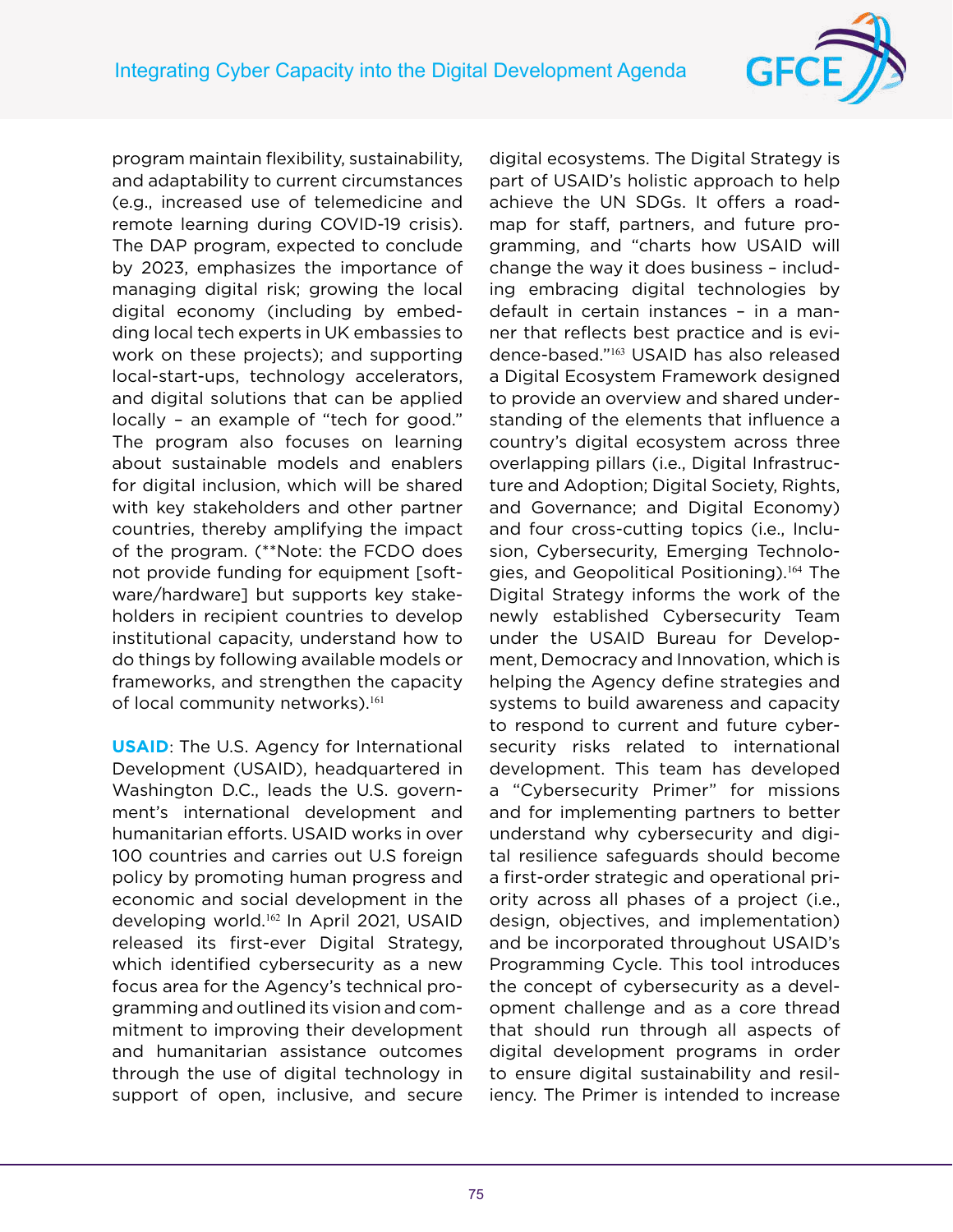

<span id="page-75-0"></span>awareness and provide a basic understanding of cybersecurity, cyber threats trends by sector, and cyber resilience as they relate to development programming for USAID staff, which can serve as a resource to help streamline cybersecurity into the broader development community.[165](#page-83-0) In 2019, USAID also launched a \$19.5 million Digital APEX program as part of their efforts to bridge the development and cybersecurity communities. It offers a pool of pre-approved, U.S. based cybersecurity experts and companies that can provide implementing partners and partner governments with rapid technical assistance in the event of a significant cyber incident or help in reducing vulnerabilities in their digital systems. Beneficiaries can tap into this resource for other cyber-related projects, as well (e.g., security assessments, pen-testing, software and hardware procurement, cybersecurity training, network monitoring, incident response). This program helps expand USAID's capacities to support its partners and beneficiaries, build accessible and affordable digital infrastructure, and promote the adoption of accepted international standards. In 2020, USAID funded another cyber-related initiative – the "Greater Internet Freedom" project – that considers these issues from a democracy perspective and aims to enhance digital security for civil society and media organizations, engage citizens in internet governance debates, and advance human rights online. The global Internet Freedom Consortium that runs this initiative, organized by Internews, supports regionally-based organizations (including grantees, implementors, and other civil society organizations on the ground) that are leaders in digital rights and digital security. They promote efforts to strengthen

digital hygiene, data protection and data privacy, and cyber awareness of civil society groups, and combat digital authoritarianism, disinformation, election interference, techno-solutionism, polarization, and human rights violations.<sup>[166](#page-83-0)</sup>

**U.S. State Department:** The United States considers "cyber threats as the most significant security challenge facing the country, greater even than terrorism. To mitigate the risks, the U.S. promotes cybersecurity – the broad collection of tools, policies, best practices, and actions that can be used to protect organizations' and users' assets in cyberspace and better ensure that the intended availability, integrity, and confidentiality of online data and services are unaffected by malicious threats." The U.S. State Department also recognizes that working with partners to improve network defenses and cooperation with other countries to respond to cyber incidents is crucial. The Department engages with many countries on cybersecurity directly through embassy contacts and senior leadership cyber consultations, and bilaterally through such efforts as Memoranda of Understanding for CSIRT information exchanges, research and development, coordinated awareness efforts, and collective action on combating botnets. The State Department also sponsors cybersecurity and cybercrime capacity building workshops across multiple regions. Responsibility for the State Department's cyber capacity building work is spread across the regional and functional bureaus of the department using a range of foreign assistance authorities. The work to implement its cyber capacity building activities is coordinated across U.S. government agencies and with like-minded foreign government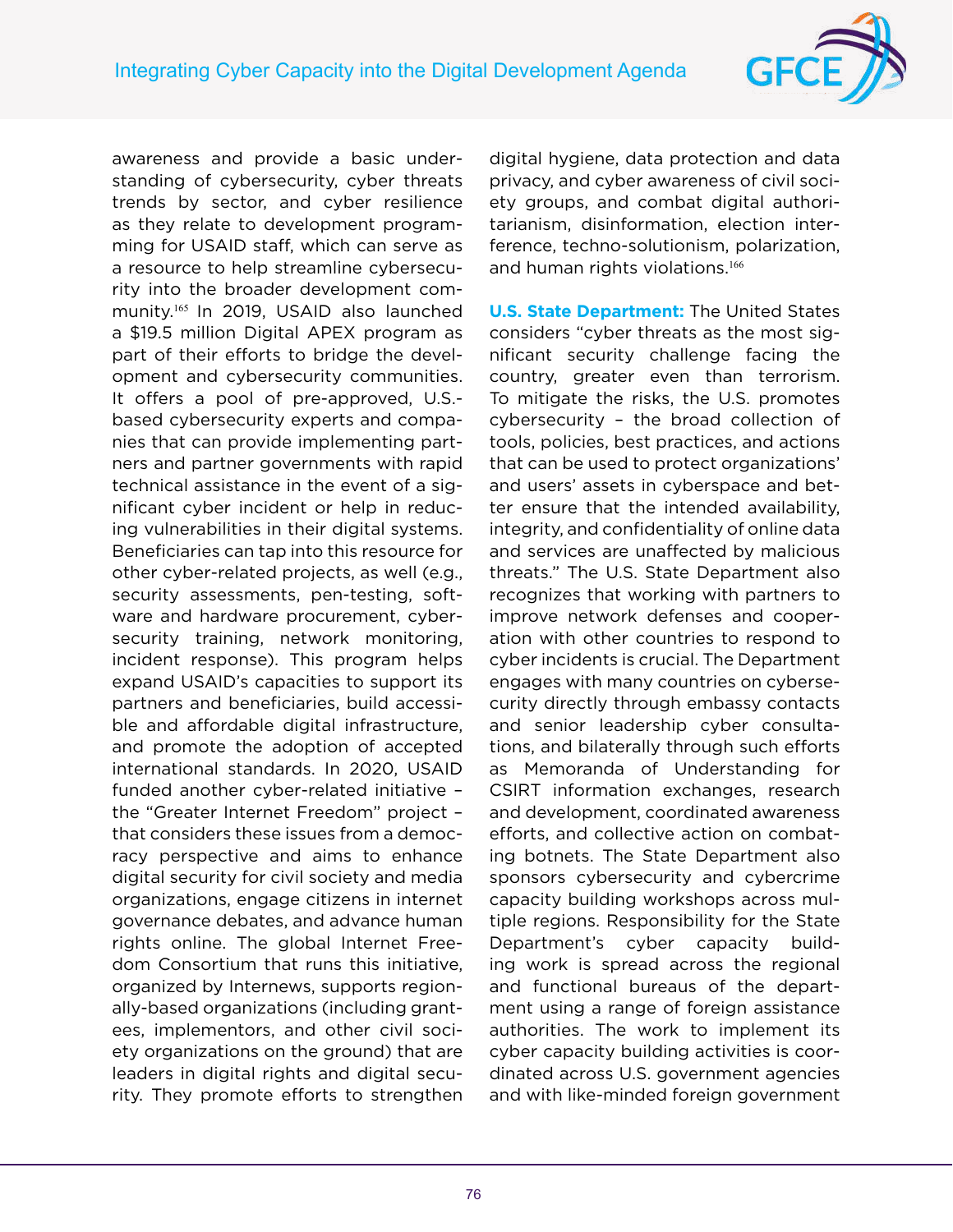

<span id="page-76-0"></span>partners, regional and global multi-stakeholder and multilateral organizations, and federally funded research and development centers. The State Department's efforts are generally focused on 1) reinforcing the international framework for responsible state behavior in cyberspace, and 2) encouraging the adoption of a set of internationally-recognized "best practices" – although both strands are considered mutually reinforcing. The "best practices" articulated in the 2007 Framework for National Cybersecurity Efforts have been the model for U.S. State Department national and international cybersecurity engagements and cyber capacity building efforts. U.S. assistance to nations in need of development, as outlined in the Framework, encompass five CCB areas, namely: 1) Develop national strategies to enhance cybersecurity and reduce the risks and effects of cyber disruptions; 2) Increase government-industry collaboration (public-private partnerships) to manage cyber risk and share knowledge; 3) Fight cybercrime by updating criminal laws, procedures, and policies; 4) Develop incident management capability that can coordinate cybersecurity watch, warning, response, and recovery efforts (frequently housed in a national CSIRT); and 5) Build a culture of cybersecurity, increasing awareness of citizenry and industry of their critical role in protecting cyber systems (following UN General Assembly Resolutions 57/239 and 58/199).[167](#page-84-0) In addition, in 2018, the State Department and USAID launched the Digital Connectivity and Cybersecurity Partnership (DCCP) – a multi-year, whole-of-government initiative to provide a credible alternative to top-down, authoritarian approaches to internet connectivity and ICT development, and to enable countries to realize

the economic benefits of the digital economy. Through the DCCP, the U.S. government is currently working with 17 countries in Asia, Africa, and Latin America to address shared threats through engagement with the private sector, government, and civil society.<sup>[168](#page-84-0)</sup> DCCP aims to: expand and increase secure internet access in targeted emerging markets by supporting the development of secure communications infrastructure and enabling market entry (or expanded market access) for U.S. or like-minded tech companies; increase the adoption of transparent regulatory policies and positions that encourage open, interoperable, reliable, and secure digital infrastructure; promote exports of U.S. ICT goods and services and increase U.S. company market share in targeted markets; and increase adoption of cybersecurity best practices in targeted countries.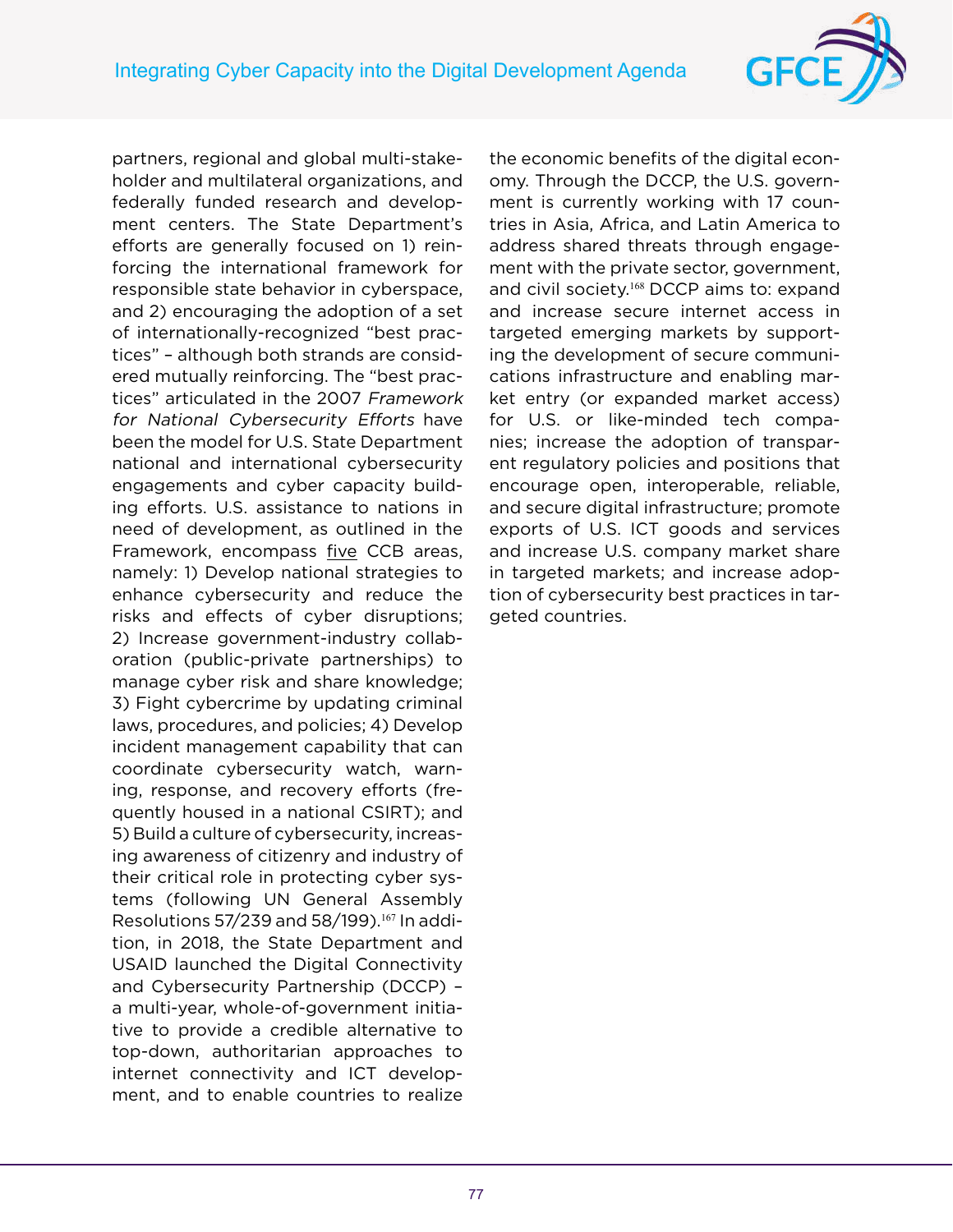

## <span id="page-77-0"></span>ANNEX II DEVELOPMENT AND CCB-RELATED FRAMEWORKS AND REPORTS CONSULTED

In addition to the interviews conducted and the supporting documentation provided by interviewees, the following strategies, methodologies, frameworks, and reports found on the GFCE Cybil Portal<sup>[169](#page-84-0)</sup> and on other open-source websites informed this report:

- United Nations' strategies and reports:
	- "UN Charter" (1945);
	- "High-Level report on Digital Cooperation The Age of Digital Interdependence" (2019);
	- "Data Strategy of the Secretary-General for Action by Everyone, Everywhere (2020-22)";
	- "Roadmap for Digital Cooperation" (2020);
	- "Final Substantive Report of the Open-Ended Working Group on Developments in the Field of Information and Telecommunications in the Context of International Security" (2021);
	- "UNDP pilots the Digital Readiness Assessment in Kosovo" (2021).
- "A History of the Development Assistance Committee and the Development Co-operation Directorate in Dates, Names and Figures" (OECD, 1996)
- "Capacity Building on Cybercrime" (Council of Europe, 2013);
- "Cyber Security Capacity Building in Developing Countries: Challenges and Opportunities" (Norwegian Institute of International Affairs (NUPI), 2015);
- "Cyber Readiness Index 2.0" (Potomac Institute for Policy Studies, 2015);
- "Delhi Communiqué on a GFCE Global Agenda for Cyber Capacity Building" (GFCE, 2017);
- "Operational Guidance for the EU's International Cooperation on Cyber Capacity Building" (European Union Institute for Security Studies (EUISS), 2018);
- "Securing Digital Dividends" (New America, April 2018);
- "The Cyber Frontier and Digital Pitfalls in the Global South" (NUPI, 2018);
- "Boe Declaration on Regional Security" (Pacific Island Forum, 2018);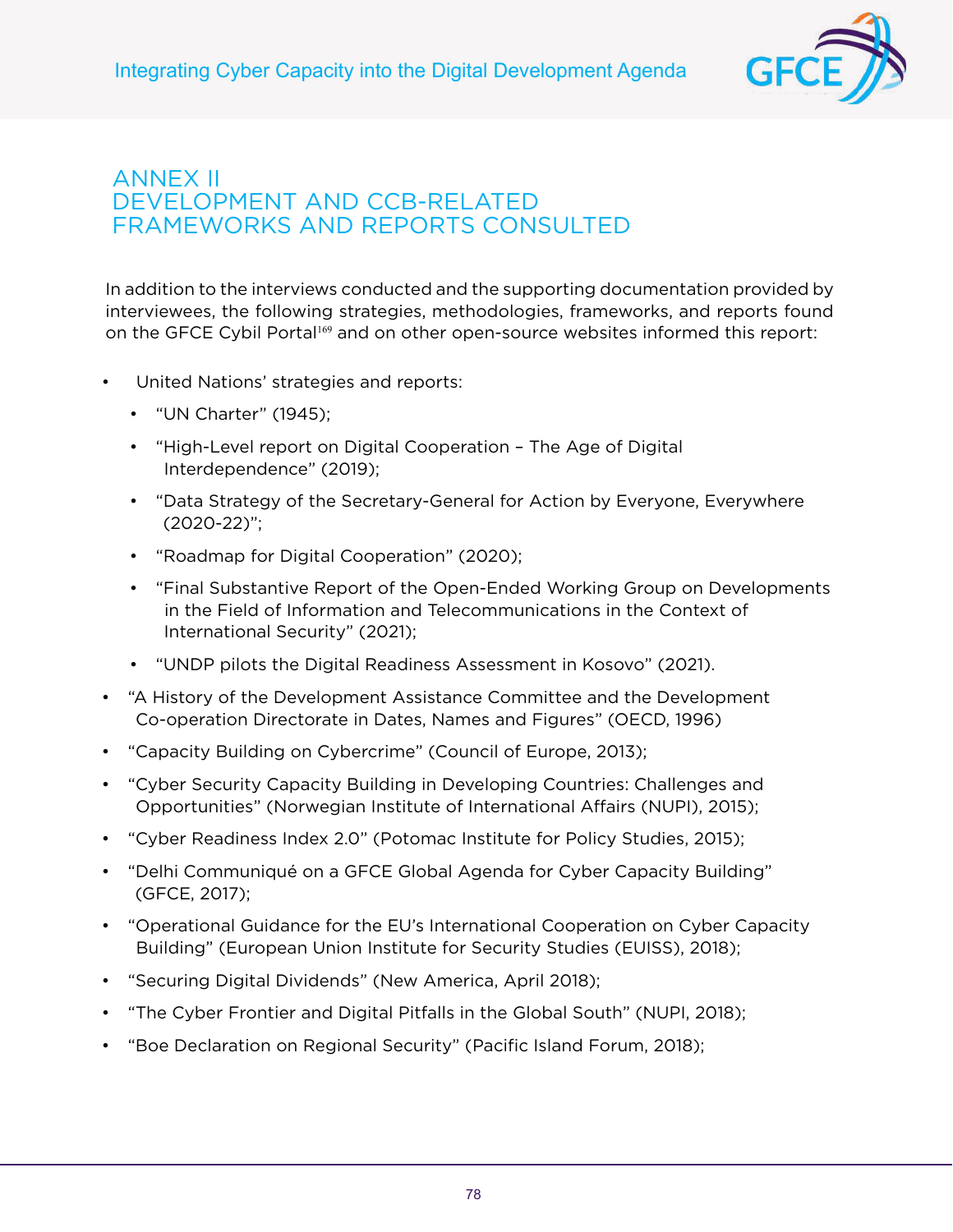

## DEVELOPMENT AND CCB-RELATED FRAMEWORKS AND REPORTS CONSULTED

- "Global Cybersecurity Capacity Program. Lessons Learned and Recommendations Towards Strengthening the Program" (World Bank, 2019);
- "International Strategy to Better Protect the Financial System Against Cyber Threats" (Carnegie Endowment for International Peace, November 2020);
- "Lessons Learned: Cyber Incident Management Capacity Building" (GFCE, 2020);
- "Transnational Governance of Cybersecurity: Policy Challenges and Global Inequalities in Cyber Capacity Building" (Cardiff University, 2020);
- "Unpacking the GGE's Framework on Responsible State Behaviour: Capacity Building" [\(Global Partners Digital \(GPD\)](https://cybilportal.org/actors/global-partners-digital/) & [Asia-Pacific Network Information Centre](https://cybilportal.org/actors/asia-pacific-network-information-centre-apnic/)  [\(APNIC\)](https://cybilportal.org/actors/asia-pacific-network-information-centre-apnic/), 2020);
- "Cybersecurity Capacity Building: Cross-National Benefits and International Divides" (Oxford GCSCC, 2020);
- "Reviewing Cybersecurity Capacity in a COVID-19 Environment" ([Cybersecurity](https://cybilportal.org/actors/cybersecurity-capacity-centre-for-southern-africa-c3sa/)  [Capacity Centre for Southern Africa \[C3SA\]](https://cybilportal.org/actors/cybersecurity-capacity-centre-for-southern-africa-c3sa/) & [Oceania Cyber Security Centre](https://cybilportal.org/actors/oceania-cyber-security-centre/)  [\[OCSC\]](https://cybilportal.org/actors/oceania-cyber-security-centre/), 2020);
- "Australia International Cyber and Critical Technology Engagement Strategy" (Department of Foreign Affairs and Trade, April 2021);
- "Israel International Cyber Strategy" (Israel National Cyber Directorate, July 2021);
- "Digital Vulnerabilities and the Sustainable Development Goals in Developing Countries" (NUPI, 2021);
- "Managing a Digital Revolution: Cybersecurity Capacity Building in Myanmar" (NUPI, 2021);
- "Cyber Capacity Building (CCB) Needs Mapping Exercise and Gap Analysis for African Union (AU) Member States" (AU-GFCE Collaboration Project, July 2021);
- "International Cyber Capacity Building: Global Trends and Scenarios" (EUISS, September 2021);
- "Cybersecurity Primer" (USAID, October 2021);
- "EBRD's Digital Approach to Accelerating Digital Transition" (EBRD, November 2021).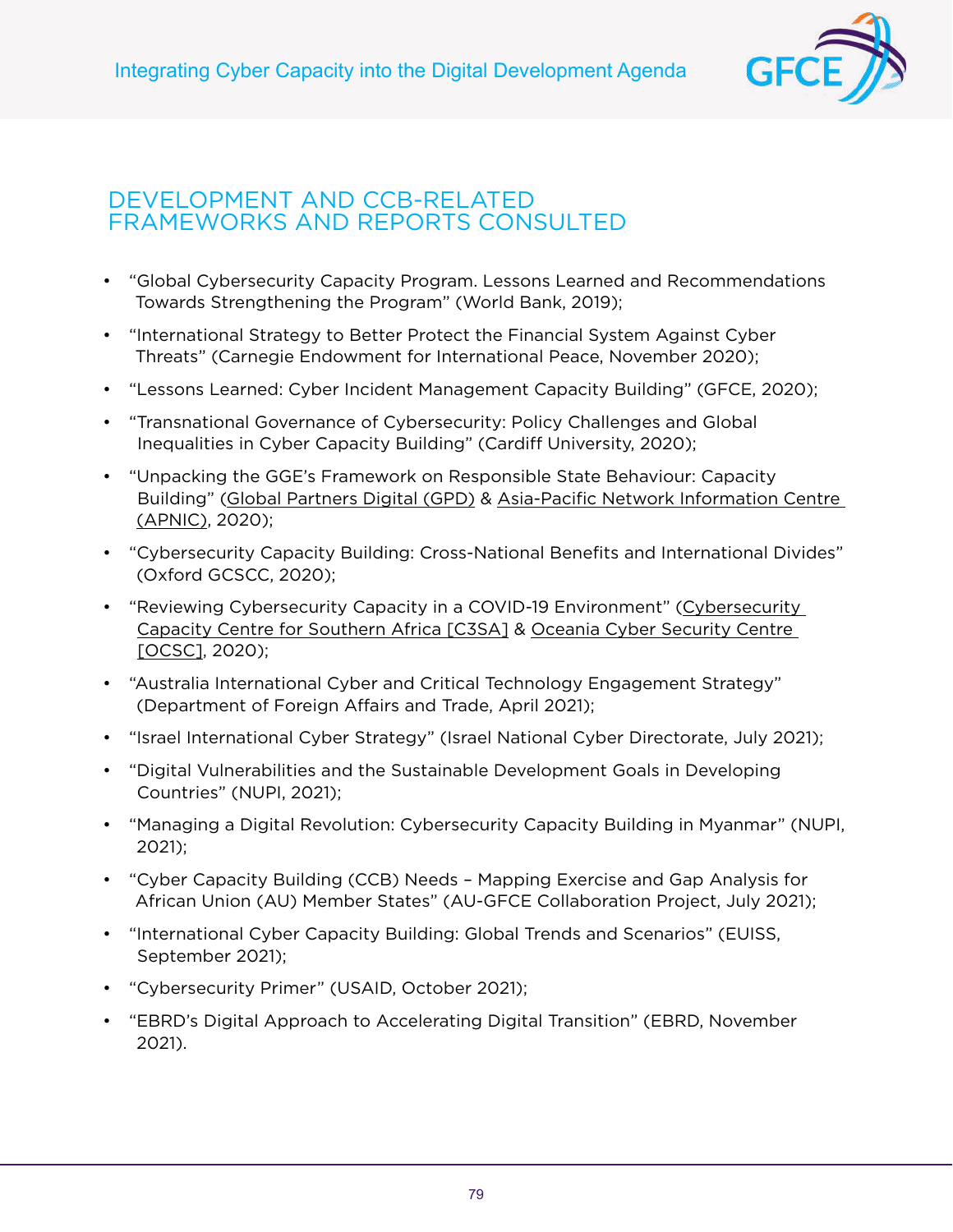

## ENDNOTES

- [1](#page-10-0) World Bank, "World Development Report 2016: Digital Dividends," p. 3, [https://www.worldbank.](https://www.worldbank.org/en/publication/wdr2016) [org/en/publication/wdr2016.](https://www.worldbank.org/en/publication/wdr2016)
- [2](#page-10-0) Remarks by Sandie Okoro, World Bank's General Counsel, at the Council of Europe Octopus Conference 2019.
- [3](#page-11-0) World Bank, "World Development Report 2021: Data for Better Lives," pp. 190-194, [https://www.](https://www.worldbank.org/en/publication/wdr2021) [worldbank.org/en/publication/wdr2021.](https://www.worldbank.org/en/publication/wdr2021)
- [4](#page-11-0) World Bank, "Combatting Cybercrime: Tools and Capacity Building for Emerging Economies," [www.combattingcybercrime.org.](http://www.combattingcybercrime.org)
- [5](#page-11-0) World Bank, "Cybersecurity Multi-Donor Trust Fund," [https://www.worldbank.org/en/](https://www.worldbank.org/en/programs/cybersecurity-trust-fund) [programs/cybersecurity-trust-fund](https://www.worldbank.org/en/programs/cybersecurity-trust-fund).
- [6](#page-11-0) Global Forum on Cyber Expertise, "Cybil Portal," <https://cybilportal.org/>.
- [7](#page-12-0) GFCE, "Delhi Communiqué on a GFCE Global Agenda for Cyber Capacity Building," 24 November 2017, [https://thegfce.org/wp](https://thegfce.org/wp-content/uploads/2020/04/DelhiCommunique.pdf)[content/uploads/2020/04/DelhiCommunique.](https://thegfce.org/wp-content/uploads/2020/04/DelhiCommunique.pdf) [pdf](https://thegfce.org/wp-content/uploads/2020/04/DelhiCommunique.pdf).
- [8](#page-14-0) GFCE Members, [https://thegfce.org/member](https://thegfce.org/member-overview/)[overview/](https://thegfce.org/member-overview/).
- [9](#page-15-0) UN Secretary-General António Guterres' remarks to the virtual high-level meeting on the "Impact of Rapid Technological Change on the Achievement of the Sustainable Development Goals," New York, 11 June 2020.
- [10](#page-16-0) Helmut Führer, A History of the Development Assistance Committee and the Development Co-operation Directorate in Dates, Names and Figures (OECD, 1996), [https://www.oecd.org/](https://www.oecd.org/dac/1896816.pdf) [dac/1896816.pdf.](https://www.oecd.org/dac/1896816.pdf)
- [11](#page-17-0) UN Charter, 1945.
- [12](#page-17-0) ODA-eligible funding (i.e. grants and soft loans) provided by official government agencies flows to countries and territories on the DAC List of ODA Recipients and to multilateral development institutions. Concessions to ODA- eligible countries and/or activity areas are administered with the main objective of promoting the economic development and welfare of recipient countries. See: OECD, "Official Development Assistance (ODA)," [https://www.oecd.org/dac/financing](https://www.oecd.org/dac/financing-sustainable-development/development-finance-standards/official-development-assistance.htm)[sustainable-development/development](https://www.oecd.org/dac/financing-sustainable-development/development-finance-standards/official-development-assistance.htm)[finance-standards/official-development](https://www.oecd.org/dac/financing-sustainable-development/development-finance-standards/official-development-assistance.htm)[assistance.htm](https://www.oecd.org/dac/financing-sustainable-development/development-finance-standards/official-development-assistance.htm) and "What is ODA?" [https://](https://www.oecd.org/development/stats/What-is-ODA.pdf) [www.oecd.org/development/stats/What-is-](https://www.oecd.org/development/stats/What-is-ODA.pdf)[ODA.pdf.](https://www.oecd.org/development/stats/What-is-ODA.pdf)
- [13](#page-18-0) World Bank, "The McNamara Years at the World Bank," (1981), [https://documents1.worldbank.](https://documents1.worldbank.org/curated/en/850631468336712540/pdf/332440PUB0McNa101Official0Use0Only1.pdf) [org/curated/en/850631468336712540/](https://documents1.worldbank.org/curated/en/850631468336712540/pdf/332440PUB0McNa101Official0Use0Only1.pdf) [pdf/332440PUB0McNa101Official0Use0Only1.pdf](https://documents1.worldbank.org/curated/en/850631468336712540/pdf/332440PUB0McNa101Official0Use0Only1.pdf).
- [14](#page-18-0) UN, "Conferences | Least Developed Countries," [https://www.un.org/en/conferences/least](https://www.un.org/en/conferences/least-developed-countries)[developed-countries](https://www.un.org/en/conferences/least-developed-countries).
- [15](#page-18-0) OECD, "DAC Statement on Basic Human Needs" (1977), [https://www.oecd.org/](https://www.oecd.org/dac/1896808.pdf) [dac/1896808.pdf.](https://www.oecd.org/dac/1896808.pdf)
- [16](#page-18-0) World Commission on Environment and Development, "Brundtland Report," [https://](https://www.britannica.com/topic/Brundtland-Report) [www.britannica.com/topic/Brundtland-Report](https://www.britannica.com/topic/Brundtland-Report).
- [17](#page-18-0) Robert Collett and Nayia Barmpaliou, "International Cyber Capacity Building: Global Trends and Scenarios," EUISS, September 2021, [https://www.iss.europa.eu/sites/default/files/](https://www.iss.europa.eu/sites/default/files/EUISSFiles/CCB%20Report%20Final.pdf) [EUISSFiles/CCB%20Report%20Final.pdf](https://www.iss.europa.eu/sites/default/files/EUISSFiles/CCB%20Report%20Final.pdf).
- [18](#page-19-0) United Nations, "Sustainable Development Goals," [https://sdgs.un.org.](https://sdgs.un.org)
- [19](#page-19-0) World Bank, "World Development Report: Digital Dividends," (2016): p. 3, [https://www.](https://www.worldbank.org/en/publication/wdr2016) [worldbank.org/en/publication/wdr2016](https://www.worldbank.org/en/publication/wdr2016).
- [20](#page-19-0) DiploFoundation, "Sustainable Development," [https://dig.watch/issues/](https://dig.watch/issues/sustainable-development) [sustainable-development.](https://dig.watch/issues/sustainable-development)
- [21](#page-19-0) Carl Bildt, "Development's Digital Divide," Project Syndicate, 2015, [http://www.project](http://www.project-syndicate.org?commentary/sustainable-development-goals-digital-divide-by-carl-bildt-2015-08)[syndicate.org?commentary/sustainable](http://www.project-syndicate.org?commentary/sustainable-development-goals-digital-divide-by-carl-bildt-2015-08)[development-goals-digital-divide-by-carl](http://www.project-syndicate.org?commentary/sustainable-development-goals-digital-divide-by-carl-bildt-2015-08)[bildt-2015-08](http://www.project-syndicate.org?commentary/sustainable-development-goals-digital-divide-by-carl-bildt-2015-08).
- [22](#page-20-0) ITU, "ICTs for a Sustainable World," [https://](https://www.itu.int/en/sustainable-world/Pages/default.aspx) [www.itu.int/en/sustainable-world/Pages/](https://www.itu.int/en/sustainable-world/Pages/default.aspx) [default.aspx](https://www.itu.int/en/sustainable-world/Pages/default.aspx)
- [23](#page-20-0) EBRD, "Annual Review 2020," (2021), [https://](https://www.ebrd.com/news/publications/annual-report/annual-review-2020.html) [www.ebrd.com/news/publications/annual](https://www.ebrd.com/news/publications/annual-report/annual-review-2020.html)[report/annual-review-2020.html.](https://www.ebrd.com/news/publications/annual-report/annual-review-2020.html)
- [24](#page-20-0) Niels Schia and Johann Willers, "Digital Vulnerabilities and the Sustainable Development Goals in Developing Countries," Norwegian Institute of International Affairs (NUPI), Oslo, Norway (2021), p. 2.
- [25](#page-20-0) Atlantic Council, "The Role of Development Finance and Trusted Connectivity in Achieving the Sustainable Development Goals," 18 October 2021, [https://www.atlanticcouncil.](https://www.atlanticcouncil.org/event/the-role-of-development-finance-and-trusted-connectivity-in-achieving-the-sustainable-development-goals/) [org/event/the-role-of-development-finance](https://www.atlanticcouncil.org/event/the-role-of-development-finance-and-trusted-connectivity-in-achieving-the-sustainable-development-goals/)[and-trusted-connectivity-in-achieving-the](https://www.atlanticcouncil.org/event/the-role-of-development-finance-and-trusted-connectivity-in-achieving-the-sustainable-development-goals/)[sustainable-development-goals/.](https://www.atlanticcouncil.org/event/the-role-of-development-finance-and-trusted-connectivity-in-achieving-the-sustainable-development-goals/)
- [26](#page-20-0) United Nations, "Roadmap for Digital Cooperation," June 2020, pp. 12-13, [https://](https://www.un.org/en/content/digital-cooperation-roadmap/assets/pdf/Roadmap_for_Digital_Cooperation_EN.pdf) [www.un.org/en/content/digital-cooperation](https://www.un.org/en/content/digital-cooperation-roadmap/assets/pdf/Roadmap_for_Digital_Cooperation_EN.pdf)[roadmap/assets/pdf/Roadmap\\_for\\_Digital\\_](https://www.un.org/en/content/digital-cooperation-roadmap/assets/pdf/Roadmap_for_Digital_Cooperation_EN.pdf) [Cooperation\\_EN.pdf.](https://www.un.org/en/content/digital-cooperation-roadmap/assets/pdf/Roadmap_for_Digital_Cooperation_EN.pdf)
- [27](#page-20-0) UN Office of the Secretary-General's Envoy on Technology, "Digital Capacity Building," [https://www.un.org/techenvoy/content/digital](https://www.un.org/techenvoy/content/digital-capacity-building)[capacity-building.](https://www.un.org/techenvoy/content/digital-capacity-building)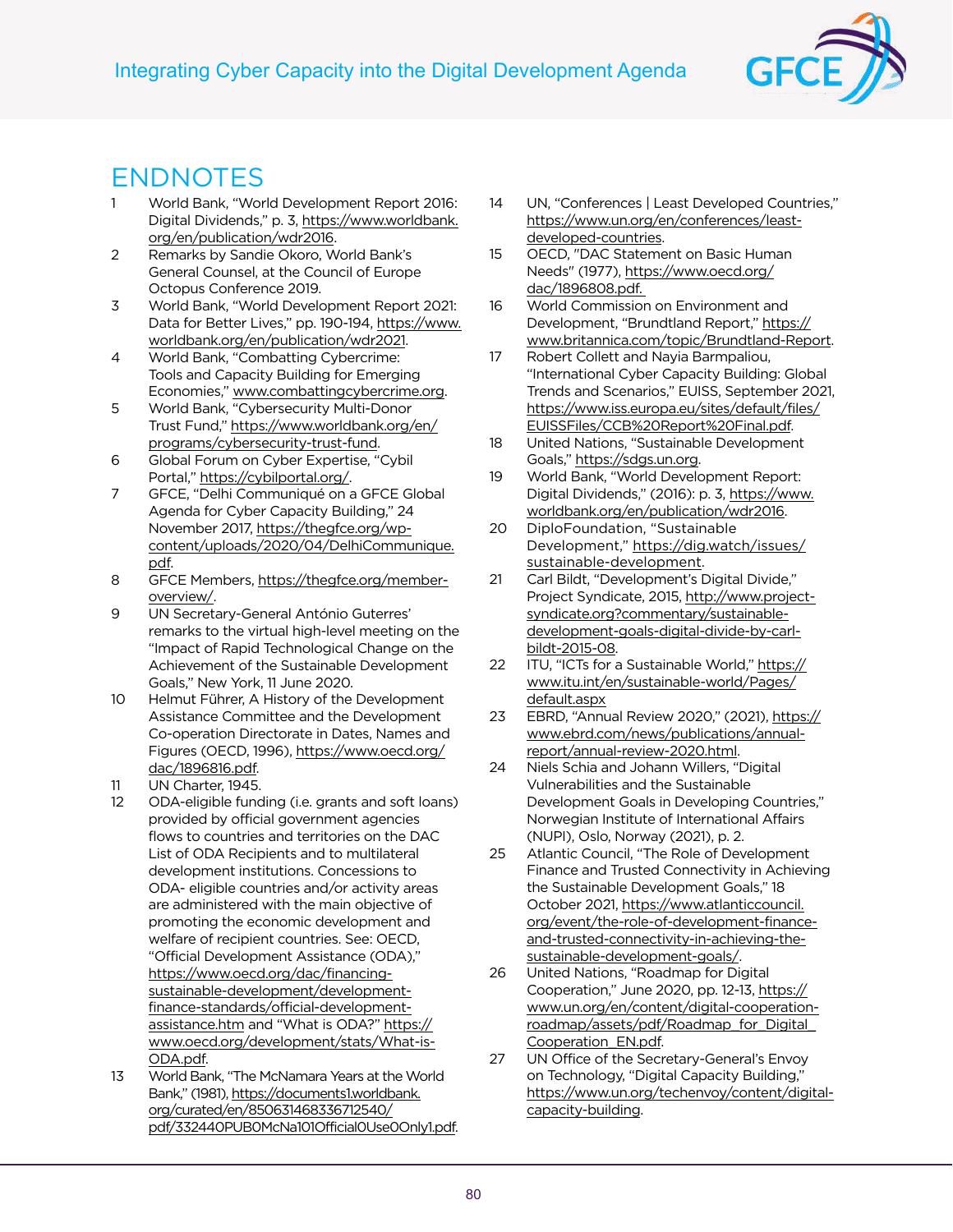

- [28](#page-21-0) Schia and Willers, "Digital Vulnerabilities and the Sustainable Development Goals in Developing Countries."
- [29](#page-21-0) Ibid.
- [30](#page-21-0) Robert Morgus, "Securing Digital Dividends," New America, April 2018, p.8, [https://www.](https://www.newamerica.org/cybersecurity-initiative/reports/securing-digital-dividends/) [newamerica.org/cybersecurity-initiative/](https://www.newamerica.org/cybersecurity-initiative/reports/securing-digital-dividends/) [reports/securing-digital-dividends/.](https://www.newamerica.org/cybersecurity-initiative/reports/securing-digital-dividends/)
- [31](#page-21-0) UN General Assembly, "Final Substantive Report of the Open-Ended Working Group (OEWG) on Developments in the Field of Information and Telecommunications in the Context of International Security," 10 March 2021, [https://front.un-arm.org/wp-content/](https://front.un-arm.org/wp-content/uploads/2021/03/Final-report-A-AC.290-2021-CRP.2.pdf) [uploads/2021/03/Final-report-A-AC.290-2021-](https://front.un-arm.org/wp-content/uploads/2021/03/Final-report-A-AC.290-2021-CRP.2.pdf) [CRP.2.pdf;](https://front.un-arm.org/wp-content/uploads/2021/03/Final-report-A-AC.290-2021-CRP.2.pdf) and Internet Society, "What Do You Mean When You Say 'Open Internet'?" 3 September 2014, [https://www.internetsociety.](https://www.internetsociety.org/blog/2014/09/what-do-you-mean-when-you-say-open-internet/) [org/blog/2014/09/what-do-you-mean-when](https://www.internetsociety.org/blog/2014/09/what-do-you-mean-when-you-say-open-internet/)[you-say-open-internet/](https://www.internetsociety.org/blog/2014/09/what-do-you-mean-when-you-say-open-internet/).
- [32](#page-22-0) UN Secretary General's High-Level Panel on Digital Cooperation, "The Age of Digital Interdependence," (2019), [https://www.un.org/](https://www.un.org/en/pdfs/DigitalCooperation-report-for%20web.pdf) [en/pdfs/DigitalCooperation-report-for%20web.](https://www.un.org/en/pdfs/DigitalCooperation-report-for%20web.pdf) [pdf.](https://www.un.org/en/pdfs/DigitalCooperation-report-for%20web.pdf)
- [33](#page-22-0) Collett & Barmpaliou, "International Cyber Capacity Building: Global Trends and Scenarios," EUISS.
- [34](#page-22-0) Ibid.
- [35](#page-23-0) Schia and Willers, "Digital Vulnerabilities and the Sustainable Development Goals in Developing Countries."
- [36](#page-23-0) Authors' interview with African Union Commission representative.
- [37](#page-23-0) Melissa Hathaway and Francesca Spidalieri, "The Cyber Readiness Index 2.0," Potomac Institute for Policy Studies, [https://www.](https://www.potomacinstitute.org/academic-centers/cyber-readiness-index) [potomacinstitute.org/academic-centers/cyber](https://www.potomacinstitute.org/academic-centers/cyber-readiness-index)[readiness-index.](https://www.potomacinstitute.org/academic-centers/cyber-readiness-index)
- [38](#page-24-0) Tim Mauer and Arthur Nelson, "International Strategy to Better Protect the Financial System Against Cyber Threats," Carnegie Endowment for International Peace, November 2020, [https://carnegieendowment.org/2020/11/18/](https://carnegieendowment.org/2020/11/18/priority-5-capacity-building-pub-83113) [priority-5-capacity-building-pub-83113.](https://carnegieendowment.org/2020/11/18/priority-5-capacity-building-pub-83113)
- [39](#page-24-0) Collet & Barmpaliou, "International Cyber Capacity Building: Global Trends and Scenarios."
- [40](#page-24-0) Robert Collett, "Understanding cybersecurity capacity building and its relationship to norms and confidence building measures," Journal of Cyber Policy, 2021.
- [41](#page-26-0) Israel National Cyber Directorate, "Israel International Cyber Strategy," July 2021; and authors' interview with the Israel National Cyber Directorate.
- [42](#page-28-0) "Securing Digital Dividends," New America (2018).
- [43](#page-28-0) "UN Secretary-General's press remarks on New Plan for Digital Cooperation," [https://media.](https://media.un.org/en/asset/k1x/k1x3tnmwei) [un.org/en/asset/k1x/k1x3tnmwei](https://media.un.org/en/asset/k1x/k1x3tnmwei).
- [44](#page-29-0) "Securing Digital Dividends," New America (2018).
- [45](#page-29-0) Pacific Island Forum, "Boe Declaration Action Plan," [https://www.forumsec.org/wp-content/](https://www.forumsec.org/wp-content/uploads/2019/10/BOE-document-Action-Plan.pdf) [uploads/2019/10/BOE-document-Action-Plan.pdf.](https://www.forumsec.org/wp-content/uploads/2019/10/BOE-document-Action-Plan.pdf)
- [46](#page-30-0) "Securing Digital Dividends," New America (2018).
- [47](#page-31-0) Authors' interview with OAS representative.
- [48](#page-31-0) United Nations, "Roadmap for Digital Cooperation," June 2020.
- [49](#page-32-0) "Securing Digital Dividends," New America (2018).
- [50](#page-33-0) ICT Works, "The Future of International Development Programmes in the Digital Age," 1 September 2021, [https://www.ictworks.](https://www.ictworks.org/international-development-cooperation-digital-age/) [org/international-development-cooperation](https://www.ictworks.org/international-development-cooperation-digital-age/)[digital-age/.](https://www.ictworks.org/international-development-cooperation-digital-age/)
- [51](#page-33-0) Authors' interview with DiploFoundation.
- [52](#page-33-0) "A report conducted by analysts from Dataprotect, a Morocco-based data security firm, indicates that 55% of African financial institutions outsource their cybersecurity needs," [https://cybersecforum.eu/wp-content/](https://cybersecforum.eu/wp-content/uploads/2020/08/ECJ-VOLUME-6-2020-ISSUE-1.pdf) [uploads/2020/08/ECJ-VOLUME-6-2020-](https://cybersecforum.eu/wp-content/uploads/2020/08/ECJ-VOLUME-6-2020-ISSUE-1.pdf) [ISSUE-1.pdf](https://cybersecforum.eu/wp-content/uploads/2020/08/ECJ-VOLUME-6-2020-ISSUE-1.pdf).
- [53](#page-34-0) UN Roadmap for Digital Cooperation.
- [54](#page-34-0) Ibid.
- [55](#page-34-0) UN DCO, "About," [https://unsdg.un.org/about/](https://unsdg.un.org/about/development-coordination-office) [development-coordination-office.](https://unsdg.un.org/about/development-coordination-office)
- [56](#page-35-0) Authors' interview with OECD representative.
- [57](#page-36-0) United Nations, "UN Secretary-General's Roadmap for Digital Cooperation," [https://](https://www.un.org/en/content/digital-cooperation-roadmap/) [www.un.org/en/content/digital-cooperation](https://www.un.org/en/content/digital-cooperation-roadmap/)[roadmap/](https://www.un.org/en/content/digital-cooperation-roadmap/); and UN Office of the Secretary-General's Envoy on Technology, "Digital Capacity Building," [https://www.un.org/](https://www.un.org/techenvoy/content/digital-capacity-building) [techenvoy/content/digital-capacity-building.](https://www.un.org/techenvoy/content/digital-capacity-building)
- [58](#page-36-0) "AU-GFCE Collaboration: Enabling African Countries to Identify and Address Their Cyber Capacity Needs," GFCE Cybil Portal, [https://](https://cybilportal.org/projects/auc-gfce-collaboration-enabling-african-countries-to-identify-and-address-their-cyber-capacity-needs/) [cybilportal.org/projects/auc-gfce-collaboration](https://cybilportal.org/projects/auc-gfce-collaboration-enabling-african-countries-to-identify-and-address-their-cyber-capacity-needs/)[enabling-african-countries-to-identify-and](https://cybilportal.org/projects/auc-gfce-collaboration-enabling-african-countries-to-identify-and-address-their-cyber-capacity-needs/)[address-their-cyber-capacity-needs/.](https://cybilportal.org/projects/auc-gfce-collaboration-enabling-african-countries-to-identify-and-address-their-cyber-capacity-needs/)
- [59](#page-37-0) Authors' interview with CREST, 25 August 2021.
- [60](#page-38-0) CMU CyberLab-Africa, [https://www.cylab.cmu.](https://www.cylab.cmu.edu/research/africa/index.html) [edu/research/africa/index.html](https://www.cylab.cmu.edu/research/africa/index.html)
- [61](#page-38-0) DIAL, "Unlocking MNO data to enhance public services and humanitarian efforts," February 2018, [https://digitalimpactalliance.](https://digitalimpactalliance.org/wp-content/uploads/2018/02/DIAL_D4D-Report_2018.pdf) [org/wp-content/uploads/2018/02/DIAL\\_D4D-](https://digitalimpactalliance.org/wp-content/uploads/2018/02/DIAL_D4D-Report_2018.pdf)[Report\\_2018.pdf](https://digitalimpactalliance.org/wp-content/uploads/2018/02/DIAL_D4D-Report_2018.pdf).
- [62](#page-38-0) Digital Impact Alliance, "Who We Are," [https://](https://digitalimpactalliance.org/home/who-we-are/) [digitalimpactalliance.org/home/who-we-are/](https://digitalimpactalliance.org/home/who-we-are/).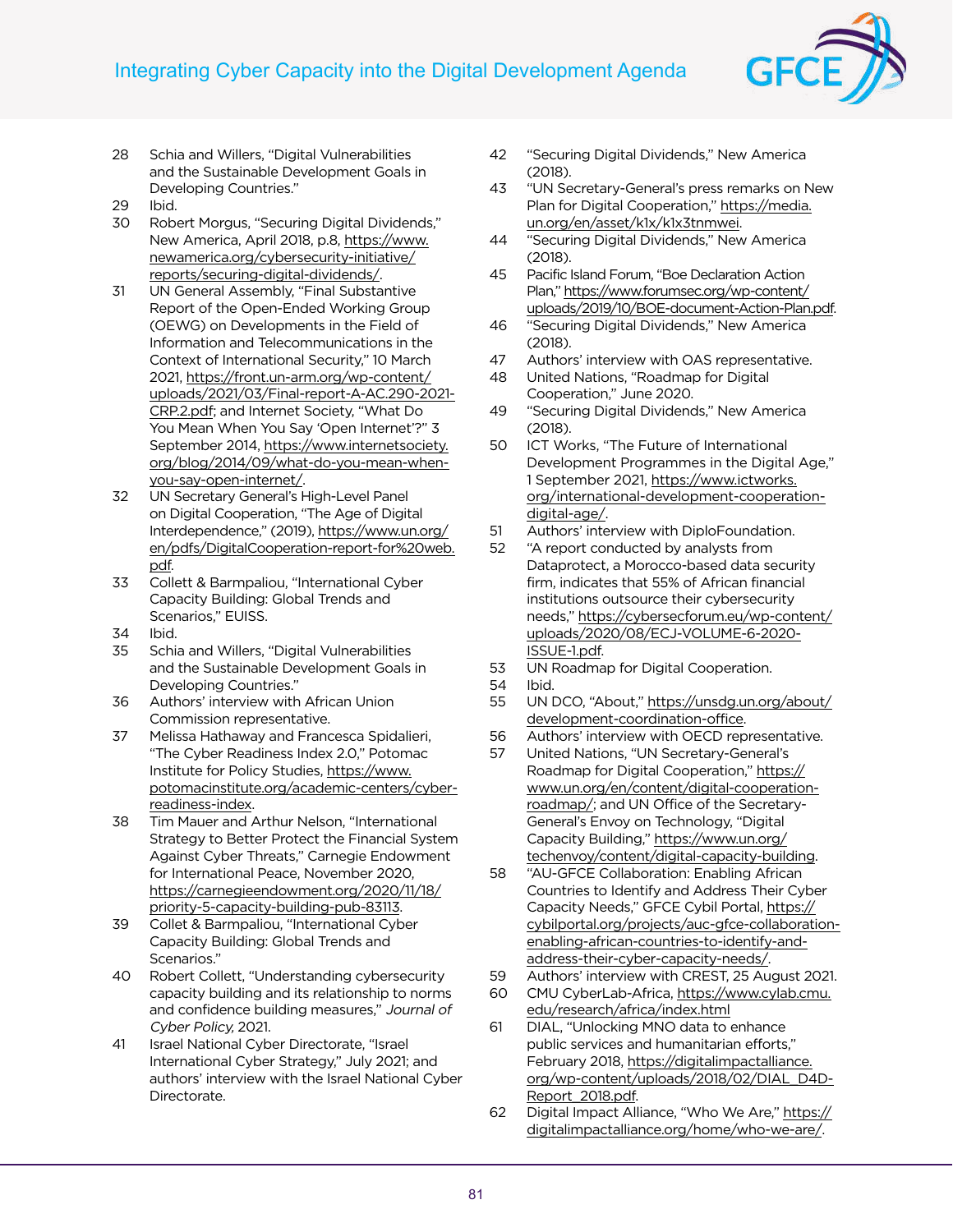

- [63](#page-38-0) DPGA, "Who We Are," [https://](https://digitalpublicgoods.net/who-we-are/) [digitalpublicgoods.net/who-we-are/](https://digitalpublicgoods.net/who-we-are/).
- [64](#page-39-0) DPGA, "What We Do," [https://](https://digitalpublicgoods.net/what-we-do/) [digitalpublicgoods.net/what-we-do/.](https://digitalpublicgoods.net/what-we-do/)
- [65](#page-39-0) World Bank, "Combatting Cybercrime: Tools and Capacity Building for Emerging Economies," [www.combattingcybercrime.org.](http://www.combattingcybercrime.org)
- [66](#page-39-0) "Cybil Portal," [https://cybilportal.org.](https://cybilportal.org)
- [67](#page-39-0) USAID, "Cybersecurity Primer," October 2021, [https://www.usaid.gov/sites/default/files/](https://www.usaid.gov/sites/default/files/documents/10-26-21_EXTERNAL_CyberPrimer-CLEARED-accessible.pdf) [documents/10-26-21\\_EXTERNAL\\_CyberPrimer-](https://www.usaid.gov/sites/default/files/documents/10-26-21_EXTERNAL_CyberPrimer-CLEARED-accessible.pdf)[CLEARED-accessible.pdf](https://www.usaid.gov/sites/default/files/documents/10-26-21_EXTERNAL_CyberPrimer-CLEARED-accessible.pdf).
- [68](#page-40-0) UNDP, "UNDP pilots the Digital Readiness Assessment in Kosovo," 24 March 2021, [https://](https://www.ks.undp.org/content/kosovo/en/home/presscenter/articles/2021/03/24/undp-pilots-the-digital-readiness-assessment-in-kosovo.html) [www.ks.undp.org/content/kosovo/en/home/](https://www.ks.undp.org/content/kosovo/en/home/presscenter/articles/2021/03/24/undp-pilots-the-digital-readiness-assessment-in-kosovo.html) [presscenter/articles/2021/03/24/undp-pilots](https://www.ks.undp.org/content/kosovo/en/home/presscenter/articles/2021/03/24/undp-pilots-the-digital-readiness-assessment-in-kosovo.html)[the-digital-readiness-assessment-in-kosovo.](https://www.ks.undp.org/content/kosovo/en/home/presscenter/articles/2021/03/24/undp-pilots-the-digital-readiness-assessment-in-kosovo.html) [html](https://www.ks.undp.org/content/kosovo/en/home/presscenter/articles/2021/03/24/undp-pilots-the-digital-readiness-assessment-in-kosovo.html).
- [69](#page-40-0) Note: cybersecurity and data protection are mostly discussed as part of the Regulations pillar.
- [70](#page-40-0) Authors' interview with the UNDP.
- [71](#page-41-0) DiploFoundation, "Sustainable Development," [https://dig.watch/issues/sustainable](https://dig.watch/issues/sustainable-development)[development](https://dig.watch/issues/sustainable-development).
- [72](#page-42-0) ITU, "Global Cybersecurity Index 2020," [https://](https://www.itu.int/en/ITU-D/Cybersecurity/Pages/global-cybersecurity-index.aspx) [www.itu.int/en/ITU-D/Cybersecurity/Pages/](https://www.itu.int/en/ITU-D/Cybersecurity/Pages/global-cybersecurity-index.aspx) [global-cybersecurity-index.aspx.](https://www.itu.int/en/ITU-D/Cybersecurity/Pages/global-cybersecurity-index.aspx)
- [73](#page-42-0) Melissa Hathaway, "Managing National Cyber Risk," Organization of American States, (2018), [https://www.oas.org/es/sms/cicte/](https://www.oas.org/es/sms/cicte/ENGcyberrisk.pdf) [ENGcyberrisk.pdf](https://www.oas.org/es/sms/cicte/ENGcyberrisk.pdf).
- [74](#page-43-0) Schia & Willers, "Digital Vulnerabilities and the Sustainable Development Goals in Developing Countries," p. 2.
- [75](#page-44-0) Council of Europe, "The Budapest Convention on Cybercrime: Benefits and Impact in Practice," July 2020, [https://](https://rm.coe.int/t-cy-2020-16-bc-benefits-rep-provisional/16809ef6ac) [rm.coe.int/t-cy-2020-16-bc-benefits-rep](https://rm.coe.int/t-cy-2020-16-bc-benefits-rep-provisional/16809ef6ac)[provisional/16809ef6ac](https://rm.coe.int/t-cy-2020-16-bc-benefits-rep-provisional/16809ef6ac).
- [76](#page-44-0) INTERPOL, "National Central Bureau (NCBs)," [https://www.interpol.int/en/Who-we-are/](https://www.interpol.int/en/Who-we-are/Member-countries/National-Central-Bureaus-NCBs) [Member-countries/National-Central-Bureaus-](https://www.interpol.int/en/Who-we-are/Member-countries/National-Central-Bureaus-NCBs)[NCBs](https://www.interpol.int/en/Who-we-are/Member-countries/National-Central-Bureaus-NCBs).
- [77](#page-44-0) GFCE Cybil, "Strengthening the Work of the CBM 8 PoC Crisis Communication Network," [https://cybilportal.org/projects/](https://cybilportal.org/projects/strengthening-the-work-of-the-cbm-8-poc-crisis-communication-network/) [strengthening-the-work-of-the-cbm-8-poc](https://cybilportal.org/projects/strengthening-the-work-of-the-cbm-8-poc-crisis-communication-network/)[crisis-communication-network/](https://cybilportal.org/projects/strengthening-the-work-of-the-cbm-8-poc-crisis-communication-network/)
- [78](#page-44-0) EU CyberNet, [https://www.eucybernet.eu/](https://www.eucybernet.eu/vision/) [vision/.](https://www.eucybernet.eu/vision/)
- [79](#page-45-0) Authors' interview with CREST.
- [80](#page-46-0) ITU, "Kenya National CIRT Establishment," GFCE Cybil, [https://cybilportal.org/projects/](https://cybilportal.org/projects/kenya-national-cirt-establishment/) [kenya-national-cirt-establishment/,](https://cybilportal.org/projects/kenya-national-cirt-establishment/) and "Kenya National CIRT Enhancement," [https://](https://cybilportal.org/projects/kenya-national-cirt-enhancement/) [cybilportal.org/projects/kenya-national-cirt](https://cybilportal.org/projects/kenya-national-cirt-enhancement/)[enhancement/](https://cybilportal.org/projects/kenya-national-cirt-enhancement/).
- [81](#page-46-0) Authors' interview with the ITU, 31 August 2021.
- [82](#page-46-0) USAID, "Cybersecurity for Critical Infrastructure in Ukraine."
- [83](#page-46-0) Council of Europe, "Global Action on Cybercrime Extended (GLACY+)," [https://www.](https://www.coe.int/en/web/cybercrime/glacyplus) [coe.int/en/web/cybercrime/glacyplus.](https://www.coe.int/en/web/cybercrime/glacyplus)
- [84](#page-46-0) DG Neighbourhood and Enlargement Negotiations (DG NEAR), [https://ec.europa.](https://ec.europa.eu/neighbourhood-enlargement/directorate-general_en) [eu/neighbourhood-enlargement/directorate](https://ec.europa.eu/neighbourhood-enlargement/directorate-general_en)general en .
- [85](#page-47-0) Authors' interview with representative of DG NEAR – Ukraine special unit.
- [86](#page-47-0) EU CyberNet, "EU CyberNet work in Dominican Republic, first national cybersecurity exercise "Cyber llamas," [https://www.eucybernet.eu/](https://www.eucybernet.eu/eu-cybernet-work-in-dominican-republic-first-national-cyber-llamas-exercise/) [eu-cybernet-work-in-dominican-republic-first](https://www.eucybernet.eu/eu-cybernet-work-in-dominican-republic-first-national-cyber-llamas-exercise/)[national-cyber-llamas-exercise/.](https://www.eucybernet.eu/eu-cybernet-work-in-dominican-republic-first-national-cyber-llamas-exercise/)
- [87](#page-47-0) Cyber4Dev, "Cyber4Dev experts deliver wide-ranging virtual training alongside partners in Ecuador and Paraguay," [https://](https://cyber4dev.eu/2021/03/26/continuing-our-support-to-south-american-partners/) [cyber4dev.eu/2021/03/26/continuing-our](https://cyber4dev.eu/2021/03/26/continuing-our-support-to-south-american-partners/)[support-to-south-american-partners/](https://cyber4dev.eu/2021/03/26/continuing-our-support-to-south-american-partners/), and "Cooperation in times of adversity creates opportunities for development," [https://](https://cyber4dev.eu/2020/08/11/cooperation-in-times-of-adversity-creates-opportunities-for-development/) [cyber4dev.eu/2020/08/11/cooperation-in](https://cyber4dev.eu/2020/08/11/cooperation-in-times-of-adversity-creates-opportunities-for-development/)[times-of-adversity-creates-opportunities-for](https://cyber4dev.eu/2020/08/11/cooperation-in-times-of-adversity-creates-opportunities-for-development/)[development/](https://cyber4dev.eu/2020/08/11/cooperation-in-times-of-adversity-creates-opportunities-for-development/).
- [88](#page-47-0) Authors' interview with World Bank representatives.
- [89](#page-48-0) Remarks by Susan Lund, Vice President of Economics and Private Sector Development at the International Finance Corporation (IFC), 18 October 2021, [https://www.atlanticcouncil.](https://www.atlanticcouncil.org/event/the-role-of-development-finance-and-trusted-connectivity-in-achieving-the-sustainable-development-goals/) [org/event/the-role-of-development-finance](https://www.atlanticcouncil.org/event/the-role-of-development-finance-and-trusted-connectivity-in-achieving-the-sustainable-development-goals/)[and-trusted-connectivity-in-achieving-the](https://www.atlanticcouncil.org/event/the-role-of-development-finance-and-trusted-connectivity-in-achieving-the-sustainable-development-goals/)[sustainable-development-goals/.](https://www.atlanticcouncil.org/event/the-role-of-development-finance-and-trusted-connectivity-in-achieving-the-sustainable-development-goals/)
- [90](#page-48-0) UN DCO, [https://unsdg.un.org/about/](https://unsdg.un.org/about/development-coordination-office) [development-coordination-office.](https://unsdg.un.org/about/development-coordination-office)
- [91](#page-48-0) UNODC, "UNODC Strengthens El Salvador's Capabilities in the Fight against Cybercrime Committed against Children, Adolescents and People with Disabilities," 28 March 2017, [https://](https://www.unodc.org/ropan/en/unodc-strengthens-el-salvadors-capabilities-in-the-fight-against-cybercrime-committed-against-children--adolescents-and-people-with-disabilities.html) [www.unodc.org/ropan/en/unodc-strengthens](https://www.unodc.org/ropan/en/unodc-strengthens-el-salvadors-capabilities-in-the-fight-against-cybercrime-committed-against-children--adolescents-and-people-with-disabilities.html)[el-salvadors-capabilities-in-the-fight-against](https://www.unodc.org/ropan/en/unodc-strengthens-el-salvadors-capabilities-in-the-fight-against-cybercrime-committed-against-children--adolescents-and-people-with-disabilities.html)[cybercrime-committed-against-children-](https://www.unodc.org/ropan/en/unodc-strengthens-el-salvadors-capabilities-in-the-fight-against-cybercrime-committed-against-children--adolescents-and-people-with-disabilities.html) [adolescents-and-people-with-disabilities.html](https://www.unodc.org/ropan/en/unodc-strengthens-el-salvadors-capabilities-in-the-fight-against-cybercrime-committed-against-children--adolescents-and-people-with-disabilities.html).
- [92](#page-49-0) "Securing Digital Dividends," New America (2018), pp. 35-6, 51.
- [93](#page-51-0) Ibid.
- [94](#page-51-0) ICT Works, "The Future of International Development Programmes in the Digital Age," 1 September 2021, [https://www.ictworks.org/](https://www.ictworks.org/international-development-cooperation-digital-age/) [international-development-cooperation-digital](https://www.ictworks.org/international-development-cooperation-digital-age/)[age/.](https://www.ictworks.org/international-development-cooperation-digital-age/)
- [95](#page-52-0) "Securing Digital Dividends," New America (2018).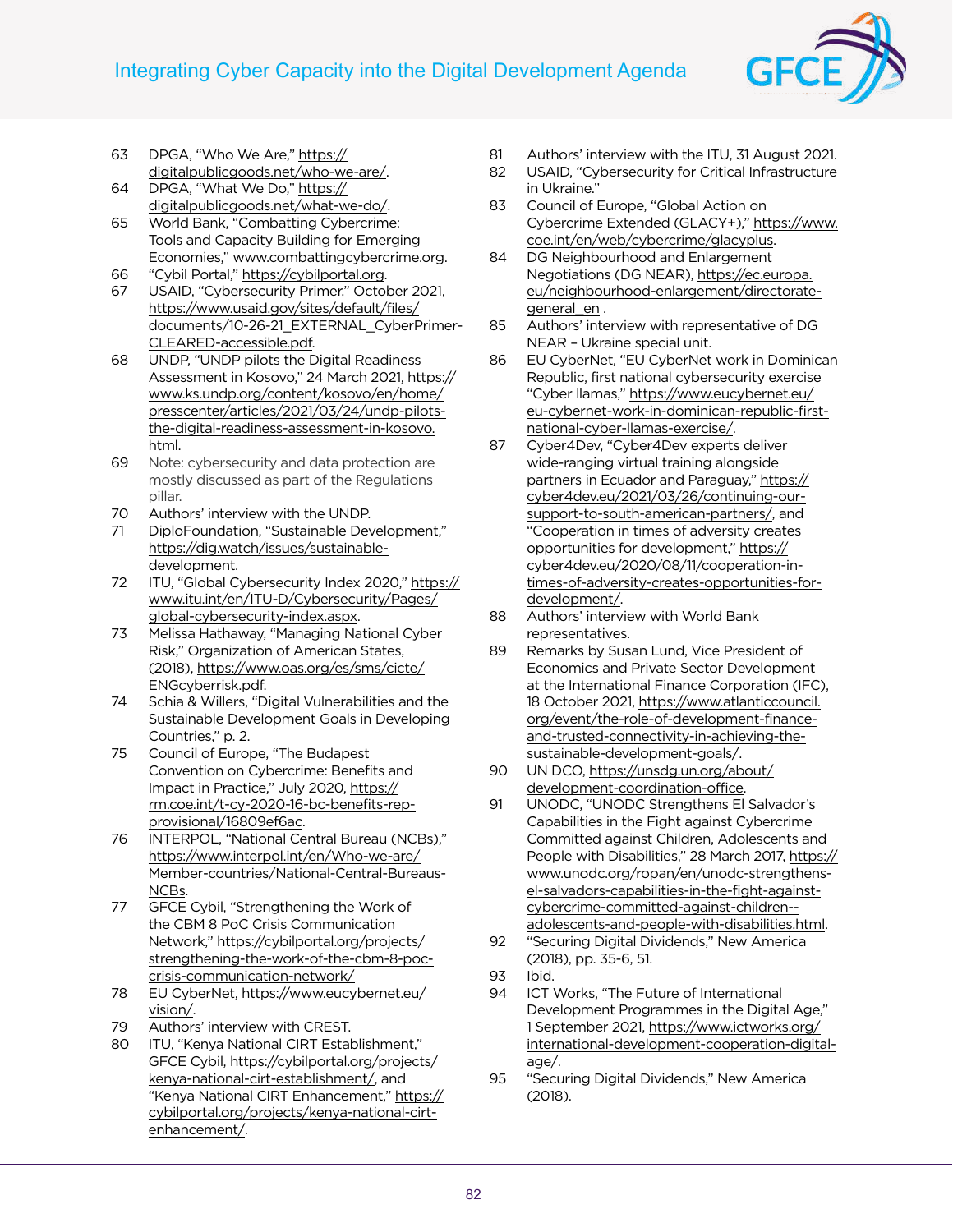

- [96](#page-52-0) OECD, "Enhancing the digital security of products," [https://www.oecd-ilibrary.org/](https://www.oecd-ilibrary.org/science-and-technology/enhancing-the-digital-security-of-products_cd9f9ebc-en) [science-and-technology/enhancing-the-digital](https://www.oecd-ilibrary.org/science-and-technology/enhancing-the-digital-security-of-products_cd9f9ebc-en)[security-of-products\\_cd9f9ebc-en](https://www.oecd-ilibrary.org/science-and-technology/enhancing-the-digital-security-of-products_cd9f9ebc-en).
- [97](#page-52-0) Geneva Dialogue on Responsible Behavior in Cyberspace,<https://genevadialogue.ch>.
- [98](#page-52-0) "Securing Digital Dividends," New America (2018).
- [99](#page-56-0) Ibid.
- [100](#page-56-0) Schia & Willers, "Digital Vulnerabilities and the Sustainable Development Goals in Developing Countries."
- [101](#page-56-0) ICT Works, "The Future of International Development Programmes in the Digital Age," 1 September 2021, [https://www.ictworks.org/](https://www.ictworks.org/international-development-cooperation-digital-age/) [international-development-cooperation-digital](https://www.ictworks.org/international-development-cooperation-digital-age/)[age/](https://www.ictworks.org/international-development-cooperation-digital-age/)
- [102](#page-58-0) African Union, "The Commission," [https://au.int/](https://au.int/en/auc) [en/auc.](https://au.int/en/auc)
- [103](#page-58-0) GFCE, "AUC-GFCE Collaboration: Enabling African Countries to Identify and Address their Cyber Capacity Needs," 8 March 2021, [https://](https://thegfce.org/auc-gfce-collaboration-enabling-african-countries-to-identify-and-address-their-cyber-capacity-needs/) [thegfce.org/auc-gfce-collaboration-enabling](https://thegfce.org/auc-gfce-collaboration-enabling-african-countries-to-identify-and-address-their-cyber-capacity-needs/)[african-countries-to-identify-and-address-their](https://thegfce.org/auc-gfce-collaboration-enabling-african-countries-to-identify-and-address-their-cyber-capacity-needs/)[cyber-capacity-needs/.](https://thegfce.org/auc-gfce-collaboration-enabling-african-countries-to-identify-and-address-their-cyber-capacity-needs/)
- [104](#page-58-0) GFCE, "AU-GFCE Collaboration Project: Cyber Capacity Building (CCB) Needs – Mapping Exercise and Gap Analysis for African Union (AU) Member States," July 2021.
- [105](#page-58-0) AIIB, "Who We Are," [https://www.aiib.org/en/](https://www.aiib.org/en/about-aiib/index.html) [about-aiib/index.html.](https://www.aiib.org/en/about-aiib/index.html)
- [106](#page-59-0) AIIB, "Digital Infrastructure Sector Strategy," June 2020, [https://www.aiib.org/en/policies](https://www.aiib.org/en/policies-strategies/operational-policies/digital-infrastructure-strategy/index.html)[strategies/operational-policies/digital](https://www.aiib.org/en/policies-strategies/operational-policies/digital-infrastructure-strategy/index.html)[infrastructure-strategy/index.html](https://www.aiib.org/en/policies-strategies/operational-policies/digital-infrastructure-strategy/index.html).
- [107](#page-59-0) DFAT,<https://www.dfat.gov.au>.
- [108](#page-59-0) Authors' interview with former DFAT representative.
- [109](#page-59-0) Australia's International Cyber and Critical Tech Engagement, "Cyber and Critical Tech Cooperation Program," [https://www.](https://www.internationalcybertech.gov.au/cyber-tech-cooperation-program) [internationalcybertech.gov.au/cyber-tech](https://www.internationalcybertech.gov.au/cyber-tech-cooperation-program)[cooperation-program](https://www.internationalcybertech.gov.au/cyber-tech-cooperation-program).
- [110](#page-59-0) DFAT, "Development risk management," [https://www.dfat.gov.au/development/topics/](https://www.dfat.gov.au/development/topics/development-risk-management) [development-risk-management.](https://www.dfat.gov.au/development/topics/development-risk-management)
- [111](#page-59-0) Australia Government, "International Cyber and Critical Technology Engagement Strategy," April 2021, [https://www.internationalcybertech.](https://www.internationalcybertech.gov.au/our-work) [gov.au/our-work](https://www.internationalcybertech.gov.au/our-work).
- [112](#page-60-0) Ibid.
- [113](#page-60-0) CREST, "Homepage," https://www.crestapproved.org/.
- [114](#page-60-0) CREST, "About CREST," [https://www.crest](https://www.crest-approved.org/about-crest/index.html)[approved.org/about-crest/index.html.](https://www.crest-approved.org/about-crest/index.html)
- [115](#page-61-0) DiploFoundation, "About Diplo," https://www. diplomacy.edu/aboutus/about-diplo/.
- [116](#page-61-0) Ibid; and "Cybersecurity," [https://www.](https://www.diplomacy.edu/cybersecurity) [diplomacy.edu/cybersecurity.](https://www.diplomacy.edu/cybersecurity)
- [117](#page-61-0) DiploFoundation, "Comments on the Initial 'Predraft' of the Report of the Open-Ended Working Group (OEWG)," April 2020, [https://front.](https://front.un-arm.org/wp-content/uploads/2020/04/diplo-foundation-contribution-oewg-first-pre-draft-report.pdf) [un-arm.org/wp-content/uploads/2020/04/diplo](https://front.un-arm.org/wp-content/uploads/2020/04/diplo-foundation-contribution-oewg-first-pre-draft-report.pdf)[foundation-contribution-oewg-first-pre-draft](https://front.un-arm.org/wp-content/uploads/2020/04/diplo-foundation-contribution-oewg-first-pre-draft-report.pdf)[report.pdf.](https://front.un-arm.org/wp-content/uploads/2020/04/diplo-foundation-contribution-oewg-first-pre-draft-report.pdf)
- [118](#page-61-0) Ibid.
- [119](#page-61-0) EIB, "Who We Are," [https://www.eib.org/en/](https://www.eib.org/en/about/index.htm) [about/index.htm](https://www.eib.org/en/about/index.htm); and "Priorities," [https://www.](https://www.eib.org/en/about/priorities/index.htm) [eib.org/en/about/priorities/index.htm.](https://www.eib.org/en/about/priorities/index.htm)
- [120](#page-61-0) EIB, "European Investment Advisory Hub and European Cyber Security Organisation Announce First Step Towards a New pan-European Cybersecurity Investment Instrument," [https://www.eib.org/en/press/](https://www.eib.org/en/press/all/2021-331-european-investment-advisory-hub-and-european-cyber-security-organisation-announce-first-step-towards-a-new-pan-european-cybersecurity-investment-instrument) [all/2021-331-european-investment-advisory](https://www.eib.org/en/press/all/2021-331-european-investment-advisory-hub-and-european-cyber-security-organisation-announce-first-step-towards-a-new-pan-european-cybersecurity-investment-instrument)[hub-and-european-cyber-security-organisation](https://www.eib.org/en/press/all/2021-331-european-investment-advisory-hub-and-european-cyber-security-organisation-announce-first-step-towards-a-new-pan-european-cybersecurity-investment-instrument)[announce-first-step-towards-a-new-pan](https://www.eib.org/en/press/all/2021-331-european-investment-advisory-hub-and-european-cyber-security-organisation-announce-first-step-towards-a-new-pan-european-cybersecurity-investment-instrument)[european-cybersecurity-investment-instrument.](https://www.eib.org/en/press/all/2021-331-european-investment-advisory-hub-and-european-cyber-security-organisation-announce-first-step-towards-a-new-pan-european-cybersecurity-investment-instrument)
- [121](#page-62-0) EBRD, "Who We Are," [www.ebrd.com/who-we](http://www.ebrd.com/who-we-are/)[are/.](http://www.ebrd.com/who-we-are/)
- [122](#page-62-0) EBRD, "EBRD Adopts First Digital Approach, 10 November 2021," [https://www.ebrd.com/](https://www.ebrd.com/news/2021/ebrd-adopts-first-digital-approach.html) [news/2021/ebrd-adopts-first-digital-approach.](https://www.ebrd.com/news/2021/ebrd-adopts-first-digital-approach.html) [html.](https://www.ebrd.com/news/2021/ebrd-adopts-first-digital-approach.html)
- [123](#page-62-0) EBRD, "The EBRD's approach to accelerating the digital transition, 2021-25," p. 17.
- [124](#page-62-0) CyLab-Africa, [https://www.cylab.cmu.edu/](https://www.cylab.cmu.edu/research/africa/index.html) [research/africa/index.html](https://www.cylab.cmu.edu/research/africa/index.html).
- [125](#page-62-0) Global Forum on Cyber Expertise, "About the GFCE," [https://thegfce.org/about-the-gfce/.](https://thegfce.org/about-the-gfce/)
- [126](#page-62-0) Global Forum on Cyber Expertise, "Cybil Portal," <https://cybilportal.org/>.
- [127](#page-63-0) GFCE, "Delhi Communiqué on a GFCE Global Agenda for Cyber Capacity Building," 24 November 2017, [https://thegfce.org/wp](https://thegfce.org/wp-content/uploads/2020/04/DelhiCommunique.pdf)[content/uploads/2020/04/DelhiCommunique.](https://thegfce.org/wp-content/uploads/2020/04/DelhiCommunique.pdf) [pdf.](https://thegfce.org/wp-content/uploads/2020/04/DelhiCommunique.pdf)
- [128](#page-63-0) "AU-GFCE Collaboration: Enabling African countries to identify and address their cyber capacity needs," GFCE Cybil Portal, [https://](https://cybilportal.org/projects/auc-gfce-collaboration-enabling-african-countries-to-identify-and-address-their-cyber-capacity-needs/) [cybilportal.org/projects/auc-gfce-collaboration](https://cybilportal.org/projects/auc-gfce-collaboration-enabling-african-countries-to-identify-and-address-their-cyber-capacity-needs/)[enabling-african-countries-to-identify-and](https://cybilportal.org/projects/auc-gfce-collaboration-enabling-african-countries-to-identify-and-address-their-cyber-capacity-needs/)[address-their-cyber-capacity-needs/.](https://cybilportal.org/projects/auc-gfce-collaboration-enabling-african-countries-to-identify-and-address-their-cyber-capacity-needs/)
- [129](#page-63-0) The project is funded by the Bill and Melinda Gates Foundation.
- [130](#page-63-0) IDB, "Gobernarte Blog," [https://blogs.iadb.org/](https://blogs.iadb.org/administracion-publica/en/) [administracion-publica/en/.](https://blogs.iadb.org/administracion-publica/en/)
- [131](#page-64-0) IDB, "Who we are," [https://www.isdb.org/who](https://www.isdb.org/who-we-are)[we-are](https://www.isdb.org/who-we-are).
- [132](#page-64-0) KDB, "About KDB Bank," [https://www.kdbbank.](https://www.kdbbank.eu//kdb-bank-seoul) [eu//kdb-bank-seoul.](https://www.kdbbank.eu//kdb-bank-seoul)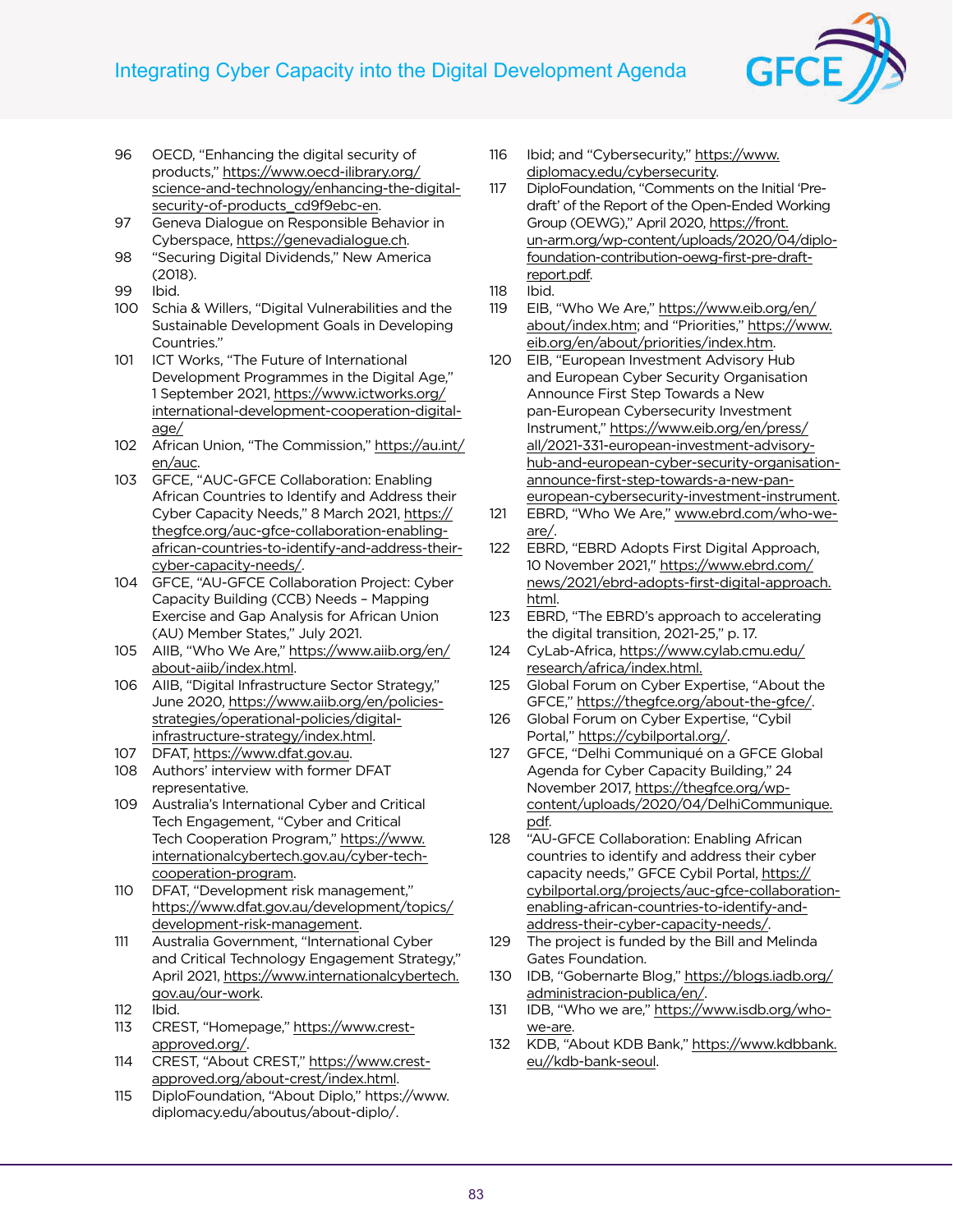

- <span id="page-83-0"></span>[133](#page-65-0) NUPI, "Centre for Digitalization and Cyber Security Studies," [https://www.nupi.no/en/Our](https://www.nupi.no/en/Our-research/Research-centres/NUPI-s-Centre-for-Digitalization-and-Cyber-Security-Studies)[research/Research-centres/NUPI-s-Centre-for-](https://www.nupi.no/en/Our-research/Research-centres/NUPI-s-Centre-for-Digitalization-and-Cyber-Security-Studies)[Digitalization-and-Cyber-Security-Studies.](https://www.nupi.no/en/Our-research/Research-centres/NUPI-s-Centre-for-Digitalization-and-Cyber-Security-Studies)
- [134](#page-65-0) OAS, "Cyber Security," [https://www.oas.org/en/](https://www.oas.org/en/topics/cyber_security.asp) [topics/cyber\\_security.asp.](https://www.oas.org/en/topics/cyber_security.asp)
- [135](#page-65-0) OAS, "Inter-American Cooperation Portal on Cybercrime," [http://www.oas.org/en/sla/dlc/](http://www.oas.org/en/sla/dlc/cyber-en/homePortal.asp) [cyber-en/homePortal.asp.](http://www.oas.org/en/sla/dlc/cyber-en/homePortal.asp)
- [136](#page-66-0) OECD, "About," [https://www.oecd.org/about/.](https://www.oecd.org/about/)
- [137](#page-66-0) OECD, "OECD Digital Economy Papers," [https://](https://www.oecd-ilibrary.org/science-and-technology/oecd-digital-economy-papers_20716826?_ga=2.67327122.2099822214.1630675930-1561748895.1630675112) [www.oecd-ilibrary.org/science-and-technology/](https://www.oecd-ilibrary.org/science-and-technology/oecd-digital-economy-papers_20716826?_ga=2.67327122.2099822214.1630675930-1561748895.1630675112) [oecd-digital-economy-papers\\_20716826?\\_](https://www.oecd-ilibrary.org/science-and-technology/oecd-digital-economy-papers_20716826?_ga=2.67327122.2099822214.1630675930-1561748895.1630675112) [ga=2.67327122.2099822214.1630675930-](https://www.oecd-ilibrary.org/science-and-technology/oecd-digital-economy-papers_20716826?_ga=2.67327122.2099822214.1630675930-1561748895.1630675112) [1561748895.1630675112;](https://www.oecd-ilibrary.org/science-and-technology/oecd-digital-economy-papers_20716826?_ga=2.67327122.2099822214.1630675930-1561748895.1630675112) OECD, "Digital Security," [https://www.oecd.org/digital/](https://www.oecd.org/digital/ieconomy/digital-security/) [ieconomy/digital-security/.](https://www.oecd.org/digital/ieconomy/digital-security/)
- [138](#page-67-0) OSCE, "Who We Are," [https://www.osce.org/](https://www.osce.org/who-we-are) [who-we-are](https://www.osce.org/who-we-are).
- [139](#page-67-0) OSCE, "Capacity-building Initiatives Related to Cybercrime in Focus at OSCE Technical Briefing," 8 September 2021, [https://www.osce.](https://www.osce.org/secretariat/497434) [org/secretariat/497434.](https://www.osce.org/secretariat/497434)
- [140](#page-67-0) OSCE, "OSCE Activities Regarding Implementation of Cyber/ICT Security Confidence-building Measures," [https://front.](https://front.un-arm.org/wp-content/uploads/2020/04/1-osce-nonpaper-for-oewg-and-gge.pdf) [un-arm.org/wp-content/uploads/2020/04/1](https://front.un-arm.org/wp-content/uploads/2020/04/1-osce-nonpaper-for-oewg-and-gge.pdf) [osce-nonpaper-for-oewg-and-gge.pdf](https://front.un-arm.org/wp-content/uploads/2020/04/1-osce-nonpaper-for-oewg-and-gge.pdf)
- [141](#page-67-0) OSCE, "CBM e-learning," [https://elearning.](https://elearning.osce.org/courses/course-v1:OSCE+TNTD-CYBERCBM_v1+2020_11/about) [osce.org/courses/course-v1:OSCE+TNTD-](https://elearning.osce.org/courses/course-v1:OSCE+TNTD-CYBERCBM_v1+2020_11/about)[CYBERCBM\\_v1+2020\\_11/about](https://elearning.osce.org/courses/course-v1:OSCE+TNTD-CYBERCBM_v1+2020_11/about).
- [142](#page-67-0) Statement by António Guterres, UN Secretary-General, [https://www.un.org/techenvoy/](https://www.un.org/techenvoy/content/roadmap-digital-cooperation) [content/roadmap-digital-cooperation](https://www.un.org/techenvoy/content/roadmap-digital-cooperation).
- [143](#page-67-0) United Nations, "Data Strategy of the Secretary-General for Action by Everyone, Everywhere," p.33, [https://www.un.org/en/](https://www.un.org/en/content/datastrategy/images/pdf/UN_SG_Data-Strategy.pdf) [content/datastrategy/images/pdf/UN\\_SG\\_](https://www.un.org/en/content/datastrategy/images/pdf/UN_SG_Data-Strategy.pdf) [Data-Strategy.pdf](https://www.un.org/en/content/datastrategy/images/pdf/UN_SG_Data-Strategy.pdf) .
- [144](#page-68-0) United Nations, "Roadmap for Digital Cooperation."
- [145](#page-68-0) UN Office of the Secretary-General's Envoy on Technology, [https://www.un.org/techenvoy/](https://www.un.org/techenvoy/content/about) [content/about](https://www.un.org/techenvoy/content/about)
- [146](#page-68-0) United Nations, "Roadmap for Digital Cooperation," pp. 12-13.
- [147](#page-68-0) Ibid.
- [148](#page-69-0) United Nations, "Joint Facility for Global Digital Capacity," May 2021, [https://digital-capacity.](https://digital-capacity.org/joint-facility/) [org/joint-facility/;](https://digital-capacity.org/joint-facility/) and "Strengthening digital capacity building," [https://www.un.org/](https://www.un.org/techenvoy/sites/www.un.org.techenvoy/files/general/Capacity_Building_Summary_PDF.pdf) [techenvoy/sites/www.un.org.techenvoy/files/](https://www.un.org/techenvoy/sites/www.un.org.techenvoy/files/general/Capacity_Building_Summary_PDF.pdf) [general/Capacity\\_Building\\_Summary\\_PDF.pdf](https://www.un.org/techenvoy/sites/www.un.org.techenvoy/files/general/Capacity_Building_Summary_PDF.pdf).
- [149](#page-69-0) Authors' interview with representatives of the Executive Office of the UN Secretary-General (EOSG).
- [150](#page-69-0) UN Development Coordination Office, [https://unsdg.un.org/about/development](https://unsdg.un.org/about/development-coordination-office)[coordination-office.](https://unsdg.un.org/about/development-coordination-office)
- [151](#page-69-0) UNDP, "UNDP Pilots the Digital Readiness Assessment in Kosovo," 24 March 2021, [https://](https://www.ks.undp.org/content/kosovo/en/home/presscenter/articles/2021/03/24/undp-pilots-the-digital-readiness-assessment-in-kosovo.html) [www.ks.undp.org/content/kosovo/en/home/](https://www.ks.undp.org/content/kosovo/en/home/presscenter/articles/2021/03/24/undp-pilots-the-digital-readiness-assessment-in-kosovo.html) [presscenter/articles/2021/03/24/undp-pilots](https://www.ks.undp.org/content/kosovo/en/home/presscenter/articles/2021/03/24/undp-pilots-the-digital-readiness-assessment-in-kosovo.html)[the-digital-readiness-assessment-in-kosovo.](https://www.ks.undp.org/content/kosovo/en/home/presscenter/articles/2021/03/24/undp-pilots-the-digital-readiness-assessment-in-kosovo.html) [html.](https://www.ks.undp.org/content/kosovo/en/home/presscenter/articles/2021/03/24/undp-pilots-the-digital-readiness-assessment-in-kosovo.html)
- [152](#page-69-0) UN Institute for Disarmament Research, "UNIDIR Cyber Policy Portal," [https://](https://cyberpolicyportal.org/en/) [cyberpolicyportal.org/en/](https://cyberpolicyportal.org/en/).
- [153](#page-70-0) United Nations Office on Drugs and Crime, "Global Programme on Cybercrime," [www.](http://www.unodc.org/unodc/en/cybercrime/global-programme-cybercrime.html) [unodc.org/unodc/en/cybercrime/global](http://www.unodc.org/unodc/en/cybercrime/global-programme-cybercrime.html)[programme-cybercrime.html](http://www.unodc.org/unodc/en/cybercrime/global-programme-cybercrime.html).
- [154](#page-71-0) World Bank, "Cybersecurity Multi-Donor Trust Fund," [https://www.worldbank.org/en/](https://www.worldbank.org/en/programs/cybersecurity-trust-fund) [programs/cybersecurity-trust-fund.](https://www.worldbank.org/en/programs/cybersecurity-trust-fund)
- [155](#page-71-0) IFC, "About IFC," [https://www.ifc.org/wps/](https://www.ifc.org/wps/wcm/connect/corp_ext_content/ifc_external_corporate_site/about+ifc_new) wcm/connect/corp\_ext\_content/ifc\_external [corporate\\_site/about+ifc\\_new](https://www.ifc.org/wps/wcm/connect/corp_ext_content/ifc_external_corporate_site/about+ifc_new).
- [156](#page-72-0) MASHAV, "About MASHAV," [https://mfa.gov.il/](https://mfa.gov.il/MFA/mashav/AboutMASHAV/Pages/Guiding_Principles.aspx) [MFA/mashav/AboutMASHAV/Pages/Guiding\\_](https://mfa.gov.il/MFA/mashav/AboutMASHAV/Pages/Guiding_Principles.aspx) [Principles.aspx](https://mfa.gov.il/MFA/mashav/AboutMASHAV/Pages/Guiding_Principles.aspx).
- [157](#page-72-0) Israel National Cyber Directorate, "Israel International Cyber Strategy," July 2021, p. 9.
- [158](#page-72-0) "JICA at a Glance," [https://www.jica.go.jp/](https://www.jica.go.jp/english/about/at_a_glance/index.html) [english/about/at\\_a\\_glance/index.html.](https://www.jica.go.jp/english/about/at_a_glance/index.html)
- [159](#page-73-0) FDCO, "What the Foreign, Commonwealth & Development Office Does," [https://www.](https://www.gov.uk/government/organisations/foreign-commonwealth-development-office) [gov.uk/government/organisations/foreign](https://www.gov.uk/government/organisations/foreign-commonwealth-development-office)[commonwealth-development-office.](https://www.gov.uk/government/organisations/foreign-commonwealth-development-office)
- [160](#page-73-0) FCDO, "Digital Access Programme," [https://](https://devtracker.fcdo.gov.uk/projects/GB-1-204963/summary) [devtracker.fcdo.gov.uk/projects/GB-1-204963/](https://devtracker.fcdo.gov.uk/projects/GB-1-204963/summary) [summary](https://devtracker.fcdo.gov.uk/projects/GB-1-204963/summary).
- [161](#page-74-0) Authors' interview with FCDO representatives.
- [162](#page-74-0) USAID, "Who We Are," [https://www.usaid.gov/](https://www.usaid.gov/who-we-are) [who-we-are.](https://www.usaid.gov/who-we-are)
- [163](#page-74-0) USAID, "USAID Digital Strategy," [https://www.](https://www.usaid.gov/usaid-digital-strategy) [usaid.gov/usaid-digital-strategy.](https://www.usaid.gov/usaid-digital-strategy)
- [164](#page-74-0) USAID, "USAID Digital Ecosystem Framework," [https://www.usaid.gov/sites/default/files/](https://www.usaid.gov/sites/default/files/documents/Digital_Strategy_Digital_Ecosystem_Final.pdf) [documents/Digital\\_Strategy\\_Digital\\_](https://www.usaid.gov/sites/default/files/documents/Digital_Strategy_Digital_Ecosystem_Final.pdf) [Ecosystem\\_Final.pdf](https://www.usaid.gov/sites/default/files/documents/Digital_Strategy_Digital_Ecosystem_Final.pdf).
- [165](#page-75-0) USAID, "Cybersecurity Primer," October 2021, [https://www.usaid.gov/sites/default/](https://www.usaid.gov/sites/default/files/documents/10-26-21_EXTERNAL_CyberPrimer-CLEARED-accessible.pdf) [files/documents/10-26-21\\_EXTERNAL\\_](https://www.usaid.gov/sites/default/files/documents/10-26-21_EXTERNAL_CyberPrimer-CLEARED-accessible.pdf) [CyberPrimer-CLEARED-accessible.pdf](https://www.usaid.gov/sites/default/files/documents/10-26-21_EXTERNAL_CyberPrimer-CLEARED-accessible.pdf).
- [166](#page-75-0) Internews, "Global Consortium Launches Three-Year Effort to Strengthen Internet Freedom in 50 Countries," 10 September 2020, [https://](https://internews.org/global-consortium-launches-three-year-effort-strengthen-internet-freedom-50-countries/) [internews.org/global-consortium-launches](https://internews.org/global-consortium-launches-three-year-effort-strengthen-internet-freedom-50-countries/)[three-year-effort-strengthen-internet-freedom-](https://internews.org/global-consortium-launches-three-year-effort-strengthen-internet-freedom-50-countries/)[50-countries/.](https://internews.org/global-consortium-launches-three-year-effort-strengthen-internet-freedom-50-countries/)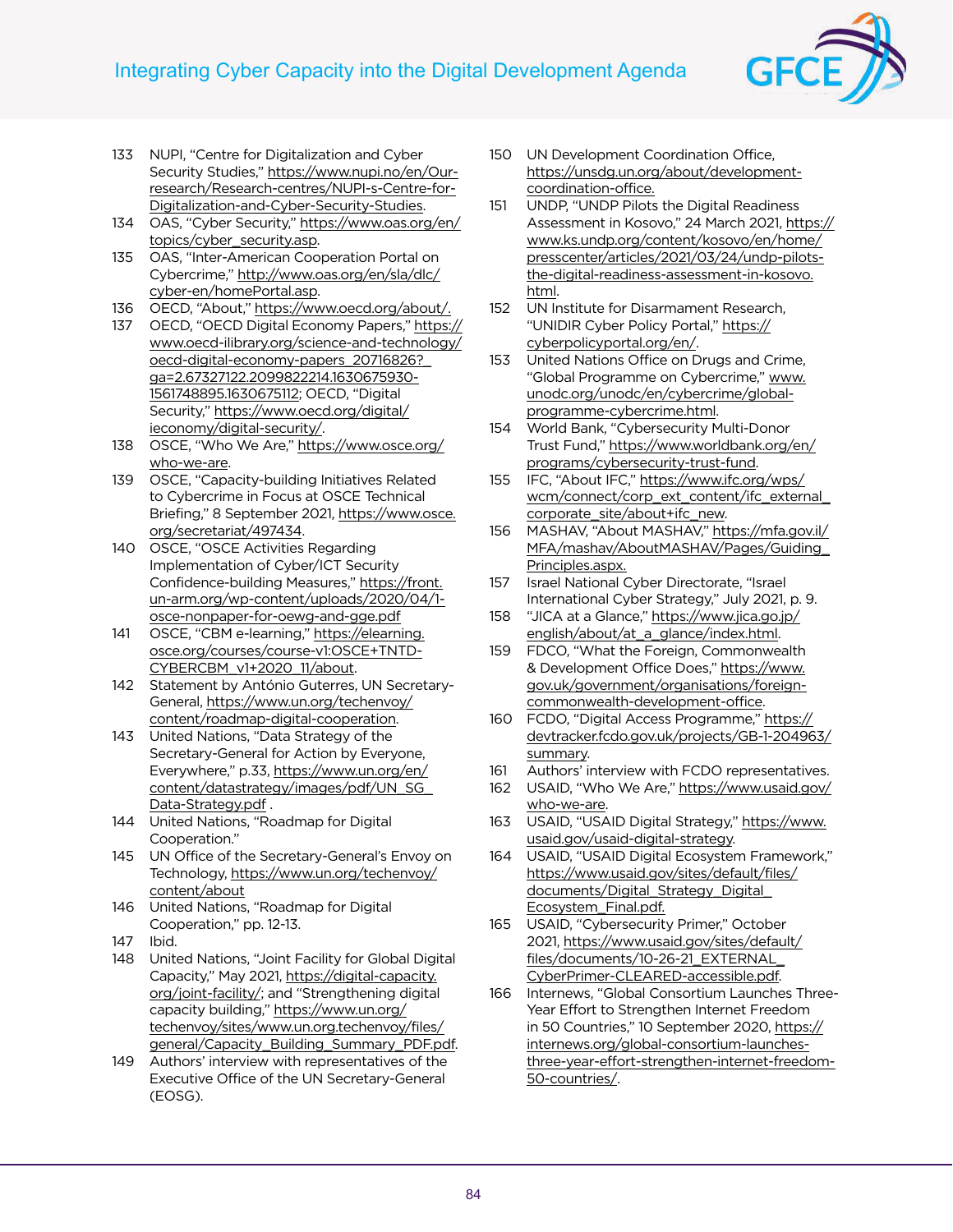## <span id="page-84-0"></span>Integrating Cyber Capacity into the Digital Development Agenda



- [167](#page-76-0) U.S. State Department Office for the Coordinator for Cyber Issues, "Cybersecurity," August 2015.
- [168](#page-76-0) U.S. State Department, "Digital Connectivity and Cybersecurity Partnership," [https://](https://www.state.gov/digital-connectivity-and-cybersecurity-partnership/) [www.state.gov/digital-connectivity-and](https://www.state.gov/digital-connectivity-and-cybersecurity-partnership/)[cybersecurity-partnership/](https://www.state.gov/digital-connectivity-and-cybersecurity-partnership/).
- [169](#page-77-0) Cybil Portal, "Publications," [https://cybilportal.](https://cybilportal.org/publications/?_sf_ppp=148) [org/publications/?\\_sf\\_ppp=148.](https://cybilportal.org/publications/?_sf_ppp=148)